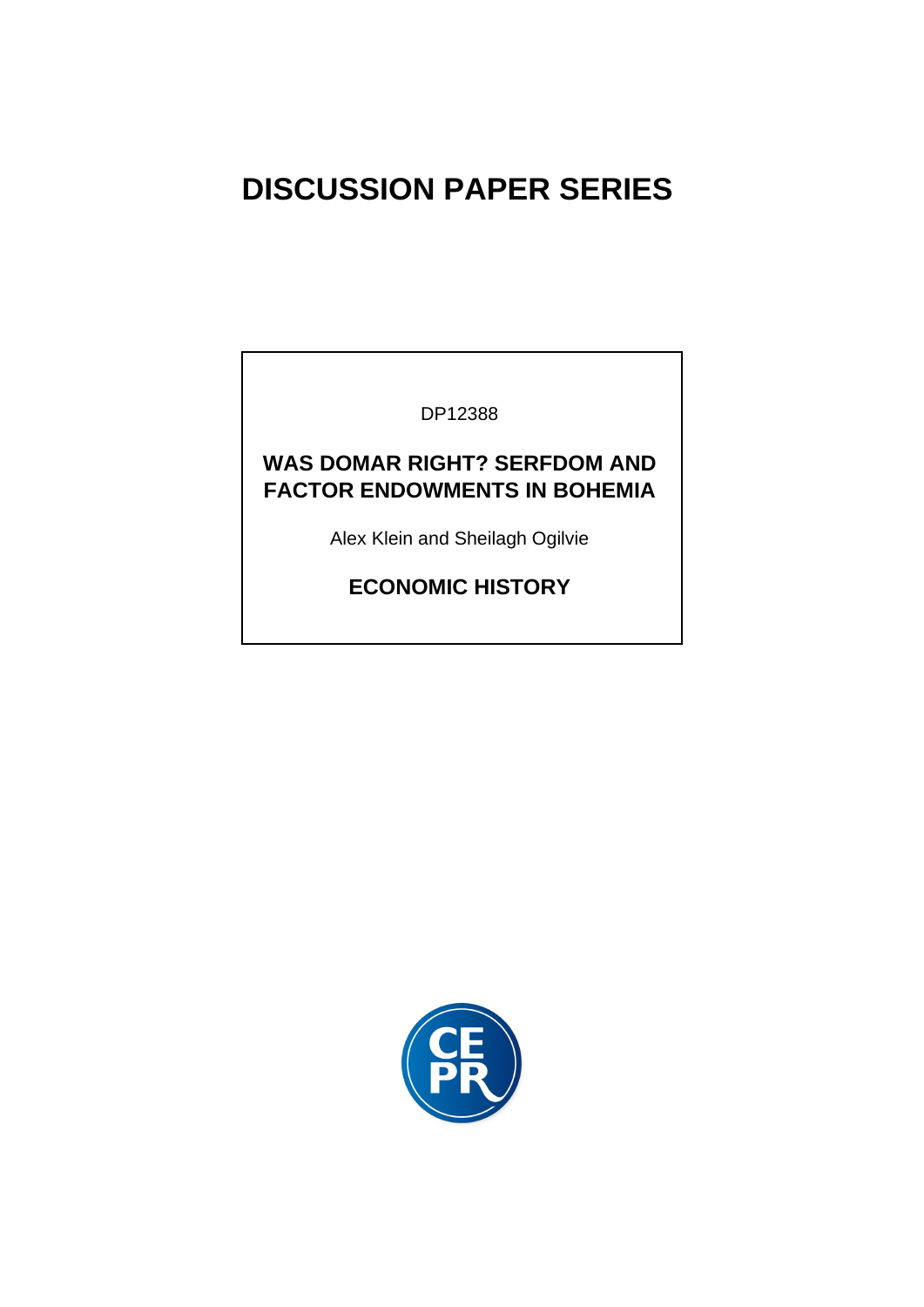### **WAS DOMAR RIGHT? SERFDOM AND FACTOR ENDOWMENTS IN BOHEMIA**

Alex Klein and Sheilagh Ogilvie

Discussion Paper DP12388 Published 20 October 2017 Submitted 20 October 2017

Centre for Economic Policy Research 33 Great Sutton Street, London EC1V 0DX, UK Tel: +44 (0)20 7183 8801 www.cepr.org

This Discussion Paper is issued under the auspices of the Centre's research programme in **ECONOMIC HISTORY**. Any opinions expressed here are those of the author(s) and not those of the Centre for Economic Policy Research. Research disseminated by CEPR may include views on policy, but the Centre itself takes no institutional policy positions.

 The Centre for Economic Policy Research was established in 1983 as an educational charity, to promote independent analysis and public discussion of open economies and the relations among them. It is pluralist and non-partisan, bringing economic research to bear on the analysis of medium- and long-run policy questions.

 These Discussion Papers often represent preliminary or incomplete work, circulated to encourage discussion and comment. Citation and use of such a paper should take account of its provisional character.

Copyright: Alex Klein and Sheilagh Ogilvie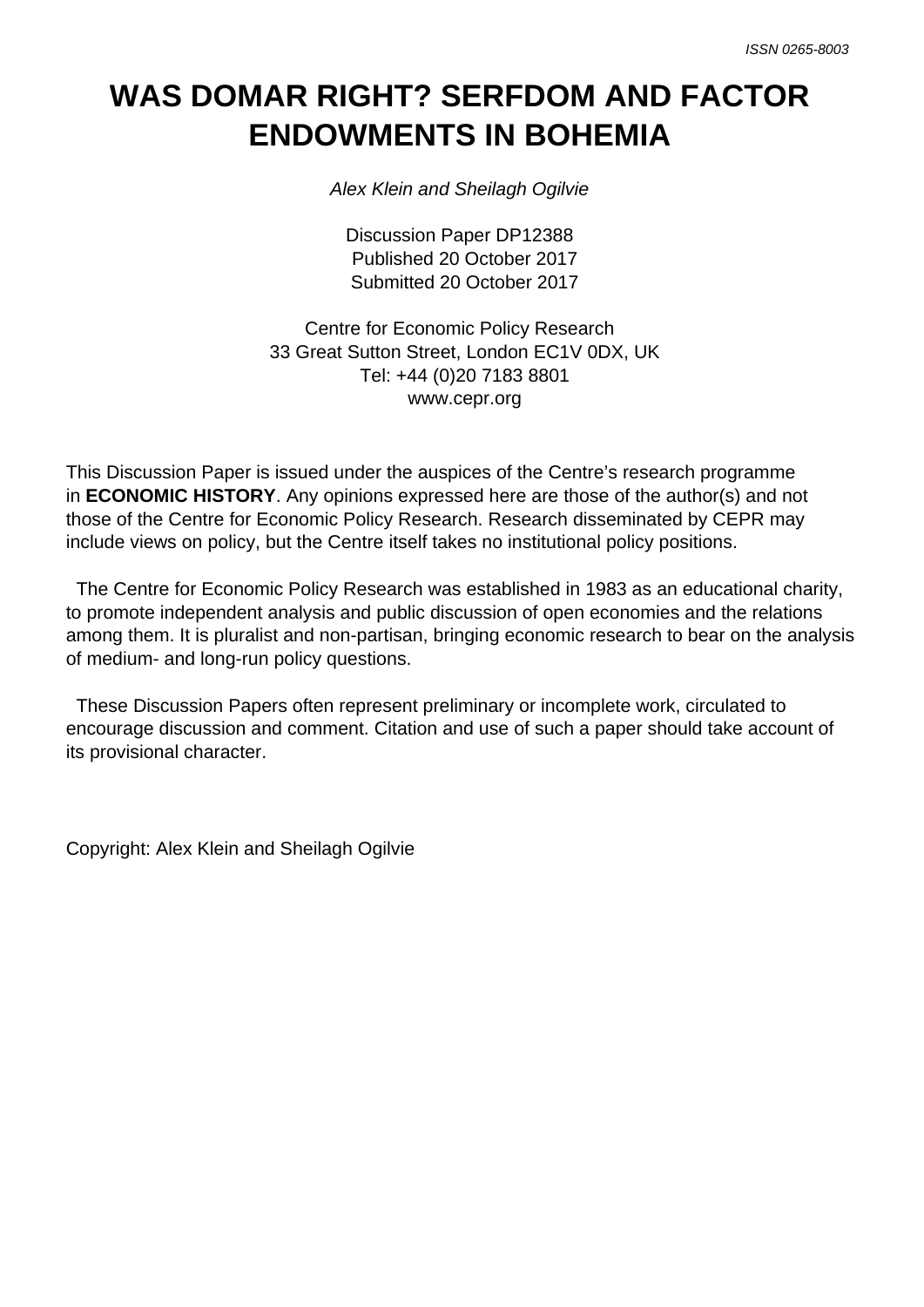### **WAS DOMAR RIGHT? SERFDOM AND FACTOR ENDOWMENTS IN BOHEMIA**

#### **Abstract**

Do factor endowments explain serfdom? Domar (1970) conjectured that high land-labor ratios caused serfdom by increasing incentives to coerce labor. But historical evidence is mixed and quantitative analyses are lacking. Using the Acemoglu-Wolitzky (2011) framework and controlling for political economy variables by studying a specific serf society, we analyze 11,349 Bohemian serf villages in 1757. The net effect of higher land-labor ratios was indeed to increase coercion. The effect greatly increased when animal labor was included, and diminished as landlabor ratios rose. Controlling for other variables, factor endowments significantly influenced serfdom. Institutions, we conclude, are shaped partly by economic fundamentals.

JEL Classification: J47, N33, O43, P48

Keywords: serfdom; land-labor ratio; institutions; labor coercion; rural-urban interaction

Alex Klein - a.klein-474@kent.ac.uk University of Kent

Sheilagh Ogilvie - sco2@econ.cam.ac.uk Cambridge University and CEPR

Acknowledgements

We would like to thank Lenka Matušíková, Pavla Jirková, and Helena Klímová for generous help with the historical data sources; Eduard Maur for illuminating discussions of the Theresian Cadaster; Daron Acemoglu, Mark Bailey, Dan Bogart, Chris Briggs, Steve Broadberry, Bruce Campbell, Nick Crafts, Tracy Dennison, Stan Engerman, James Fenske, Iain Fraser, Mark Harrison, John Hatcher, Phil Hoffman, Gary Libecap, Jean-Laurent Rosenthal, Alex Sapoznik, Leigh Shaw-Taylor, Guy Tchuente, Alexander Wolitzky, and Gavin Wright for stimulating comments on earlier drafts; and seminar participants at Caltech, UCL, the University of Cambridge, the University of Economics in Prague, the Economic History Society 2015 meeting in Wolverhampton, the European Historical Economics Society 2015 meeting in Pisa, the 2015 WEast conference in Budapest, and the 2016 conference on "Markets and States in History" at the University of Warwick, for helpful feedback. Renata McDonnell provided excellent research assistance. Finally, we would like to express our particular appreciation to Jeremy Edwards for numerous and extraordinarily helpful discussions of the theoretical framework and the econometric approaches.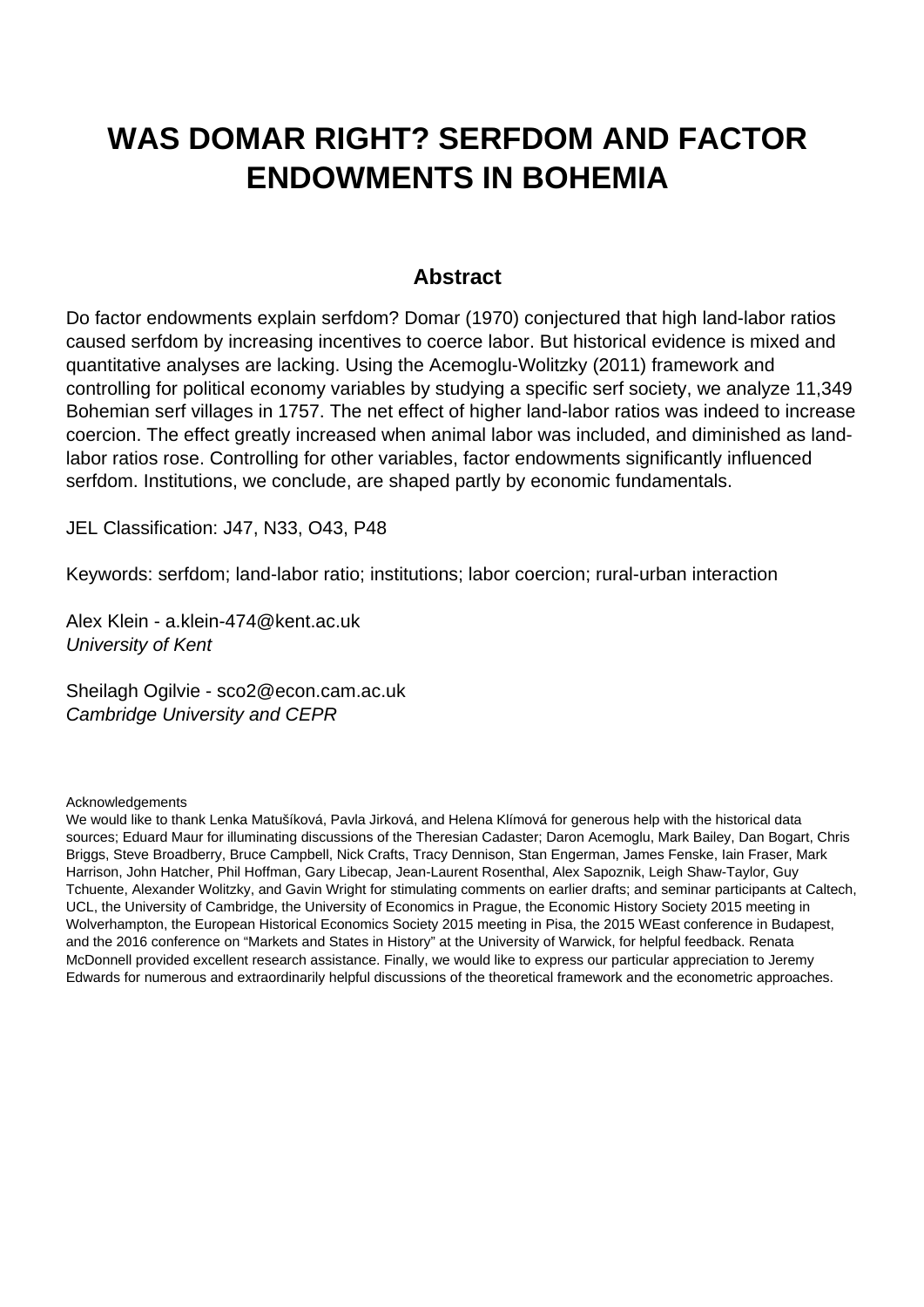# *Was Domar Right? Serfdom and Factor Endowments in Bohemia\**

### Alexander Klein and Sheilagh Ogilvie University of Kent and University of Cambridge

18 October 2017

\* We would like to thank Lenka Matušíková, Pavla Jirková, and Helena Klímová for generous help with the historical data sources; Eduard Maur for illuminating discussions of the Theresian Cadaster; Daron Acemoglu, Mark Bailey, Dan Bogart, Chris Briggs, Steve Broadberry, Bruce Campbell, Nick Crafts, Tracy Dennison, Stan Engerman, James Fenske, Iain Fraser, Mark Harrison, John Hatcher, Phil Hoffman, Gary Libecap, Jean-Laurent Rosenthal, Alex Sapoznik, Leigh Shaw-Taylor, Guy Tchuente, Alexander Wolitzky, and Gavin Wright for stimulating comments on earlier drafts; and seminar participants at Caltech, UCL, the University of Cambridge, the University of Economics in Prague, the Economic History Society 2015 meeting in Wolverhampton, the European Historical Economics Society 2015 meeting in Pisa, the 2015 WEast conference in Budapest, and the 2016 conference on "Markets and States in History" at the University of Warwick, for helpful feedback. Renata McDonnell provided excellent research assistance. Finally, we would like to express our particular appreciation to Jeremy Edwards for numerous and extraordinarily helpful discussions of the theoretical framework and the econometric approaches.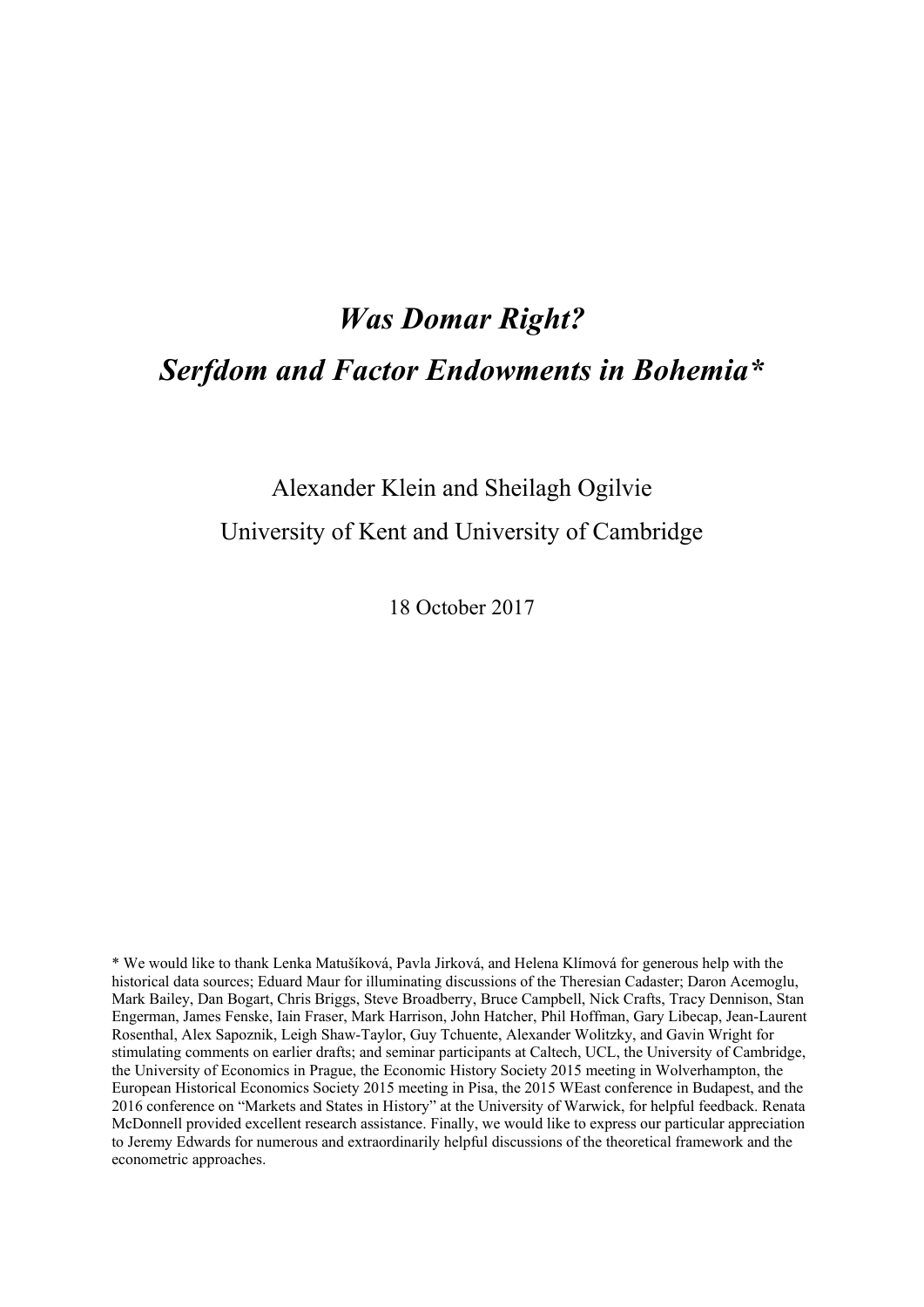#### **Abstract**

Do factor endowments explain serfdom? Domar (1970) conjectured that high land-labor ratios caused serfdom by increasing incentives to coerce labor. But historical evidence is mixed and quantitative analyses are lacking. Using the Acemoglu-Wolitzky (2011) framework and controlling for political economy variables by studying a specific serf society, we analyze 11,349 Bohemian serf villages in 1757. The net effect of higher land-labor ratios was indeed to increase coercion. The effect greatly increased when animal labor was included, and diminished as land-labor ratios rose. Controlling for other variables, factor endowments significantly influenced serfdom. Institutions, we conclude, are shaped partly by economic fundamentals.

JEL Codes: J47, N33, O43, P48

Keywords: serfdom; land-labor ratio; institutions; labor coercion; rural-urban interaction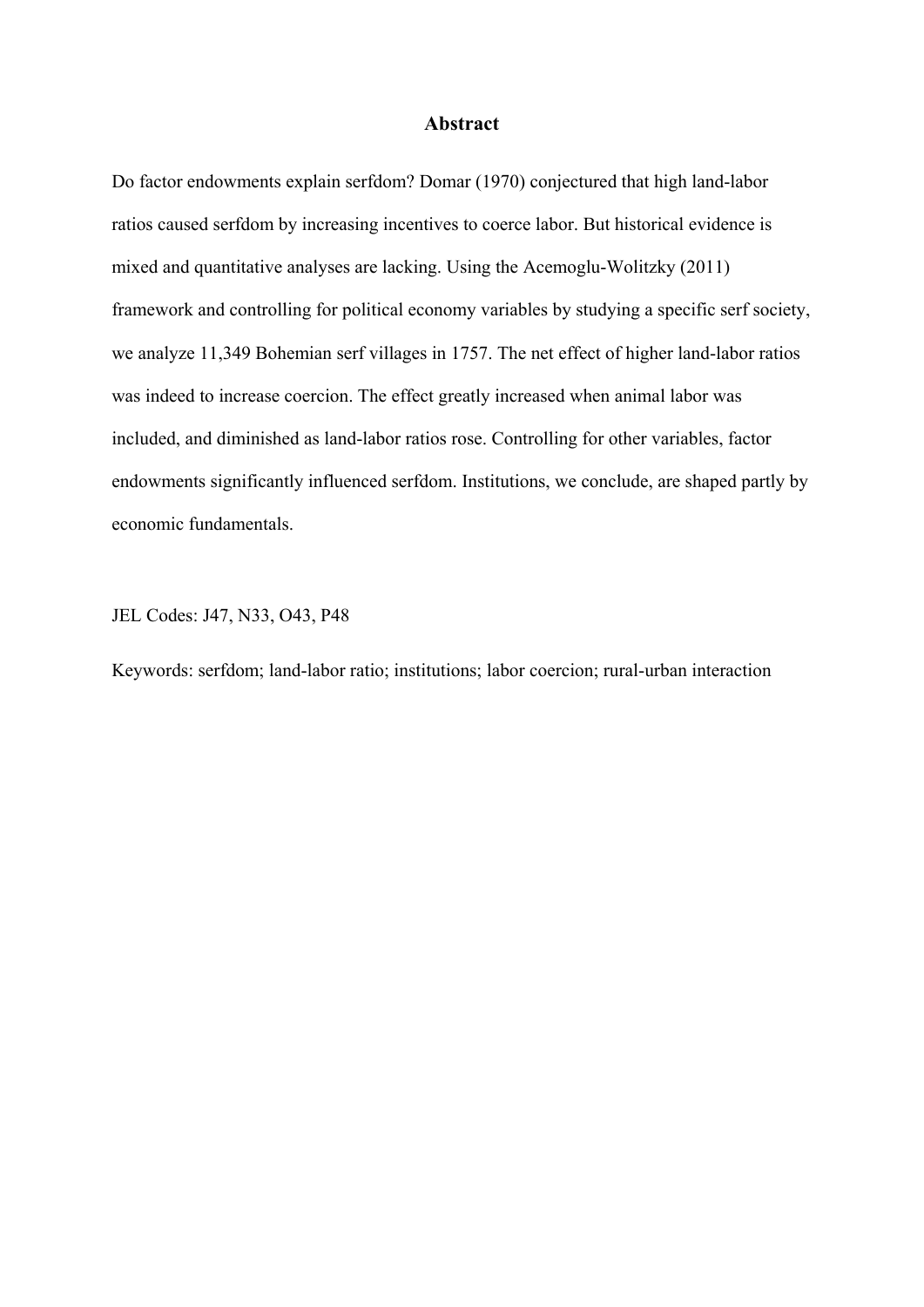#### 1. Introduction

What causes labor coercion? It appears informally in most economies, but in some it prevails as a formal system of slavery or serfdom, with wide economic repercussions. Serfdom existed in most European economies for long periods between c. 800 and c. 1860. In many serf economies, most rural families were obliged to do coerced labor for landlords. Since the rural economy produced 80 to 90 percent of pre-industrial GDP, serfdom affected the majority of economic activity. Labor coercion under serfdom reduced labor productivity, human capital investment, innovation, and living standards, so much so that its varying intensity is widely regarded as a major determinant of divergent European economic performance between 1350 and 1861 (Broadberry and Gupta 2006; Klein 2014; Ogilvie 2014a; Ogilvie 2014b; Baten and Szołtysek 2014). So what caused this institutionalized labor coercion?

One well-known explanation is Domar's (1970) conjecture that coerced labor systems were caused by high land-labor ratios. In economies where wages were high because labor was scarce relative to land, Domar argued, landowners devised institutions such as serfdom and slavery to ensure they could get labor to work their land at a lower cost than would be the case in a non-coerced labor market.

This hypothesis has been strongly criticized, so much so that it might no longer seem to be of any relevance. Historians such as Postan (1937, 1966) had already argued that, on the contrary, rising land-labor ratios after the Black Death made serfdom decline, an argument generalized by North and Thomas (1973). Brenner (1976) pointed out that rises in the landlabor ratio coincided with the decline of serfdom in some European societies but its intensification in others. Subsequent scholarship argued that country-specific variables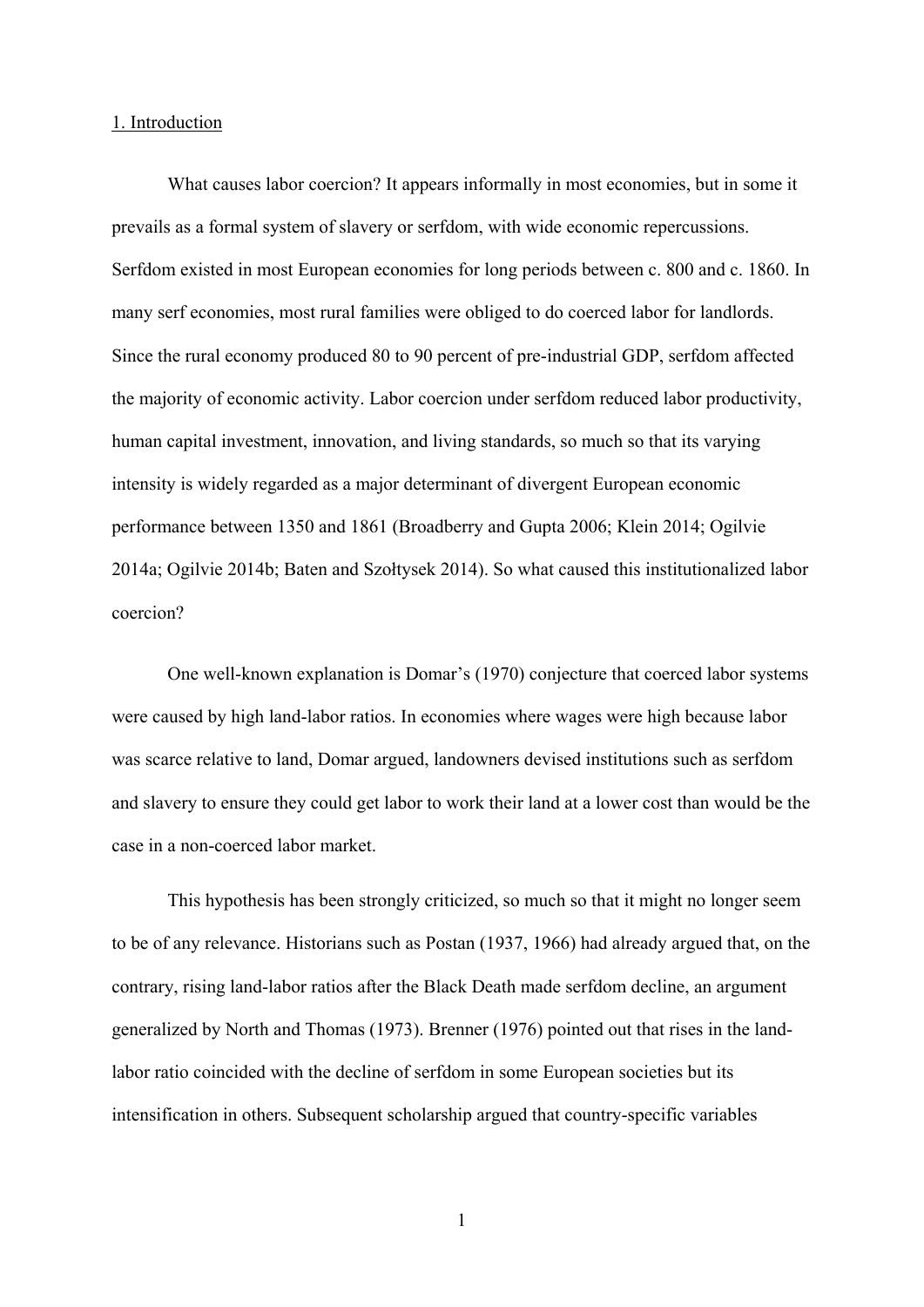decided whether serfdom declined or intensified, with a different explanation proposed for each society (Aston and Philpin 1988; Hatcher and Bailey 2001).

Acemoglu and Wolitzky (2011) provided a general theoretical framework for analyzing how factor proportions affect labor coercion. They pointed out that a rise in the land-labor ratio could have two countervailing effects. It might increase the price of the output produced by the landlord, which would increase the productivity of labor coercion, and thus increase the quantity of coercion, along the lines hypothesized by Domar. But it might also increase the wage that serfs could earn in outside activities, for instance in the urban sector, which would decrease the productivity of labor coercion, and thus decrease the quantity of coercion, as argued by Postan and North. Acemoglu and Wolitzky thus offered a theoretical framework explaining why observing different outcomes of rising land-labor ratios in different economies might still be compatible with Domar's theory.

The effect of factor proportions on serfdom is therefore an empirical question. Up to now, serfdom has been studied mainly using qualitative evidence and descriptive approaches, in contrast to the quantitative analysis of slavery (e.g. Fenske 2012, 2013). To the best of our knowledge, this paper provides the first investigation of coerced labor under serfdom using quantitative evidence and multivariate statistical approaches. We hold constant politicaleconomy variables – power, the state, and the institutional framework legitimizing labor coercion – by analyzing a specific serf society: Bohemia (part of the modern Czech Republic). We calculate quantitative measures of labor coercion, the land-labor ratio, urban potential, and other socio-economic characteristics of over 11,000 serf villages, covering the entirety of Bohemia in 1757. We use these data and the theoretical framework proposed by Acemoglu and Wolitzky (2011) to investigate how the land-labor ratio affected labor coercion, controlling for other causal variables.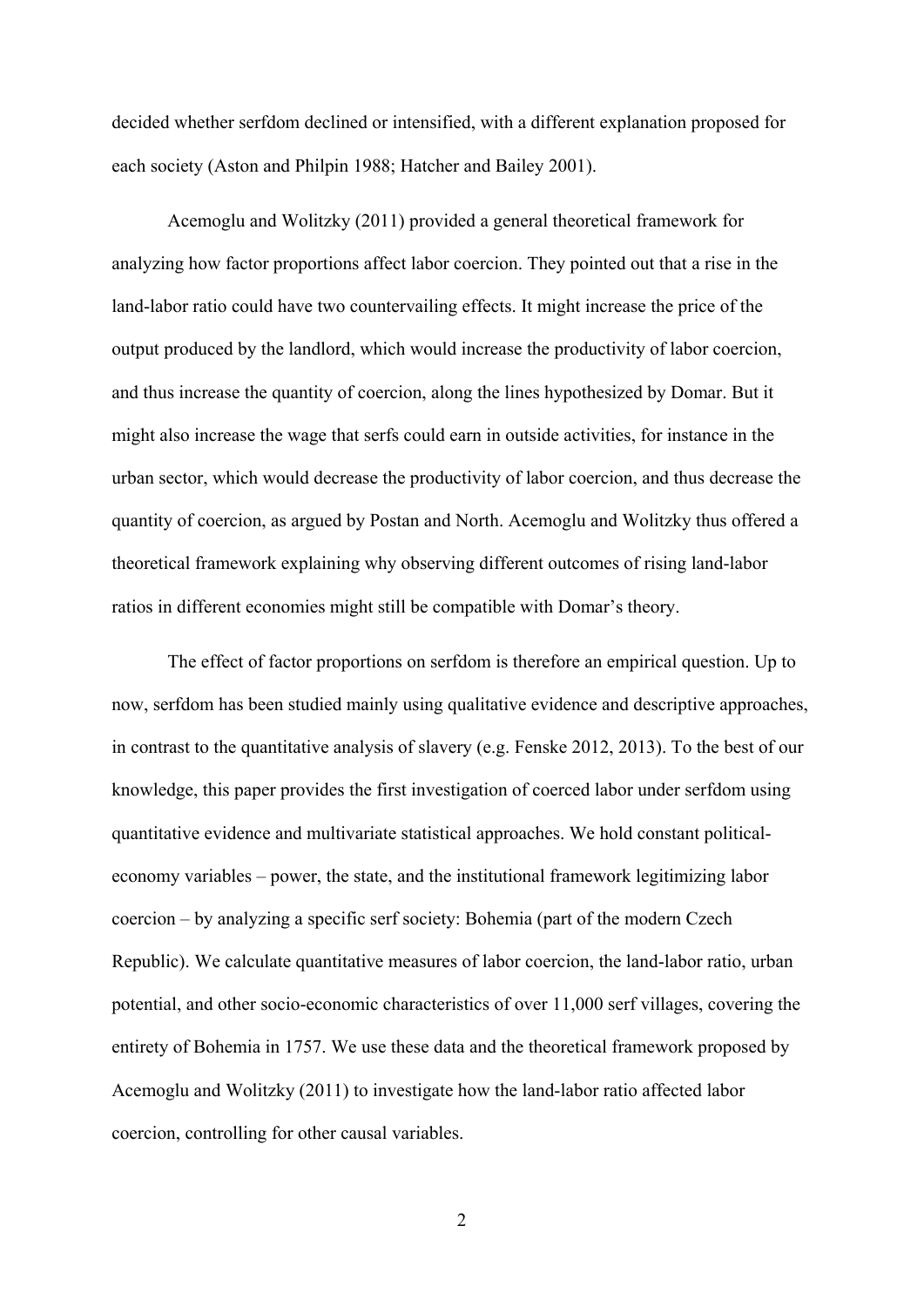We find that where the land-labor ratio was higher, labor coercion was also higher, and thus that the Domar effect outweighed any countervailing outside options effect. The net effect was not huge, but nor was it trivial, and it was magnified when labor coercion included both human and animal energy. The relationship between the land-labor ratio and labor coercion under serfdom displayed a nonlinear shape, arising from the technical limits on coercion in conditions of extreme labor scarcity. We also present evidence which supports Acemoglu and Wolitzky's conjecture that serfdom was strong in eastern Europe partly because the urban sector was too weak to generate outside options for serfs that reduced the productivity of labor coercion.

Our findings demonstrate that factor proportions affected coercion. Even if political economy factors play a dominant role in explaining differences across countries and many other variables influenced landlord extraction from serfs, the land-labor ratio influenced labor coercion and thus contributed to serfdom as a broader institutional system. This in turn implies that institutions are influenced, at least to some degree, by economic fundamentals.

#### 2. Theories of Labor Coercion under Serfdom

Why is labor coercion systematically strong in some economies and not in others? Domar (1970) ascribed it to high land-labor ratios. Where labor is scarce relative to land, the cost of labor in a non-coerced labor market will be high. The owners of land as employers therefore have strong incentives to extract large amounts of coerced labor to ensure that the land will be worked at low cost, and will therefore maintain institutions for extracting coerced labor systematically. Domar argued that his conjecture was supported by the importance of slavery in under-populated parts of the Americas and serfdom in lightly-settled parts of Europe, notably in the east. Serfdom intensified in seventeenth-century Russia, he hypothesized, because the Muscovite colonial conquests increased the area of land relative to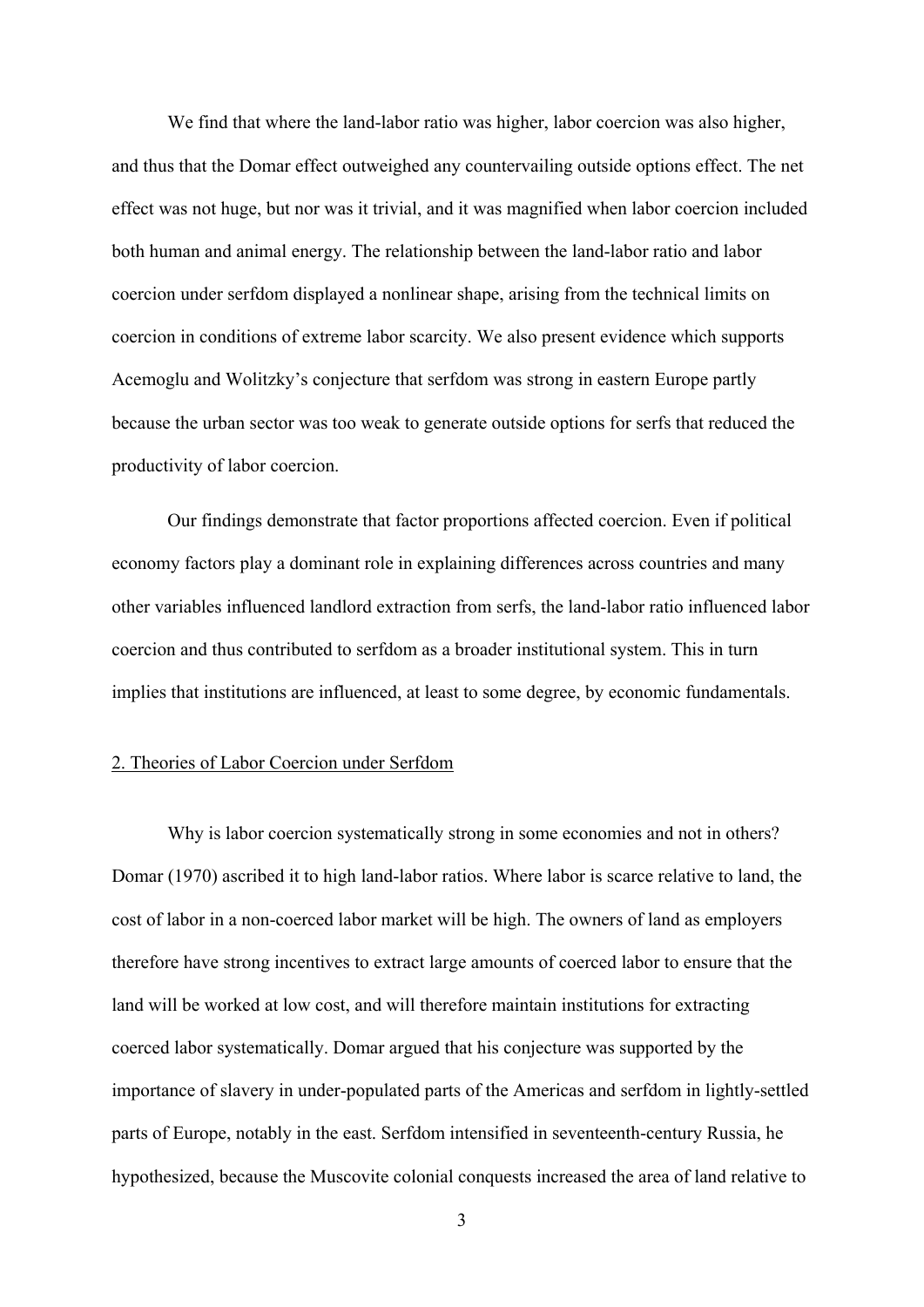the existing population, motivating landlords to extract coerced labor from scarce peasant workers. According to Domar, conditional on employers having coercive power, slavery and serfdom were their market-driven responses to relative factor prices.

On the face of it, however, the historical evidence for serfdom raises serious problems for Domar's conjecture. Postan (1937, 1966) argued that low land-labor ratios caused by population growth in twelfth- and thirteenth-century England led to an intensification of labor coercion by reducing outside options for serfs, while high land-labor ratios caused by population losses during the Black Death (1348-9) conversely caused labor coercion to decline by increasing outside options for peasants in vacant rural farms and urban workshops. This reasoning was applied to the decline of coerced serf labor in western Europe more generally by North and Thomas (1970, 1973), while Małowist (1973) argued that in thirteenth- and fourteenth-century eastern Europe, high land-labor ratios caused by low population densities stimulated feudal lords to make concessions to the peasantry and relax labor coercion.

Brenner (1976, 1982) went even further, completely dismissing all claims that factor proportions affected serfdom. Neither increases nor decreases in labor scarcity could explain extraction of coerced labor from serfs, he argued, since the continent-wide increase in landlabor ratios after the Black Death saw serfdom declining in some societies but intensifying in others. Brenner argued that it was class struggle, not factor proportions, that decided whether serfdom survived or disappeared.

Subsequent historical scholarship has also tended to dismiss Domar's idea. The fact that coerced labor under serfdom responded in widely varying ways to the huge changes in the land-labor ratio after the Black Death suggested that country-specific variables such as class struggle, state power, urban strength, and the overall institutional framework were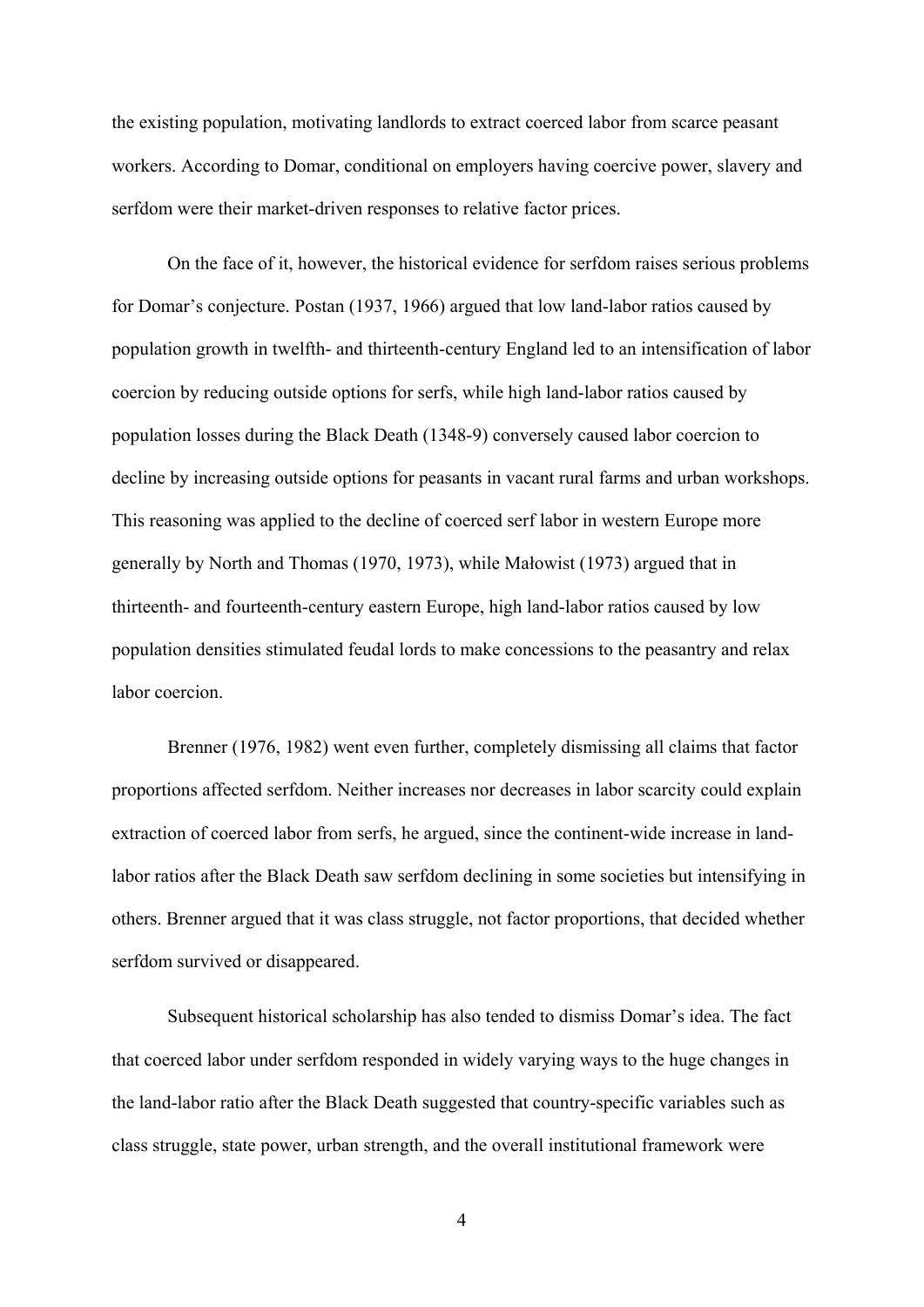decisive – although there remained huge disagreement about these variables, and a different story was told for each European society (Aston and Philpin 1988; Hatcher and Bailey 2001). In any case, the fact that similar changes in land-labor ratios affected serfdom in diametrically opposite ways in different societies seemed to imply that Domar's conjecture could be abandoned.

Acemoglu and Wolitzky (2011) breathed new life into the Domar hypothesis by providing a theoretical framework which explained why land-labor ratios might affect labor coercion differently in different contexts. In their model, assuming that labor coercion is possible, the quantity of coercion observed results from the interaction between a producer (the landlord under serfdom) and a worker (the serf), given the market price for the good produced by the landlord and the wage the serf can earn in outside activities. The land-labor ratio can affect both the price of the landlord's good and the outside option wage for the serf, with the relative size of these two effects determining the quantity of labor coercion. The first is the effect hypothesized by Domar: an increase in the land-labor ratio increases labor scarcity, in turn increasing the market price of the landlord good, the value of a successful productive outcome for the landlord, the value of serfs' effort, and hence the value of coercion to extract effort, resulting in more labor coercion. The second effect – the outside option effect – goes in the opposite direction: an increase in the land-labor ratio increases labor scarcity, in turn increasing the wage serfs can earn in outside options; serfs with more valuable outside options will be induced to work less hard for the landlord, less hard-working serfs will deliver less successful effort, reducing the value of coercion to the landlord, resulting in less labor coercion. A rise in the land-labor ratio can thus increase labor coercion via its effect on the price of the landlord good (the Domar effect) but decrease it via its effect on serfs' outside opportunities, for instance in the urban sector (the outside-option or Postan-North effect). The relative size of these two effects will vary with market demand for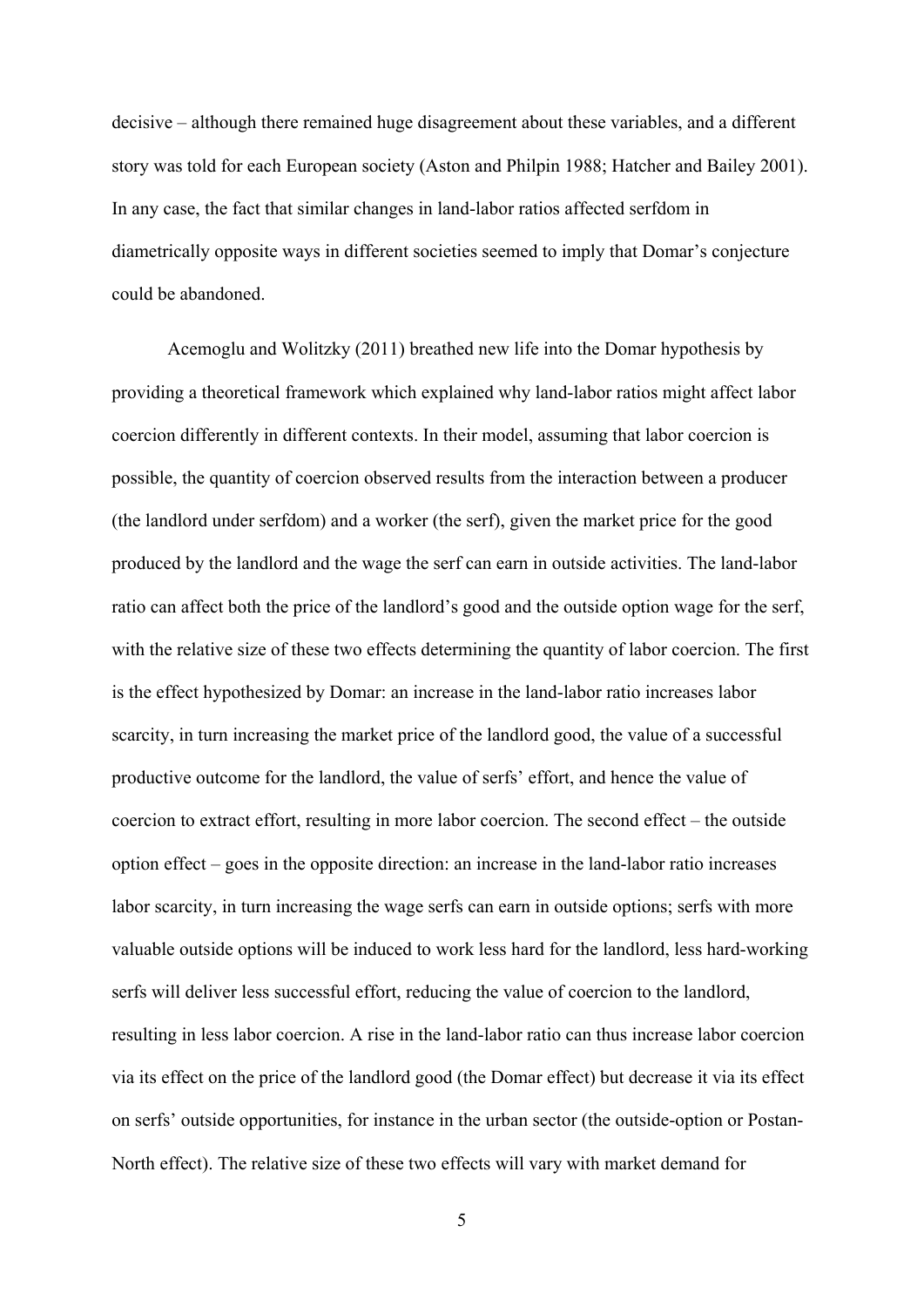landlords' goods and wages for serfs outside the coerced sector, so the same rise in land-labor ratios can result in different labor coercion outcomes in different societies.

Acemoglu and Wolitzky thus offer a major advance over previous approaches to labor coercion by showing how a higher land-labor ratio can give rise to different outcomes in different contexts. In this paper, therefore, we use the Acemoglu-Wolitzky framework as a theoretical basis for carrying out what is to our knowledge the first quantitative analysis of how the land-labor ratio affected labor coercion under serfdom, controlling for other potential influences.

#### 3. Serfdom in Bohemia

We analyze the determinants of labor coercion in a specific serf economy: eighteenthcentury Bohemia (part of the modern Czech Republic). Bohemia shared with most of Europe the experience of classical medieval serfdom, in which peasants were obliged to deliver coerced labor along with other payments to their landlords in return for being allowed to occupy land. In most of western Europe these obligations broke down in the late medieval period, but in Bohemia and most of eastern Europe, they survived and intensified in a development known as the "second serfdom" (Petráň 1964; Wright 1975; Maur 1983; Klein 2014). Most scholars now trace the Bohemian second serfdom to c. 1500, when many landlords began increasing the coerced labor they extracted from serfs, demanding it from previously exempt groups, and using it not just for farm work but also for textile manufacturing, ironworking, glassmaking, brewing, fish-farming, transportation, and many other activities. To enforce the delivery of coerced labor, as well as other rents and taxes, Bohemian landlords imposed restrictions on geographical mobility, marriage, household formation, settlement, inheritance, and land transfers. Although these developments can be observed in parts of Bohemia from c. 1500 onwards, they intensified after the Thirty Years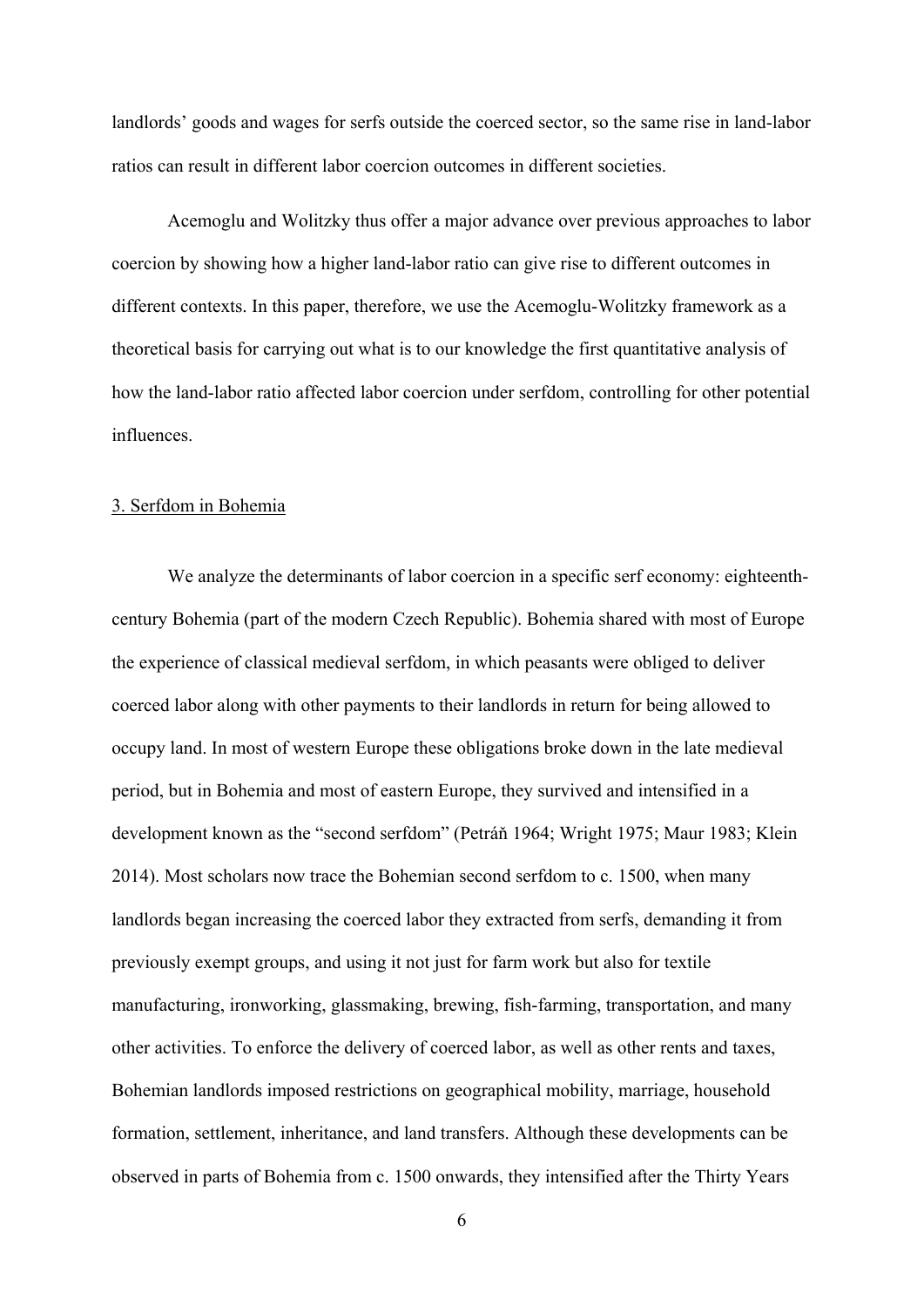War (1618-48). Almost all inhabitants of rural Bohemia were the enserfed subjects of their landlords, who were entitled to extract coerced labor from them and to regulate their economic and demographic decisions. Even after the formal abolition of Bohemian serfdom in 1781, villagers continued to be obliged to deliver coerced labor to their landlords until the Revolutions of 1848. Throughout the existence of serfdom in Bohemia, the crown enforced landlords' legal prerogatives over serfs and prohibited competition among landlords for serfs, for instance by offering less labor coercion.

Bohemian serfdom thus corresponds with the assumptions of the Acemoglu and Wolitzky model in that it was a coerced labor system in which the institutional entitlements by which landlords coerced their serfs were legitimized by the political authorities. Bohemia provides a good context for investigating the effect of factor proportions on labor coercion, since its institutional framework granted landlords the right to extract labor from serfs by coercion, and within Bohemia the same political framework prevailed across the entire territory, making it possible to hold constant potential political economy influences.

We compiled data on all the villages in Bohemia in 1757, using a comprehensive tax register known as the Theresian Cadaster (*Tereziánský katastr*). This register was meticulously drawn up over a period of years, during which data were collected, checked, and corrected in four stages (Hradecký 1956; Chalupa et al. 1964-70). In the first stage, the state authorities required each landlord to provide a report on each householder in each village on his estate; reports were certified by local village officials and manorial administrators from neighboring estates. In a second stage, landlord reports delivered in the first stage were checked by a state commission that visited each village. Finally, in the third and fourth stages, the emended reports were reviewed by a central commission and corrected on the basis of further local information. The results of these four stages of reporting,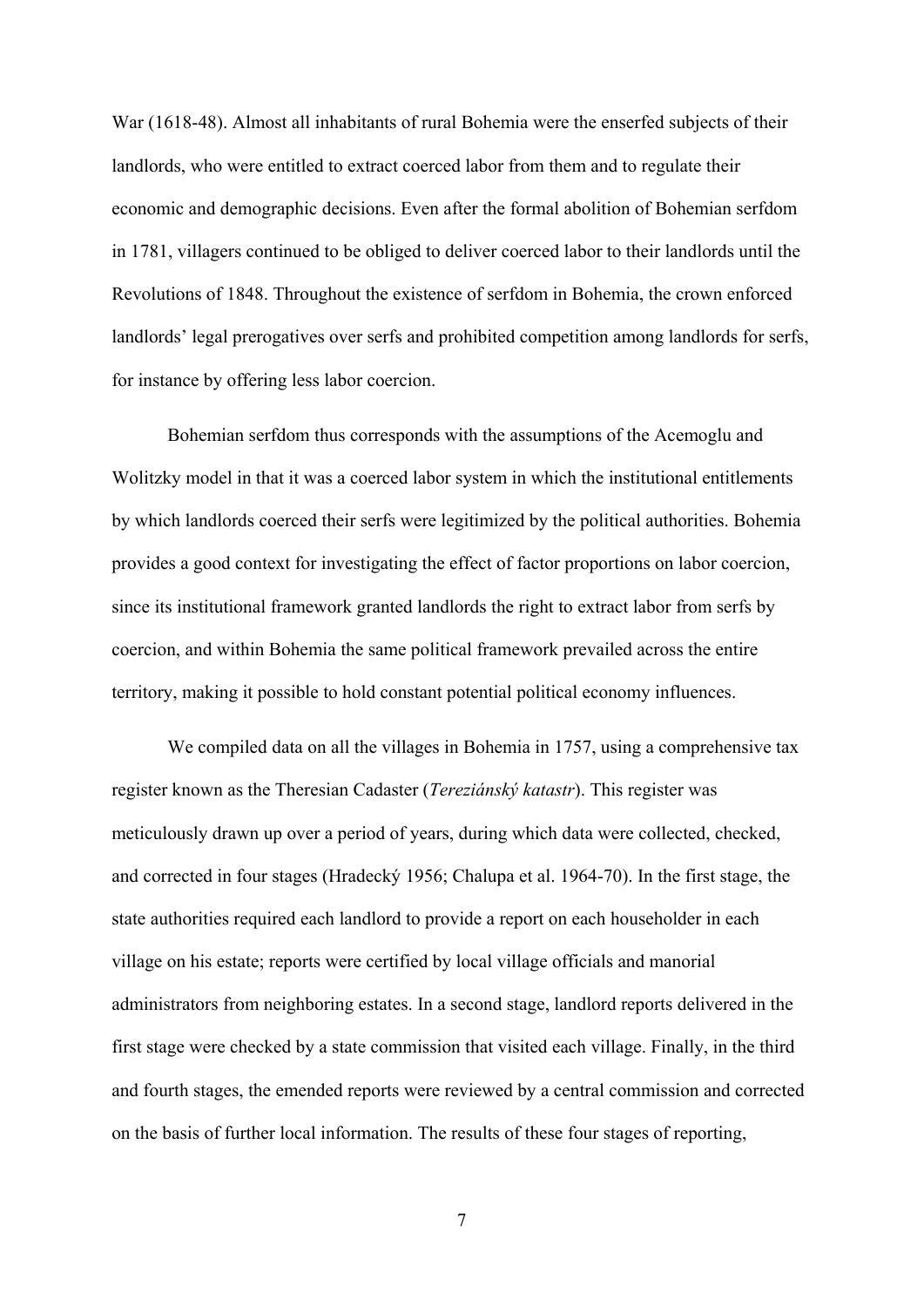recording, checking, and correcting were published in 1757 as the so-called "final version" (*konečný elaborát*) of the Theresian Tax Cadaster, from which we draw our data.

The Theresian Cadaster recorded serfs' coerced labor obligations at the level of the village, which is therefore our unit of analysis. Table 1 shows descriptive characteristics of all 11,670 Bohemian villages in 1757. The state required landlords to report coerced labor obligations (*robota*) for all villages, but for unknown reasons 321 villages (2.8 percent of the total) were listed without this information. These missing values cannot be interpreted as zeros since, as Table 1 shows, the cadaster explicitly recorded 1,845 villages as having zero coerced labor obligations. We therefore excluded the 321 villages with missing values for coerced labor obligations, leaving a data set of 11,349 serf villages. A large majority of these, 84 percent of the total, were villages in which the inhabitants owed coerced labor obligations to the landlord. The inhabitants of the other 16 percent of villages, although not obliged to perform coerced labor, were still subject to the other constraints of serfdom, including restrictions on migration and property transfers, as well as the obligation to deliver to the landlord a variety of payments in money and kind (Ogilvie 2001, 2005a, 2005b; Klein 2014).

Our first step was to measure the level of labor coercion in each village. The 1757 cadaster recorded, for each village, the number of serf households required to provide coerced labor and the number of days they had to do it. Coerced labor obligations were sometimes recorded for the entire village, sometimes separately for each social stratum (full peasants, half-peasants, smallholders, cottagers), sometimes for distinct geographical sections of the village, sometimes by the year instead of by the week, sometimes for several villages together (fortunately in just 2.5 percent of cases), and many other variants corresponding to specific local practice. Some serfs owed just human labor but many were required to supply work teams combining human and animal labor. We reduced these complexities to two alternative measures of coerced labor. The first focused solely on human time, and comprised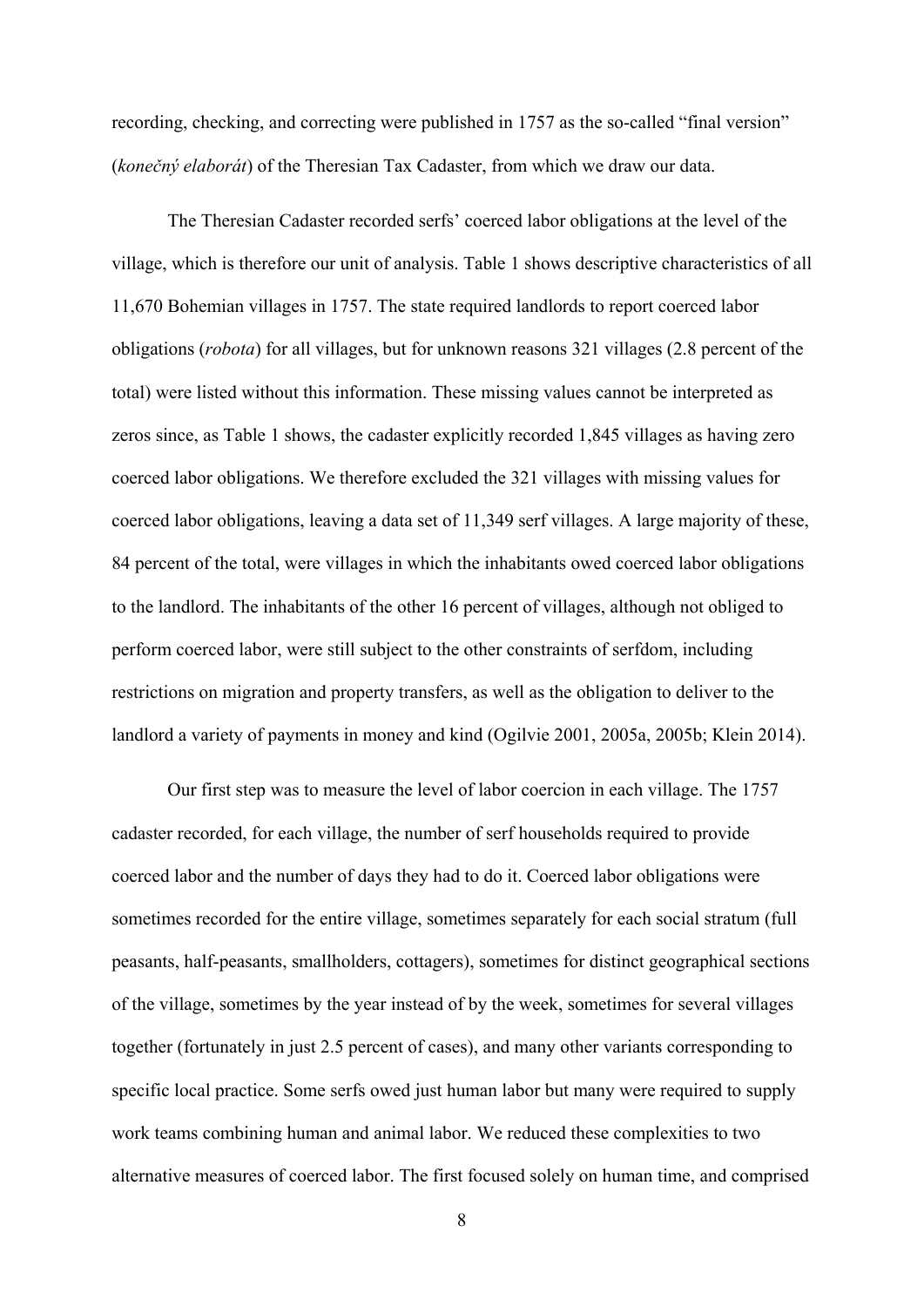| <b>Characteristic of village</b>                           | No.            | $\frac{0}{0}$ |
|------------------------------------------------------------|----------------|---------------|
| Is listed in Tereziansky Catastr                           | 11,670         | 100.0         |
| Has no information on coerced labor obligations (robota)   | 321            | 2.8           |
| Has information on coerced labor obligations (robota)      | 11,349         | 97.2          |
| Has coerced labor obligations (robota) that are:           |                |               |
| Zero                                                       | 1,845          | 16.3          |
| Non-zero                                                   | 9,504          | 83.7          |
| Total villages of known coerced labor obligations (robota) | 11,349         | 100.0         |
| On estates with:                                           |                |               |
| No town                                                    | 5,335          | 47.0          |
| Any type of town <i>(město or městys)</i> , of which:      | 6,014          | 53.0          |
| Only full towns ( <i>město</i> )                           | 1,160          | 10.2          |
| Only agro-towns (městys)                                   | 2,930          | 25.8          |
| Both types of town (město and městys)                      | 1,924          | 17.0          |
| Total villages of known coerced labor obligations (robota) | 11,349         | 100.0         |
| On estates subject to landlord who is:                     |                |               |
| Noble                                                      | 10,063         | 88.7          |
| Crown                                                      | 315            | 2.8           |
| Town                                                       | 188            | 1.7           |
| Religious institution                                      | 83             | 0.7           |
| Small free estate                                          | 46             | 0.4           |
| Mining estate                                              | $\overline{7}$ | 0.1           |
| Other type of landlord                                     | 647            | 5.7           |
| Total villages of known coerced labor obligations (robota) | 11,349         | 100.0         |
| Located in a settlement subject to:                        |                |               |
| Unitary lordship                                           | 8,564          | 75.5          |
| Fragmented lordship                                        | 2,785          | 24.5          |
| Total villages of known coerced labor obligations (robota) | 11,349         | 100.0         |

**Table 1: Characteristics of Villages, Bohemia 1757**

*Notes:* For variable definitions, see text. *Source:* Tereziánský katastr 1757.

the total number of days of human labor the village was obliged to provide to its landlord each week. The second focused on the total work energy extracted from serf households: animal energy was converted to a numeraire (explained in Appendix 1) and combined with human labor to yield the total number of "serf-equivalent" days the village had to provide each week. As Table 2 shows, the average Bohemian village in 1757 owed its landlord 27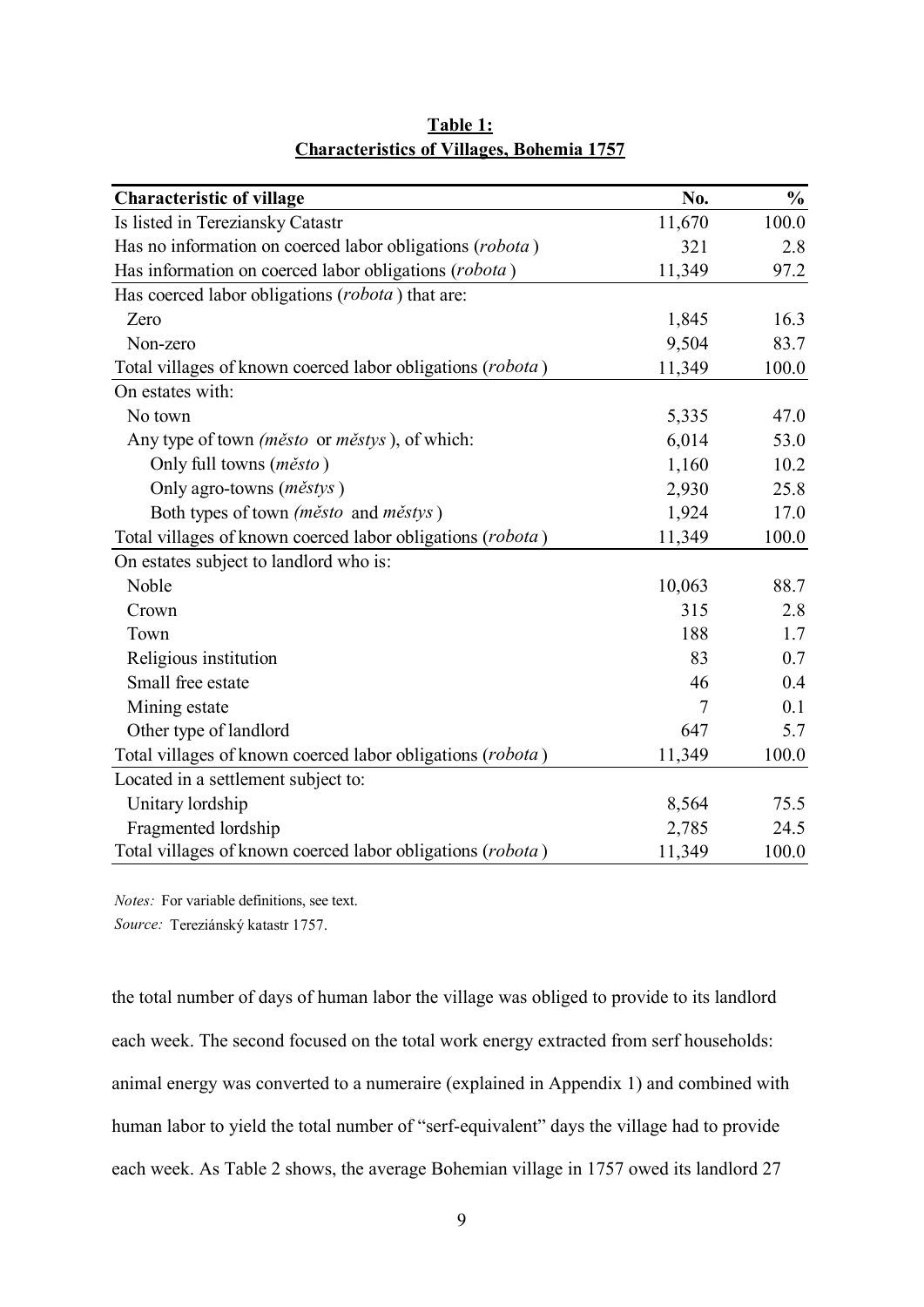| Variable                                                      |        | Mean Std. Dev. | Min.   | Max.     |
|---------------------------------------------------------------|--------|----------------|--------|----------|
| Coerced labor services (human-only)                           | 27.42  | 32.20          | 0.00   | 792.00   |
| Coerced labor services (human-animal)                         | 321.04 | 388.09         | 0.00   | 6,149.96 |
| Total land-labor ratio (arable $+$ pastoral $+$ forest)       | 31.48  | 27.29          | 0.00   | 989.00   |
| Arable $+$ pastoral land-labor ratio                          | 29.91  | 25.96          | 0.00   | 989.00   |
| Arable-only land-labor ratio                                  | 27.74  | 25.34          | 0.00   | 989.00   |
| Village size (number of households)                           | 13.47  | 14.20          | 1.00   | 407.00   |
| Urban potential of full towns inside estate                   | 13.81  | 45.65          | 0.00   | 535.00   |
| Urban potential of agro towns inside estate                   | 8.86   | 19.72          | 0.00   | 255.62   |
| Urban potential of full towns outside estate                  | 325.33 | 59.40          | 132.59 | 875.47   |
| Urban potential of agro towns outside estate                  | 270.04 | 49.10          | 96.93  | 829.85   |
| Urban potential of royal/free towns (outside estate)          | 169.94 | 80.52          | 57.15  | 854.13   |
| Share of estate population in full towns                      | 5.83   | 11.93          | 0.00   | 100.00   |
| Share of estate population in agro-towns                      | 7.11   | 11.38          | 0.00   | 100.00   |
| Share of estate population in all towns (full $&$ agro-towns) | 12.94  | 15.51          | 0.00   | 100.00   |
| Latitude                                                      | 14.44  | 0.96           | 12.22  | 17.69    |
| Longitude                                                     | 49.88  | 0.53           | 48.61  | 51.04    |

**Table 2: Summary Statistics for Villages, Bohemia 1757**

*Notes:* N=11,349 (all villages with information on coerced labor obligations). Coerced labor obligations are measured as "serf-equivalent" days per week (see text). Land-labor ratios are measured as *strych* per household (1 *strych* = 0.29 hectares); 15 *strych* was minimum required for family of 4.5 persons to survive wholly from agriculture. *Source:* Tereziánský katastr 1757.

days of human-only labor, but 321 "serf-equivalent" days of human plus animal labor each week.

The 1757 cadaster also enabled the land-labor ratio in each village to be calculated. For the denominator, we used the number of "householders" (*hospodaře*) in the village. The most comprehensive information on Bohemian historical demography, derived from the 1651 religious census (*Soupis poddaných podle viry*), yields a mean household size of approximately 4.5 persons, which did not vary greatly across regions, villages, or social strata; available evidence indicates that mean household size did not expand or contract meaningfully between the seventeenth and the eighteenth century (Horská 1994; Horský and Maur 1994; Cerman 1994; Seligová 1996; Cerman and Štefanová 2002; Pazderová 2002).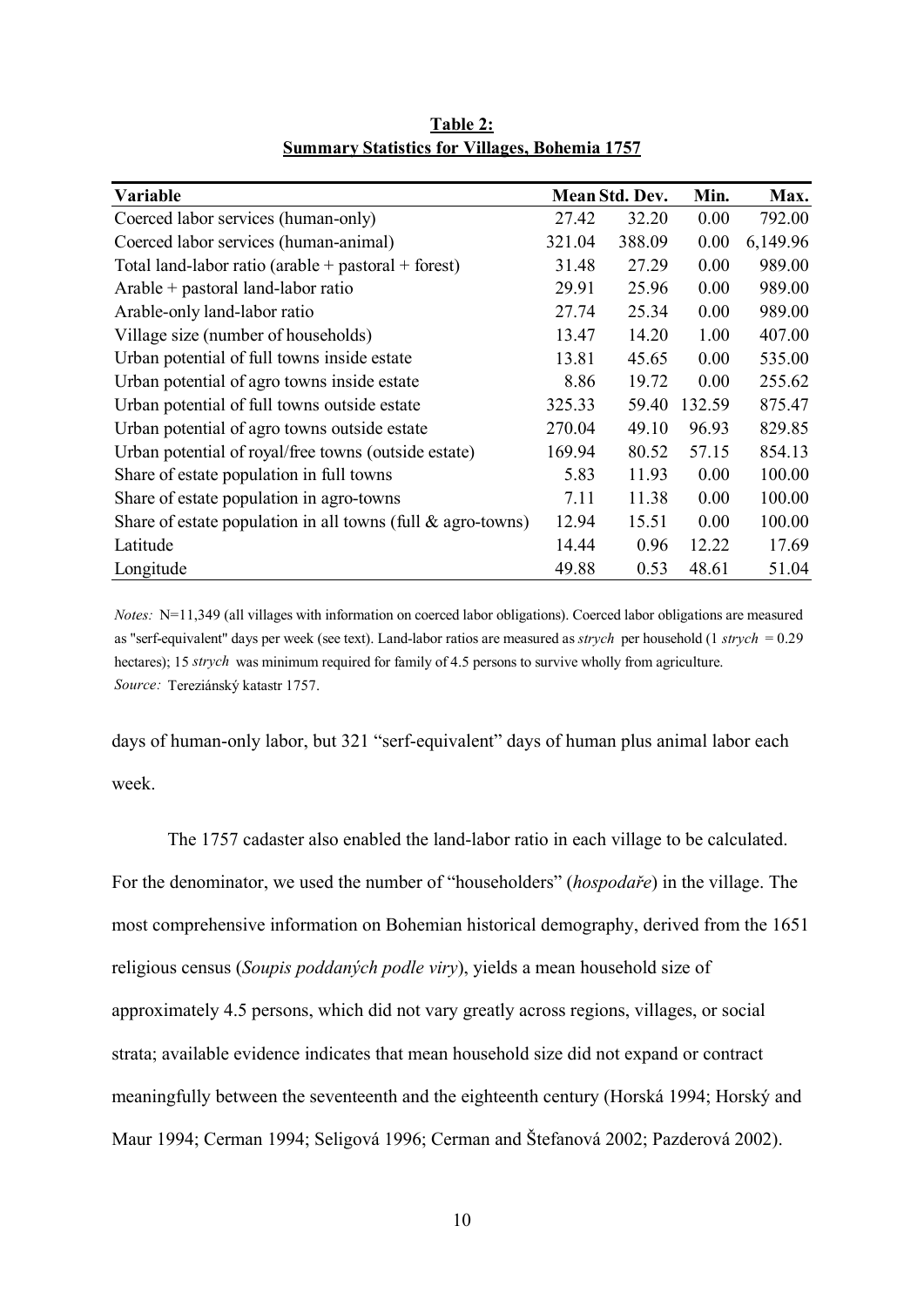This justifies treating the number of households in a village as a proxy for its total labor supply. $1$ 

As Table 2 shows, Bohemian serf villages in 1757 were very small on average. Although the largest village had 407 households (and thus, based on a mean household size of 4.5, a total of c. 1,800 inhabitants), the smallest had only 1 household. The average village had only 13.5 households and thus a total of about 60 inhabitants.

To calculate the numerator of the land-labor ratio, we used the amount of land in the village. The Theresian Cadaster records the area of arable (crop-bearing) land, pasture, and forest, all measured in *strych* (a unit equivalent to 0.29 hectares). This yielded the three alternative measures of the land-labor ratio shown in Table 2. The total (arable-pastoralforest) land-labor ratio was an average of 31.5 *strych* per household, the arable-pastoral landlabor ratio was 29.9, and the arable-only land-labor ratio was 27.7. We explored all three measures of the land-labor ratio in our econometric analyses, and found that they yielded virtually identical results (see Appendix 2). Our preferred measure uses total land (arable plus pastoral plus forest) on the grounds that it reflects all the land from which serfs in that village had to support themselves as well as to pay off the state and the landlord, and is thus the best measure in terms of influencing local factor prices, the core of the Domar conjecture and the Acemoglu-Wolitzky framework.

As mentioned above, Acemoglu and Wolitzky (2011) postulate that a higher landlabor ratio could not only increase labor coercion via the Domar effect, but decrease it by raising serfs' wages in outside options. They conjecture, based on historical studies arguing that towns weakened serfdom in western Europe, that a major source of outside options was

<sup>&</sup>lt;sup>1</sup> This measure of the total labor supply in the village can be converted to the same units as the measure of coerced human labor in the village (days of coerced serf labor delivered to the landlord per week, as discussed below), by multiplying it by 4.5 (the mean number of persons per household) and then by 5 (the approximate number of working days per week).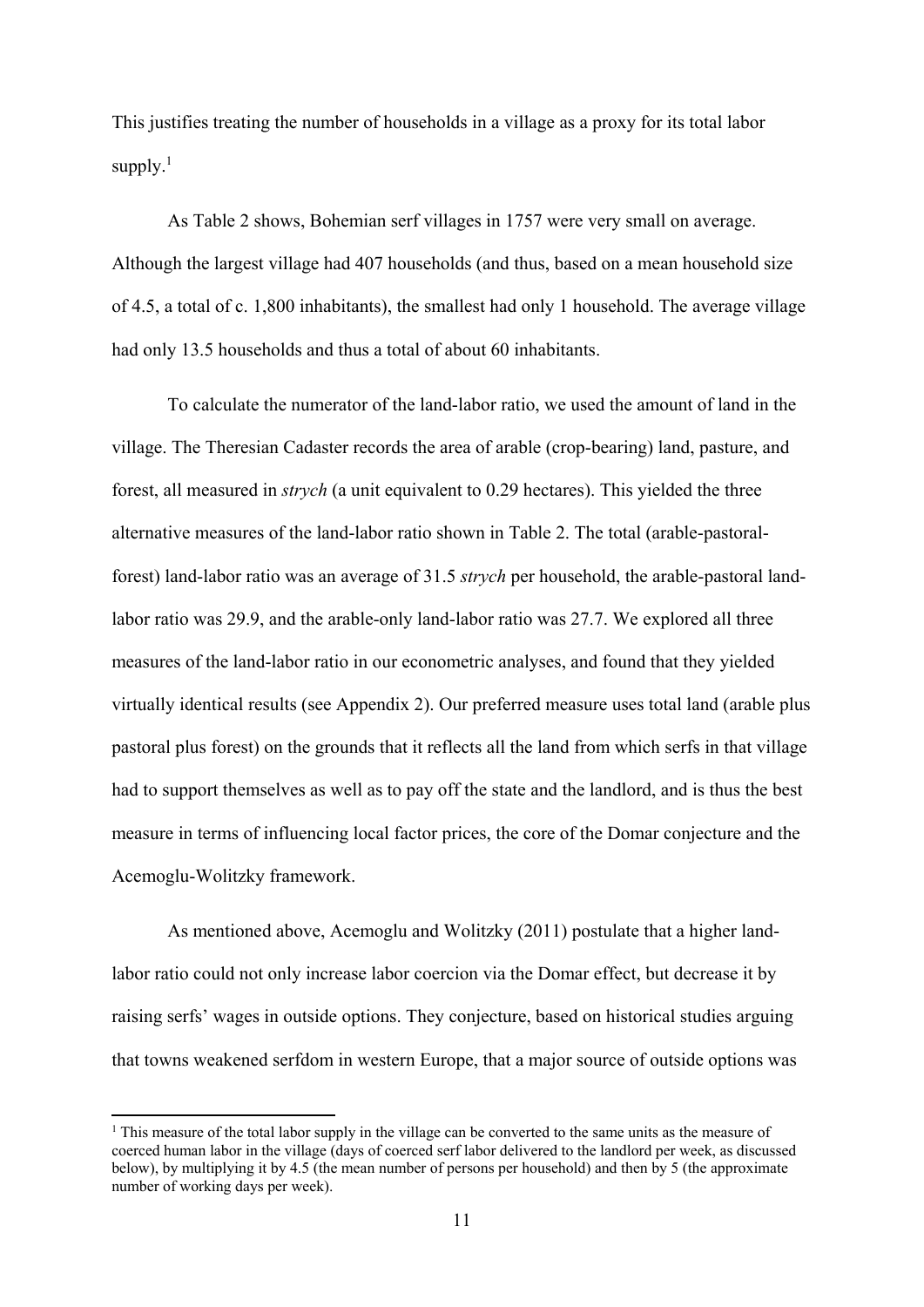the urban sector. To explore this possibility, we compiled information on Bohemian towns in 1757. The Theresian Cadaster divided towns into three main categories: seigneurial agrotown (*městys*), seigneurial full town (*město*), and royal town (*královské město*). Seigneurial full towns enjoyed greater institutional privileges than seigneurial agro-towns, were typically larger, and had an occupational structure more oriented to crafts and commerce. But both types of seigneurial town were located on lords' estates and their inhabitants were subject to a form of serfdom. Royal towns, by contrast, were not located on the estate of any lord, and their inhabitants were not subject to serfdom; typically they were larger than seigneurial towns and their occupational structure was more industrial and commercial (Míka 1978).

Bohemian towns varied along two dimensions: migration restrictions, which made towns on the home estate more accessible to serfs than towns outside the estate; and institutional type, in which royal towns, full towns, and agro-towns differed in size and occupational structure. We calculated urban potential by assigning each town to one of five categories: agro-town on or outside the same estate as a given village, full town on or outside the same estate as a village, and royal town. Then for each village in 1757, the distance from the village to each town in Bohemia was multiplied by the population of the town, giving the urban potential offered by that town to that village. This gave rise to five variables, measuring the urban potential to serfs in each village of full towns on the home estate, agrotowns on the home estate, full towns outside the home estate, agro-towns outside the home estate, and royal towns (by definition outside the home estate).

The 1757 Theresian Cadaster also provides information on a number of basic village characteristics, for which we control by including them as variables in our regression analyses. One feature of serfdom in Bohemia, as in most serf societies, is that it was exercised by a number of different types of landlord. As Table 1 shows, the vast majority of Bohemian villages (89 percent of the total in 1757) were subject to landlords who were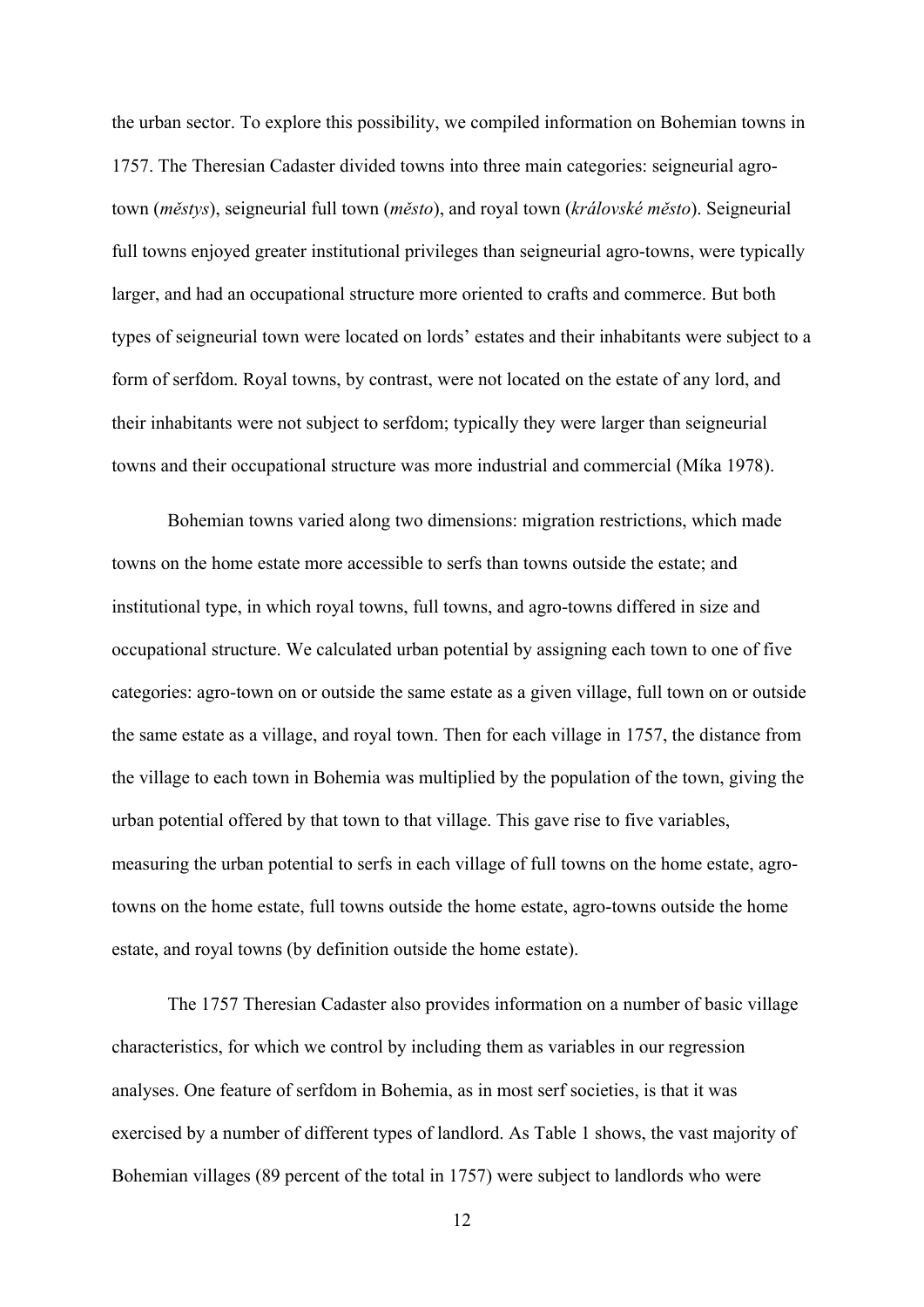individual nobles. The remaining 11 percent were subject to the crown, towns, religious institutions, or other miscellaneous types of landlord. We control for possible influences of differing lordship by including dummy variables for each type of landlord in our regression models.

A further characteristic of serfdom in Bohemia, as in many other serf societies, was that some villages were located in settlements that lay under fragmented lordship, where different parts of the settlement or subsets of inhabitants were the serfs of different landlords. Since the existence and level of coerced labor obligations arose from the feudal relationship between a particular group of serfs and a particular landlord, and since each part of a settlement under fragmented lordship was administered by a separate manorial office and typically also a separate village headman, we treated each part of such a settlement as a separate village. Such villages comprise 24.5 percent of our sample. As robustness checks, we estimated our regressions both including a dummy variable registering whether a village was part of a settlement under fragmented lordship and dropping such villages altogether. As discussed in Appendix 3, fragmented lordship itself significantly reduced labor coercion, which we ascribe to such villages' typically being located outside the boundaries of the estates to which they belonged, increasing the costs of labor coercion. However, controlling for fragmented lordship had no effect on the impact of the other regression variables.

In 1757, Bohemia was divided into 1,316 estates (*panství*). Each estate differed from others in ways that cannot be observed. Estates were administered differently, according to the preferences, resources, administrative traditions, and customs of each generation of landlords, manorial officials, communal officials, and serfs (Weizsäcker 1913; Krofta 1919; Vacek 1916; Mika 1960; Hanzal 1964; Barbarova 1969; Longfellow 1978; Winkelbauer 1993; Ogilvie 2005a, 2005c). Some estates had elaborate administrations, others had modest manorial offices, and still others were administered personally by a single official or minor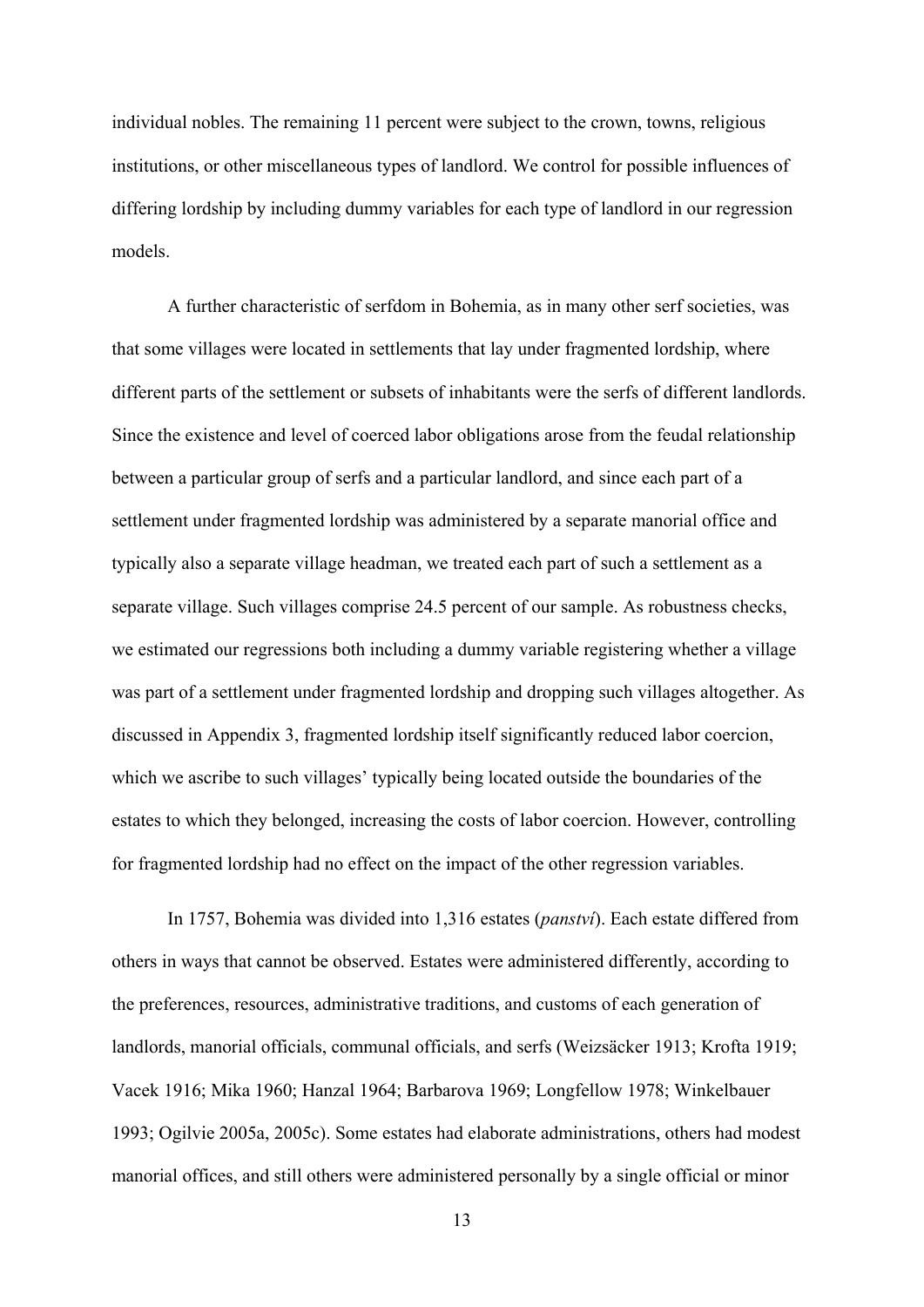lord. Some landlords were permanently absent in Prague or Vienna and merely enjoyed the revenues delivered by their distant manorial administrators, while others were resident lords who monitored the behavior of their serfs and intervened in extraction of coerced labor and other dues. The customary rights, privileges, and jurisdictions of village courts, councils, officers, and headmen also varied from one Bohemian estate to another. The jurisdictional and administrative autonomy of landlords combined with the migration restrictions of serfdom to sustain such differences across Bohemian estates. To allow for these unobserved estate-level influences on labor coercion, we incorporate estate-level fixed effects into our regressions, as discussed in detail in the next section.

#### 4. Estimation Strategy

To investigate the effect of factor proportions on coerced labor under serfdom, we used our data on 11,349 Bohemian villages in 1757 to estimate a reduced-form relationship between labor coercion and the land-labor ratio, controlling for urban potential and other village characteristics. Generally, our regression specification can be written as follows:

#### *Coercioni,j = f(Land-Labori,j, Urban Potentiali,j, Xi,j, εi,,j)*

where *i* denotes a village and *j* an estate and *f* is the function relating coerced labor to the regressors. *Coercioni,j* denotes the number of days of coerced labor extorted from serfs per week village *i* on estate *j*. *Land-Labori,j* denotes the land-labor ratio in village *i* on estate *j*. The vector *Urban Potentiali,j* is a vector of five variables denoting the potential for towns to offer serfs outside options in village *i* on estate *j*. The vector *Xi,j* includes village, estate, and region controls: the number of households in village *i* on estate *j*, village-level latitude and longitude, dummies for each type of estate lordship (noble, royal, ecclesiastical, etc.), and controls for the region (*kraj*) in which the village was located. We also allow for estate-level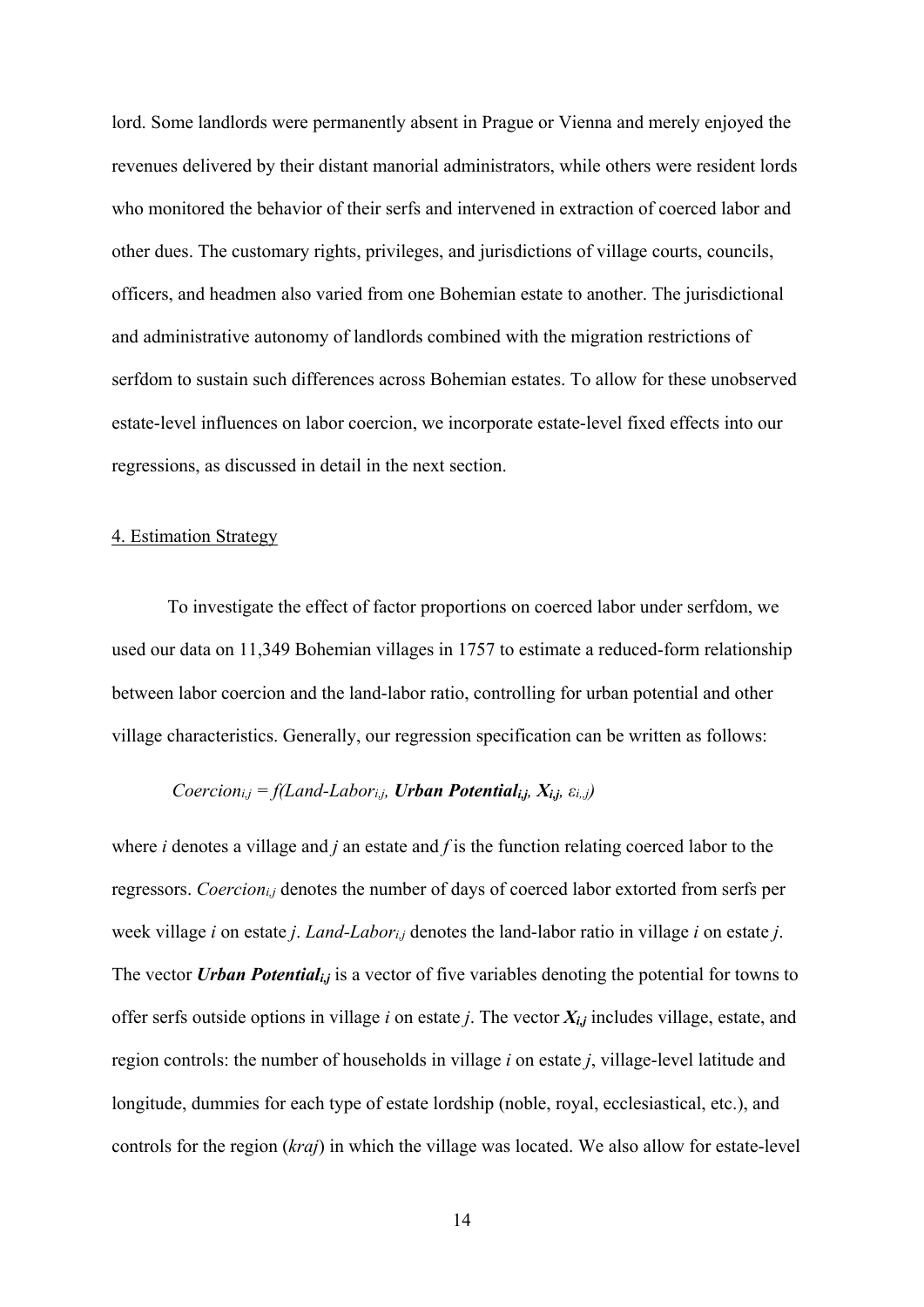fixed effects although, for the reasons explained below, we do not estimate them directly. The error term in the equation is denoted by *εi,,j*.

The regression we estimate is a reduced-form one, so the coefficients on the landlabor ratio obtained from estimating this equation do not measure the Domar effect. They measure the net outcome of the two possible effects pointed out by Acemoglu and Wolitzky (2011), the positive Domar effect and the negative outside options effect. If the net effect of the land-labor ratio is positive, then one can say that the Domar effect dominates, even though the precise sizes of it and the outside options effect are unknown.

Our general regression specification allows for the possibility that the relationship between the land-labor ratio and labor coercion was a non-linear one by including the square of the land-labor ratio as a regressor. As labor scarcity rose, landlords might have approached a technical frontier of coercion, at which they were no longer able to extort additional labor regardless of its value to them. When the land-labor ratio rose above a certain level, labor might become so scarce that most of it was required to keep serfs themselves alive, reducing the increment the landlord could extract despite his intensified demand for it.

 We also allow for the possibility of a non-linear relationship between labor coercion and village size by including the square of village size in the general specification. In extracting coerced labor from serfs, landlords were likely to encounter both economies and diseconomies of scale. In a very small village, the return to the minimum quantity of manorial manpower required to extort any coerced labor was low because of the small number of serfs available to provide labor. In a very large village, conversely, the costs of detecting shirking could be inflated by the potential for serfs to conceal their behavior behind larger numbers of other serfs. Such scale effects could give rise to a non-linear relationship between village size and coercion.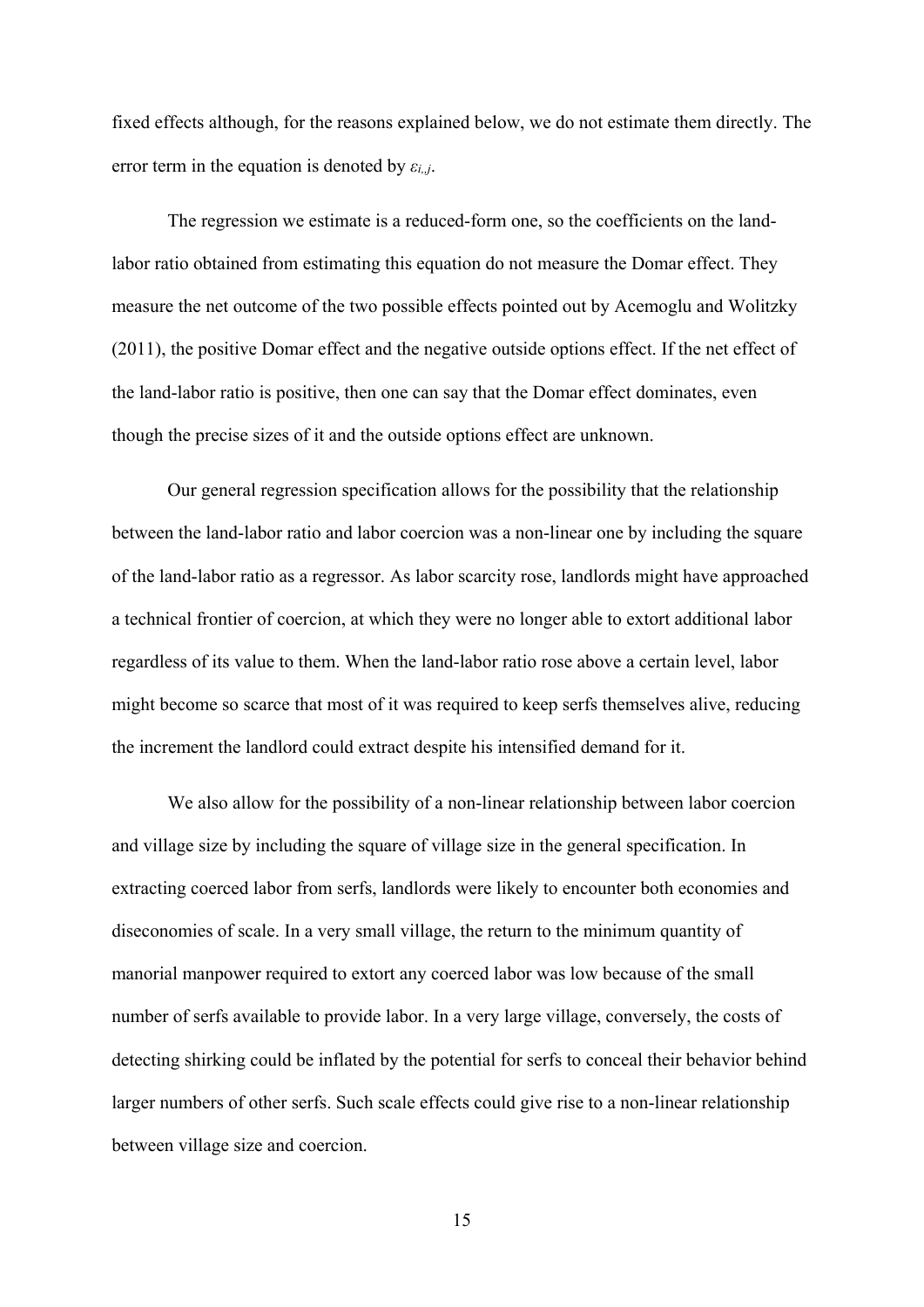Labor coercion might also have been affected by interactions between the land-labor ratio and urban potential. In general, if the urban sector had any impact on a serf economy, one would expect the effect of a change in land-labor ratio to depend on urban opportunities and vice versa. This is because one would expect the extent of labor coercion in a village to depend on both the land-labor ratio in that village and the urban potential faced by serfs in that village. If two villages had identical land-labor ratios but differing urban potential because of differing location with respect to urban centers of different sizes, labor coercion in the two villages would typically differ, so there is no reason to expect an increase in landlabor ratio to have the same effect in both villages. To accommodate this possibility, our general regression specification included interaction terms between the land-labor ratio and measures of urban potential.

In estimating this regression using our data for eighteenth-century Bohemia, there are four main econometric issues to be addressed: concentration of the dependent variable at zero; unobserved estate effects; sample selection; and endogeneity. A substantial part of the distribution of our dependent variable is concentrated at zero, with about 16 percent of villages delivering no coerced labor although, as discussed in Section 3, landlords required serfs in these villages to deliver other payments in money and kind, controlled their migration and access to land, and restricted their demographic and economic choices. In addition, our 11,349 villages in Bohemia in 1757 are clustered into 1,361 estates; as already discussed, each estate had a distinct administrative regime and history, creating the possibility of unobserved estate-level effects that might influence labor coercion.

We follow Wooldridge (2010, Ch. 17) in regarding the villages that delivered no coerced labor as exhibiting a corner solution response rather than being left-censored, since these zero values are true zeros, not values that reflect the censoring of some hypothetical negative coerced labor values. In such circumstances OLS will give consistent estimates of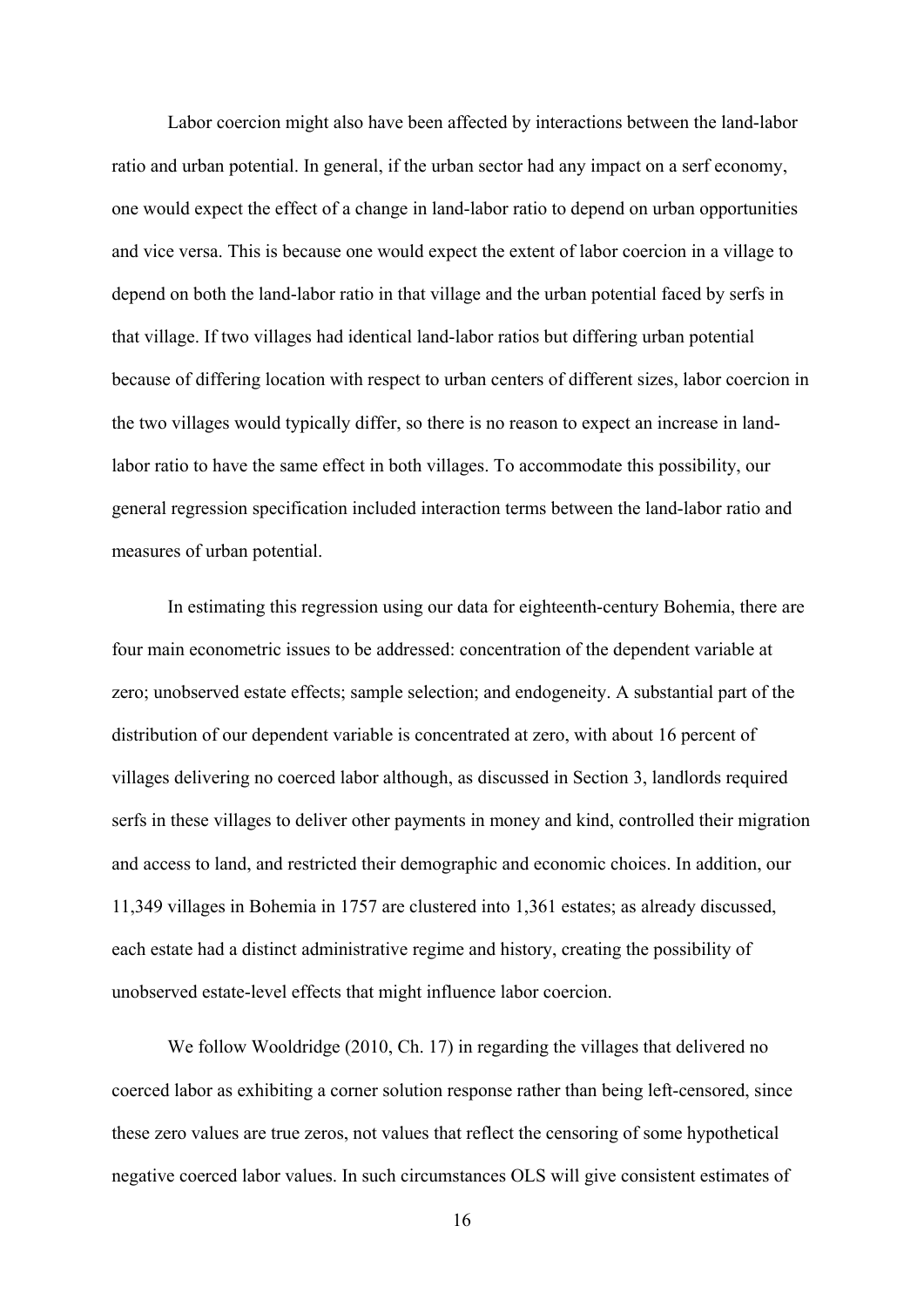the parameters of the regression model. However, the OLS assumption that the mean of coerced labor is a linear function of the regressors is unlikely to be satisfied, and the marginal effects of the regressors on coerced labor are unlikely to be constant for different regressor values. A natural alternative to OLS which does not suffer from these drawbacks is a Tobit regression model, and the resulting estimates will be consistent provided that the errors in the model are homoskedastic and normally distributed. However, when we estimated the Tobit model using our Bohemian data, the null hypotheses of homoskedastic and normal errors were strongly rejected. Thus there are also drawbacks to using a Tobit model for our data.

Our preferred estimation approach is one in which in which we allow for the possibility that different mechanisms generate the zero and the positive values of labor coercion. In this two-part model, the first part is a logit regression which models the probability that a village has positive coerced labor, while the second part uses OLS to estimate a linear model of coerced labor conditional on such labor being positive. The same set of regressors was used in both parts. We estimated this two-part model using the Stata command *twopm* of Belotti et al. (2015). Although the two-part specification is the one on which we place the most emphasis, we also report the results of using the OLS and Tobit specifications.

Turning to unobserved estate-level effects on coerced labor, we do not want to assume that these are uncorrelated with the observed regressors. At first sight, the natural way of dealing with this would be to include estate fixed effects as regressors. With a linear regression, this can be achieved by using the within transformation, but the within transformation cannot be applied to non-linear regression models such as the Tobit and twopart ones that we wish to use. Thus we have to find a way of allowing for possible correlation between unobserved estate effects and observed regressors that does not involve either using large numbers of estate dummy variables (since if these were included in the non-linear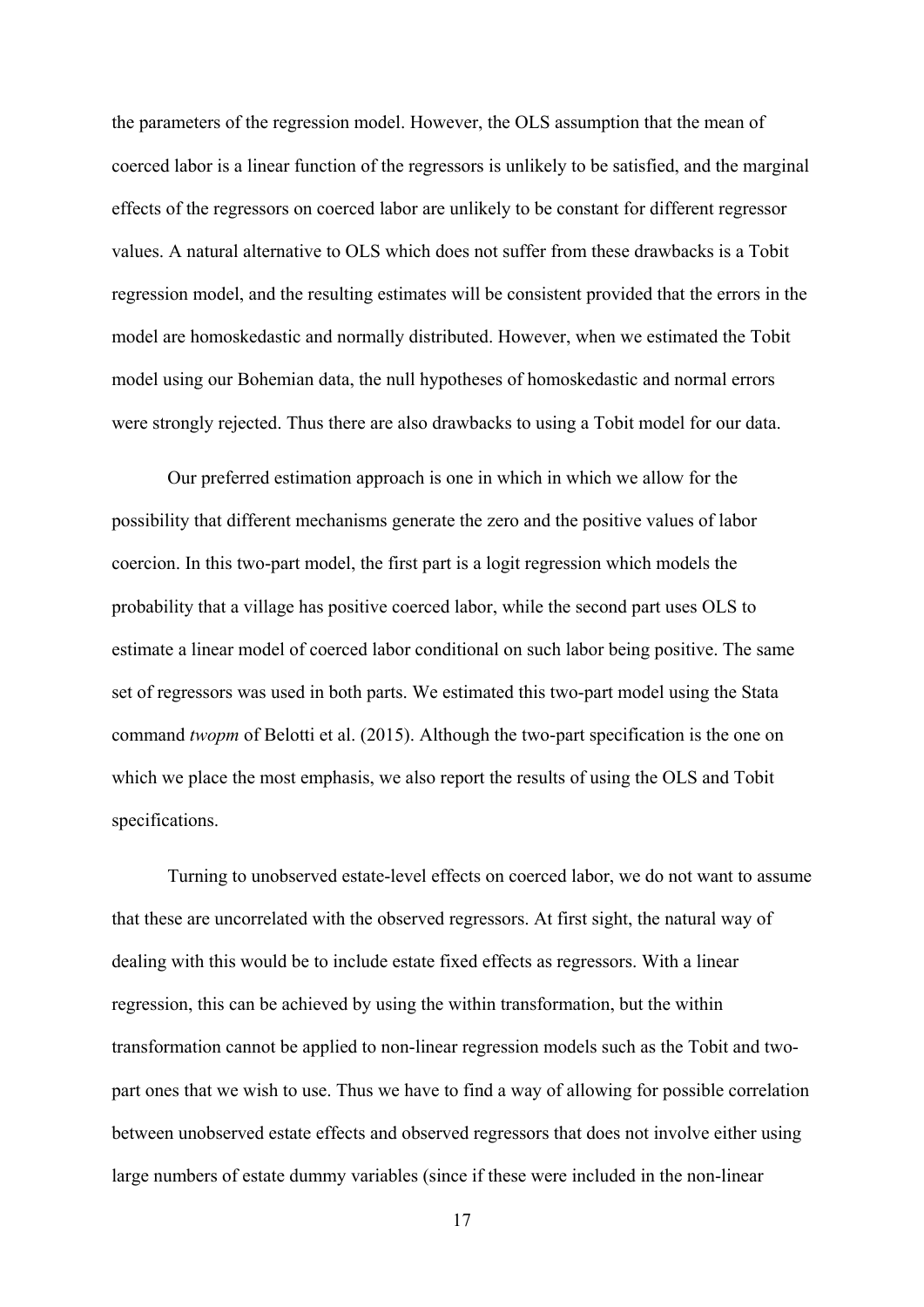regression models, the incidental parameters problem would mean the resulting estimates were all inconsistent) or the within transformation (which simply cannot be used with nonlinear models). The solution we adopt is that of Mundlak (1978): we specify the unobserved estate effect as being a linear function of the estate-level means of all the observable regressors. This specification means that the estimates of the coefficients of the observable regressors in the Tobit and two-part regressions do allow for correlation between these regressors and unobservable estate effects.

Since OLS is a familiar estimation method and the within transformation is a straightforward way of allowing for unobserved estate-level effects that may be correlated with the regressors, we report such estimates of our general regression specification, abbreviating them as OLS within. For the OLS within model, we cluster the standard errors at the estate level, which means that they are robust to heteroskedasticity across the entire sample and also to correlation of errors within each estate. The OLS regression could only be carried out on a smaller sample because the within transformation could not be applied to estates with a single village, and hence these had to be dropped. To check for the effect of this difference in sample size on the difference between the non-linear and the OLS analyses, we estimate the two-part and the RE Tobit regressions on the sample of 10,886 observations used for the OLS regressions; as Appendix 4 shows, the difference in sample size had little effect on the results.

Since the Tobit regression model is commonly used for cases in which the dependent variable is concentrated at zero, we also report Tobit estimates. The particular Tobit model that we estimate, which we abbreviate as RE (random effects) Tobit, is one in which we assume that there are unobserved estate-level random effects as well as the estate-level fixed effects that are a linear function of the estate-level means of the observable regressors. Panel data techniques can be used to estimate this model, with the panel comprising 1,357 estates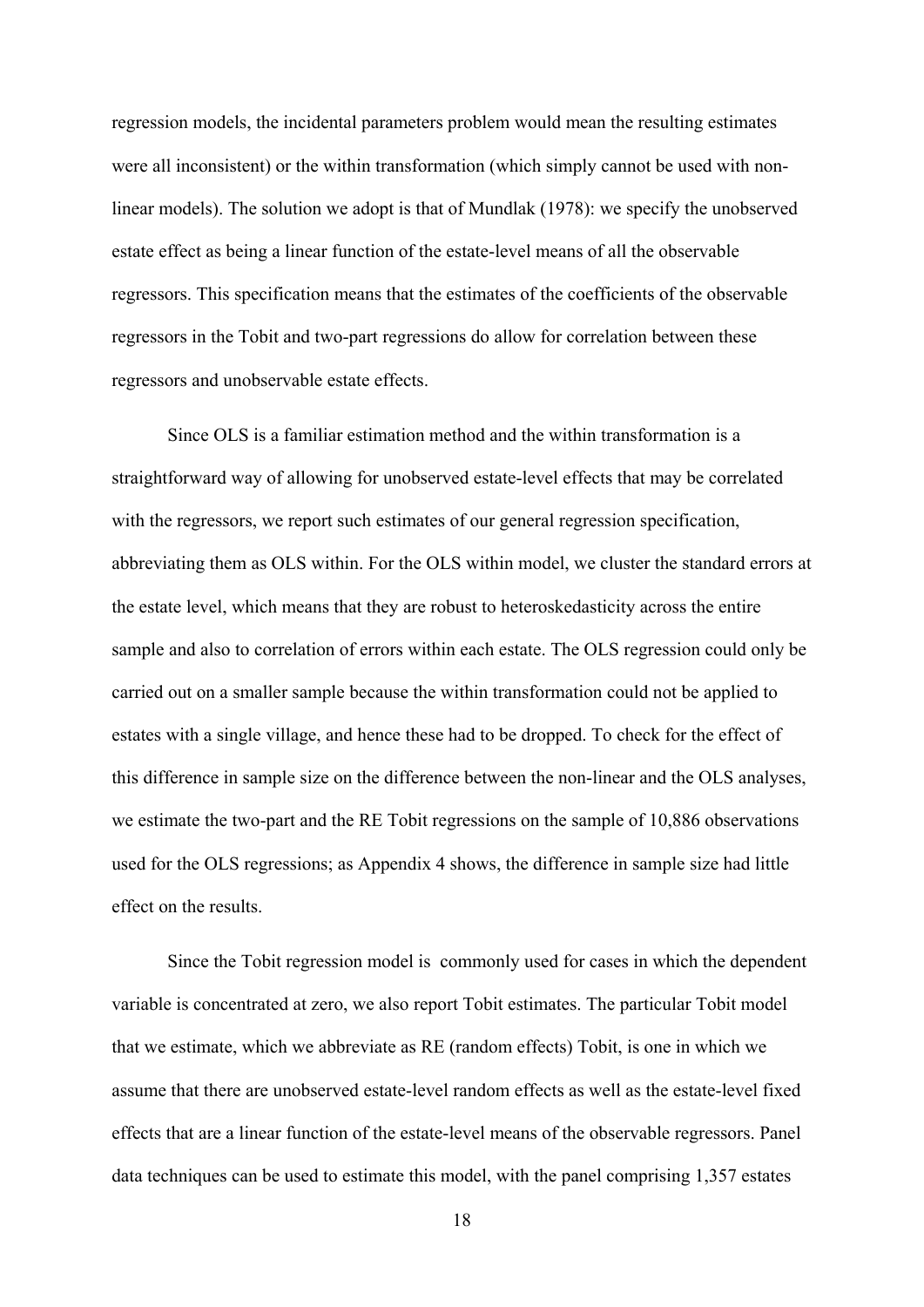for each of which there are observations of villages on the estate. Within each estate there is clustering so that errors are correlated across villages for a given estate. To allow for this clustering, we estimate the standard errors of our RE Tobit point estimates by bootstrapping with 500 replications, sampling the estates with replacement.

In our preferred two-part regression model, we assume that unobserved estate effects which are linear functions of the estate-level means of the observable regressors are present in both parts of the model. We cannot include unobserved estate-level random effects as in our Tobit model: instead we pool the data over the entire sample and cluster the standard errors at the estate level to allow for possible correlation of errors within estates.

A third econometric issue is that a sample selection problem may arise if the process determining whether a village has zero or non-zero coerced labor obligations is correlated with the process determining the level of non-zero coerced labor. Fortunately, the historical literature provides reassurance that this problem does not arise in our data. Studies of coerced labor in medieval and early modern Bohemian villages show that whether a village had coerced labor obligations at all was determined at an early date, typically at the foundation of the village, whereas the level of coerced labor obligations in those villages that had them was determined in a separate and later process. The types of rent paid by serfs in each village were laid down in the manorial rent-roll (*urbař*) issued when the village was founded. Most Bohemian villages were founded in the medieval period; although some were established at later dates as forest was cleared and new settlements were set up, virtually all had been founded by 1700. The 16 percent of villages that had zero coerced labor obligations in 1757 thus enjoyed this status by virtue of privileges issued generations and in most cases centuries before 1757. Once the status of zero coerced labor obligations was granted, it was difficult to change it since a village could oppose the introduction of non-customary obligations much more effectively than it could resist incremental increases in the level of customary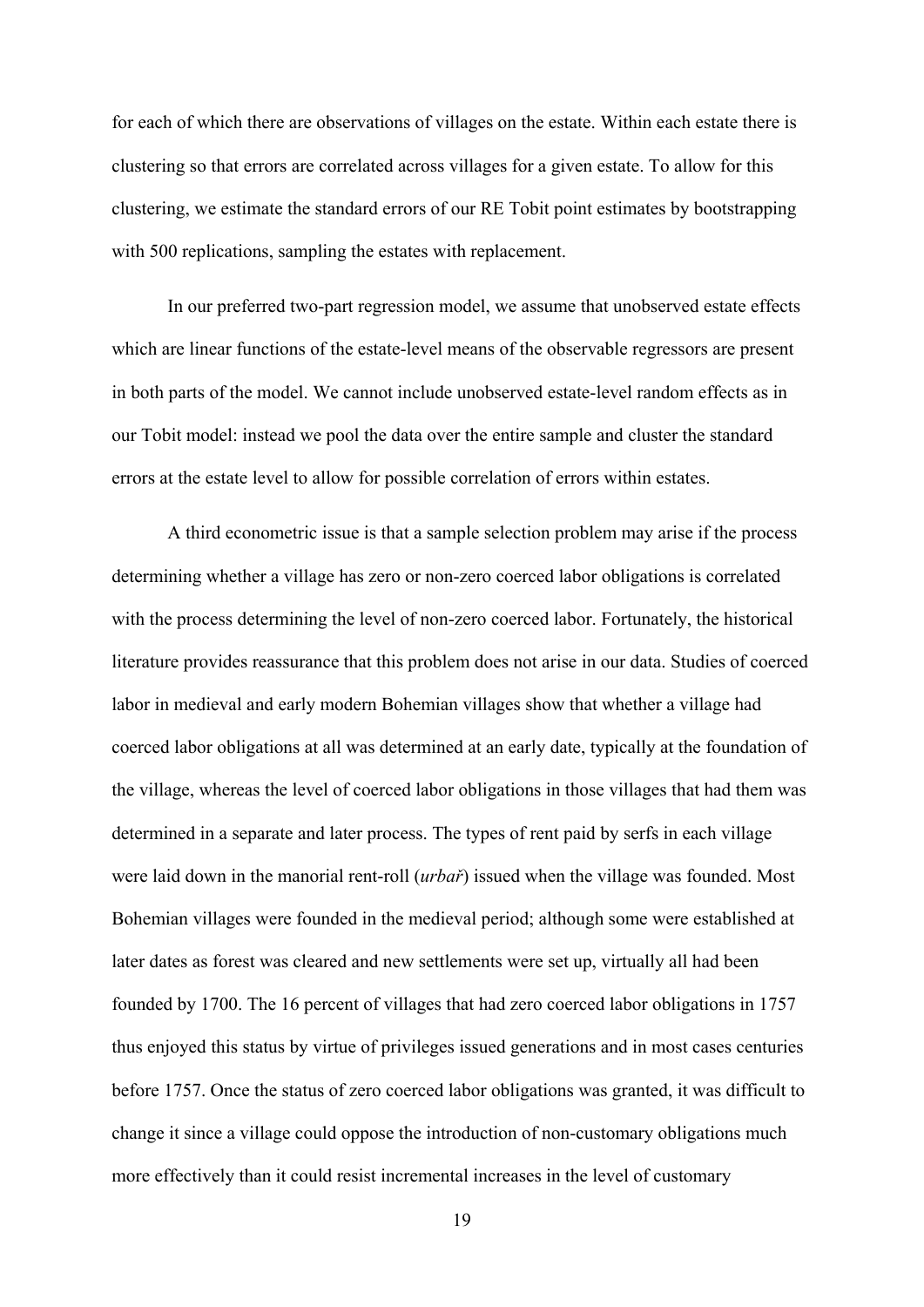obligations. Changing from zero to non-zero coerced labor obligations was a process that was extremely long and costly, often involving litigation, appeals, and revolts; changing from lower to higher coerced labor was less difficult for the landlord and took place in a separate process (Strauß 1929; Míka 1960; Wright 1975; Klíma 1975; Macek 1982). There are substantial historical reasons, therefore, to justify our assumption that selection bias is not an issue that needs to be addressed.

A final econometric issue is the possibility that the quantity of coerced labor extracted by a landlord exerted a causal influence on the urban sector, the land-labor ratio, or both – i.e., that the dependent variable influenced the independent variables. Fortunately, such reverse causation is ruled out by the historical evidence. The institutional framework of serfdom itself deliberately made factor markets very rigid, precisely so as to facilitate extraction from serfs. This prevented the endogenous adjustment of the urban sector and the land-labor ratio to labor coercion, which might otherwise have created identification problems.

First, could high coerced labor in a village cause nearby towns to be weaker or stronger? Alternatively, could a landlord make a joint decision to impose heavy or light labor services in a village and regulate the strength or size of towns near that village? The historical evidence concerning the establishment and development of town privileges in Bohemia rules out these possibilities (Pekař 1913; Klepl 1932; Placht 1957; Míka 1978; Dědková 1978; Maur 1983, 2002; Mumenthaler 1998; Miller 2007; Česáková 2013; Dvořák 2013; Ďurčanský 2013). Royal towns were by definition not affected by landlords' imposition of coerced labor on serf villages, since territorially they were located outside lords' estates and institutionally they were independent of seigneurial lordship. Seigneurial towns were subject to landlords, but the privileges of towns and the coerced labor of serf villages came into being through historical processes that were widely separated. A town obtained its privileges in a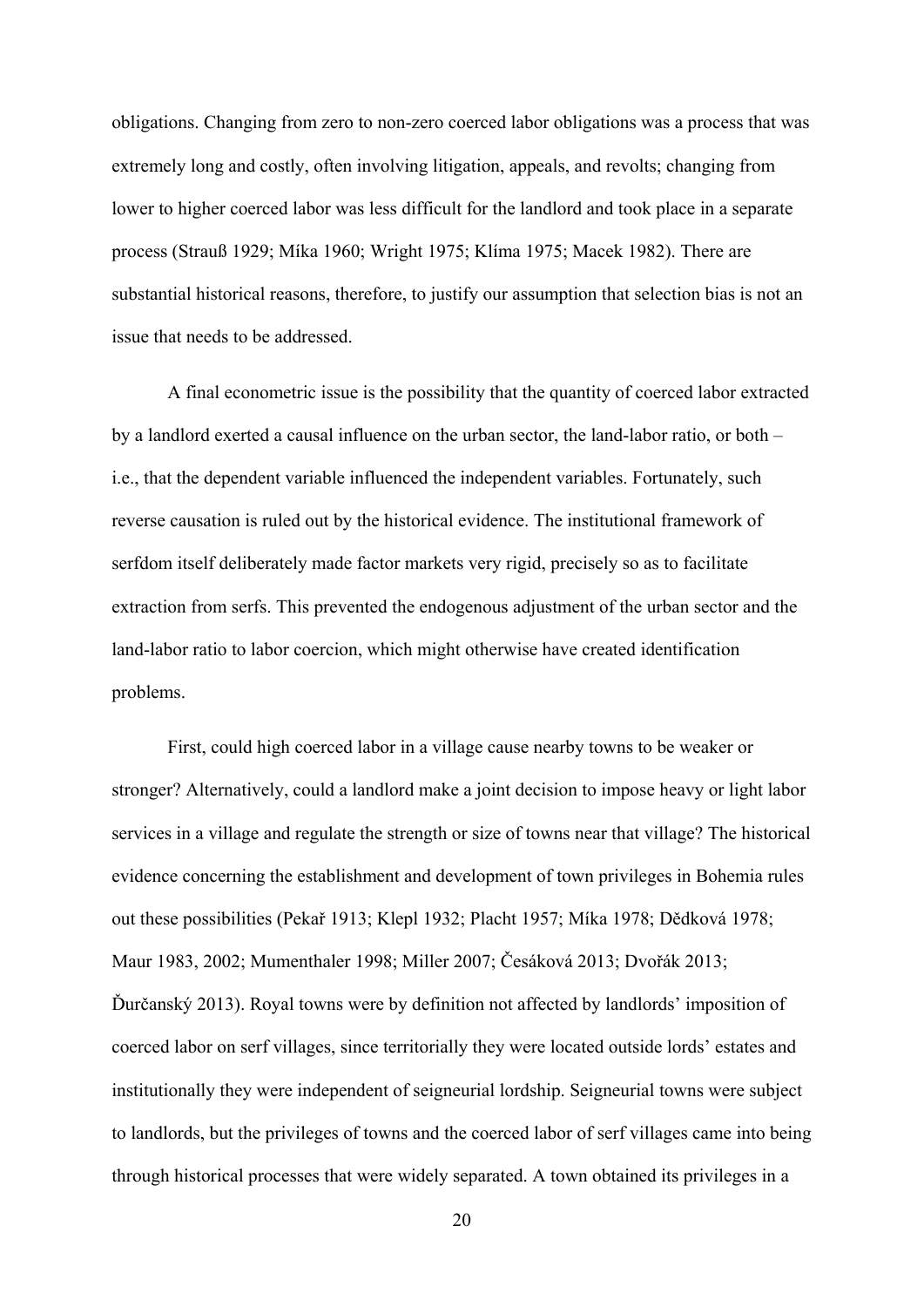particular time-period, from a particular lord, and in a particular set of economic and institutional circumstances; coerced labor obligations were imposed on villages at different time-periods, by a different lord or lords, and in different economic and institutional circumstances. Institutional rigidities internal to Bohemian serfdom meant that the processes of granting urban privileges and imposing coerced labor obligations on serfs were orthogonal to one another, so it was not possible for the latter to cause the former or for the two to be decided jointly.

A second avenue of reverse causation would be created by the potential for coerced labor to influence the land-labor ratio. For this to happen, higher coerced labor obligations would have to cause land supply to change, labor supply to change, or both. With regard to land supply, the Bohemian property system made it extremely difficult to increase or decrease the size of farms. The size of each farm in the village was laid down in the village foundation charter, typically in the course of the medieval period. From that point on, it was forbidden to divide, combine, add to, or subtract from any farm through inheritance, sale or purchase (Prochá zka 1963). The only land not affected by the impartibility restrictions were fragments of waste and fallow which were too few and small to affect the total land supply to any economically meaningful degree. Empirical studies confirm that these institutional restrictions on changing farm size were enforced by communal and manorial institutions (Prochá zka 1963; Ogilvie 2005a; Klein 2014; Klein and Ogilvie 2016).

With regard to labor supply, although migration into or out of villages in response to changes in coerced labor obligations was compatible with the incentives of serfs, it was not compatible with the incentives of landlords. Indeed, landlords maintained and enforced the system of serfdom precisely in order to prevent serfs from avoiding labor coercion and other seigneurial burdens by migrating. To emigrate from his village, particularly to leave the estate but even to move inside the estate to a seigneurial town or to a different village, a serf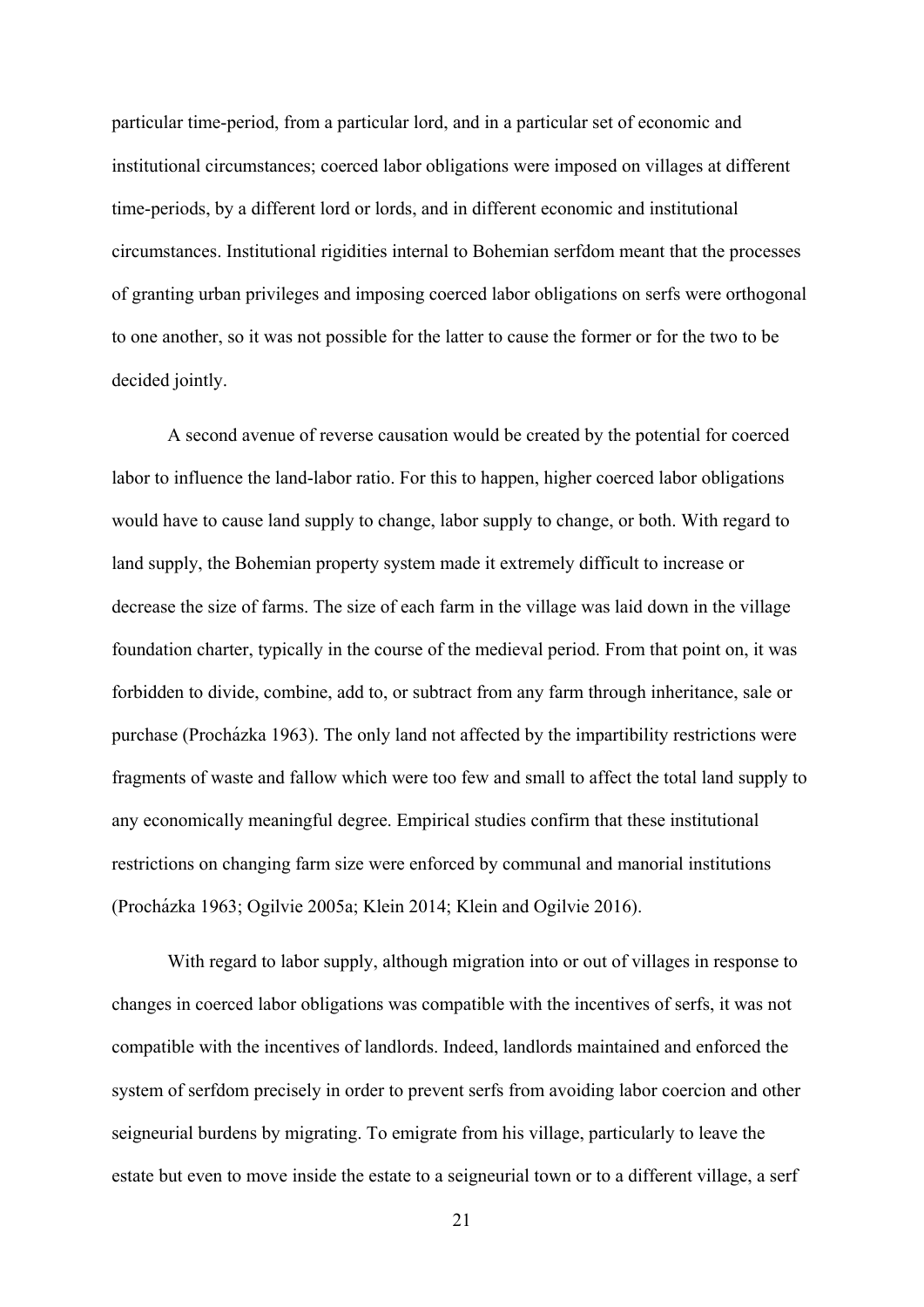had to obtain the landlord's consent. Even temporary labor migration required a serf to obtain manorial permission, pay fees, provide personal or monetary guarantees, find a replacement worker, or satisfy some combination of these conditions. Serfs who migrated without permission were penalized – by fining, jailing, coerced servanthood, or retribution against family members – as were those who assisted illegal emigrants. Illegal migration was sufficiently costly and risky that serfs were willing to pay substantial fees to obtain migration permits from their landlords. Inside the estate, villages reported to the landlord any illegal emigration by their members because such emigration increased burdens for the remaining serfs. Between estates, landlords cooperated with one another and the state in penalizing illegally migrating serfs. A serf who emigrated illegally confronted a non-trivial expectation of direct penalties inflicted by the landlord, and if he succeeded in absconding had to abandon his property, family ties, and social capital (Klíma 1975; Maur 1983; Ogilvie 2005a, 2005b; Klein 2014). Mobility restrictions were a long-term, universal component of the institutional system of serfdom, which were put in place to prevent evasion of *all* exactions landlords imposed on peasants, not a short-term tactic endogenously adopted by landlords as a component of their current decision about the existence and quantity of coerced labor obligations in a village. Empirical studies of such serf migration as did take place in Bohemia show that it was almost completely restricted to non-householders, land-poor serfs, those who secured a replacement household or laborer, and others whose departure would not reduce the capacity of their village to deliver coerced labor or other payments and whose migration was therefore tolerated by communal and manorial authorities (Petřáň 1964; Maur 1983; Štefanová 1999; Grulich 2005; Grulich 2013). The institutional framework of serfdom itself, which legitimized landlords' extraction of coerced labor from serfs, also legitimized restrictions on serf mobility to facilitate that extraction. This prevented labor supply in a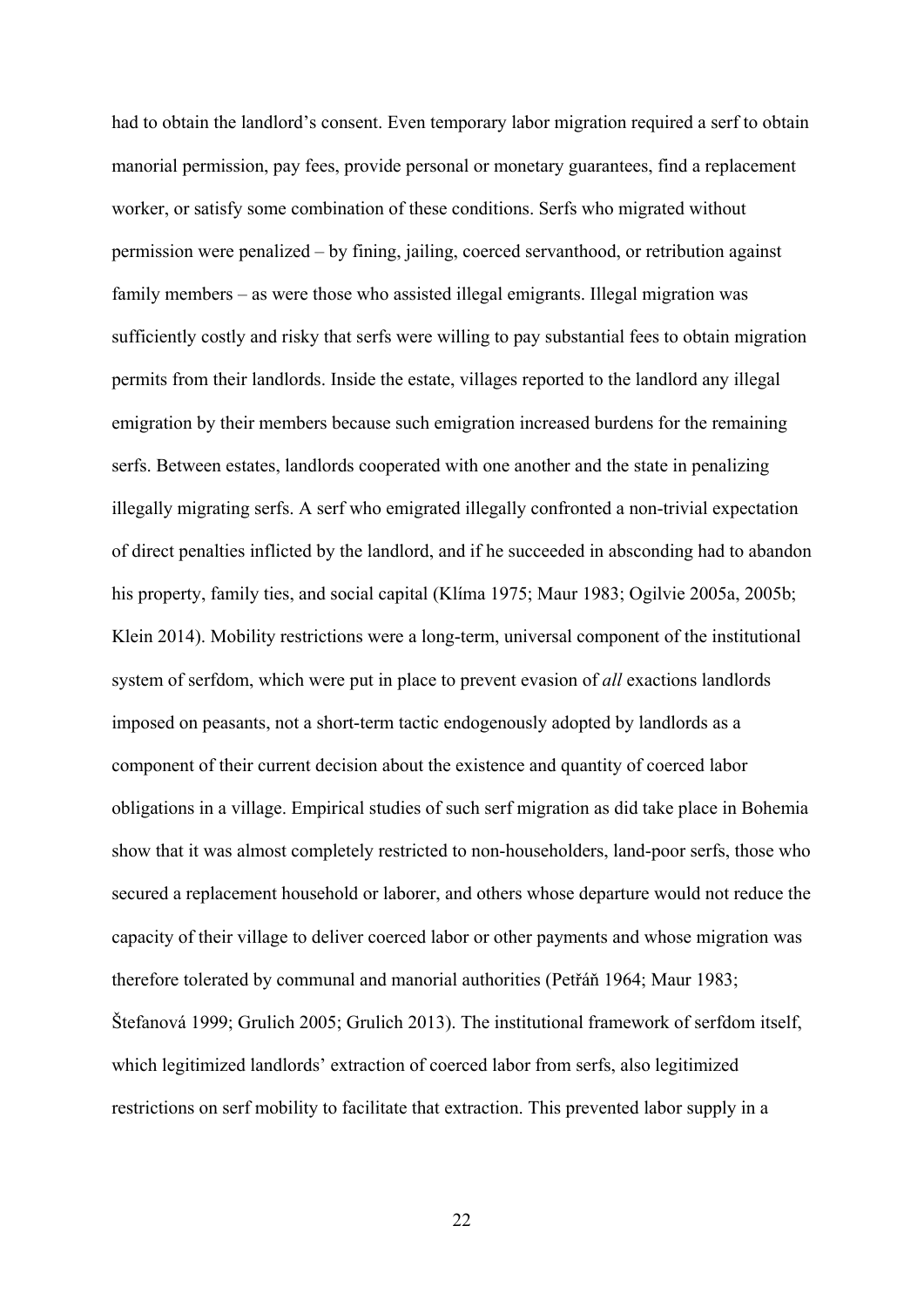village from declining in response to coerced labor, and thus rules out a causal dependence on labor coercion.

#### 5. Econometric Analysis

We estimated the regression equation using the two-part approach discussed above, as well as using RE Tobit and OLS. As already discussed, our initial regressions included interaction terms between the land-labor ratio and the urban potential variables, in order to explore whether the impact of urban potential on labor coercion depended on the land-labor ratio in the village or the impact of the land-labor ratio in the village depended on the urban potential available to serfs in that village. For human-only coerced labor, none of the coefficients on the interaction terms was significantly different from zero at conventional levels. For human-animal coerced labor, two of the interaction terms were significantly different from zero in the two-part regressions and one in the RE Tobit regressions. However, the economic significance of these interaction terms was almost non-existent, and taking account of them had very little effect on the estimated marginal effects of the land-labor ratio and the urban potential variables. For ease of exposition, therefore, the interaction effects were dropped from the regressions discussed below; they are presented and discussed in Appendix 5.

Tables 3 and 4 show the results of estimating the regression equation discussed above for human-only and human-animal coerced labor respectively, after dropping the interaction terms between urban potential and the land-labor ratio. The tables report the marginal effects implied by the two-part and RE Tobit regressions for easier comparison with the OLS coefficients. All three estimation methods yield virtually the same marginal effects and statistical significance for all variables except the land-labor ratio, where the two-part and RE Tobit marginal effects are both approximately twice the size of the OLS coefficient. For the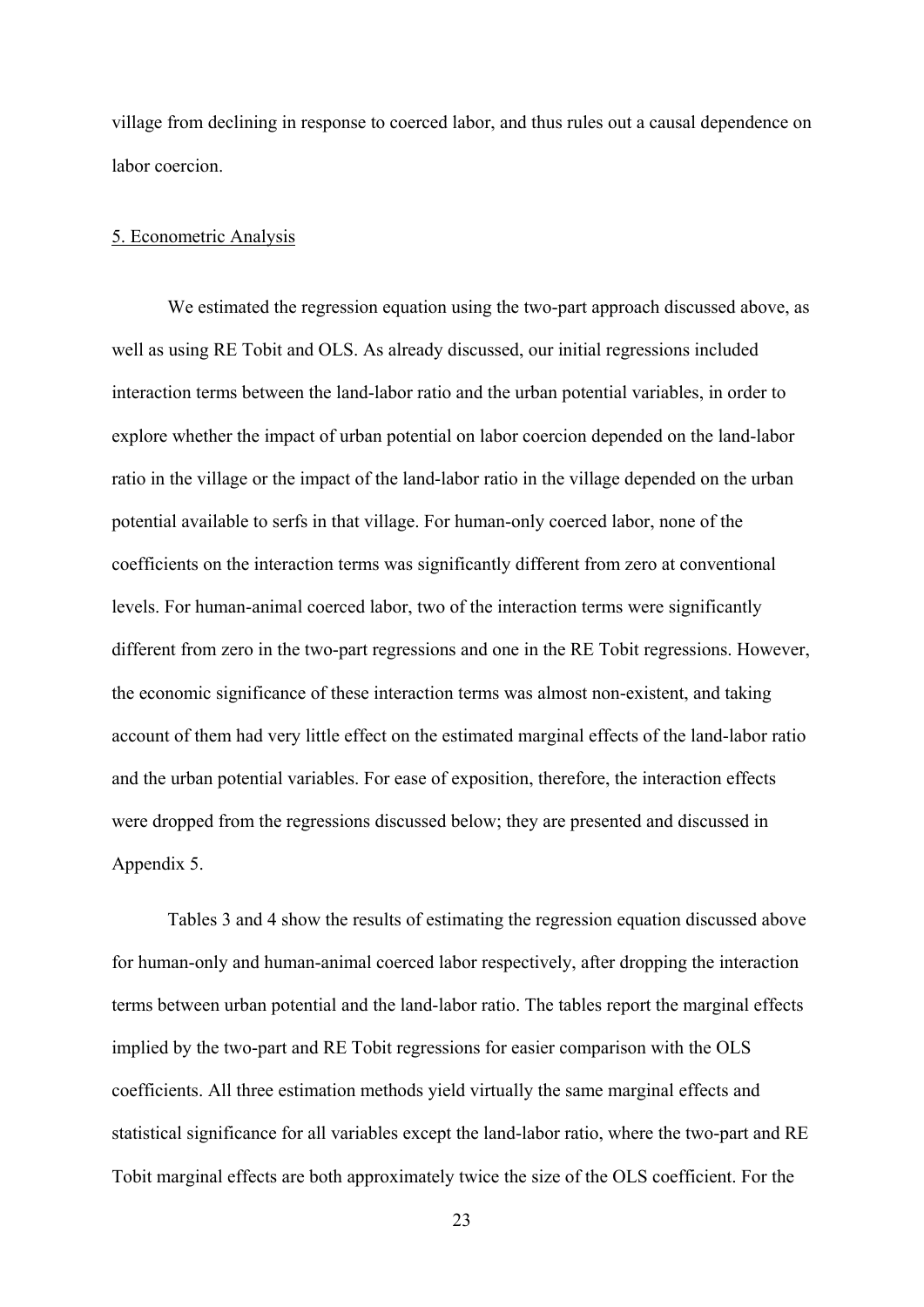| <b>Variables</b>                              | Two-part      | <b>RE</b> Tobit | <b>OLS</b>   |
|-----------------------------------------------|---------------|-----------------|--------------|
|                                               | marginal      | marginal        | within       |
|                                               | effects       | effects         | coefficients |
| Land-labor ratio                              | $0.293***$    | $0.2830***$     | $0.1415***$  |
|                                               | [0.0425]      | [0.044]         | [0.019]      |
| Land-labor ratio squared                      | $-0.00143***$ | $-0.0016***$    | $-0.0002**$  |
|                                               | [0.000372]    | [0.0004]        | [0.0001]     |
| Village size                                  | $2.296***$    | 1.9326***       | 2.1952***    |
|                                               | [0.0928]      | [0.081]         | [0.087]      |
| Village size squared                          | $-0.00897***$ | $-0.0080***$    | $-0.0088***$ |
|                                               | [0.00192]     | [0.002]         | [0.001]      |
| Urban potential of full towns inside estate   | 0.00560       | $0.0105*$       | 0.0072       |
|                                               | [0.00757]     | [0.006]         | [0.006]      |
| Urban potential of agro-towns inside estate   | $-0.0192$     | $-0.0166$       | $-0.031$     |
|                                               | [0.0253]      | [0.020]         | [0.027]      |
| Urban potential of full towns outside estate  | 0.00890       | 0.0065          | 0.0053       |
|                                               | [0.00751]     | [0.008]         | [0.009]      |
| Urban potential of agro-towns outside estate  | $-0.0141$     | $-0.0073$       | $-0.0108$    |
|                                               | [0.0162]      | [0.013]         | [0.016]      |
| Urban potential of royal towns                | 0.00854       | $0.0095**$      | $0.0083**$   |
|                                               | [0.00547]     | [0.004]         | [0.004]      |
| Latitude                                      | 3.359         | 1.7511          | 2.9037       |
|                                               | $[2.887]$     | [2.206]         | [2.686]      |
| Longitude                                     | -4.397        | $-4.3564$       | $-3.1581$    |
|                                               | [3.908]       | [3.546]         | [3.605]      |
| Region dummy variables                        | <b>YES</b>    | <b>YES</b>      | NO           |
| Lordship type dummy variables                 | <b>YES</b>    | <b>YES</b>      | NO           |
| Estate-level mean values of regressors        | <b>YES</b>    | <b>YES</b>      | $\rm NO$     |
| R squared                                     |               |                 | 0.399        |
| Proportion correctly classified in first part | 0.865         |                 |              |
| R squared in second part                      | 0.429         |                 |              |
| Number of observations                        | 11,342        | 11,349          | 10,886       |
| Number of estates                             |               | 1,357           | 894          |
| Number of estates (first part)                | 1,355         |                 |              |
| Number of estates (second part)               | 1,057         |                 |              |

**Table 3: Regression Analysis of Determinants of Human-Only Coerced Labor, Bohemia, 1757**

*Notes:* We report marginal effects for two-part and Tobit regressions for ease of comparison with OLS coefficients Figures in brackets are standard errors. For two-part and OLS within, standard errors are clustered at the estate level. For RE Tobit, standard errors are bootstrapped with resampling over estates. The two-part regression has only 11,342 observations because when it was estimated, the seven observations for one particular lordship type were dropped since these observations perfectly predicted zero coerced labour in the first-stage logit regression. The Tobit regression was estimated on 11,349 observations but marginal effects could only be calculated using 11,348 observations because for one observation a predicted value of the dependent variable required to calculate the marginal effects was missing. The OLS regression has just 10,886 observations because estates with only a single village cannot be included in the within transformation. \*\*\*  $p<0.01$ , \*\*  $p<0.05$ , \*  $p<0.1$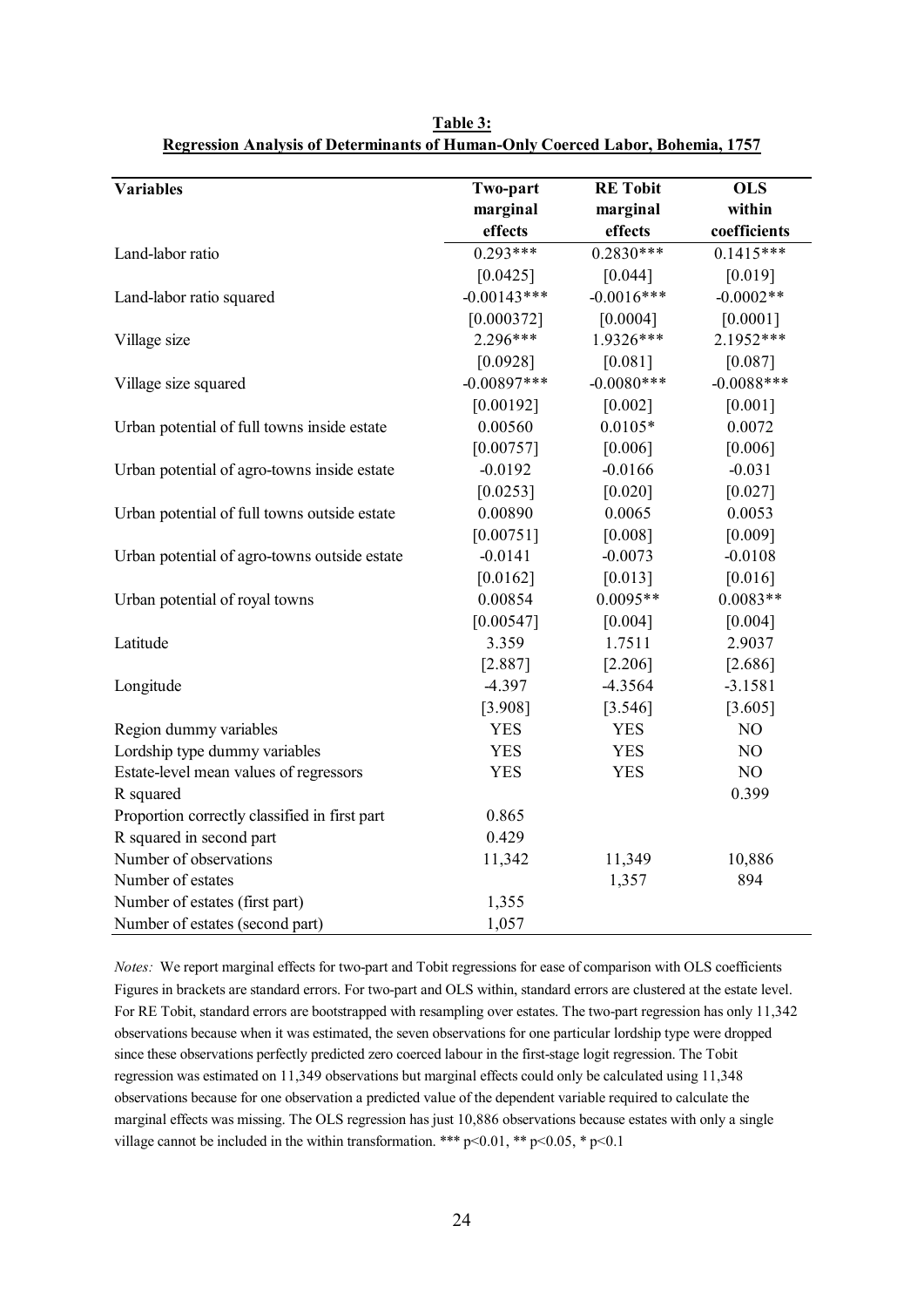| <b>Variables</b>                              | Two-part     | <b>RE</b> Tobit | <b>OLS</b>   |
|-----------------------------------------------|--------------|-----------------|--------------|
|                                               | marginal     | marginal        | within       |
|                                               | effects      | effects         | coefficients |
|                                               |              |                 |              |
| Land-labor ratio                              | $10.63***$   | 8.788***        | 5.398***     |
|                                               | [0.761]      | [0.817]         | [0.536]      |
| Land-labor ratio squared                      | $-0.0462***$ | $-0.0412***$    | $-0.00694**$ |
|                                               | [0.00639]    | [0.00737]       | [0.00294]    |
| Village size                                  | 28.82***     | 23.66***        | $27.16***$   |
|                                               | [1.185]      | [1.009]         | [1.148]      |
| Village size squared                          | $-0.131***$  | $-0.111***$     | $-0.124***$  |
|                                               | [0.0177]     | [0.0137]        | [0.0142]     |
| Urban potential of full towns inside estate   | 0.0192       | 0.0811          | 0.0306       |
|                                               | [0.103]      | [0.0835]        | [0.0973]     |
| Urban potential of agro-towns inside estate   | $-0.102$     | $-0.0811$       | $-0.244$     |
|                                               | [0.239]      | [0.184]         | [0.246]      |
| Urban potential of full towns outside estate  | $0.223**$    | $0.178**$       | 0.178        |
|                                               | [0.0893]     | [0.0888]        | [0.112]      |
| Urban potential of agro-towns outside estate  | 0.0781       | 0.111           | 0.0982       |
|                                               | [0.208]      | [0.183]         | [0.203]      |
| Urban potential of royal towns                | $0.119*$     | $0.121**$       | $0.0945*$    |
|                                               | [0.0717]     | [0.0549]        | [0.0530]     |
| Latitude                                      | $-15.34$     | $-25.94$        | $-25.43$     |
|                                               | [31.79]      | [26.13]         | [30.54]      |
| Longitude                                     | 7.165        | $-1.368$        | 30.93        |
|                                               | [61.08]      | [51.12]         | [55.76]      |
| Region dummy variables                        | <b>YES</b>   | <b>YES</b>      | NO           |
| Lordship type dummy variables                 | <b>YES</b>   | <b>YES</b>      | NO           |
| Estate-level mean values of regressors        | <b>YES</b>   | <b>YES</b>      | NO           |
| R squared                                     |              |                 | 0.393        |
| Proportion correctly classified in first part | 0.865        |                 |              |
| R squared in second part                      | 0.445        |                 |              |
| Number of observations                        | 11,342       | 11,349          | 10,886       |
| Number of estates                             |              | 1,357           | 894          |
| Number of estates (first part)                | 1,355        |                 |              |
| Number of estates (second part)               | 1,057        |                 |              |

**Table 4: Regression Analysis of Determinants of Human-Animal Coerced Labor, Bohemia, 1757**

*Notes:* We report marginal effects for two-part and Tobit regressions for ease of comparison with OLS coefficients Figures in brackets are standard errors. For two-part and OLS within, standard errors are clustered at the estate level. For RE Tobit, standard errors are bootstrapped with resampling over estates. The two-part regression has only 11,342 observations because when it was estimated, the seven observations for one particular lordship type were dropped since these observations perfectly predicted zero coerced labour in the first-stage logit regression. The Tobit regression was estimated on 11,349 observations but marginal effects could only be calculated using 11,348 observations because for one observation a predicted value of the dependent variable required to calculate the marginal effects was missing. The OLS regression has just 10,886 observations because estates with only a single village cannot be included in the within transformation. \*\*\*  $p<0.01$ , \*\*  $p<0.05$ , \*  $p<0.1$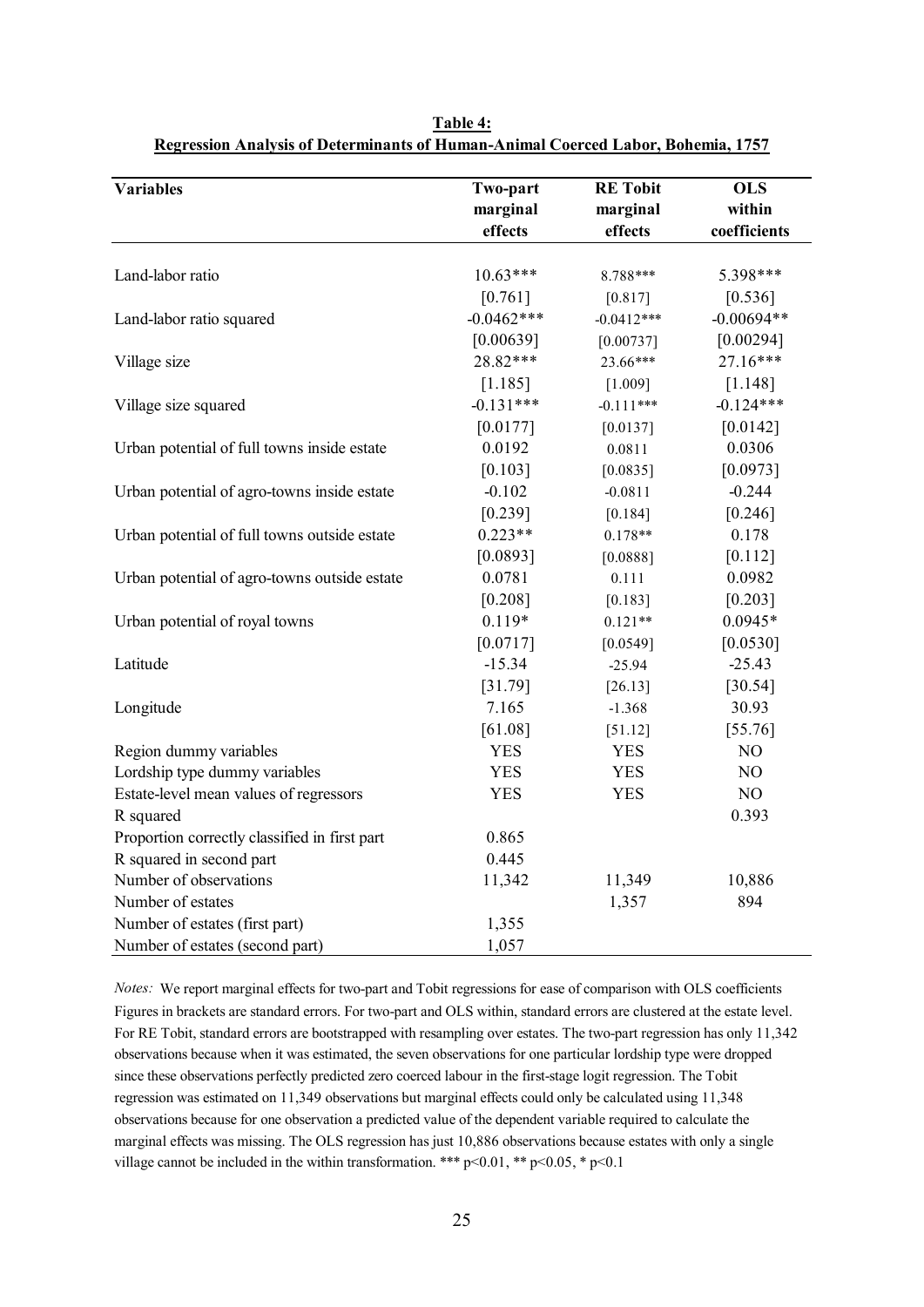reasons discussed above, the characteristics of our data strongly indicate the use of the twopart model, so we focus mainly on the two-part results in the discussion that follows.

What light do our regression results shed on the Acemoglu-Wolitzky theory about coerced labor under serfdom? As Tables 3 and 4 show, for both definitions of coerced labor, the marginal effect of the land-labor ratio is significantly different from zero, as is its squared term, implying a curvilinear relationship. Figure 1 graphs the elasticity of labor coercion with respect to the land-labor ratio according to the regression models in Tables 3 and 4, setting all other regressors at their sample mean values. All three estimation approaches imply that the elasticity of coercion with respect to the land-labor ratio is positive, indicating that the Domar effect outweighs the outside options effect, over virtually the whole range of values. For the reasons discussed in Section 4, one would expect the two non-linear models to give much more variation in the elasticities over the same range than does OLS, and this is exactly what we observe in Figure 1. The two-part and RE Tobit regressions imply elasticities that are initially higher than those for the corresponding OLS regressions but decline more steeply as the land-labor ratio rises, so that above a land-labor ratio of 65-70 they become lower than the OLS ones. As Appendix 4 shows, when the non-linear models are estimated on the OLS sample, the difference between the non-linear and OLS elasticities is even greater (see Figure A9).

For human-only coerced labor, the two-part regression yields an elasticity with respect to the land-labor ratio that is non-positive only in villages where the land-labor ratio is above 105 *strych* (c. 30 hectares) per household; this is true of just 1.3 percent of villages in 1757. The elasticity is modest but non-trivial, lying in the 0.20-0.34 range, for the threequarters of villages where the land-labor ratio is below 40 *strych* (c. 12 hectares) per household. For the one-fifth of villages where the land-labor ratio is 40-70 *strych* (12-20 hectares) per household, the elasticity is smaller, lying between 0.1 and 0.2. As discussed in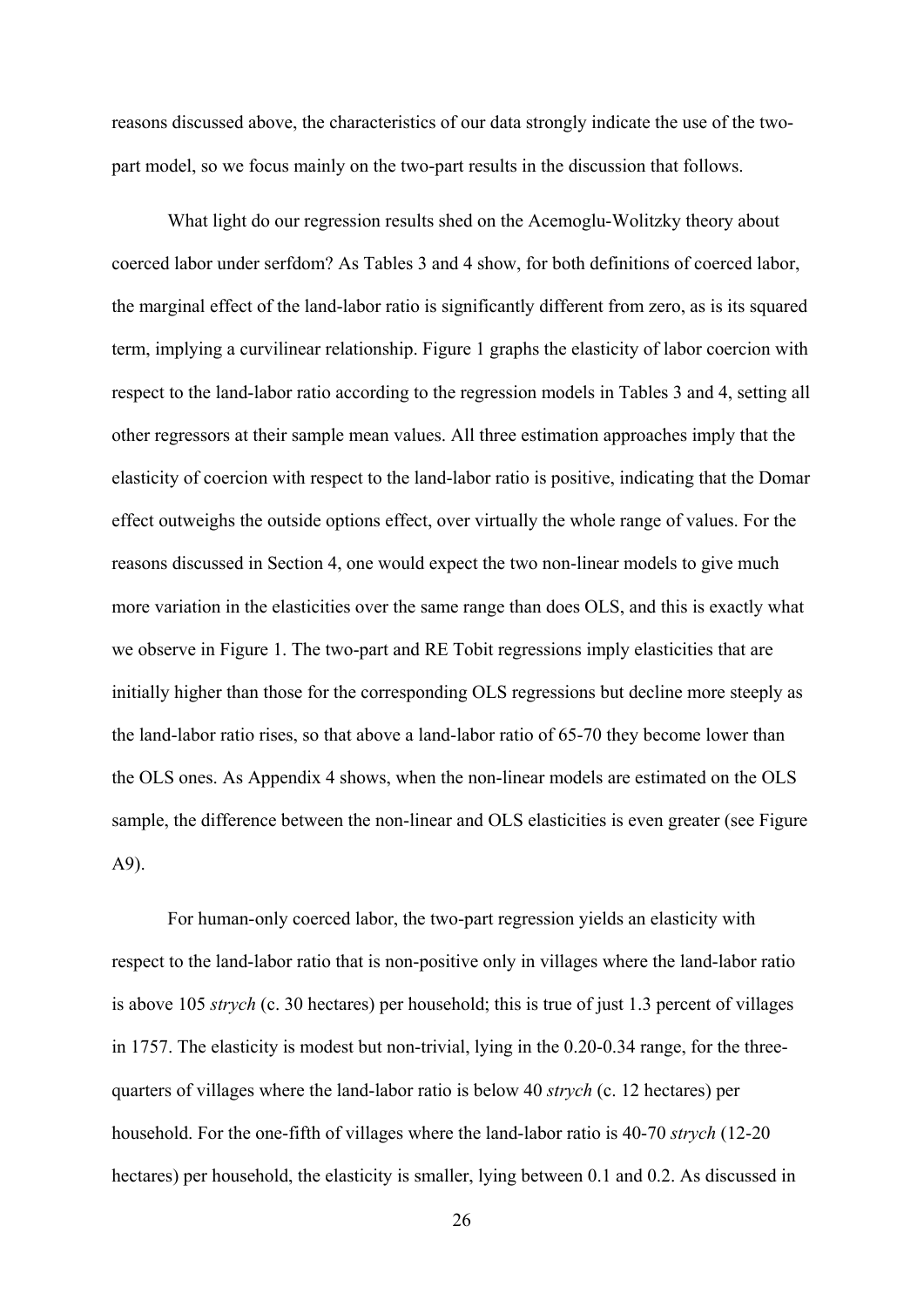

**Figure 1: Elasticity of Coerced Labor with Respect to Land-Labor Ratio, Bohemia 1757**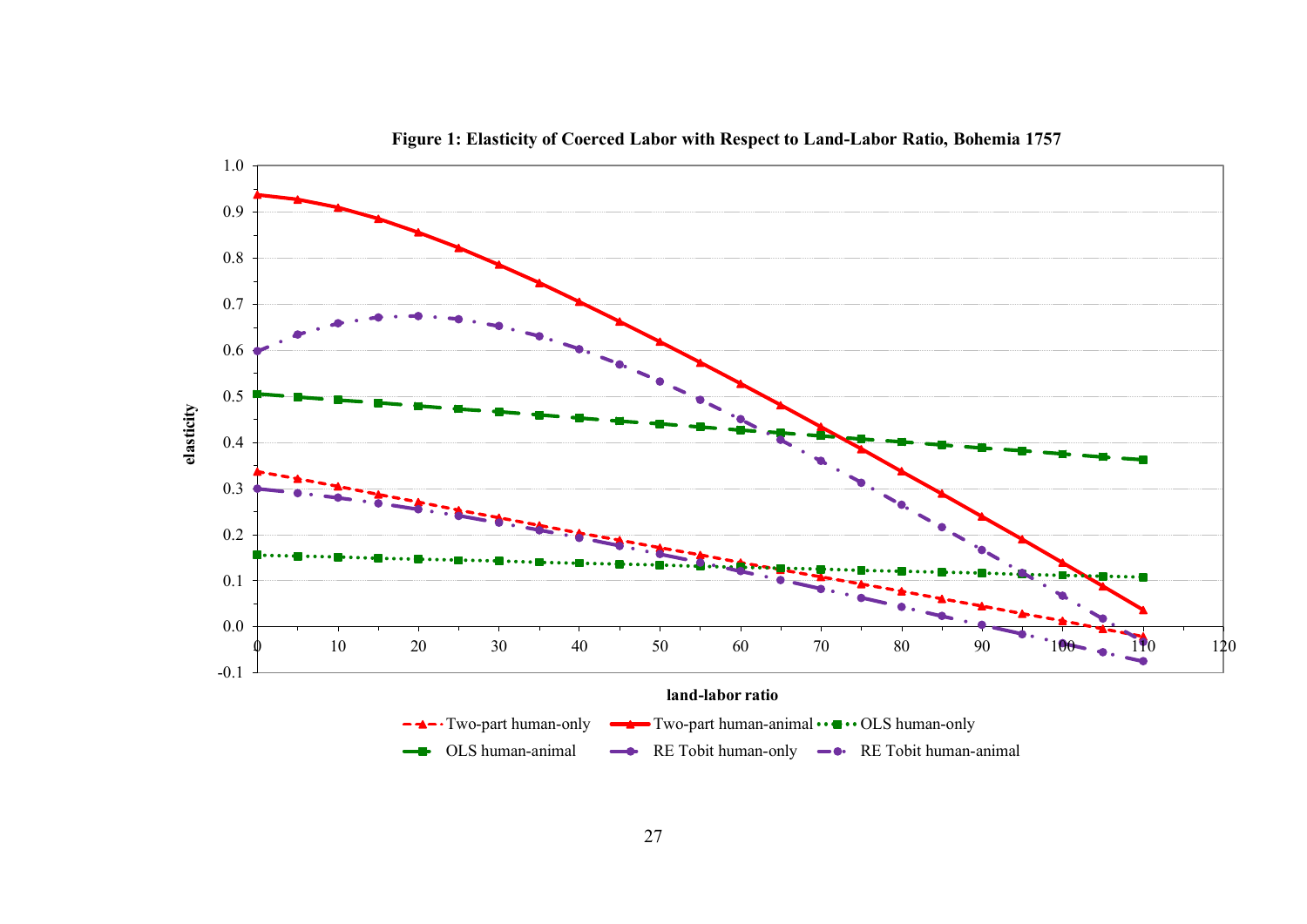Appendix 2, defining the land-labor ratio more narrowly, in terms of solely agricultural or solely arable land, results in a slightly larger effect of the land-labor ratio, at least for the approximately four-fifths of villages where those land-labor ratios lie below c. 40 *strych* per household (see Figure A1). As the other appendices show, the findings reported in Table 3 concerning the effect of the land-labor ratio on human-only coerced labor are robust to differences in variable definitions, sample size, and estimation approaches.

Our alternative definition of coerced labor includes animal alongside human labor to take account of the fact that landlords were extracting from serfs not just human time but work energy, which was often delivered by human-animal teams. The estimates in Table 4 reveal that the land-labor ratio had a larger effect on human-animal than human-only coerced labor. As Figure 1 shows, the elasticities of human-animal labor with respect to the land-labor ratio are approximately three times as high as for human-only labor, and the difference between the two widens as the land-labor ratio rises. The OLS and two-part elasticities decrease across the entire range, while the RE Tobit elasticities follow an inverted-U shape peaking at around 20 *strych* per household; as Appendices 3 and 4 discuss, this inverted-U shape is robust to changes in sample size. The elasticities generated by our favoured two part model are substantial, lying in the 0.5-1.0 range, for the 92 percent of villages where the landlabor ratio is below 60 *strych* (c. 17 hectares) per household. They are still non-trivial, lying in the 0.2-0.5 range, for the 6 percent of villages where the land-labor ratio is between 60 and 90 *strych* (17-26 hectares) per household. Again, as Appendix 2 shows, adopting a narrower definition of the land-labor ratio in terms of solely agricultural or solely arable land leads to a larger estimated effect of the land-labor ratio, at least for the 85 percent of villages where those land-labor ratios lie below 45 *strych* (13 hectares) per household.

For both human-only and human-animal coerced labor, therefore, the Domar effect outweighs the outside options effect across the vast majority of the range of land-labor ratios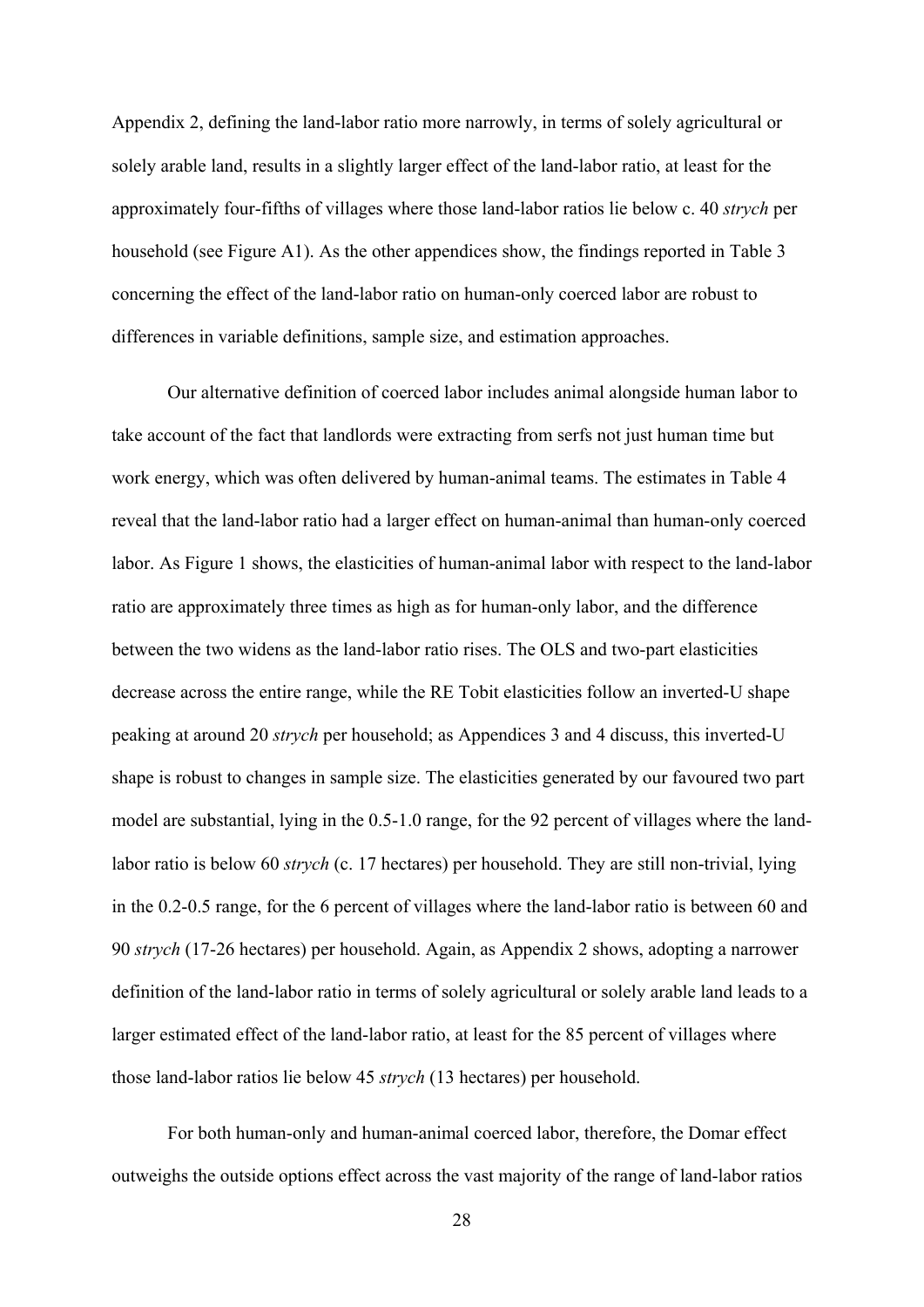observed in eighteenth-century Bohemia. As the appendices show, this result is completely robust to different estimation approaches and alternative measures of the land-labor ratio. But our results reveal two interesting features: the effect of the land-labor ratio is larger on human-animal than human-only coerced labor; and the effect decreases as the land-labor ratio rises.

What explains the larger effect of the land-labor ratio on human-animal than on human-only labor coercion? We interpret it as reflecting both an enhanced Domar effect and a decreased outside options effect. The Domar effect was likely to be enhanced both by complementarities between human and animal work (increasing their value to the landlord in conditions of labor scarcity) and by the fact that animal labor was particularly useful for activities such as transporting grain to manorial breweries, wood to manorial glassworks, and ore to manorial ironworks (further increasing the value landlords placed on animal labor) (Klein 2014). The outside options effect was likely to be reduced by the paucity of other uses for serfs' draft animals. The urban sector had much less demand for animal than for human labor, since its occupational structure was based on crafts and commerce which required manual dexterity, communication, and calculation more than brute force. In principle, peasants' own non-farm enterprises might have created other uses for animal labor, but landlords often used their institutional powers to constrain serfs' crafts and trades (Ogilvie 2005a, 2005b, 2005c; Klein and Ogilvie 2016). Serfs might have deployed human-animal teams to take advantage of outside options illicitly, but the greater visibility of draft animals than humans meant landlords could detect, penalize, or tax the illicit use of animals more readily than serfs' illicit deployment of their own labor. All these factors reduced outside options for animal labor even more than for human labor.

What explains the second feature of our results, the decline in the elasticity of coerced labor with respect to the land-labor ratio as the latter rose? It could arise from the Domar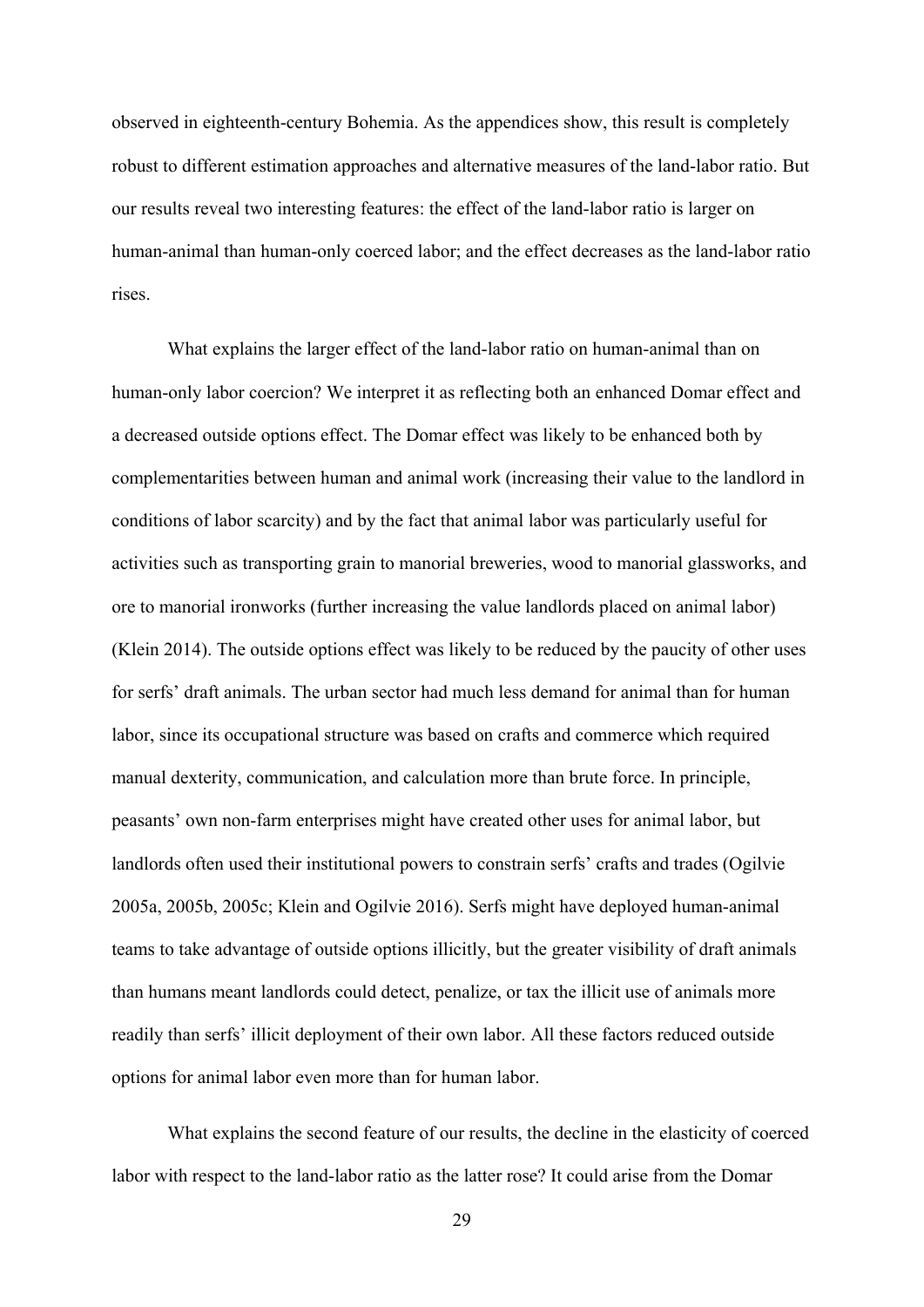effect being smaller in such villages, the outside options effect being larger, or both. We ascribe it to a smaller Domar effect. A higher land-labor ratio in a single village could hardly affect its serfs' outside option wage.<sup>2</sup> By contrast, a high land-labor ratio had a much greater capacity to affect the landlord's calculations in that village. In villages with very high landlabor ratios, labor was so scarce that even the impressive coercive capacities of serf landlords reached a technical frontier at which it became impossible to extract more coerced labor, regardless of the price of the landlord good, the consequent strength of landlord demand for labor, and the resulting high productivity of coercion. There was an irreducible minimum of labor which serf households themselves required in order to ensure survival and availability of any coerced labor. In villages with very high land-labor ratios, labor was so scarce that most of it was needed just to keep serfs themselves alive, so lords encountered technical constraints in extracting more of it. This accounts for the declining, and ultimately zero or negative, elasticity of labor coercion with respect to the land-labor ratio when the latter reached very high values. In other words, when labor reached a state of extreme scarcity, market pressures broke through and even highly effective coercive techniques could not counteract them. This interpretation is borne out by the lenient behavior of Bohemian landlords in extracting coerced labor from serfs in drastically depopulated villages immediately after the Thirty Years War (see Cerman 1996; Ogilvie 2005a, 2005b, 2005c; Štefanová 1999; Zeitlhofer 2014).

In summary, our findings confirm the conjecture of Acemoglu and Wolitzky (2011) that in eastern European societies under the second serfdom, any outside options effects of high land-labor ratios that might have reduced labor coercion were outweighed by positive

<sup>&</sup>lt;sup>2</sup> The only exception might be if a particular village comprised a large share of the potential labor supply for a town located on the home estate. This case is theoretically possible but empirically irrelevant. First, the vast majority of Bohemian towns in 1757 were located on estates with multiple villages. Second, as we report below, there is no evidence that towns exercised a statistically or economically significant impact on labor coercion in Bohemian villages, implying that they did not offer significant outside options for serfs in any case.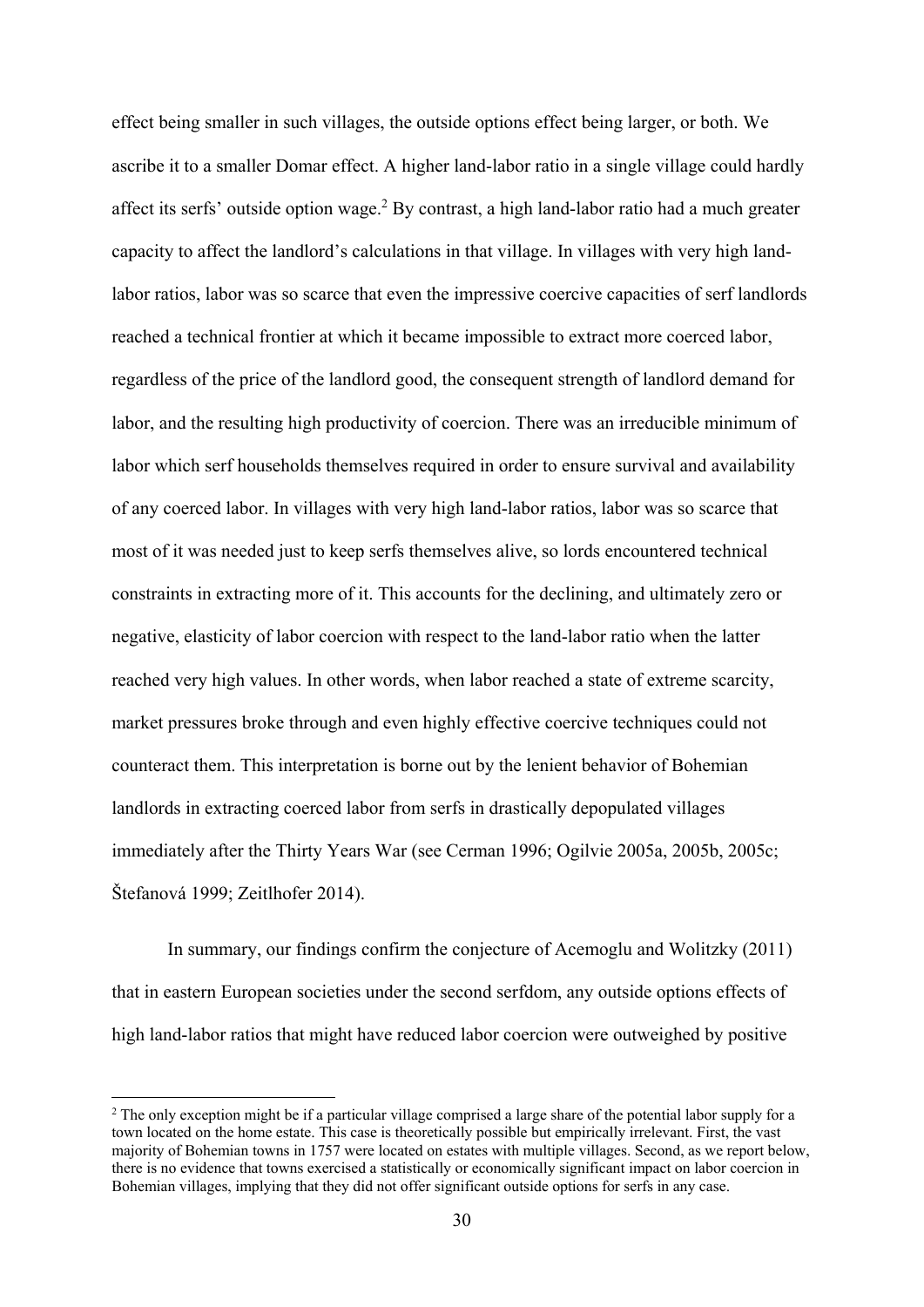Domar effects. Controlling for the institutional framework, as we do here by analyzing labor coercion inside a specific society, the net effect of a higher land-labor ratio was to increase coercion. This effect is obscured in cross-country comparisons, such as those of Brenner (1976, 1988), in which the institutional framework varied from one society to the next, endowing lords with differing degrees of power, making labor coercion respond differently to changes in labor scarcity. By controlling for other potential influences, we provide clear evidence of the land-labor ratio increasing labor coercion.

One of the other potential influences on labor coercion was the size of serf villages. As can be seen in Tables 3-4 and Figure 2, the estimates from the two non-linear models are very similar to those from OLS, differing only for small villages with fewer than c. 15 households. The two-part and RE Tobit estimates show an inverted-U relationship between both measures of coerced labor and village size, while the OLS estimates show a downwardsloping relationship. This is what would be expected since, for the reasons discussed in Section 4, the two non-linear models should yield much more variation in the elasticities over the same range than OLS does. Appendices 2-5 show that this holds true for all alternative specifications of the regression model.

For human-only coerced labor, as Figure 2 shows, the elasticity with respect to village size rises from about 0.8 to about 1.1 as village size increases from 1 household to 15, after which the elasticity declines gradually to 0.5 as village size increases from 15 households to 70. For human-animal coerced labor, the elasticity rises from 0.9 to 1.1 as village size rises to 15 households, after which it declines gradually to 0.5.

Why would the elasticity follow this inverted-U shape? We argue that it reflects the fixed costs of coercion. To extract coerced labor, the landlord had to deploy some minimum amount of manpower, in terms of either his own visits to the village or the personal presence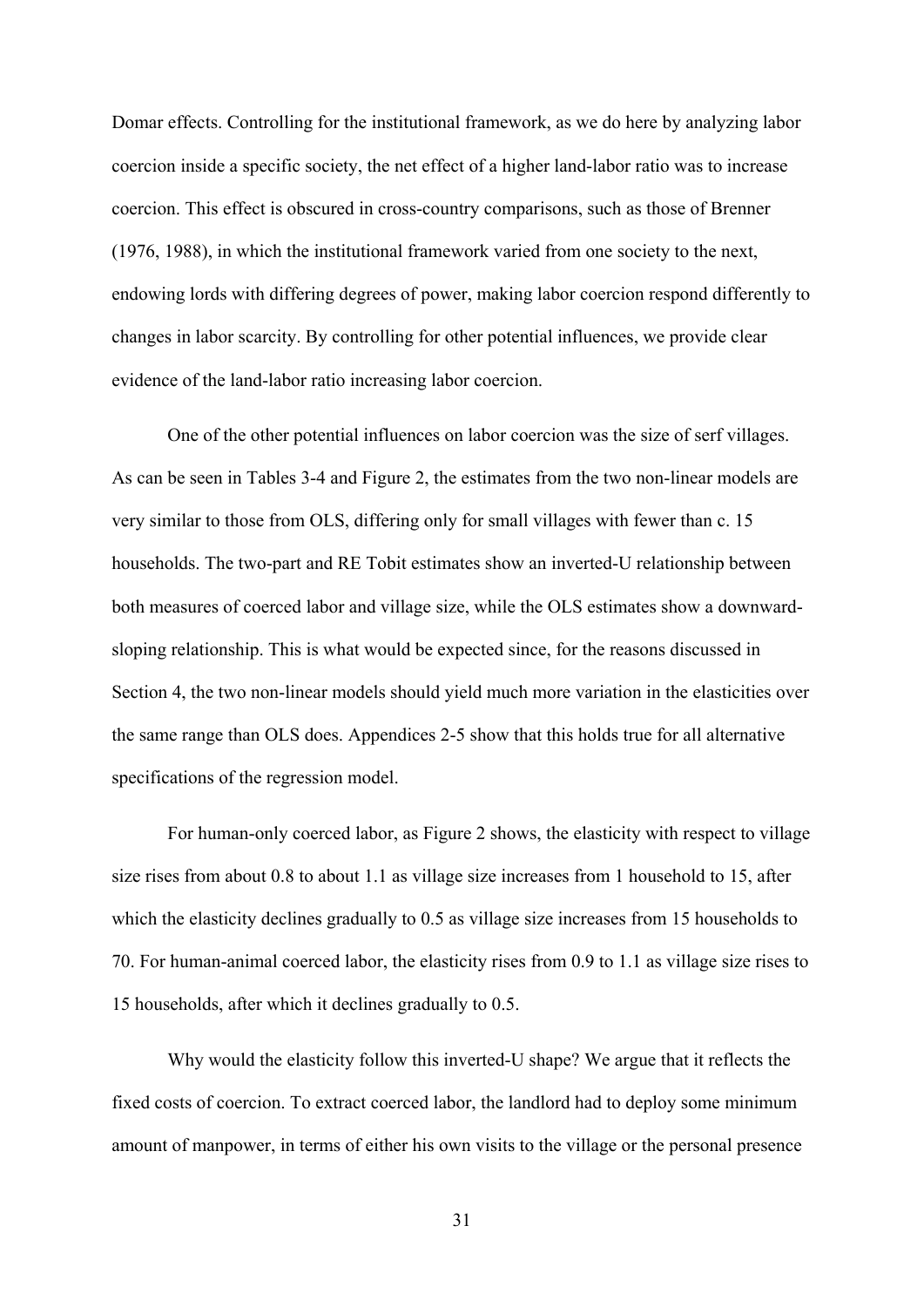

**Figure 2: Elasticity of Coerced Labor with Respect to Village Size, Bohemia 1757**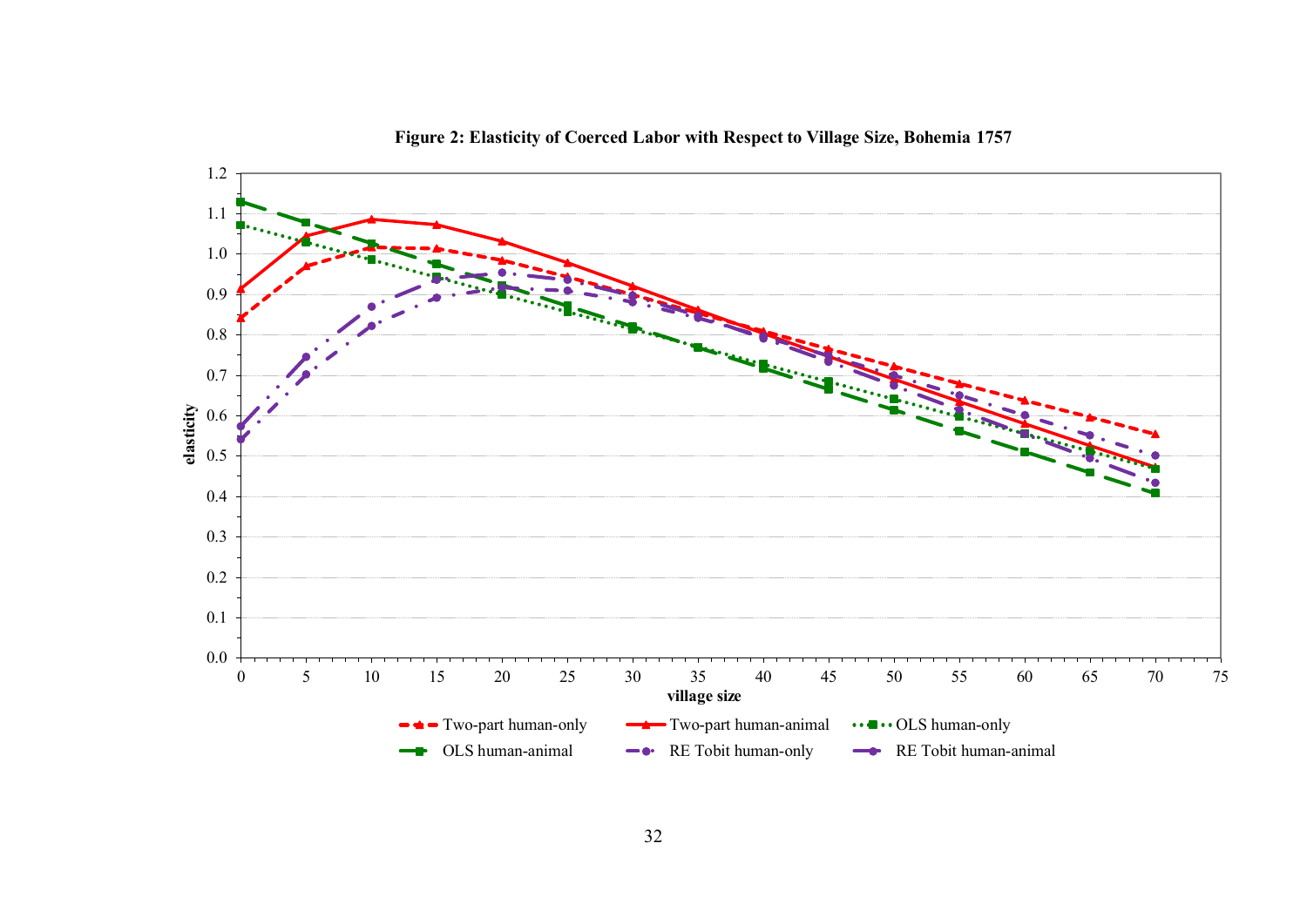of officials. In a very small village, the aggregate return to the fixed cost of coercion was low, simply because there were so few serf households to deliver labor services. As villages became larger, the returns to coercion rose and hence a proportional increase in village size gave rise to a greater proportional increase in the quantity of coerced labor extracted. In the largest villages, the productivity of coercion fell again as it became progressively less possible to monitor the behavior of all serfs and penalize those who failed to deliver the amount of coerced labor demanded.

Opportunities in the urban sector also had the potential to affect labor coercion under serfdom. Historical studies describe towns as offering outside options to serfs wishing to avoid labor coercion (Postan 1937, 1966; Carsten 1954; Blum 1957), and Acemoglu and Wolitzky (2011) identify the urban sector as a plausible source of outside opportunities which might make a rise in the land-labor ratio reduce the productivity of labor coercion by increasing serfs' outside option wage. However, an implication of the Acemoglu-Wolitzky model is that not only a change in the land-labor ratio but also a change in urban opportunities could have two countervailing effects on labor coercion – one by improving options for serfs, the other by doing so for landlords. This emerges from the basic idea behind the Acemoglu-Wolitzky model. Consider the situation in which urban opportunities rise while the land-labor ratio is held constant; this is the situation reflected by the coefficients on the urban potential variables in our regression model. Suppose first that an exogenous increase in the size of nearby towns does not increase the price of the landlord good but increases both the outside option wage and general opportunities for serfs. Then serfs with better options in towns will be induced to work less hard in the village, hence will deliver less successful effort, reducing the value of coercion to the landlord, resulting in less labor coercion. Now suppose that the increase in town size increases the price of the landlord good without improving serfs' opportunities. This increases the value of a successful productive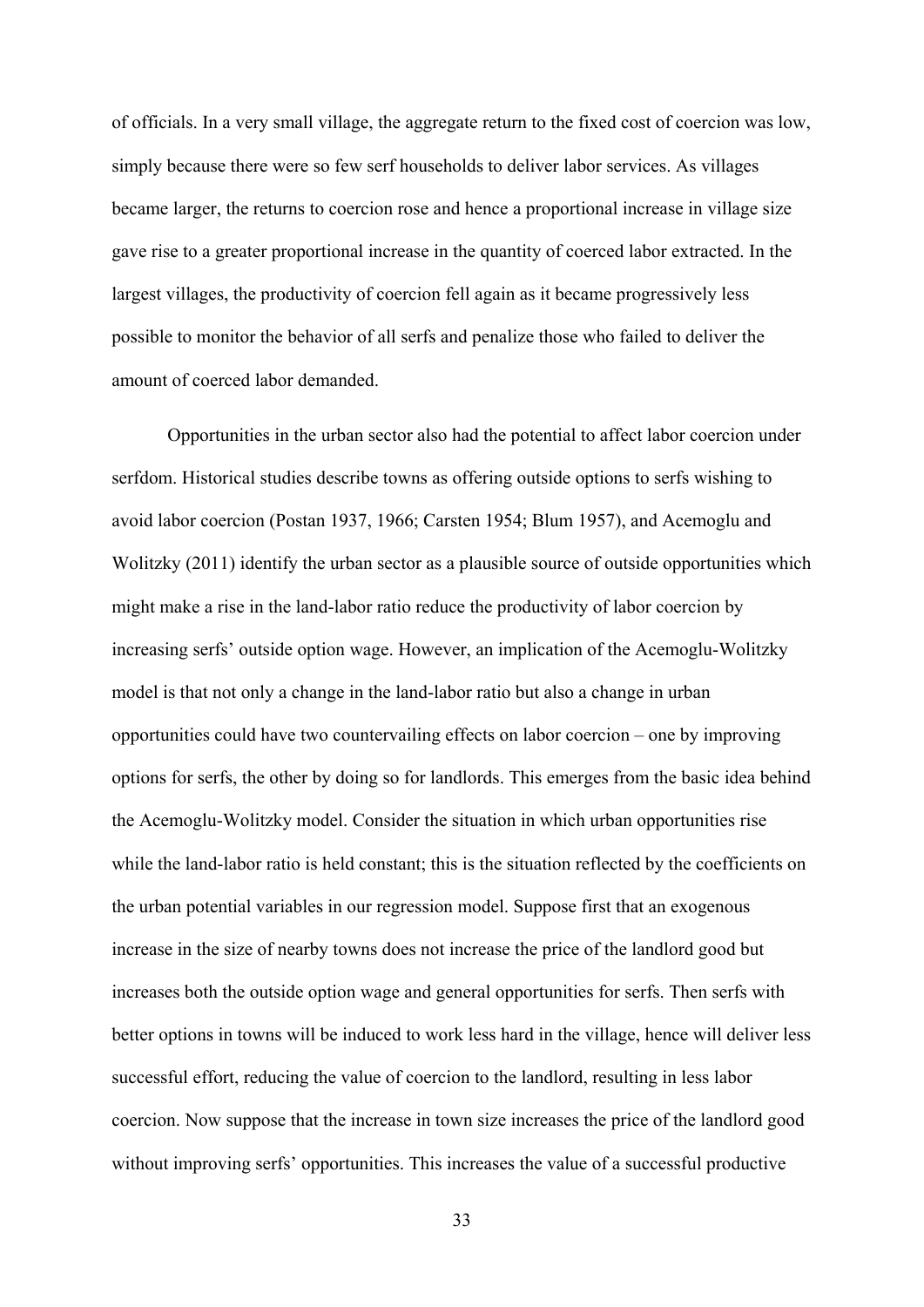outcome for the landlord, the value of serfs' effort, and hence the value of coercion, resulting in more labor coercion. The urban potential variables in our regression reflect the operation of these two different effects, and thus have no clear predicted sign.

As Tables 3 and 4 show, most categories of town exercise no statistically significant effect on either measure of labor coercion. For agro-towns both inside and outside the home estate, the effects on labor coercion are mostly negative, but not statistically significantly different from zero. For full towns inside the home estate, the effects are all positive, but either not statistically significantly different from zero or of borderline statistical significance (for human-only coerced labor, in the RE Tobit regression only); the appendices show the effects of this town type are not robust to alternative specifications. For full towns outside the estate, too, all effects are positive, but are statistically significantly different from zero only for human-animal labor, and only in the two-part and RE Tobit regressions; the effects of this town type are weakened but not wholly extinguished by the alternative specifications explored in the appendices. For royal towns, the effects are again all positive, but are not statistically significantly different from zero in the two-part model, although they are statistically significant in the RE Tobit and OLS regressions for human-only labor, and in the RE Tobit regressions for human-animal labor; the effect of this town type is not robust to the alternative specifications explored in the appendices.

More important than mere statistical significance, the *economic* significance of almost all measures of urban potential is very minor. According to the two-part estimates, the largest elasticity of coerced labor with respect to any category of town is 0.226 assessed at the sample mean, for full towns outside the estate on human-animal labor; as discussed in the appendices, most alternative specifications generate smaller elasticities and lower statistical significance for this urban variable. For no other type of town does the absolute value of the two-part elasticity assessed at the sample mean exceed 0.14, and for towns on the home estate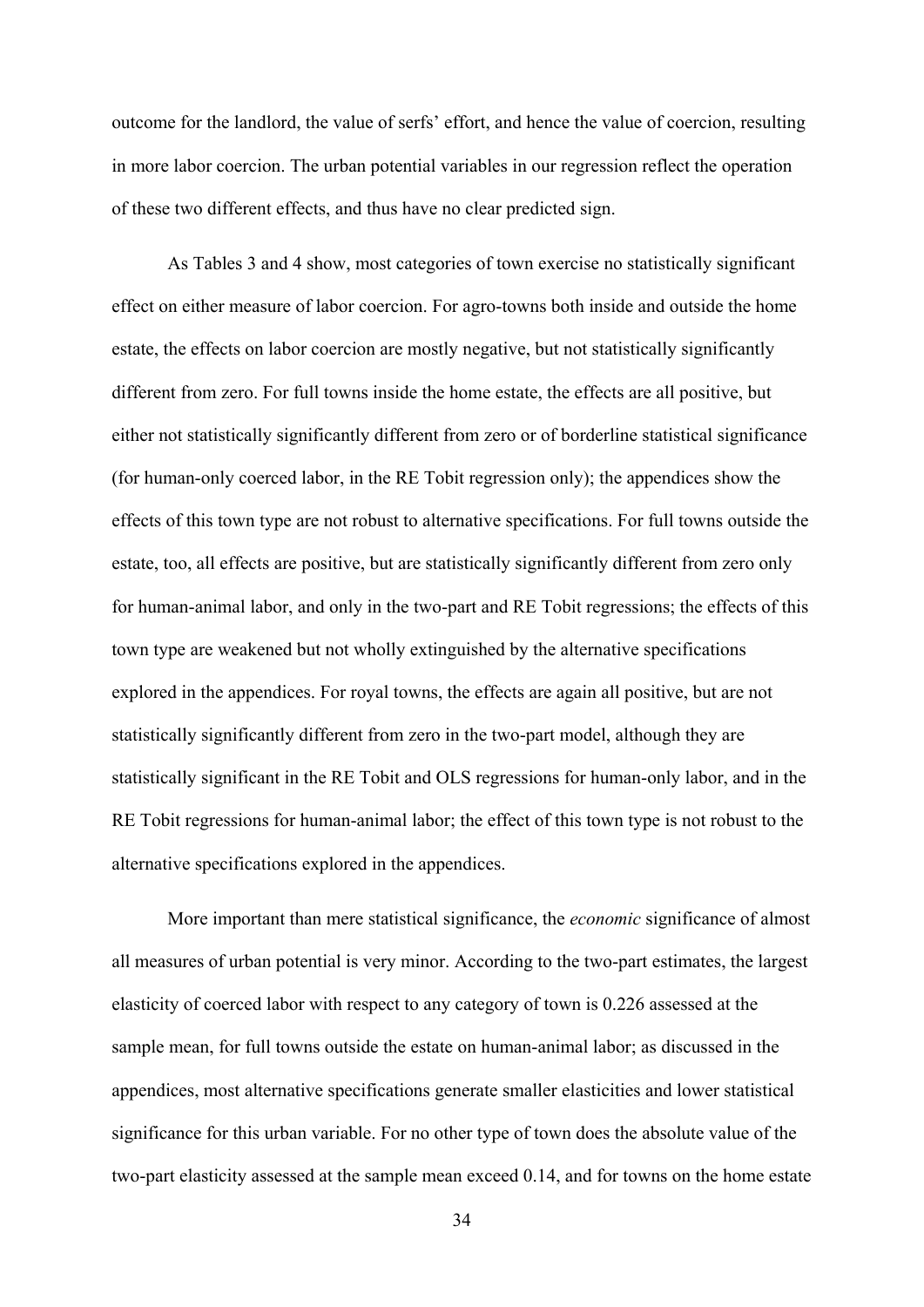(those with lowest institutional barriers to access by serfs) the absolute value of the elasticity is always below 0.006. For royal towns, whose effect is most consistently significantly different from zero on both human and human-animal coerced labor, the elasticity at the sample mean of urban potential is just 0.053 for human-only labor and 0.063 for humananimal labor. These elasticities are of no conceivable economic significance.

What interpretation should be placed on the finding that no measure of urban potential has an economically significant effect on labor coercion, with the single exception of the mildly positive and not very robust effect of full towns outside the estate on human-animal labor? As already discussed, the Acemoglu-Wolitzky framework implies two countervailing effects of urban potential on labor coercion, increasing it via the price of the landlord good and reducing it via serfs' outside options. If we see towns having very little effect on coercion, this might because towns are having a big effect on both the landlord good and the serfs' outside wage and the two large effects are cancelling each other out. Or it might be that towns are having hardly any effect on either the landlord good or the serfs' outside wage, and hence little effect on coercion.

In the case of eighteenth-century Bohemia, everything that is known about the urban sector suggests the second explanation: towns were too feeble to affect the economy, whether by increasing the price of the landlord good or by increasing the serfs' outside wage. Bohemia, like other European societies in which serfdom survived into the eighteenth century, had an urban sector that was demographically and economically weak, limiting its capacity to provide an escape valve for serfs (Kahan 1973). This is illustrated by Table 5, which presents the European urbanization rates given in Malanima (2010). Across all of Europe in 1750 and 1800, about 12 percent of people lived in towns with at least 5,000 inhabitants and 8-9 percent in ones with at least 10,000. But urbanization was much higher in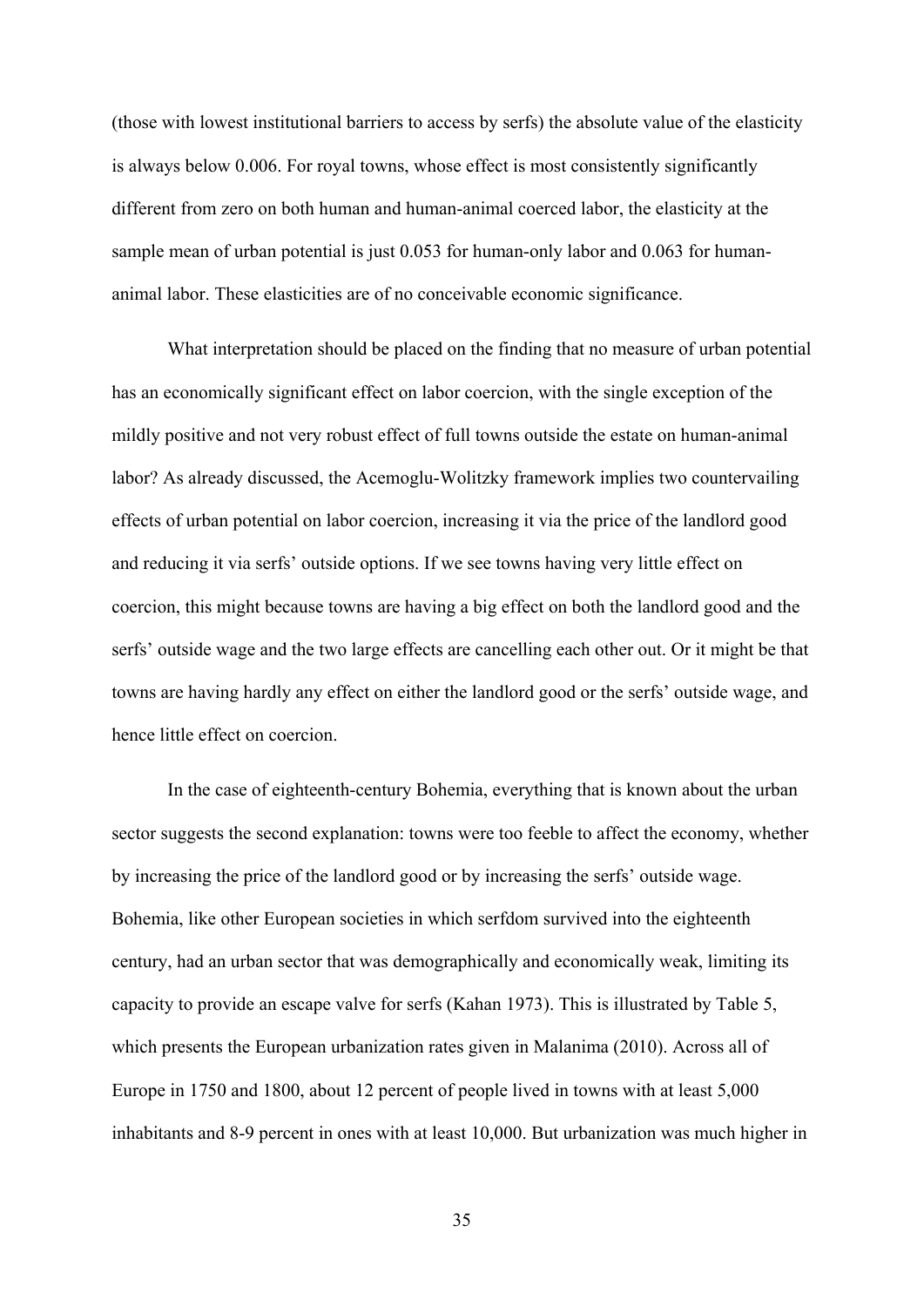|                                         | % population in towns      |      | % population in towns       |      |  |
|-----------------------------------------|----------------------------|------|-----------------------------|------|--|
| <b>Society</b>                          | over 5,000<br>1750<br>1800 |      | over 10,000<br>1750<br>1800 |      |  |
| Economies with some surviving serfdom   |                            |      |                             |      |  |
| Austria-Hungary-Bohemia                 | 3.2                        | 3.9  | 2.6                         | 3.2  |  |
| <b>Balkans</b>                          | 14.0                       | 15.3 | 12.3                        | 12.8 |  |
| Germany                                 | 10.8                       | 9.7  | 5.7                         | 6.1  |  |
| Poland                                  | 7.9                        | 7.7  | 3.4                         | 4.1  |  |
| Russia (European)                       | 3.2                        | 4.6  | 2.5                         | 3.6  |  |
| Scandinavia                             | 5.7                        | 5.1  | 4.6                         | 4.8  |  |
| Average for societies with some serfdom | 6.8                        | 7.0  | 4.7                         | 5.2  |  |
| <b>Societies without serfdom</b>        |                            |      |                             |      |  |
| England & Wales                         | 22.3                       | 29.9 | 16.4                        | 22.3 |  |
| Scotland                                | 15.3                       | 36.6 | 11.5                        | 23.9 |  |
| Ireland                                 | 6.8                        | 8.5  | 5.1                         | 7.3  |  |
| Netherlands                             | 39.5                       | 37.7 | 29.6                        | 28.6 |  |
| Belgium                                 | 25.9                       | 24.2 | 15.8                        | 16.6 |  |
| France                                  | 12.5                       | 12.5 | 8.7                         | 8.9  |  |
| Italy CN                                | 13.6                       | 14.2 | 14.2                        | 13.4 |  |
| Italy SI                                | 19.4                       | 21.0 | 19.4                        | 21.0 |  |
| Spain                                   | 14.0                       | 19.3 | 9.1                         | 14.7 |  |
| Portugal                                | 12.5                       | 14.3 | 7.5                         | 7.8  |  |
| Switzerland                             | 11.7                       | 6.2  | 4.6                         | 3.7  |  |
| Average for societies without serfdom   | 17.2                       | 19.2 | 11.7                        | 13.7 |  |
| <b>Europe</b>                           | 11.7                       | 12.4 | 8.0                         | 9.0  |  |

**Table 5: Urbanization Rates in European Societies, 1750 and 1800**

*Note:* Average for serf and non-serf categories is calculated on the basis of total population. *Source:* Calculated from Malanima (2010), pp. 260-2.

the eleven societies in which serfdom no longer survived, where 17-19 percent of the population lived in towns with at least 5,000 inhabitants and 12-14 percent in towns with at least 10,000 inhabitants. By contrast, in the six European societies where serfdom survived into the eighteenth century, just 7 percent of the population lived in towns with at least 5,000 people and just 5 percent in towns with at least 10,000. The Austrian Habsburg possessions, which included Bohemia, had a low urbanization rate even by the standards of serf societies, with just 3-4 percent of the population living in towns over 5,000 inhabitants and just 2-3 percent in towns over 10,000. In Bohemia as late as 1830, just 5.4 percent of the population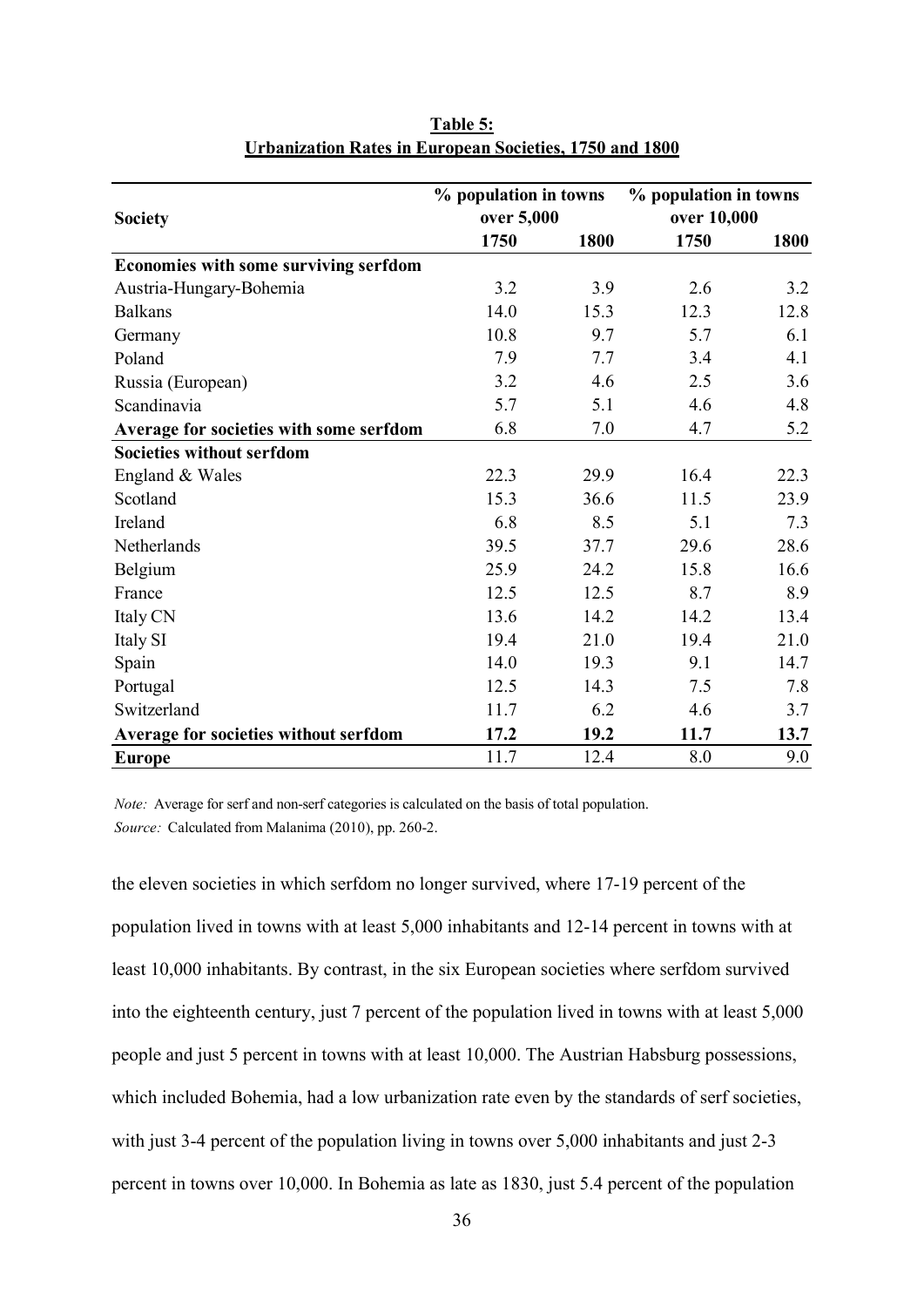| Total households living in:                      | No.     | $\frac{0}{0}$ |
|--------------------------------------------------|---------|---------------|
| Villages                                         | 152,020 | 72.1          |
| Any type of seigneurial town, of which:          | 46,248  | 21.9          |
| Agro-towns                                       | 19,791  | 9.4           |
| Full towns                                       | 26,457  | 12.6          |
| Royal towns                                      | 12,517  | 5.9           |
| All types of settlement                          | 210,785 | 100.0         |
| Total village households living on estates with: | No.     | $\%$          |
| No type of town                                  | 65,835  | 43.1          |
| Any type of town, of which:                      | 87,016  | 56.9          |
| Agro-towns only                                  | 39,232  | 25.7          |
| Full towns only                                  | 19,651  | 12.9          |
| Both agro-towns and full towns                   | 28,133  | 18.4          |
| Total households in villages                     | 152,851 | 100.0         |

**Table 6: Distribution of Population by Type of Settlement, Bohemia 1757**

*Notes:* For definitions of different types of settlement, see text. Excludes Prague. *Source:* Tereziánský katastr 1757.

lived in towns over 5,000 inhabitants and 3 percent in towns over 10,000; the average size of towns excluding Prague (the capital city) was just 2,103 inhabitants (Láník 1986).

This low degree of urbanization is reflected in our source, the Theresian Cadaster. As Table 6 shows, of the total Bohemian population in 1757 outside Prague, 72 percent were serfs living in villages. The settlements where the remaining 28 percent lived were designated as "towns", but this was based on legal and institutional status rather than demographic or economic importance. Prague itself had a population of about 60,000 in 1750 and Cheb had a population of 7,000-8,000, but no other Bohemian town exceeded 5,000 inhabitants (Míka 1978; De Vries 1984). According to the Theresian Cadaster, outside Prague only 12 Bohemian towns had more than 400 households (c. 1,800 inhabitants). The places recorded as towns in mid-eighteenth-century Bohemia were not characterized by large population size or economic importance, but were merely settlements that had succeeded, centuries earlier, in obtaining urban "privileges" (Hoffmann 2009; Maur 2002; Miller 2007; Dvořák 2013).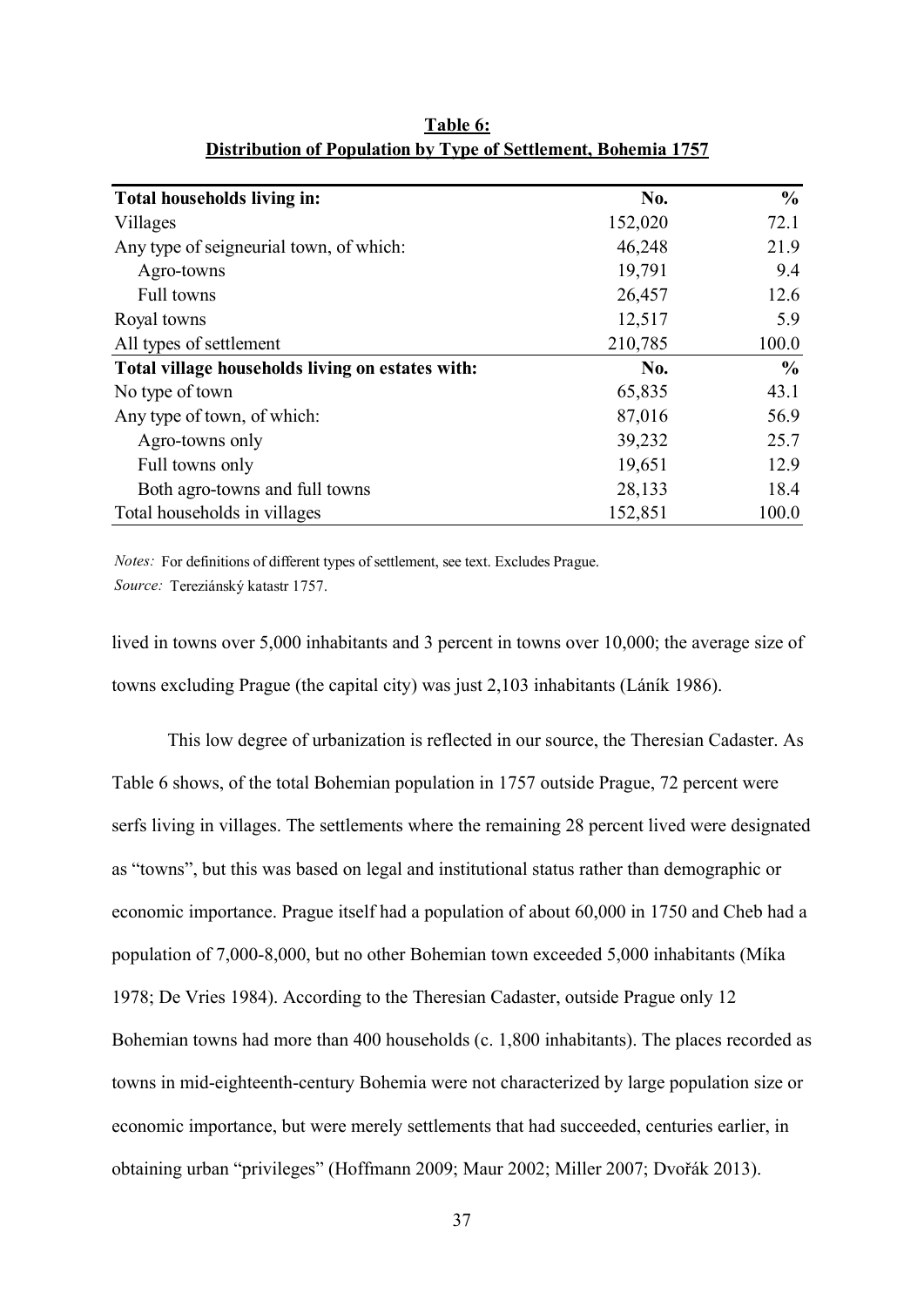| <b>Characteristic</b>                                 | agro-town<br>$(m\check{est}ys)$ | Seigneurial Seigneurial<br>full town<br>$(m\check{e}sto)$ | <b>Royal or</b><br>free town |
|-------------------------------------------------------|---------------------------------|-----------------------------------------------------------|------------------------------|
| Number of towns of that type                          | 328                             | 168                                                       | 43                           |
| % of towns of that type                               | 60.9                            | 31.2                                                      | 8.0                          |
| Total number of households in that type of town       | 19,791                          | 26,457                                                    | 12,517                       |
| % of total urban households in that type of town      | 33.7                            | 45.0                                                      | 21.3                         |
| Mean number of households per town of that type       | 60.3                            | 157.5                                                     | 291.1                        |
| Maximum number of households per town of that type    | 282                             | 535                                                       | 749                          |
| Minimum number of households per town of that type    | 3                               | 17                                                        | 113                          |
| Mean % households with more than 15 strych arable     | 32.8                            | 18.0                                                      | 16.9                         |
| Mean arable $+$ pastoral $+$ forest land-labour ratio | 15.2                            | 9.1                                                       | 10.3                         |
| Mean arable $+$ pastoral land-labour ratio            | 15.0                            | 9.0                                                       | 10.1                         |
| Mean arable land-labour ratio                         | 14.3                            | 8.9                                                       | 9.9                          |

**Table 7: Characteristics of Towns, Bohemia 1757**

*Note:* Excludes Prague. *Source:* Tereziánský katastr 1757.

As Table 7 shows, 8 percent of these settlements were royal towns, 31 percent were seigneurial full towns, and 61 percent were seigneurial agro-towns. Royal towns were the

largest and most independent type of urban center, but they were few in number, with only 43 across the entirety of Bohemia. They were also small, so much so that they would not even register in the European urbanization rates shown in Table 5: the largest royal town had 749 households (less than 3,400 inhabitants), and the average royal town had just 291 households (about 1,300). The capacity of royal towns to offer outside options to serfs was additionally limited by their loss of political power and independence after 1547. Furthermore, they lay outside the feudal estates on which serfs lived, so a serf wishing to use their markets had to get his lord's permission or incur risks and penalties (Maur 1983; Ogilvie 2005a). The bulk of the urban sector in early modern Bohemia – over 92 percent of all urban settlements, sheltering 79 percent of urban households – consisted of seigneurial towns, which were located inside feudal estates and subject to lords' administration and jurisdiction (Dědková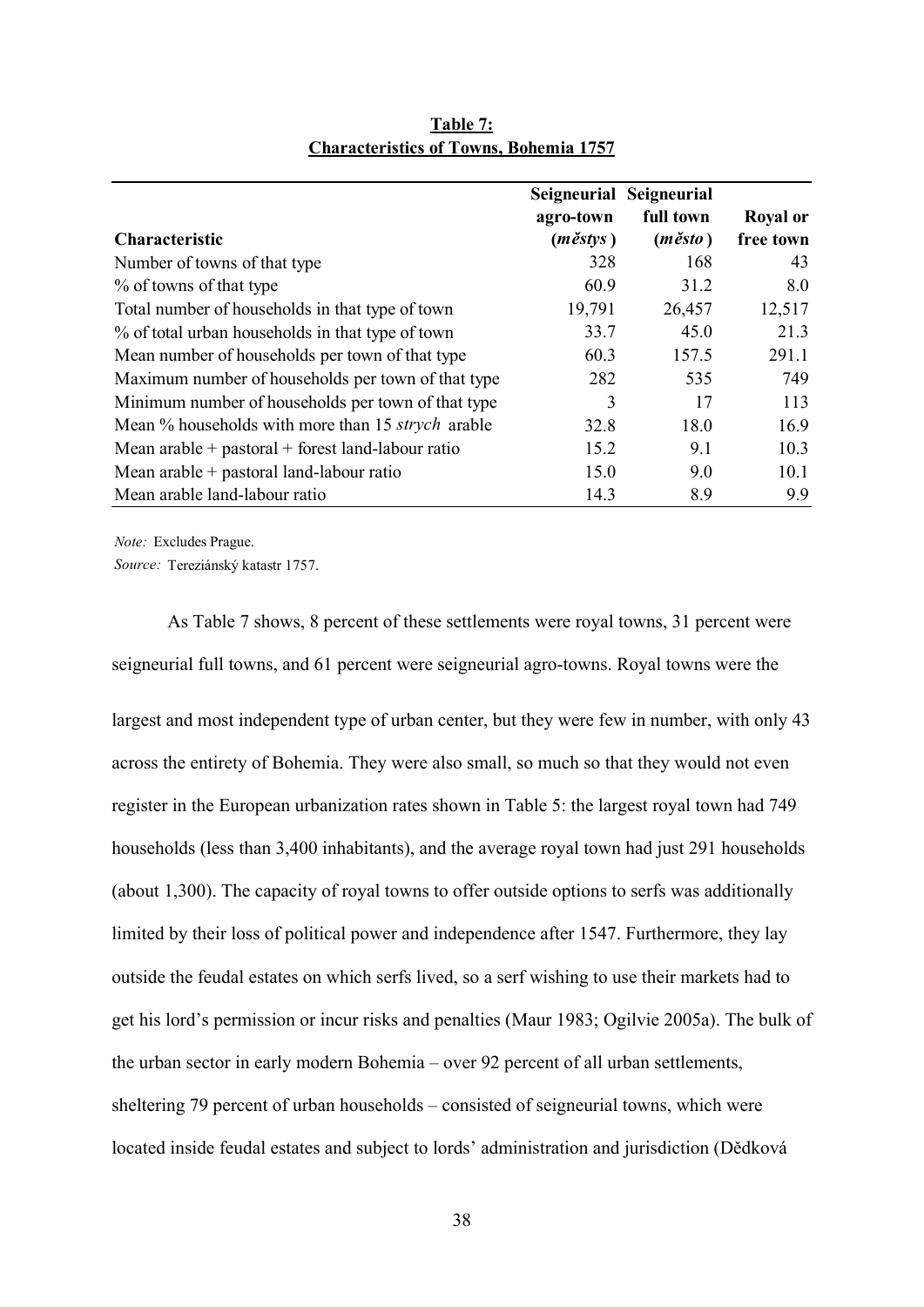1978; Maur 2002; Hoffman 2009; Česáková 2013; Dvořák 2013). These were even smaller than royal towns, with an average of only 158 households (c. 700 inhabitants) in seigneurial full towns and 60 households (c. 270 inhabitants) in seigneurial agro-towns.

Finally, as Table 6 reveals, many Bohemian serfs did not have any local access to urban opportunities. In 1757, 43 percent of serfs lived on estates without any type of town and 26 percent lived on estates with only agro-towns; that is, over two-thirds of serfs lived on estates without a full town. Although it was not impossible for serfs to visit towns outside the estate, the need to get manorial permission or migrate illegally increased the costs and risks of accessing the markets of urban centers outside the home estate.

As our regressions show, the only effects of urban potential that are statistically (and in one case economically) significant are positive, and thus indicate that the net effect of those towns was to increase rather than decrease labor coercion. If anything, those towns offered greater outside opportunities for lords than serfs. This is not surprising, since historical evidence shows both seigneurial and royal towns in Bohemia taking actions that stifled rather than increased the outside options open to serfs, specifically by restricting rural crafts and trades (Cerman 1996; Ogilvie 2001; Klein and Ogilvie 2016).

Against this background of a feeble and at times restrictive urban sector, it is not surprising that urban potential did not reduce labor coercion. Even villages located near larger towns experienced an urban potential that was extremely weak by European standards, and hence one that was unlikely to increase either the price of the landlord good (which might have increased labor coercion) or the outside option wage (which might have reduced coercion). Instead, the amount of coerced labor extracted from Bohemian serfs was virtually unaffected by variations in urban potential, resulting from the fact that towns were so weak that they offered few opportunities to either lords or serfs. Few and feeble towns also implied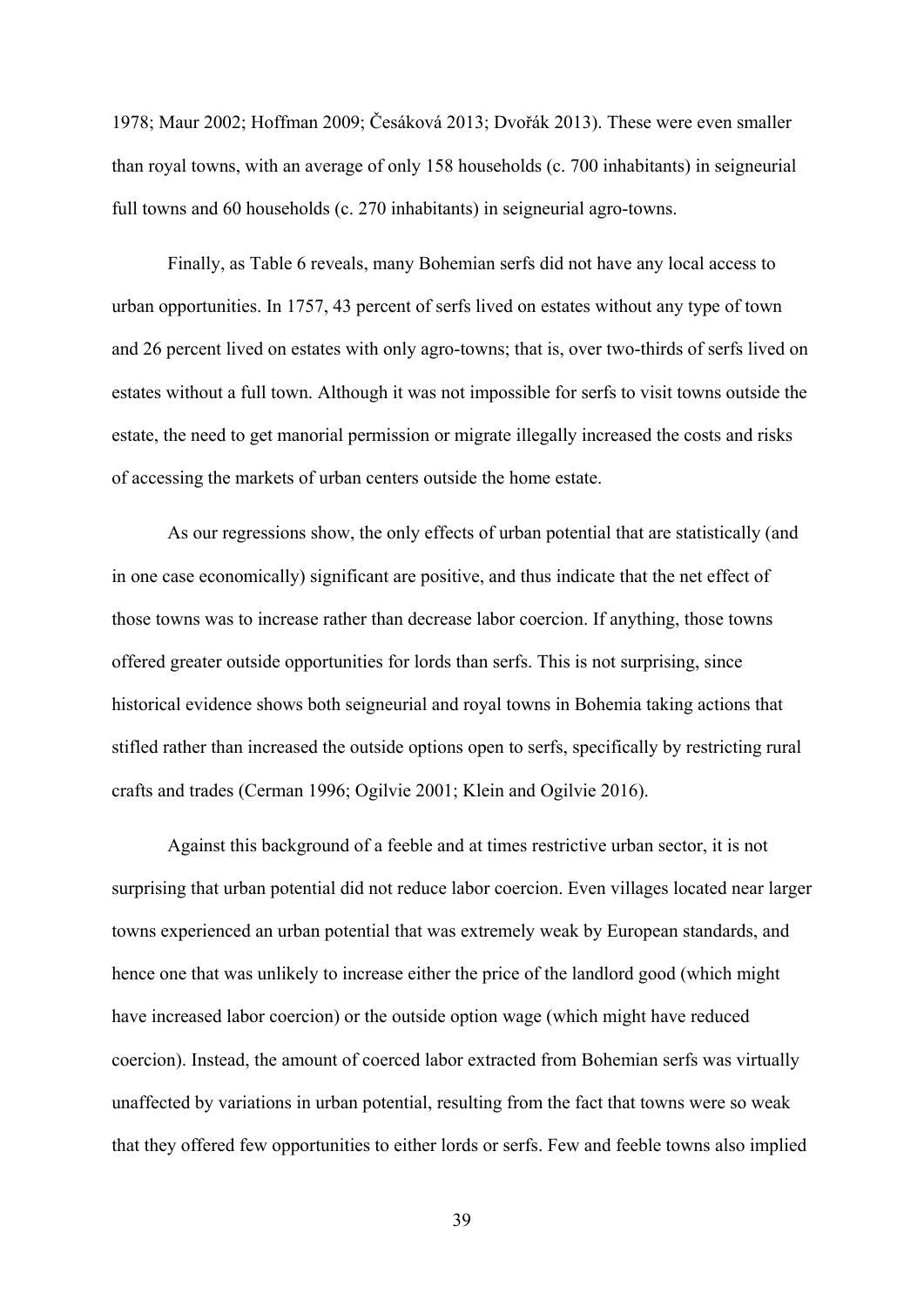a weak outside option effect for the land-labor ratio, which is consistent with our finding that the net effect of the land-labor ratio on coercion was always positive.

Our results show that factor proportions contributed significantly to labor coercion under serfdom, and thus that institutions are at least to some extent influenced by economic fundamentals. Serfdom is arguably the most important labor coercion institution ever observed as far as long-term growth effects are concerned. But economic historians since Brenner (1976) have tended to dismiss factor proportions as an influence on it. Because the same increase in land-labor ratios after the Black Death was followed by a decline of serfdom in some societies and intensification in others, factor proportions were thought to exercise no impact. Serfdom, it was believed, arose from class struggle, royal strength, urban power, or other society-specific variables. Our findings, by contrast, show that when such variables are held constant by carrying out an analysis inside a particular society, factor proportions did indeed affect serfdom. Although political-economy variables were unquestionably important in explaining differences in serfdom across countries, our findings show that Domar was right in hypothesizing that the land-labor ratio also played an explanatory role. Political economy variables influenced whether landlords were entitled to coerce labor, but the degree to which they exercised this entitlement depended on the land-labor ratio. In turn, this had the potential to intensify their incentives to push for such entitlements to be created, maintained, and increased. Factor proportions in general, and the Domar effect in particular, are therefore part of the explanation for serfdom as a broader instititutional system. Economic fundamentals, our findings suggest, can influence institutions.

### 6. Conclusion

To the best of our knowledge, this paper provides the first quantitative, multivariate analysis of labor coercion under serfdom. By analyzing a specific society, we hold constant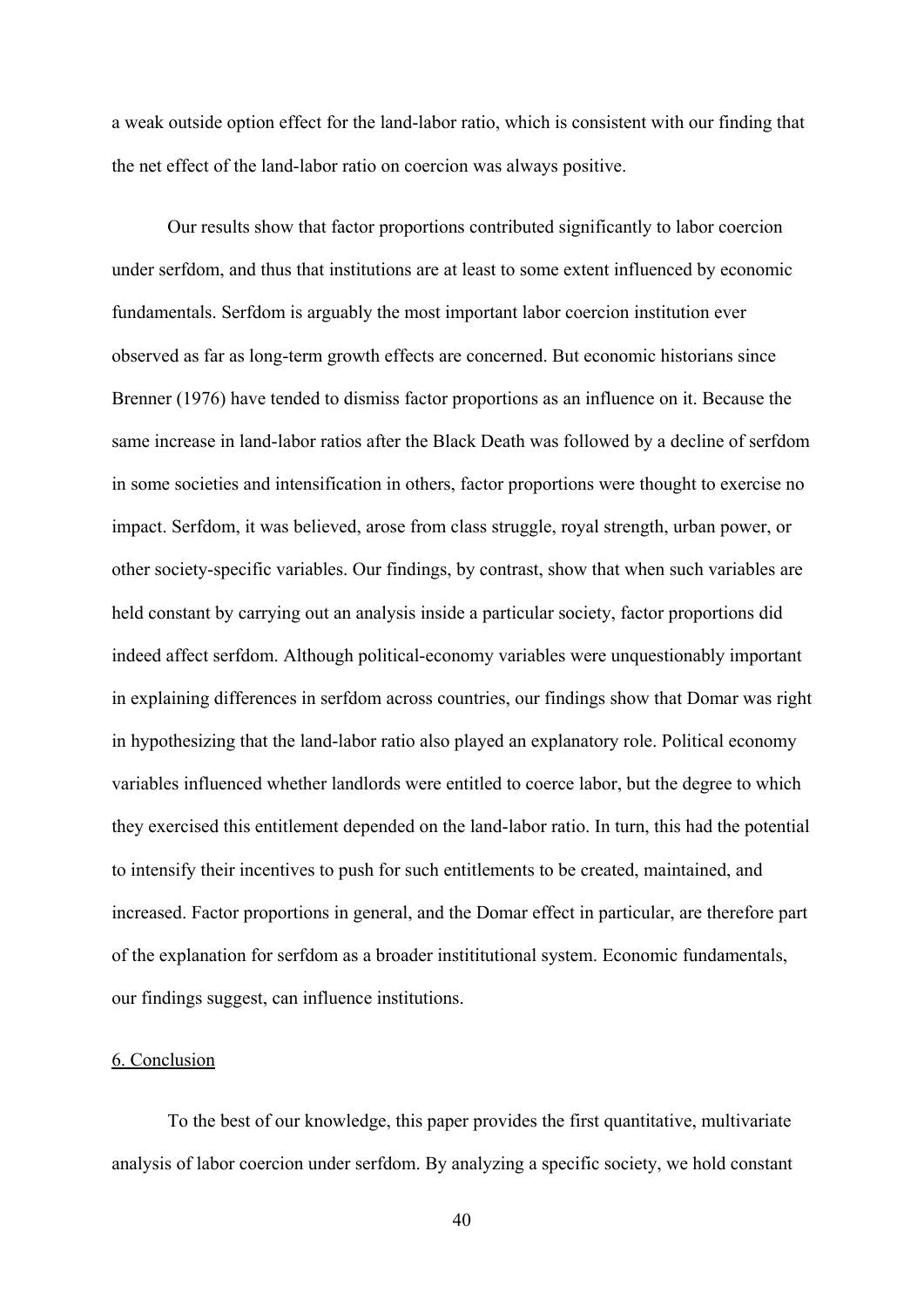political-economy variables and control for other characteristics of serf villages, both of which may have obscured the impact of factor proportions in previous studies. Our econometric analysis of an entire serf economy shows that the net effect of a higher landlabor ratio was to increase labor coercion. The effect showed two additional features, both arising from the technology of coercion under serfdom: the effect of the land-labor ratio was much larger for human-animal than for human-only labor, and it declined as the land-labor ratio rose. In terms of the Acemoglu and Wolitzky (2011) framework, the Domar effect, whereby high land-labor ratios increased coerced labor by increasing the price of landlord output, outweighed any countervailing outside option effect, whereby high land-labor ratios might have reduced coercion by improving serfs' wages in outside activities (e.g. in towns).

As far as the effect of towns themselves is concerned, an implication of the model of Acemoglu and Wolitzky (2011) is that strong towns could exert countervailing effects on coercion, weakening it by improving serfs' outside options (as in western Europe) or strengthening it by improving the prices landlords got for their output. In Bohemia, our econometric results show that urban potential exercised little statistically or economically significant effect on labor coercion. Only for royal towns was there an effect that was usually statistically significant for both measures of coercion; one type of seigneurial town also exercised a significant effect, although only on human-animal coerced labor. All significant urban effects were positive, suggesting towns created greater opportunities for lords than serfs, but most were so small as to have no economic significance. In theory, towns' lack of impact on labor coercion might reflect big effects on both serfs' outside wages and the prices of landlords' goods, with the two effects cancelling each other out. But evidence on the urban sector in Bohemia and other parts of eastern-central Europe makes it more likely that it was because towns in serf societies were too few and weak to have any serious impact on serfdom, whether by increasing serfs' wages or the prices of landlords' output.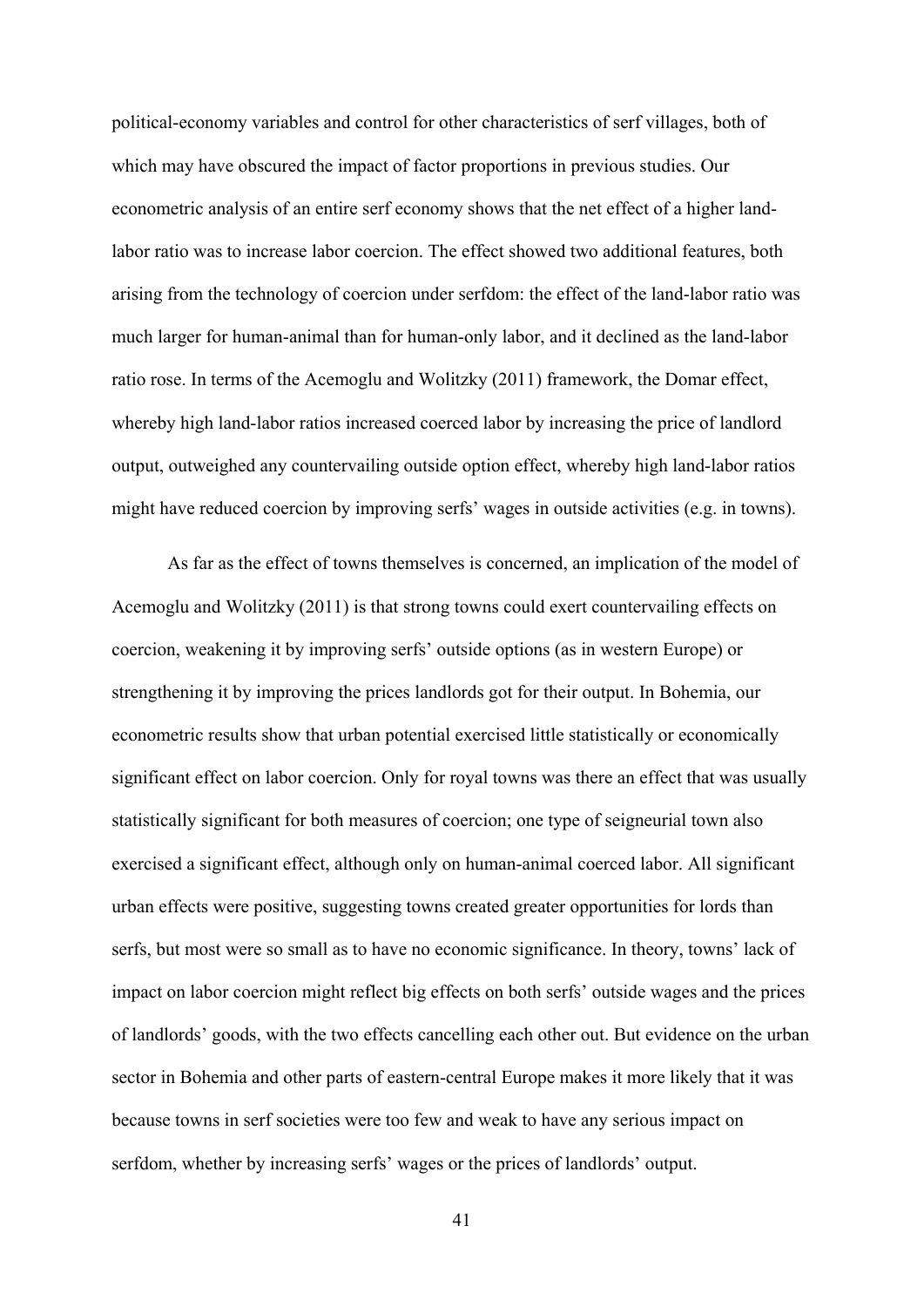A final implication of our results is that factor proportions affect institutions. Even though political economy and a number of other variables influenced the extraction of coerced labor from serfs, the land-labor ratio also affected serfdom as a broader institutional system. This in turn implies that economic fundamentals help shape institutions.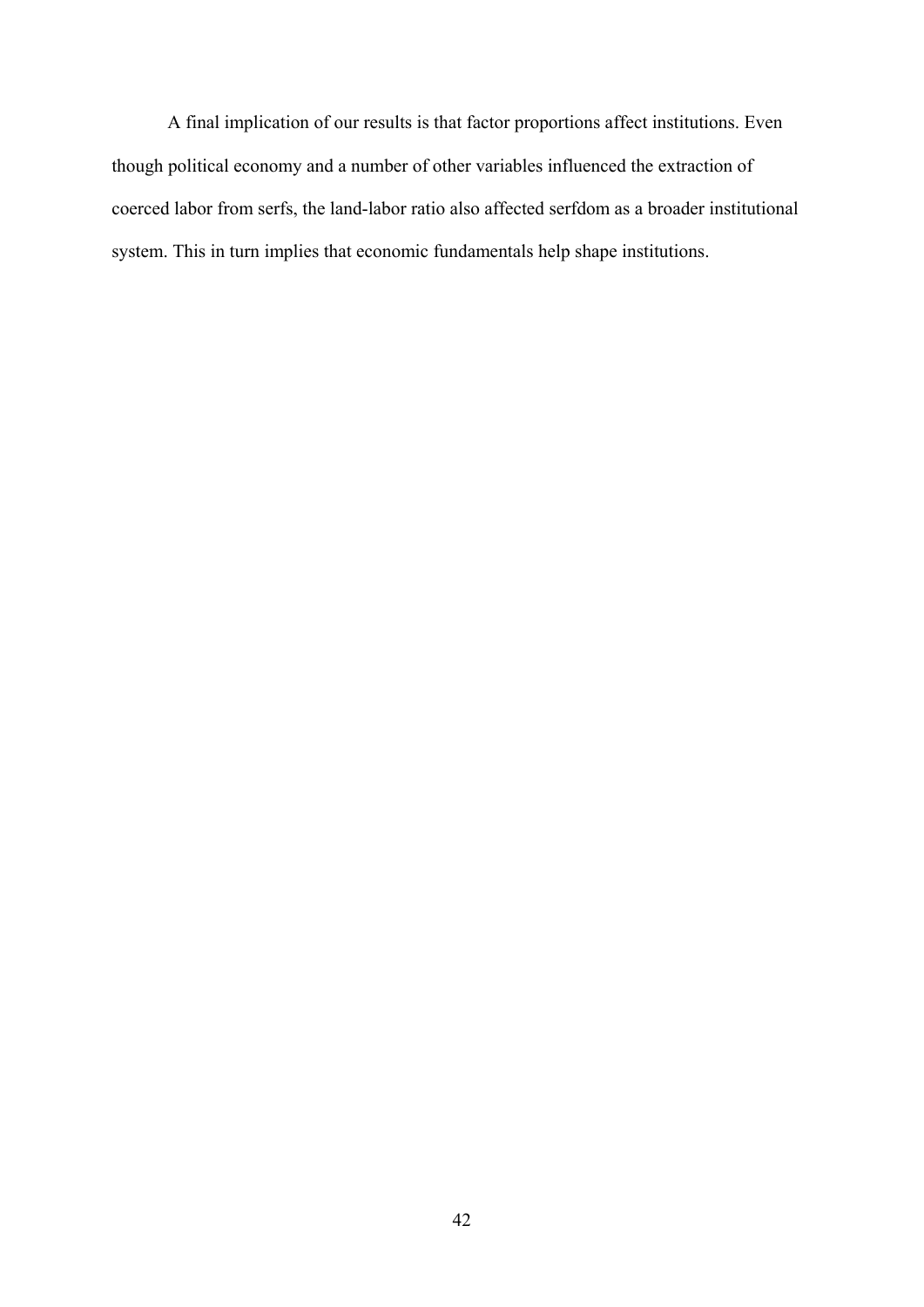### **Bibliography**

- Acemoglu, D. and A. Wolitzky (2011). "The Economics of Labor Coercion." *Econometrica* 79(2): 555-600.
- Aston, T. H. and C. H. E. Philpin, eds. (1988). *The Brenner Debate*. Cambridge, Cambridge University Press.
- Barbarova, E. (1969). "Funkce hejtmanů (úředníků) na rožmbergských panstvích." *Jihočeský sborník historický* 38: 198-207.
- Baten, J. and M. Szołtysek (2014). "A Golden Age before Serfdom? The Human Capital of Central-Eastern and Eastern Europe in the 17th-19th Centuries." *MPIDR Working Paper* WP 2014-008.
- Belotti, F., P. Deb, W. G. Manning and E. C. Norton (2015). "twopm: Two-part models." *Stata Journal* 15(1): 3-20.
- Blodgett, L. L. (1979). "The 'Second Serfdom' in Bohemia: a Case Study of the Rožmberk Estates in the 16th Century." In I. Völgyes, ed., *The Peasantry of Eastern Europe*. New York, Pergamon Press. 1**:** 1-18.
- Blum, J. (1957). "The Rise of Serfdom in Eastern Europe." *American Historical Review* 62(4): 807-836.
- Brenner, R. (1976). "Agrarian Class Structure and Economic Development in Pre-Industrial England." *Past & Present* 70: 30-75.
- Brenner, R. (1982). "The Agrarian Roots of European Capitalism." *Past & Present* 97: 20- 112.
- Broadberry, S. and B. Gupta (2006). "The Early Modern Great Divergence: Wages, Prices and Economic Development in Europe and Asia, 1500–1800." *Economic History Review* 59(1): 2-31.

Cameron, A. C. and D. L. Miller (2015). "A Practitioner's Guide to Cluster-Robust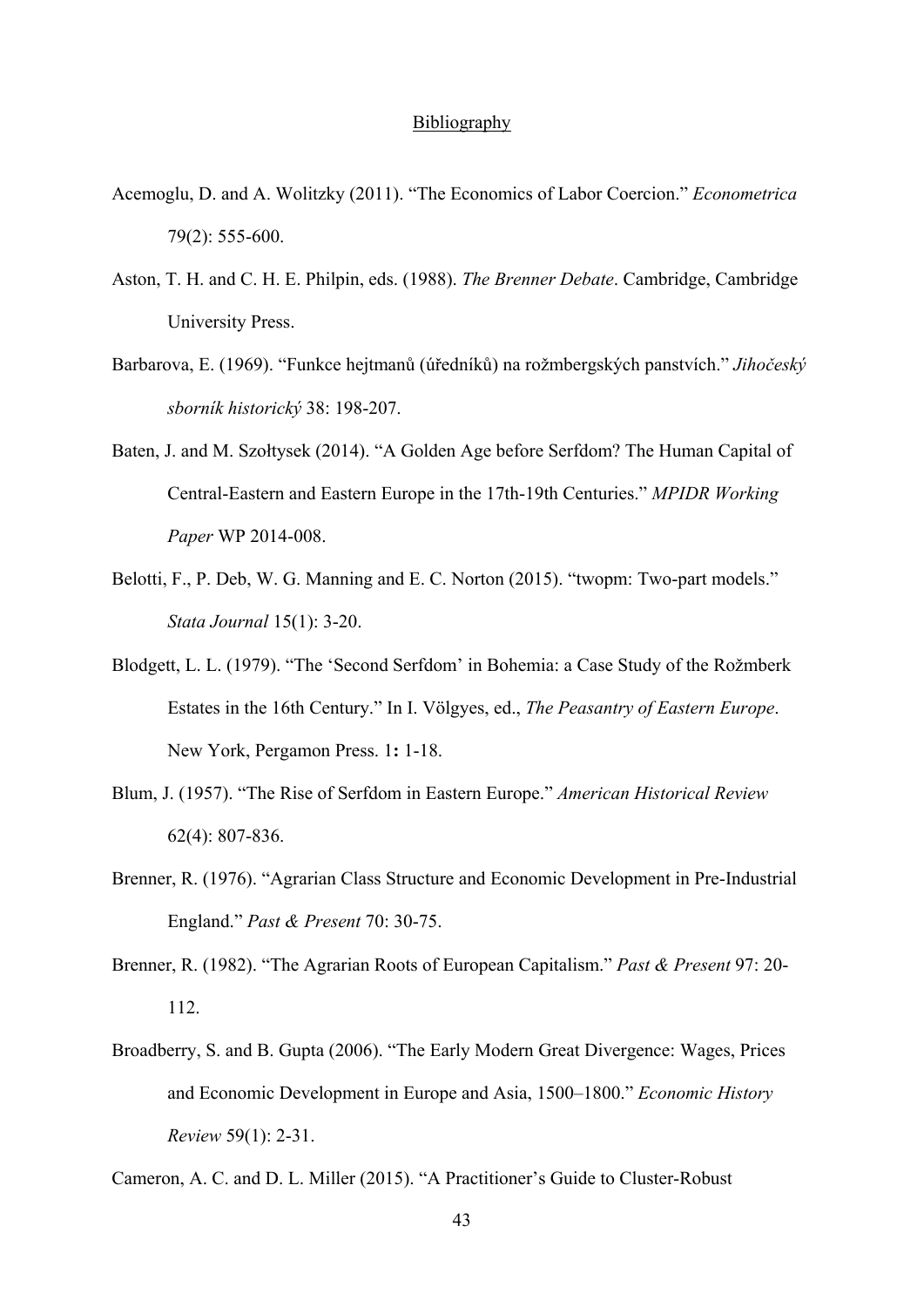Inference." *Journal of Human Resources* 50(2): 317-372.

- Cameron, A. C. and P. K. Trivedi (2005). *Microeconometrics: Methods and Applications*. Cambridge / New York, Cambridge University Press.
- Campbell, B. M. S. (2003). "The Uses and Exploitation of Human Power from the 13th to the 18th Century." In S. Cavaciocchi, ed., *Economia e energia secc. XIII-XVIII: Proceedings of the XXXIV settimana di studi, Istituto Internazionale di Storia Economica 'F. Datini', Prato*. Florence, Firenze University Press: 183-211.

Carsten, F. L. (1954). *The Origins of Prussia*. Oxford, Clarendon Press.

- Cerman, M. (1994). "Bohemia after the Thirty Years' War: Some Theses on Population Structure, Marriage and Family." *Journal of Family History* 19(2): 149-175.
- Cerman, M. (1996). "Proto-industrialisierung und Grundherrschaft. Ländliche Sozialstruktur, Feudalismus und Proto-industrielles Heimgewerbe in Nordböhmen vom 14. bis zum 18. Jahrhundert (1381-1790)". Ph.D. dissertation, Vienna.
- Cerman, M. and D. Štefanová (2002). "Wirtschaft und Sozialstruktur in den Herrschaften Frýdlant und Liberec, 1590-1750." In M. Cerman and H. Zeitlhofer, eds., *Soziale Strukturen in Böhmen. Ein regionaler Vergleich von Wirtschaft und Gesellschaften in Gutsherrschaften, 16.-19. Jahrhundert*. Vienna / Munich, Oldenbourg**:** 70-87.
- Česáková, M. (2013). *Rychtářské manuály města Náchoda. Prameny k dějinám náchodské městské správy 1. poloviny 17. století*. Praha Nakladatelství Karolinum.
- Chalupa, A., M. Lišková, J. Nuhlíček and F. Rajtoral (1964-70). *Tereziánky Katastr Český*. Prague, Archiv Ministerstva Vnitra.
- De Vries, J. (1984). *European Urbanization 1500-1800*. Cambridge, MA, Harvard University Press.
- Dědková, L. (1978). "Ocharana municipální města v Čechách." *Sborník Archivních Prací* 26(1): 292-353.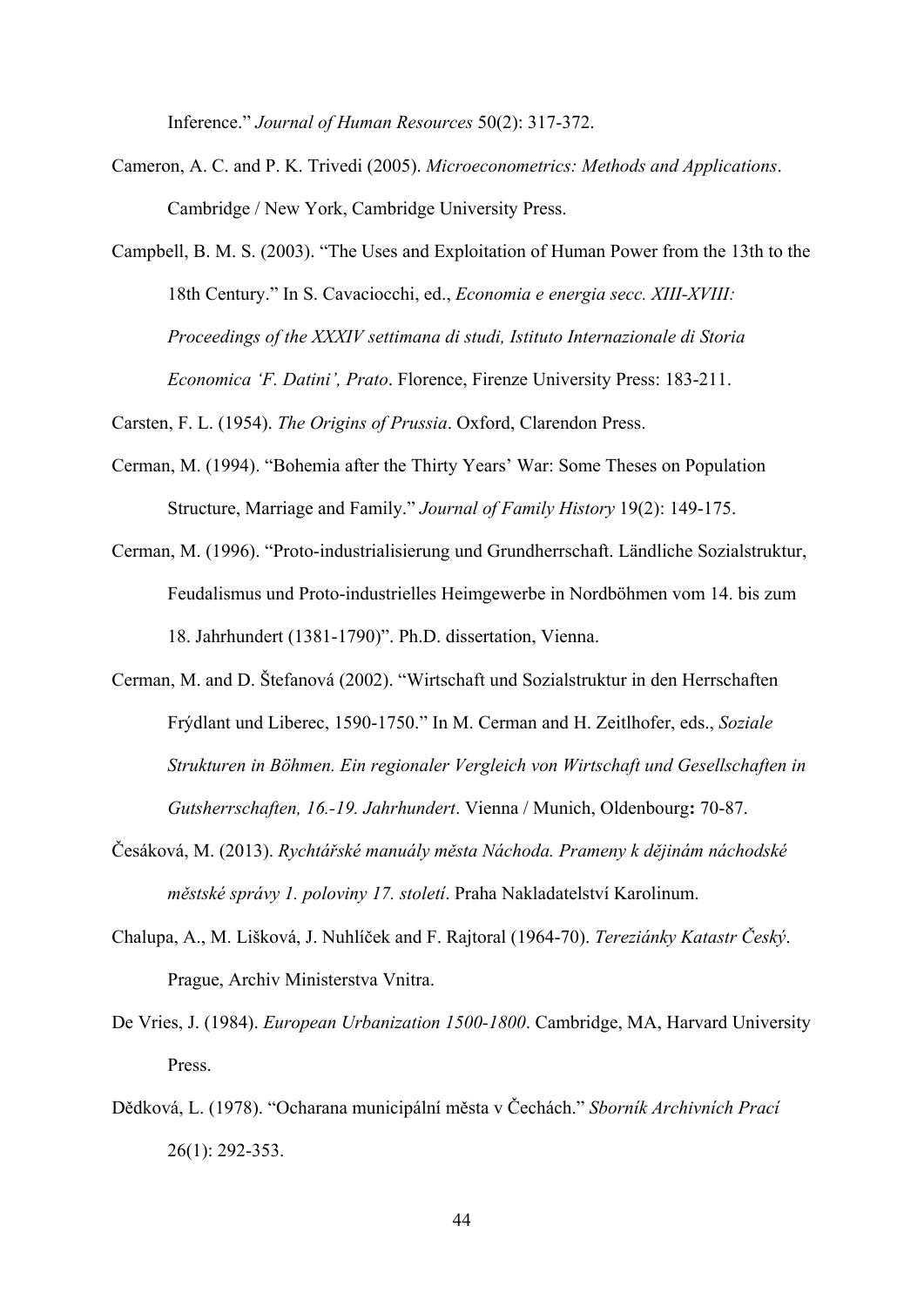- Domar, E. D. (1970). "The Causes of Slavery or Serfdom: a Hypothesis." *Journal of Economic History* 30(1): 18-32.
- Ďurčanský, M. (2013). *Česká města a jejich správa za třicetileté války. Zemský a lokální kontext*. Praha, Nakladatelství Karolinum.
- Dvořák, J. (2013). *Vrchnostenské město v ranném novověku. Vztahy k vrchnosti a vennskovskému zázemí na příkladu Svitav v 17. století*. Brno, Matice moravská.
- Fenske, J. (2012). "Land Abundance and Economic Institutions: Egba Land and Slavery, 1830–1914." *Economic History Review* 65(2): 527-555.
- Fenske, J. (2013). "Does Land Abundance Explain African Institutions?" *Economic Journal* 123: 1363-1390.
- Grulich, J. (2005). "Besitztransfer und regionale Mobilität der untertänigen Bevölkerung (Südböhmen, vom 16. bis 18. Jahrhundert)." In M. Cerman and R. Luft, eds., *Untertanen, Herrschaft und Staat in Böhmen und im "Alten Reich". Sozialgeschichtliche Studien zur Frühen Neuzeit*. Munich, Oldenbourg**:** 127-151.
- Grulich, J. (2013). *Migrace městského a vesnického obyvatelstva*. České Budějovice, Jihočeská univerzita v Českých Budějovicích.
- Hanzal, J. (1964). "Vesnická obec a samospráva na počátku 17. století." *Právněhistorické studie* 10: 135-147.
- Hatcher, J. and M. Bailey (2001). *Modelling the Middle Ages: the History and Theory of England's Economic Development*. Oxford, Oxford University Press.
- Hoffmann, F. (2009). *Středověké město v Čechách a na Moravě*. Prague, Nakladatelství Lidové noviny.
- Horská, P. (1994). "Historical Models of the Central European Family: Czech and Slovak Examples." *Journal of Family History* 19(2): 99-106.

Horský, J. and E. Maur (1994). "Die Familie, Familienstrukturen und Typologie der Familien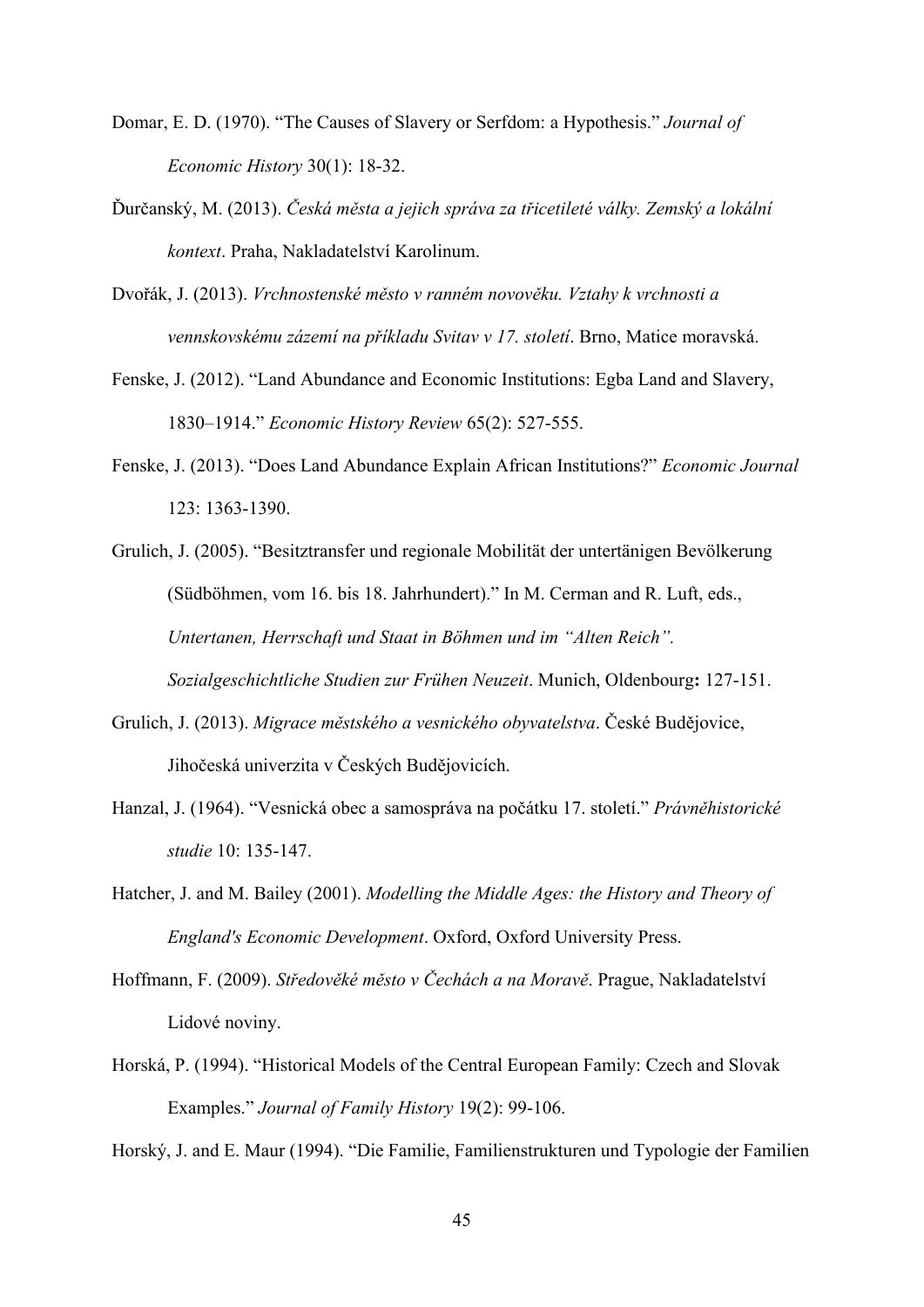in der böhmischen Historiografie." *Historická demografie* 17: 7-36.

- Hradecký, E. (1956). "Tereziánský katastr (rozbor fondu)." *Sborník archivních prací* 6(1): 105-135.
- Kahan, A. (1973). "Notes on Serfdom in Western and Eastern Europe." *The Journal of Economic History* 33(1): 86-99.
- Klein, A. (2014). "The Institutions of the 'Second Serfdom' and Economic Efficiency: Review of the Existing Evidence for Bohemia." In S. Cavaciocchi, ed., *Schiavitu e servaggio nell'economia europea. Secc. XI-XVIII. / Slavery and Serfdom in the European Economy from the 11th to the 18th Centuries. XLV settimana di studi della Fondazione istituto internazionale di storia economica F. Datini, Prato 14-18 April 2013*. Florence, Firenze University Press**:** 59-82.
- Klein, A. and S. Ogilvie (2016). "Occupational Structure in the Czech Lands under the Second Serfdom." *Economic History Review* 69(2): 493-521.
- Klepl, J. (1932). "Královská města česká počátkem 18. století." *Český Časopis Historický* 38: 261-284, 489-521.
- Klíma, A. (1975). "Probleme der Leibeigenschaft in Böhmen." *Vierteljahrschrift für Sozialund Wirtschaftsgeschichte* 62(2): 214-228.
- Krofta, K. (1919). *Přehled dějin selské ho stavu u Čechách a na Moravě*. Prague, Tiskem Rolnické tiská rny v Praze.
- Láník, J. (1986). "The Development of Czech Towns in the 1830's to 1850's." *Hospodářské dějiny* 15: 377-410.
- Macek, J. (1982). "The Emergence of Serfdom in the Czech Lands." *East Central Europe / L'Europe du Center-Est* 9(1-2): 7-23.
- Malanima, P. (2010). "Urbanization." In S. Broadberry and K. H. O'Rourke, eds., *The Cambridge Economic History of Modern Europe, Vol 1: 1700-1870*. Cambridge,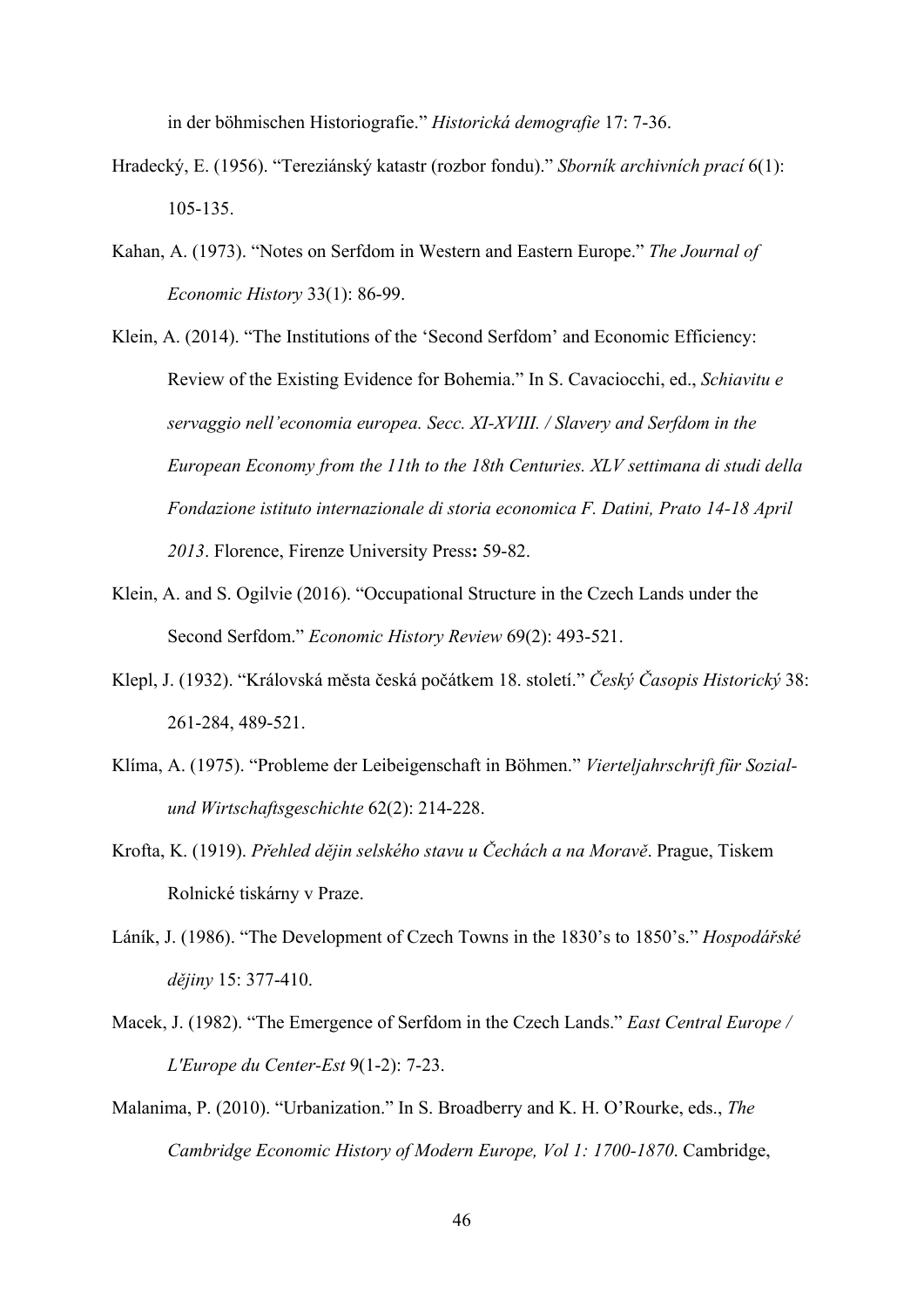Cambridge University Press. 1: 235-263.

- Małowist, M. (1973). *Wschód a Zachód Europy. Konfrontacja struktur społecznogospodarczych [East and West of Europe. A Confrontation of Social and Economic Structures]*. Warsaw.
- Maur, E. (1983). "K demografickým aspektům tzv. druhého nevolnictví." *Historická demografie* 8: 7-43.
- Maur, E. (2002). "Urbanizace před urbanizací." In P. Horská, E. Maur and J. Musil, eds., *Zrod velkoměsta. Urbanizace českých zemí a Evropa* Prague, Paseka.
- Míka, A. (1960). *Poddaný lid v Čechách v první polovině 16. století*. Praha, Nakladatelství Československé akademie věd.

Miller, J. (2007). *Urban Societies in East-Central Europe, 1500-1700*. Aldershot, Ashgate.

- Mumenthaler, R. (1998). "Spätmittelalterliche Städte West- und Osteuropas im Vergleich: Versuch einer verfassungsgeschichtlichen Typologie." *Jahrbücher für Geschichte Osteuropas* 46(1): 39-68.
- Mundlak, Y. (1978). "On the Pooling of Time Series and Cross Section Data." *Econometrica* 46(1): 69-85.
- North, D. C. and R. P. Thomas (1971). "The Rise and Fall of the Manorial System: a Theoretical Model." *Journal of Economic History* 31(4): 777-803.
- North, D. C. and R. P. Thomas (1973). *The Rise of the Western World*. Cambridge, Cambridge University Press.
- Ogilvie, S. (2001). "The Economic World of the Bohemian Serf: Economic Concepts, Preferences and Constraints on the Estate of Friedland, 1583-1692." *Economic History Review* 54(3): 430-453.
- Ogilvie, S. (2005a). "Communities and the 'Second Serfdom' in Early Modern Bohemia." *Past & Present* 187: 69-119.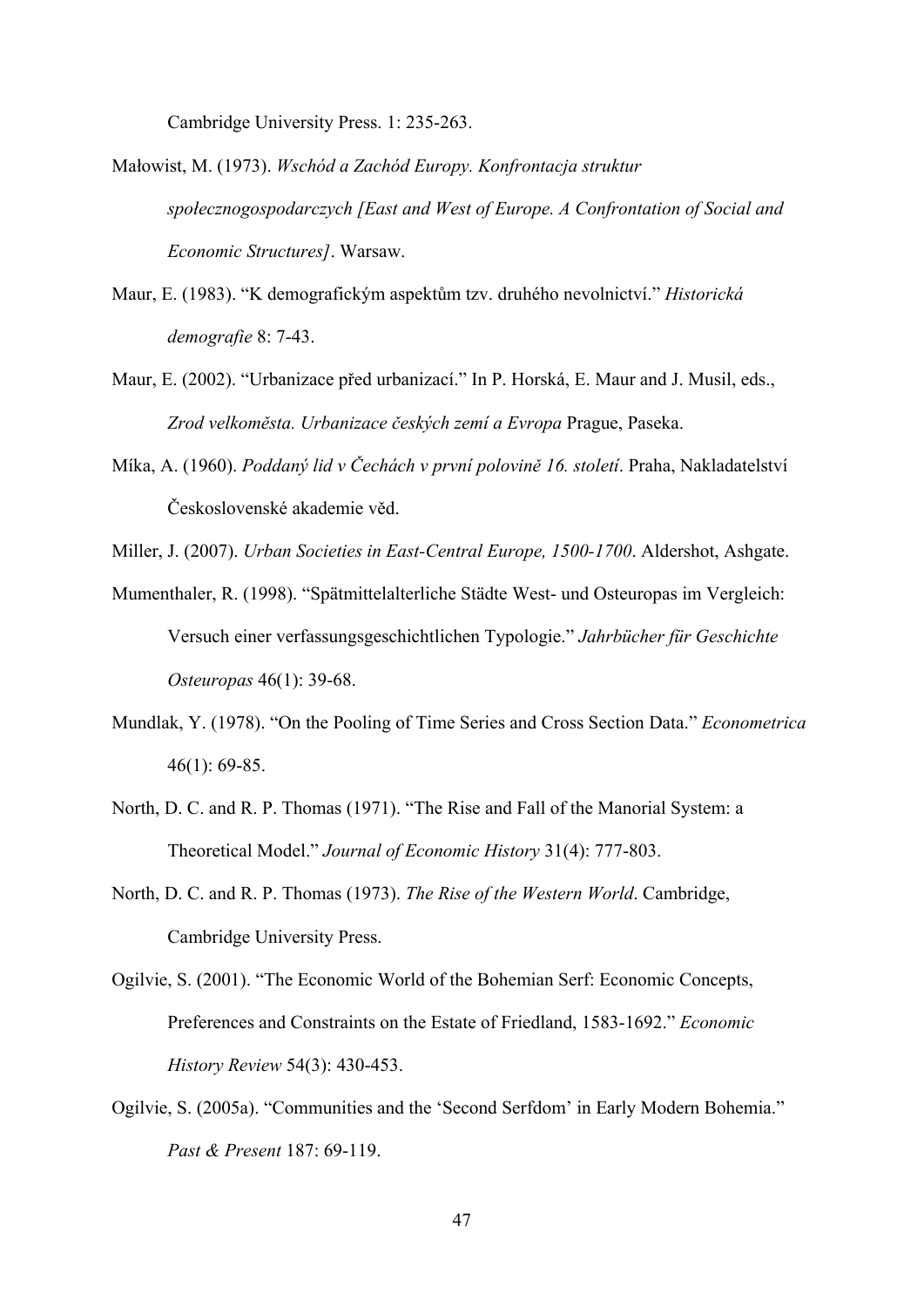Ogilvie, S. (2005b). "Staat und Untertanen in der lokalen Gesellschaft am Beispiel der Herrschaft Frýdlant (Böhmen)." In M. Cerman and R. Luft, eds., *Untertanen, Herrschaft und Staat in Böhmen und im 'Alten Reich'. Sozialgeschichtliche Studien zur Frühen Neuzeit*. Munich, Oldenbourg**:** 51-86.

Ogilvie, S. (2005c). "Village Community and Village Headman in Early Modern Bohemia." *Bohemia* 46(2): 402-451.

Ogilvie, S. (2014a). "Serfdom and the Institutional System in Early Modern Germany." In S. Cavaciocchi, ed., *Schiavitu e servaggio nell'economia europea. Secc. XI-XVIII. / Slavery and Serfdom in the European Economy from the 11th to the 18th Centuries. XLV settimana di studi della Fondazione istituto internazionale di storia economica F. Datini, Prato 14-18 April 2013*. Florence, Firenze University Press**:** 33-58.

Ogilvie, S. (2014b). "Slavery and Serfdom in the European Economy: Contribution to Tavola Rotunda." In S. Cavaciocchi, ed., *Schiavitu e servaggio nell'economia europea. Secc. XI-XVIII. / Slavery and Serfdom in the European Economy from the 11th to the 18th Centuries. XLV settimana di studi della Fondazione istituto internazionale di storia economica F. Datini, Prato 14-18 April 2013*. Florence, Firenze University Press: 689-693.

Pazderová, A. (2002). "Die wirtschaftliche und soziale Entwicklung in der Herrschaft Rychnov nad Kněžnou." In M. Cerman and H. Zeitlhofer, eds., *Soziale Strukturen in Böhmen. Ein regionaler Vergleich von Wirtschaft und Gesellschaften in Gutsherrschaften, 16.-19. Jahrhundert*. Vienna / Munich, Oldenbourg**:** 43-58.

Pekař, J. (1913). "Ceský katastry 1654-1789." *Český Časopis Historický* 19: 301-468.

Petráň, J. (1964). *Poddaný lid na prahu třicetileté války*. Prague, Nakladatelství československé akademie věd.

Placht, O. (1957). *Lidnatost a společenská skladba českého státu v 16.-18. století*. Prague,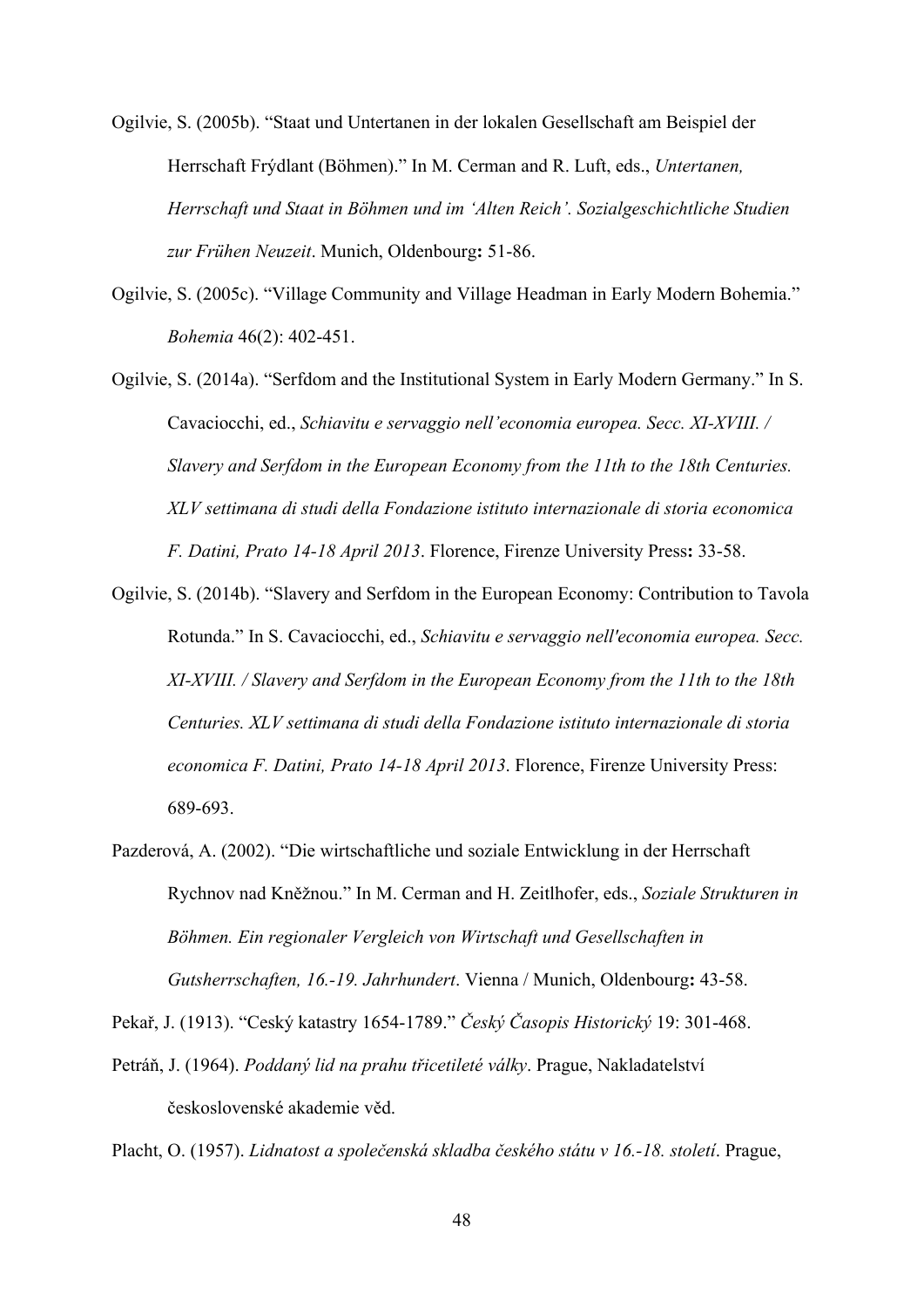Nakladatelství československé akademie věd.

- Postan, M. (1937). "The Chronology of Labor Services." *Transactions of the Royal Historical Society* 20: 169-193.
- Postan, M. M. (1966). "Medieval Agrarian Society in its Prime: England." In M. M. Postan, ed., *The Cambridge Economic History of Europe, Volume 1: The Agrarian Life of the Middle Ages*. Cambridge, Cambridge University Press**:** 548-632.
- Prochá zka, V. r. (1963). *Česká poddanská nemovitost v pozemkový ch knihách 16. a 17. stoletı́* . Praha,, Nakl. Československé akademie věd.
- Seligová, M. (1996). "Die Entwicklung der Familie auf der Herrschaft Děčín in der Mitte des 17 Jh. unter Berücksichtigung seines wirtschaftlichen Charakters." *Historická demografie* 20: 119-175.
- Štefanová, D. (1999). *Erbschaftspraxis und Handlungsspielräume der Untertanen in einer gutsherrschaftlichen Gesellschaft. Die Herrschaft Frýdlant in Nordböhmen, 1558- 1750.* Munich, Oldenbourg.
- Strauß, E. (1929). *Bauernelend und Bauernaufstände in den Sudetenländern*. Prague, Verlag des Parteivorstandes der Deutschen Sozialdemokratischen Arbeiterpartei in der Tschechoslowakischen Republik.
- United Nations Statistical Office (1987). *Energy Statistics: Definitions, Units of Measure, and Conversion Factors*. New York, United Nations.

Vacek, F. (1916). "Právo veské obce v 15. století." *Agrární archiv* 28: 23-45.

- Weizsäcker, W. (1913). "Das deutsche Recht der bäuerlichen Kolonisten Böhmens und Mährens im XIII. und XIV. Jahrhunderte." *Mitteilungen des Vereines für Geschichte der Deutschen in Böhmen* 51: 476-542.
- Wooldridge, J. M. (2010). *Econometric Analysis of Cross Section and Panel Data*. Cambridge, MA, MIT Press.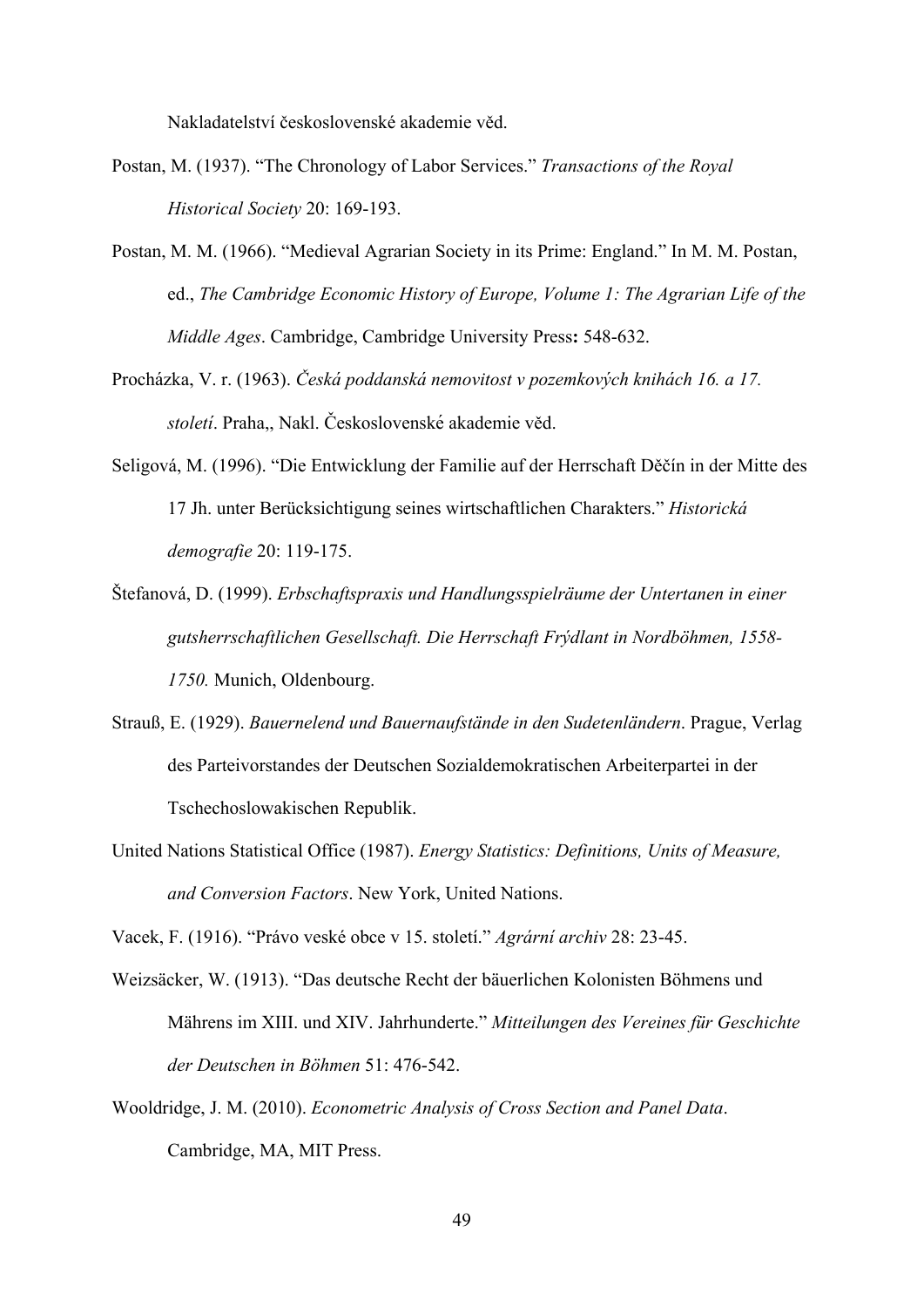Wright, W. E. (1975). "Neo-Serfdom in Bohemia." *Slavic Review* 34(2): 239-252.

Zeitlhofer, H. (2014). *Besitzwechsel und sozialer Wandel. Lebensläufe und sozioökonomische Entwicklungen im südlichen Böhmerwald, 1640-1840*. Wien, Böhlau Wien.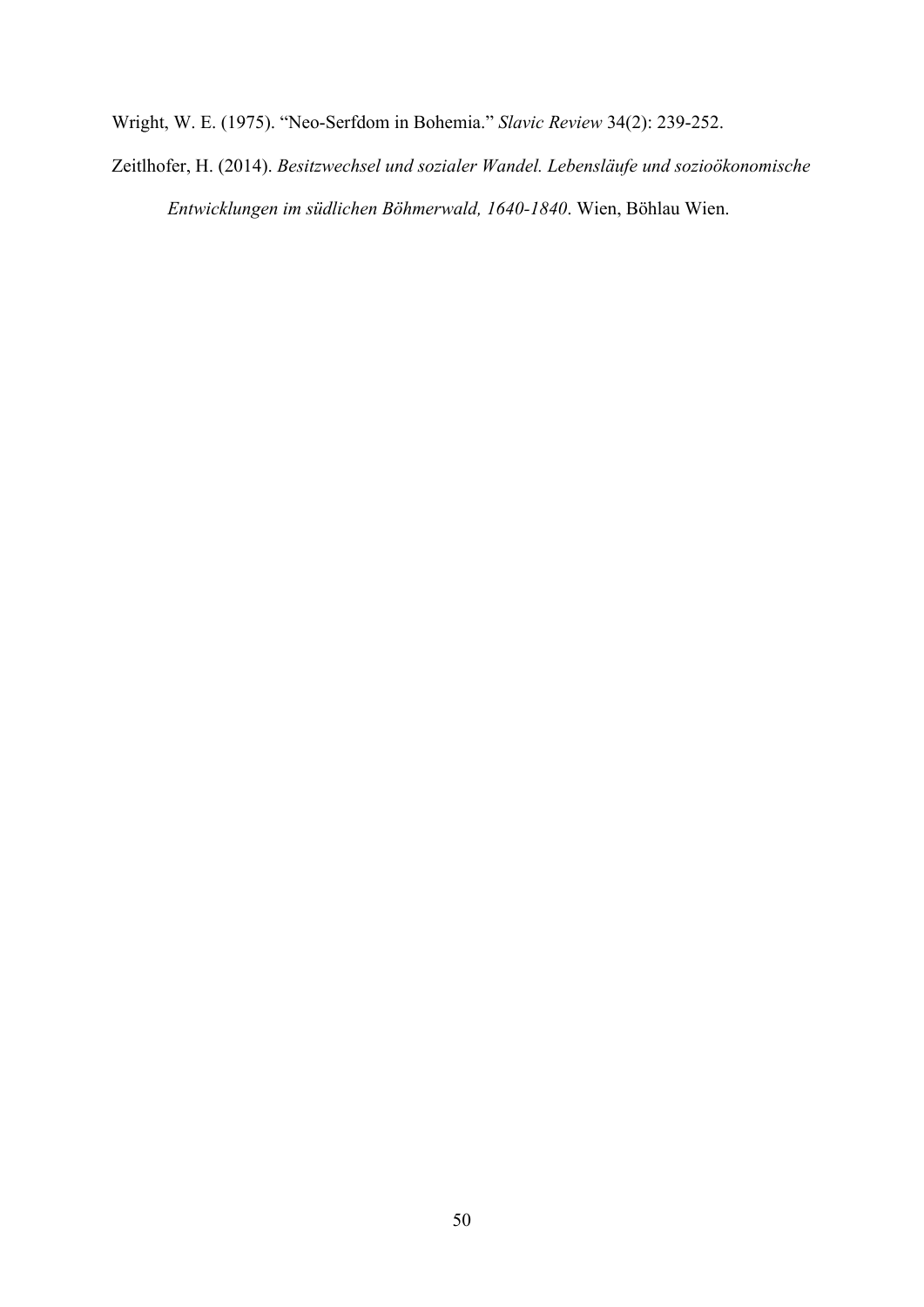# **Appendices**

These appendices report the robustness checks referred to in the body of the paper, exploring the sensitivity of our regression results to alternative definitions of variables, alternative estimation approaches, inclusion of additional village-level control variables, and differences in sample size across estimation approaches.

We conducted each robustness check separately, but also explored them in various combinations as well as including them all in a single joint robustness check. For clarity and concision, we present the results of the main robustness checks separately, but other results are available upon request.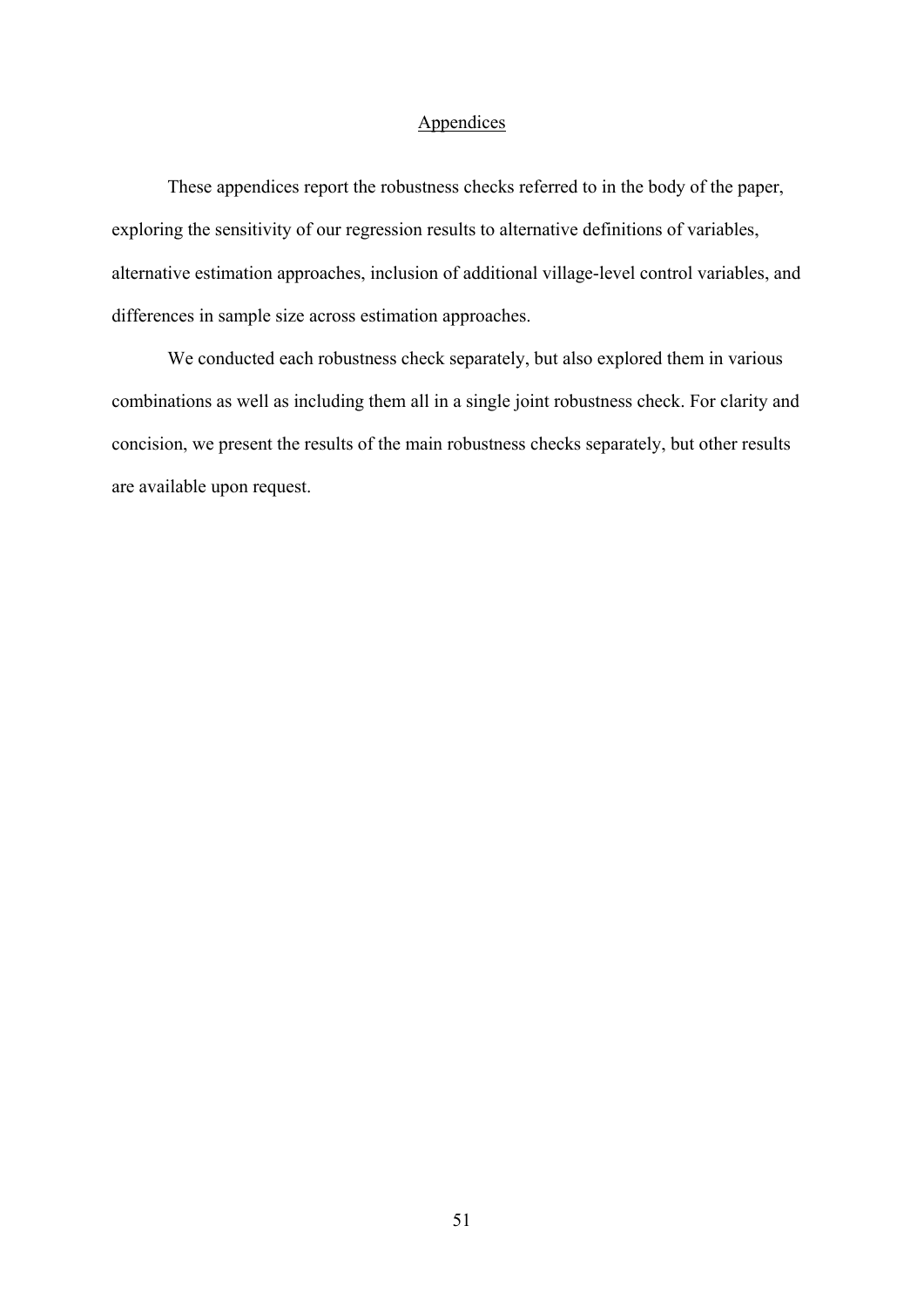#### Appendix 1:

#### Conversion between Human and Animal Labor

As discussed in the main text, we calculate coerced labor obligations in two ways: first, in terms of human workers only; and second, taking into account the fact that all but one category of coerced labor (*robota*) recorded in the 1757 Theresian Cadaster required serfs to send draft animals along with human workers. The first definition focuses solely on the coercive extraction of human time, while the second measures the work energy that landlords were extracting from serf households. Such work energy was often delivered by humananimal teams, and both contemporary economic agents and modern economists regard human and animal energy as fungible.

In the Theresian Cadaster, the coerced labor (*robota*) which serfs were required to carry out for landlords fell into nine categories: labor provided by a human worker (known as "hand labor"); labor provided by a human worker together with one, two, three, or four horses; and labor provided by a human worker together with one, two, three, or four oxen. With few exceptions (see below), the cadaster recorded the number of serf households in each village that had to provide each category of coerced labor, and the number of days they had to do it each week.

We convert animal to human energy using a conversion factor drawn from medieval England, which treated a horse as equivalent to 12.5 men and an ox to 6.6 (Campbell 2003, Table 1). An alternative conversion factor derived from modern developing economies treats a horse as equivalent to 10 men and an ox to 7.5 (United Nations Statistical Office 1987, Table 21). On the grounds that both medieval England and eighteenth-century Bohemia predated the Agricultural Revolution and the Industrial Revolution, and both were subject to the institutional framework of serfdom, we concluded that agricultural practice, technology,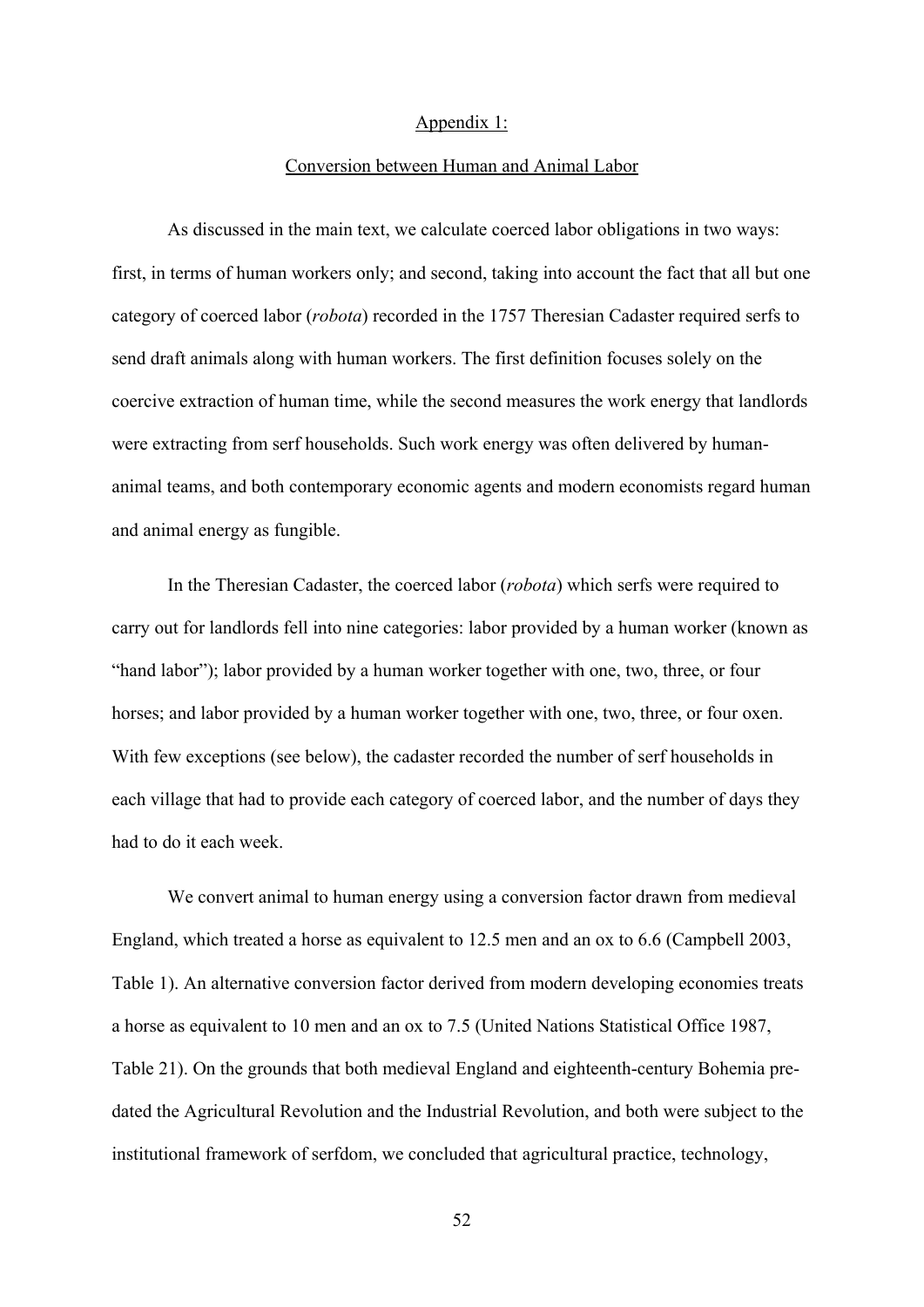incentives, and relative size and strength of animals and human beings in eighteenth-century Bohemia resembled medieval England more than modern developing economies. We therefore calculate human-animal coerced labor using the conversion factor in Campbell 2003, and this is the measure used in our regressions. Estimating the regressions using the conversion factor drawn from modern LDCs gives rise to very similar results, which are available on request.

As noted above, for most villages the cadaster recorded the number of serfs in each coerced labor category and the number of days the serfs in that category had to work for the landlord each week. For a small subset consisting of 195 villages, the cadaster recorded an aggregate number of days of coerced labor for the whole village for the year, but did not specify how many days were owed by each coerced labor category. In those 195 cases, we allocated the aggregate number of days of coerced labor across the different coerced labor categories that were present in that particular village according to the number of serfs in each category. In a few villages, the cadaster did not record the number of serfs in all coerced labor categories; in those cases, we assume that there was one serf in each coerced labor category involving animal labor that existed in that village, and that all other serfs in that village owed only human ("hand") labor; this yielded a minimum calculation of the amount of animal labor the village had to deliver to the landlord. We estimated the human-animal regressions in Table 4 with and without these 195 observations, and it made no difference to the results; details of these regressions are available on request.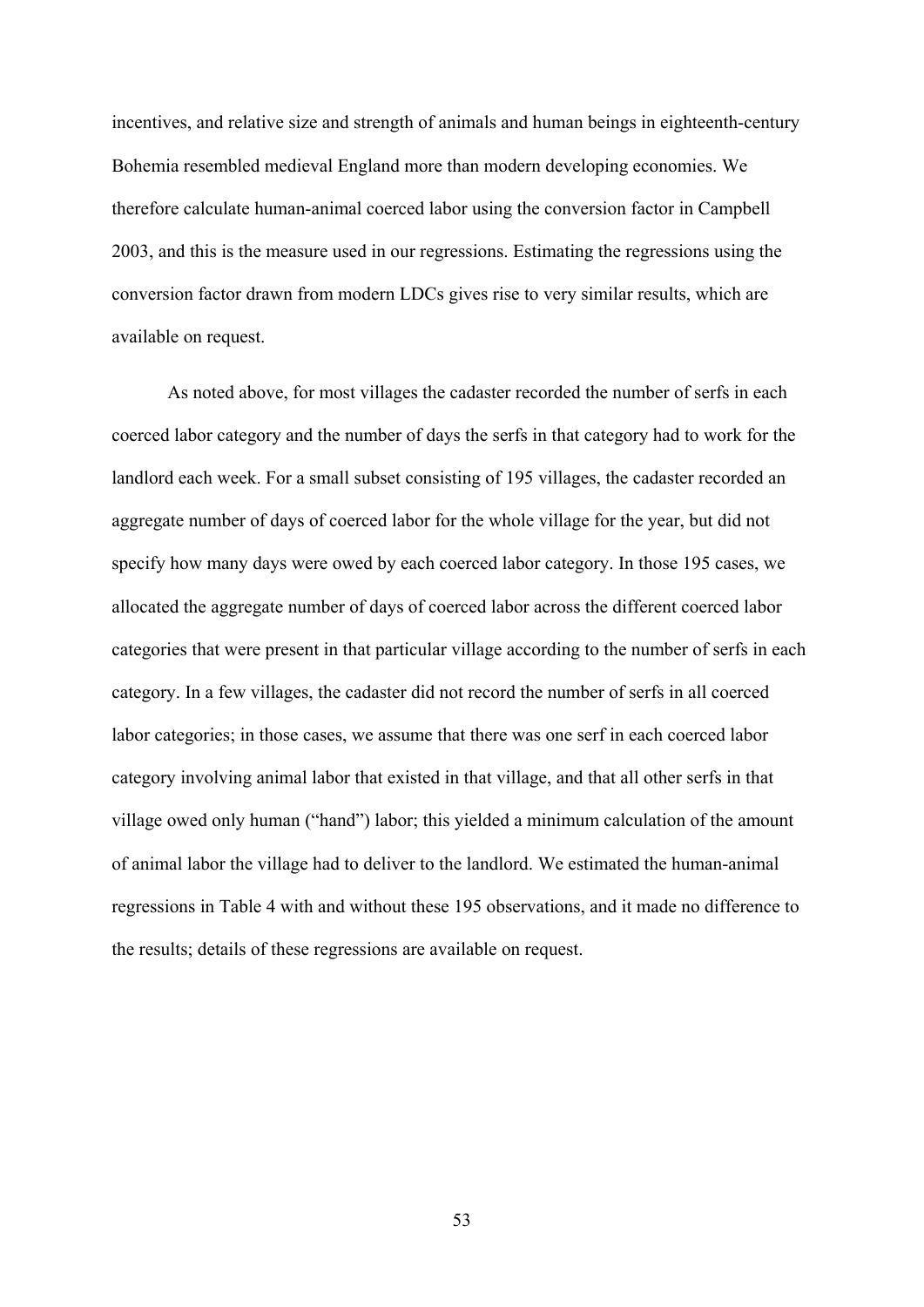#### Appendix 2:

#### Alternative Measures of the Land-Labor Ratio

For the reasons discussed in the body of the paper, our preferred measure of the landlabor ratio is calculated by defining the numerator in terms of the total land area of the village, consisting of arable (crop-growing) land, pastoral land, and forest. However, to test the robustness of our results we also estimate our regressions using two alternative measures of the land-labor ratio.

The first defines the numerator in terms of arable and pastoral land only, excluding forest. This is motivated by the consideration that the disproportionate extent of forest land in more mountainous parts of Bohemia might distort the results, and that we should focus solely on agricultural land (the arable land used for cultivating crops plus the pastoral land used for raising livestock). The results of estimating the regressions in Table 3 using this definition of the land-labor ratio are shown in Table A1.

Our second approach is to define the numerator solely in terms of arable fields, i.e. land used to cultivate crops. Arable cultivation was the most important livelihood source in early modern European rural economies and, as Table 2 shows, arable fields comprised the majority of land in Bohemian villages in 1757. This definition deals with the possibility that the disproportionate size of pastures and forests in more lightly settled parts of Bohemia might distort the results. The regression results for this measure of the land-labor ratio are shown in Table A2.

Regardless of how the land-labor ratio is measured, it has an effect on both measures of coerced labor which is positive and statistically significant at conventional levels according to all three estimation approaches (two-part, RE Tobit, and OLS). The negligible impact of using alternative measures of the land-labor ratio can be seen in Figure A1, which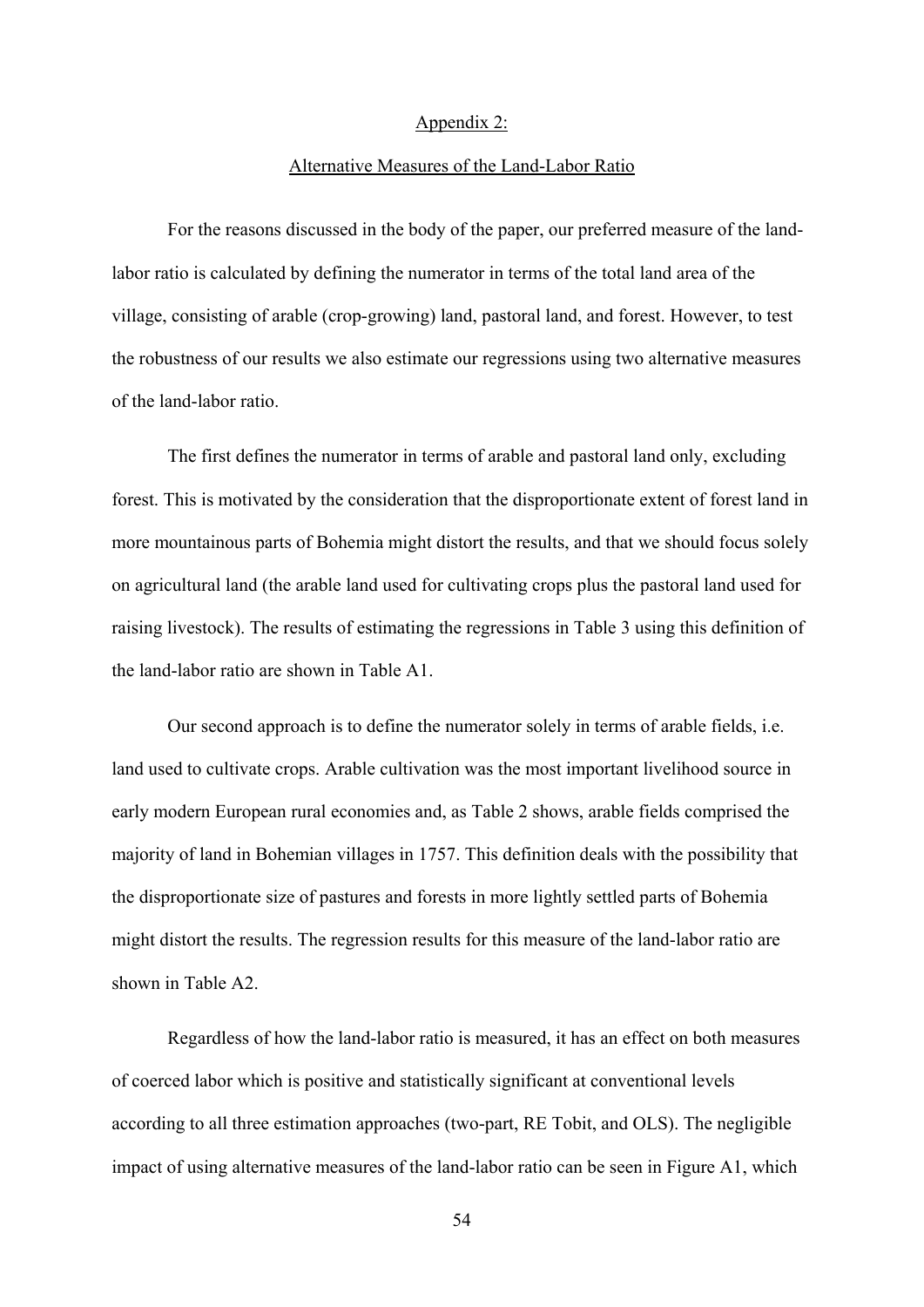| <b>Variables</b>                              |                  | <b>Human-Only Labor</b> |                   | <b>Human-Animal Labor</b> |                  |                   |  |
|-----------------------------------------------|------------------|-------------------------|-------------------|---------------------------|------------------|-------------------|--|
|                                               | Two-part         | <b>RE</b> Tobit         | <b>OLS</b> within | Two-part                  | <b>RE</b> Tobit  | <b>OLS</b> within |  |
|                                               | marginal effects | marginal effects        | coefficients      | marginal effects          | marginal effects | coefficients      |  |
|                                               |                  |                         |                   |                           |                  |                   |  |
| Land-labor ratio                              | $0.327***$       | $0.3226***$             | $0.1520***$       | $11.60***$                | 9.806***         | $5.821***$        |  |
|                                               | [0.0448]         | [0.046]                 | [0.019]           | [0.748]                   | [0.825]          | [0.521]           |  |
| Land-labor ratio squared                      | $-0.00174***$    | $-0.0019***$            | $-0.0002**$       | $-0.0528***$              | $-0.0493***$     | $-0.00708**$      |  |
|                                               | [0.000409]       | [0.0004]                | [0.00009]         | [0.00668]                 | [0.00769]        | [0.00286]         |  |
| Village size                                  | $2.297***$       | 1.9327***               | $2.1970***$       | 28.90***                  | 23.72***         | 27.23***          |  |
|                                               | [0.0853]         | [0.082]                 | [0.087]           | [1.104]                   | [1.011]          | [1.150]           |  |
| Village size squared                          | $-0.00899$ ***   | $-0.0080***$            | $-0.0088***$      | $-0.132***$               | $-0.112***$      | $-0.124***$       |  |
|                                               | [0.00182]        | [0.002]                 | [0.001]           | [0.0161]                  | [0.0137]         | $[0.0142]$        |  |
| Urban potential of full towns inside estate   | 0.00559          | $0.0103*$               | 0.0071            | 0.0180                    | 0.0744           | 0.0250            |  |
|                                               | [0.00758]        | [0.006]                 | [0.006]           | [0.104]                   | [0.0837]         | [0.0979]          |  |
| Urban potential of agro-towns inside estate   | $-0.0174$        | $-0.0151$               | $-0.0298$         | $-0.0401$                 | $-0.0299$        | $-0.199$          |  |
|                                               | [0.0255]         | [0.020]                 | [0.027]           | [0.256]                   | [0.196]          | [0.263]           |  |
| Urban potential of full towns outside estate  | 0.00811          | 0.0059                  | 0.0048            | $0.193**$                 | $0.157*$         | 0.157             |  |
|                                               | [0.00762]        | [0.008]                 | [0.010]           | [0.0953]                  | [0.0915]         | [0.115]           |  |
| Urban potential of agro-towns outside estate  | $-0.0142$        | $-0.0076$               | $-0.011$          | 0.0696                    | 0.0997           | 0.0885            |  |
|                                               | [0.0161]         | [0.013]                 | [0.016]           | [0.207]                   | [0.184]          | [0.203]           |  |
| Urban potential of royal towns                | 0.00816          | $0.0092**$              | $0.0080**$        | 0.104                     | $0.109**$        | 0.0810            |  |
|                                               | [0.00546]        | [0.004]                 | [0.004]           | [0.0712]                  | [0.0549]         | [0.0533]          |  |
| Latitude                                      | 2.936            | 1.4281                  | 2.6307            | $-32.13$                  | $-37.41$         | $-36.00$          |  |
|                                               | [2.806]          | [2.164]                 | [2.626]           | [33.92]                   | [28.67]          | [32.15]           |  |
| Longitude                                     | $-4.235$         | -4.1863                 | $-3.0904$         | 12.94                     | 3.477            | 33.51             |  |
|                                               | [3.872]          | [3.498]                 | [3.595]           | [56.21]                   | [47.86]          | [53.41]           |  |
| Region dummy variables                        | <b>YES</b>       | <b>YES</b>              | N <sub>O</sub>    | <b>YES</b>                | <b>YES</b>       | N <sub>O</sub>    |  |
| Lordship type dummy variables                 | <b>YES</b>       | <b>YES</b>              | N <sub>O</sub>    | <b>YES</b>                | <b>YES</b>       | N <sub>O</sub>    |  |
| Estate-level mean values of regressors        | <b>YES</b>       | <b>YES</b>              | N <sub>O</sub>    | <b>YES</b>                | <b>YES</b>       | N <sub>O</sub>    |  |
| R squared                                     |                  |                         | 0.399             |                           |                  | 0.396             |  |
| Proportion correctly classified in first part | 0.865            |                         |                   | 0.865                     |                  |                   |  |
| R squared in second part                      | 0.430            |                         |                   | 0.451                     |                  |                   |  |
| Number of observations                        | 11342            | 11,349                  | 10,886            | 11,342                    | 11,349           | 10,886            |  |
| Number of estates                             |                  | 894                     | 1357              |                           | 894              | 1,357             |  |
| Number of estates (first part)                | 1355             |                         |                   | 1,355                     |                  |                   |  |
| Number of estates (second part)               | 1057             |                         |                   | 1,057                     |                  |                   |  |

**Table A1: Arable and Pastoral Land-Labor Ratio (Excluding Forest)**

*Notes*: Figures in brackets are standard errors. For two-part and OLS within, standard errors are clustered at the estate level. For RE Tobit, standard errors are bootstrapped with resampling over estates. The two-part regression has only 11,342 observations because when it was estimated, the seven observations for one particular lordship type were dropped since these observations perfectly predicted zero coerced labor in the first-stage logit regression. The Tobit regression was estimated on 11,349 observations but marginal effects could only be calculated using 11,348 observations because for one observation a predicted value of the dependent variable required to calculate the marginal effects was missing. The OLS regression has just 10,886 observations because estates with only a single village cannot be included in the within transformation. \*\*\*  $p<0.01$ , \*\*  $p<0.05$ , \*  $p<0.1$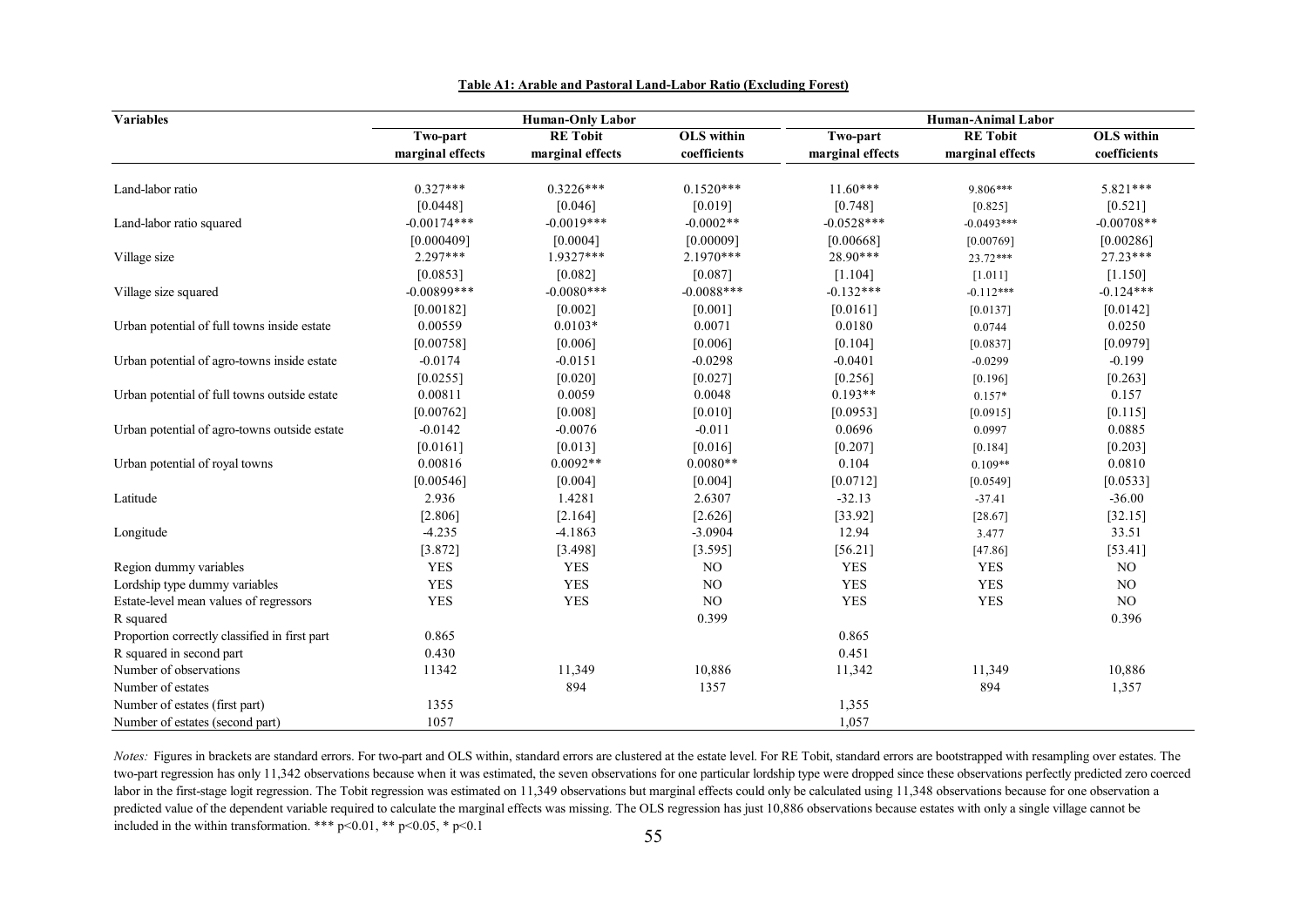| <b>Variables</b>                              |                  | <b>Human-Only Labor</b> |                   | <b>Human-Animal Labor</b> |                  |                   |  |
|-----------------------------------------------|------------------|-------------------------|-------------------|---------------------------|------------------|-------------------|--|
|                                               | Two-part         | <b>RE</b> Tobit         | <b>OLS</b> within | Two-part                  | <b>RE</b> Tobit  | <b>OLS</b> within |  |
|                                               | marginal effects | marginal effects        | coefficients      | marginal effects          | marginal effects | coefficients      |  |
|                                               |                  |                         |                   |                           |                  |                   |  |
| Land-labor ratio                              | $0.362***$       | $0.3481***$             | $0.1555***$       | $12.80***$                | $10.79***$       | $6.175***$        |  |
|                                               | [0.0421]         | [0.043]                 | [0.020]           | [0.704]                   | [0.755)          | [0.552]           |  |
| Land-labor ratio squared                      | $-0.00209***$    | $-0.0022***$            | $-0.0002**$       | $-0.0617***$              | $-0.0563***$     | $-0.00736**$      |  |
|                                               | [0.000361]       | [0.0004]                | [0.00009]         | [0.00577]                 | [0.00675)        | [0.00292]         |  |
| Village size                                  | $2.295***$       | 1.9345***               | 2.1958***         | 28.87***                  | 23.83***         | $27.23***$        |  |
|                                               | [0.0841]         | [0.082]                 | [0.087]           | [1.090]                   | [1.003)          | [1.151]           |  |
| Village size squared                          | $-0.00898***$    | $-0.0080***$            | $-0.0088***$      | $-0.132***$               | $-0.112***$      | $-0.124***$       |  |
|                                               | [0.00181]        | [0.002]                 | [0.001]           | [0.0160]                  | [0.0142)         | [0.0143]          |  |
| Urban potential of full towns inside estate   | 0.00544          | 0.01                    | 0.007             | 0.0112                    | 0.0644           | 0.0203            |  |
|                                               | [0.00755]        | [0.006]                 | [0.006]           | [0.103]                   | [0.0896]         | [0.0984]          |  |
| Urban potential of agro-towns inside estate   | $-0.0171$        | $-0.0149$               | $-0.0302$         | $-0.0283$                 | $-0.0255$        | $-0.210$          |  |
|                                               | [0.0255]         | [0.020]                 | [0.027]           | [0.255]                   | [0.213)          | [0.263]           |  |
| Urban potential of full towns outside estate  | 0.00766          | 0.0054                  | 0.0045            | $0.177*$                  | 0.142            | 0.143             |  |
|                                               | [0.00755]        | [0.008]                 | [0.009]           | [0.0918]                  | [0.0944]         | [0.113]           |  |
| Urban potential of agro-towns outside estate  | $-0.0156$        | $-0.009$                | $-0.0118$         | 0.0133                    | 0.0535           | 0.0538            |  |
|                                               | [0.0160]         | [0.013]                 | [0.016]           | [0.205]                   | [0.180)          | [0.203]           |  |
| Urban potential of royal towns                | 0.00774          | $0.0088**$              | $0.0077**$        | 0.0869                    | $0.0948*$        | 0.0685            |  |
|                                               | [0.00545]        | [0.004]                 | [0.004]           | [0.0699]                  | [0.0560)         | [0.0529]          |  |
| Latitude                                      | 3.020            | 1.5119                  | 2.6808            | $-30.03$                  | $-35.58$         | $-34.92$          |  |
|                                               | [2.814]          | [2.178]                 | [2.629]           | [33.52]                   | [31.39]          | [31.77]           |  |
| Longitude                                     | $-4.192$         | -4.0908                 | $-3.0201$         | 13.26                     | 6.501            | 36.15             |  |
|                                               | [3.854]          | [3.485]                 | [3.579]           | [55.52]                   | [49.95]          | [53.20]           |  |
| Region dummy variables                        | <b>YES</b>       | <b>YES</b>              | N <sub>O</sub>    | <b>YES</b>                | <b>YES</b>       | NO.               |  |
| Lordship type dummy variables                 | <b>YES</b>       | <b>YES</b>              | NO                | <b>YES</b>                | <b>YES</b>       | N <sub>O</sub>    |  |
| Estate-level mean values of regressors        | <b>YES</b>       | <b>YES</b>              | N <sub>O</sub>    | <b>YES</b>                | <b>YES</b>       | N <sub>O</sub>    |  |
| R squared                                     |                  |                         | 0.399             |                           |                  | 0.398             |  |
| Proportion correctly classified in first part | 0.865            |                         |                   | 0.865                     |                  |                   |  |
| R squared in second part                      | 0.433            |                         |                   | 0.460                     |                  |                   |  |
| Number of observations                        | 11,342           | 11,349                  | 10,886            | 11,342                    | 11,349           | 10,886            |  |
| Number of estates                             |                  | 1,357                   | 894               |                           | 1,357            | 894               |  |
| Number of estates (first part)                | 1,355            |                         |                   | 1,355                     |                  |                   |  |
| Number of estates (second part)               | 1,057            |                         |                   | 1,057                     |                  |                   |  |

**Table A2: Arable-Only Land-Labor Ratio (Excluding Pastoral and Forest)**

*Notes*: Figures in brackets are standard errors. For two-part and OLS within, standard errors are clustered at the estate level. For RE Tobit, standard errors are bootstrapped with resampling over estates. The two-part regression has only 11,342 observations because when it was estimated, the seven observations for one particular lordship type were dropped since these observations perfectly predicted zero coerced labor in the first-stage logit regression. The Tobit regression was estimated on 11,349 observations but marginal effects could only be calculated using 11,348 observations because for one observation a predicted value of the dependent variable required to calculate the marginal effects was missing. The OLS regression has just 10,886 observations because estates with only a single village cannot be included in the within transformation. \*\*\*  $p<0.01$ , \*\*  $p<0.05$ , \*  $p<0.1$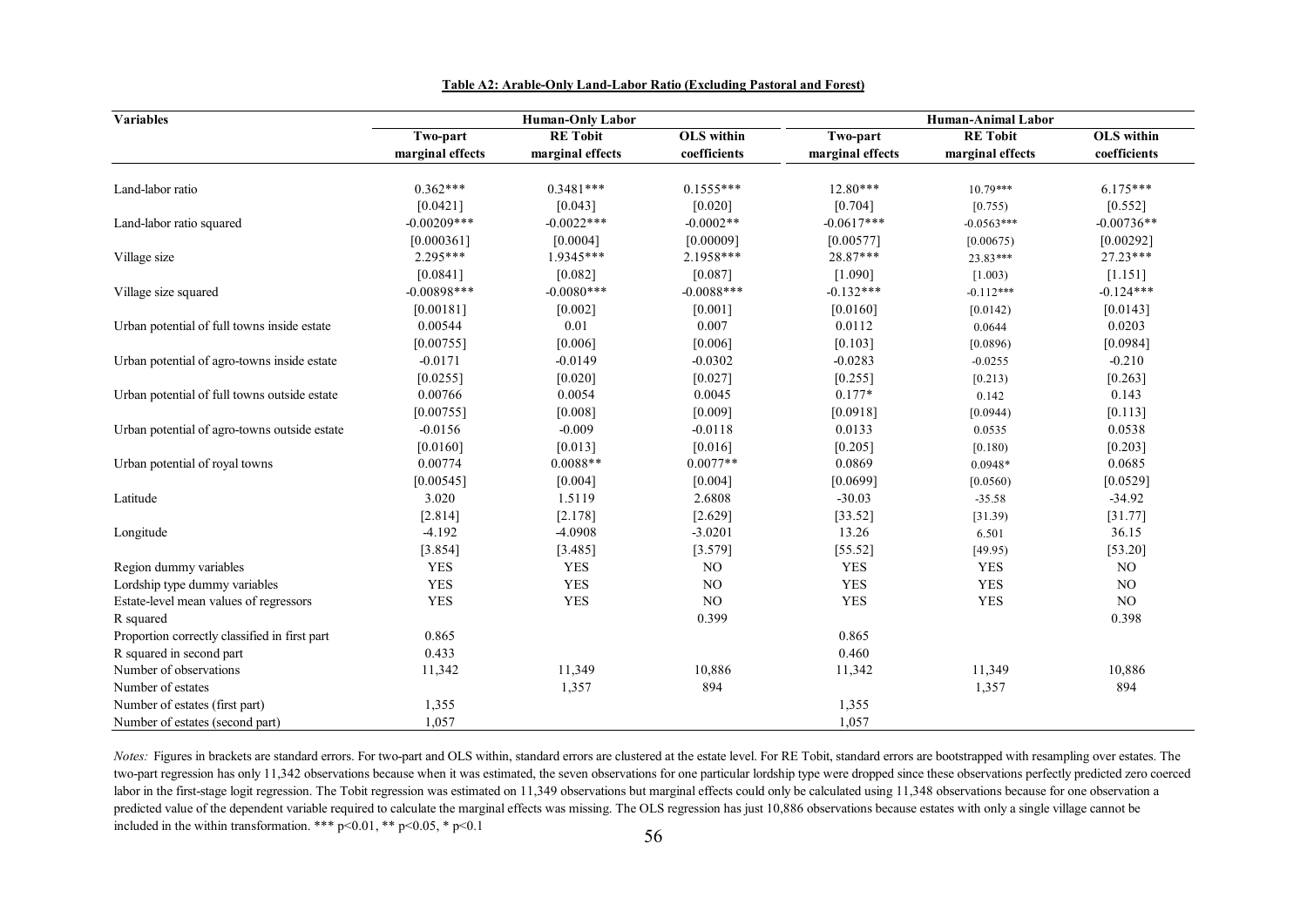graphs the elasticities of coerced labor with respect to all three measures of the land-labor ratio, based on the two-part estimates in Tables 3, A1, and A2. For all measures of the landlabor ratio, the curve slopes downwards, with much larger elasticities and slightly more curvature in the case of human-animal coerced labor. The narrower definitions of the landlabor ratio in terms of solely agricultural or solely arable land give rise to slightly higher elasticities of both types of coerced labor with respect to the land-labor ratio in the four-fifths of villages with land-labor ratios below 40-45 *strych* per household. For most villages, defining the land-labor ratio in terms of purely agricultural (i.e. arable and pastoral) land slightly increases the estimated effect of the land-labor ratio on coerced labor, and defining it in terms of purely arable land increases it slightly more, but in both cases the increases are small. Our main result, that the land-labor ratio has a positive effect on coerced labor, which is statistically significant and economically non-trivial across most of the observed range of land-labor ratios, is robust to alternative definitions of the land-labor ratio. If anything, therefore, the results reported in Table 3 are a lower bound on the positive effect of the landlabor ratio on labor coercion for a majority of villages.

The effect of village size on coerced labor is virtually identical across all measures of the land-labor ratio, as is apparent from Figure A2. For all three measures, village size has a positive and statistically significant effect on labor coercion which follows a nearly identical inverted-U shape as village size increases. Our findings on the impact of village size are thus robust to alternative measures of the land-labor ratio.

The already weak effects of the urban potential variables on coerced labor are, if anything, even weaker with alternative measures of the land-labor ratio, as Tables A1 and A2 show. For human-only coerced labor, no towns have any statistically significant effects in the two-part estimation, regardless of how the land-labor ratio is measured. Royal towns have an effect that is statistically significant in the OLS and RE Tobit models, but the estimated sizes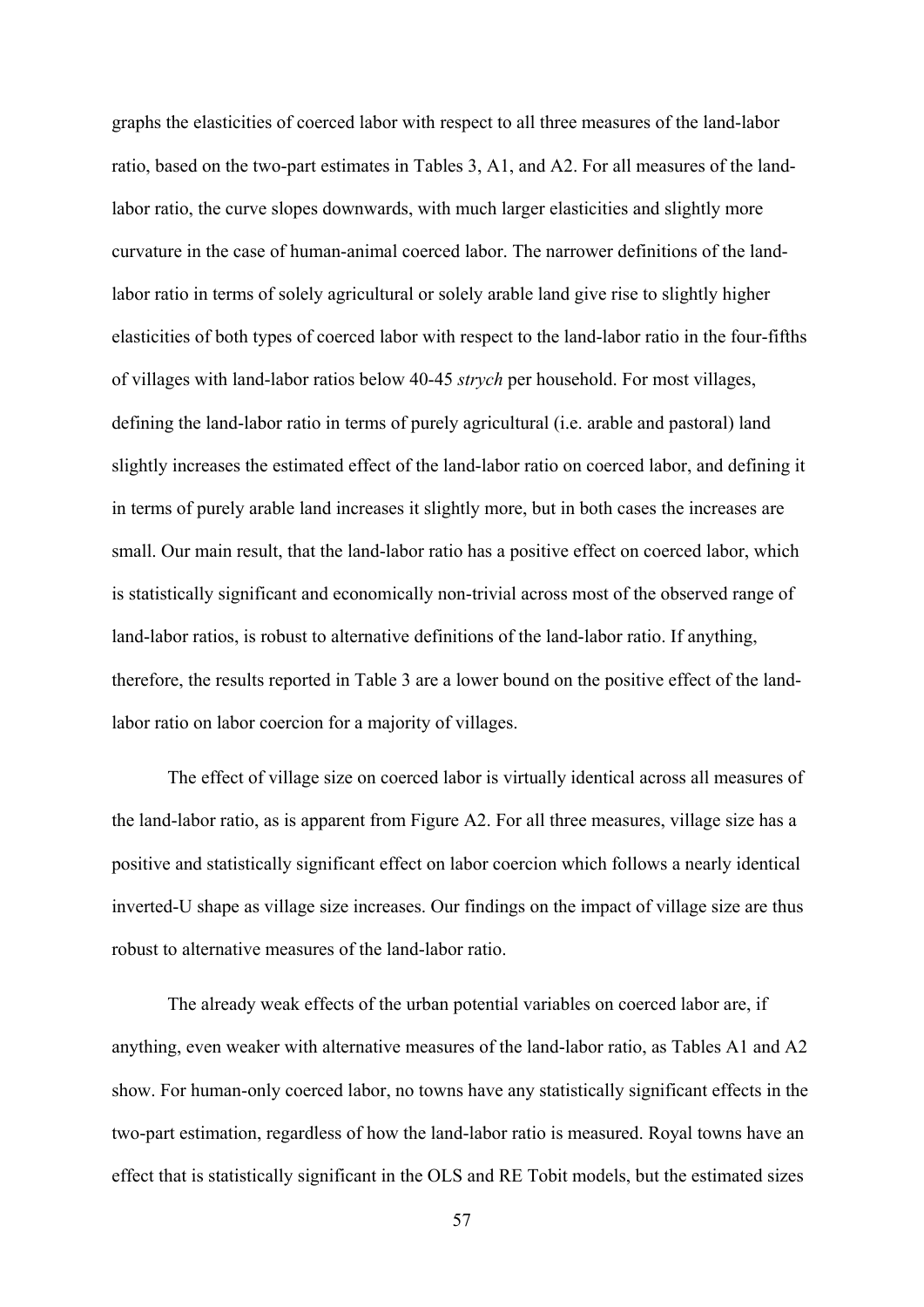

**Figure A1: Elasticity of Coerced Labor with Respect to Different Measures of the Land-Labor Ratio, Two-Part Estimates, Bohemia 1757**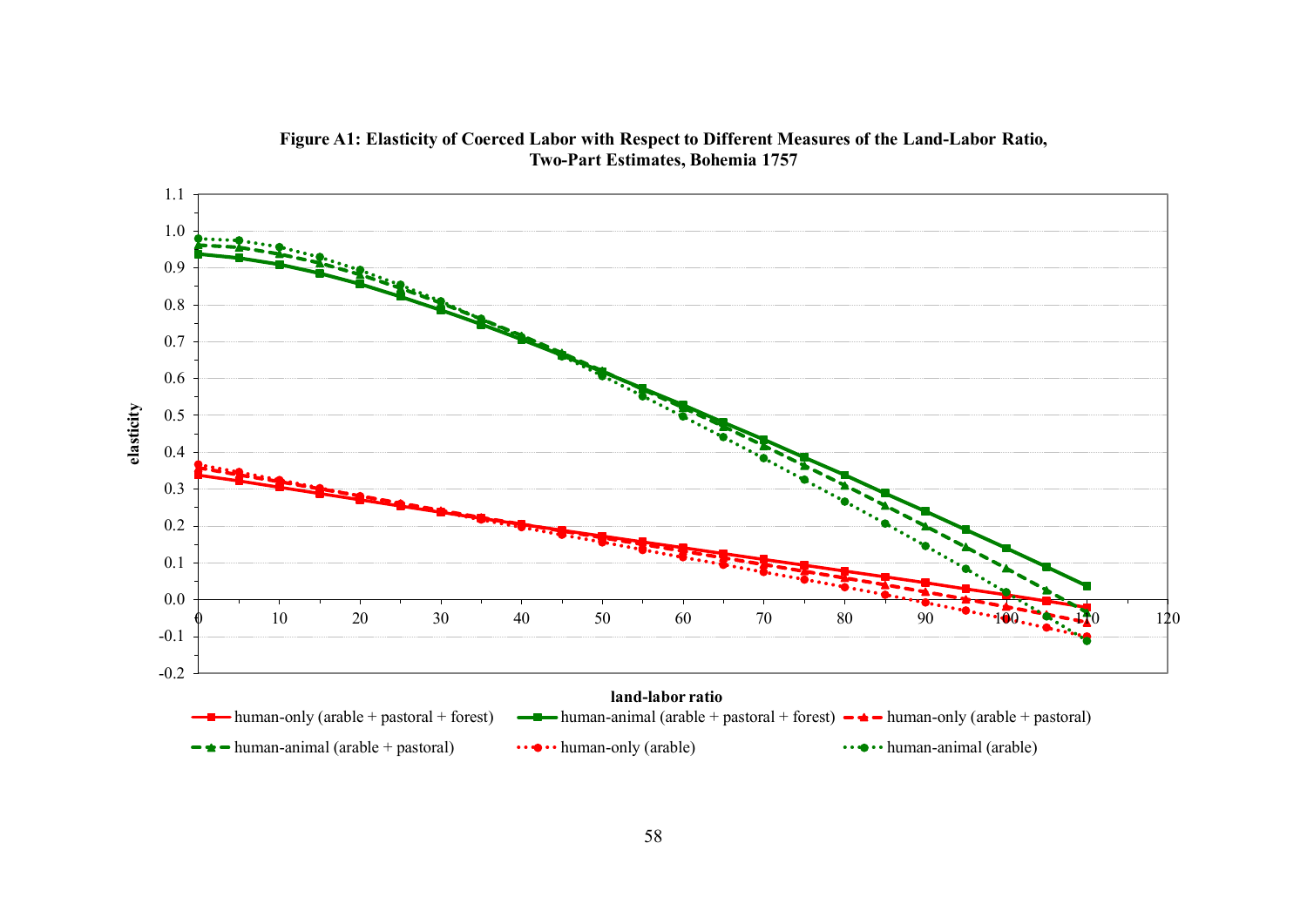

**Figure A2: Elasticity of Coerced Labor with Respect to Village Size, Controlling for Different Measures of the Land-Labor Ratio, Two-Part Estimates, Bohemia 1757**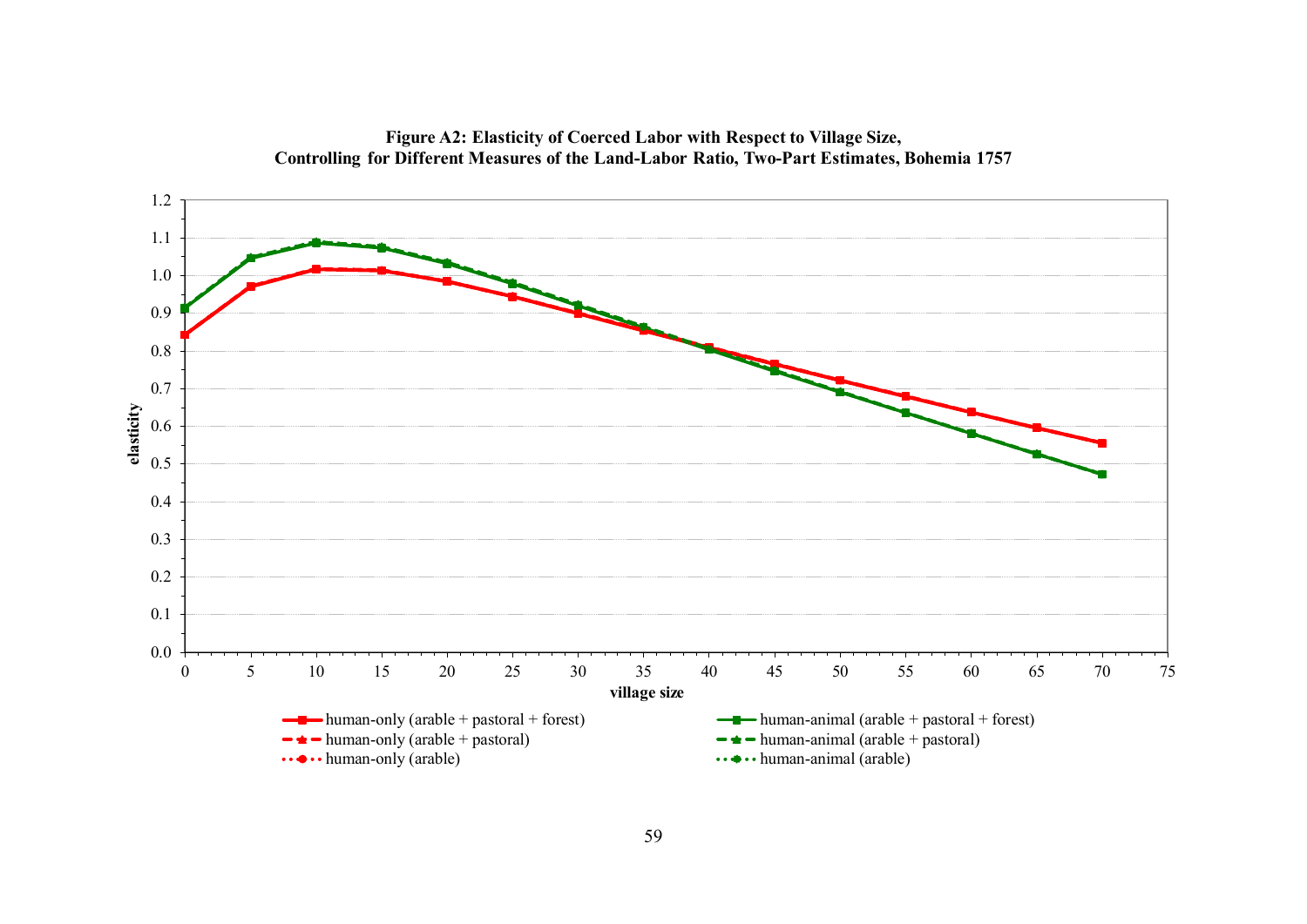of these effects are even more economically insignificant in Tables A1 and A2 than in Table 3. Full towns inside the estate have an effect that is of borderline statistical significance in the RE Tobit model only in Tables 3 and A1, and loses statistical significance altogether in Table A2; in all three cases, the estimated effect is so small as to be of no conceivable economic significance. No other measure of urban potential has a statistically or economically significant effect on human-only coerced labor in Table 3, A1 or A2. Alternative measures of the land-labor ratio thus hardly alter the effects of towns on human-only coerced labor, but such impact as they do have is to diminish the already minor statistical and economic significance of urban potential.

For human-animal coerced labor, too, alternative measures of the land-labor ratio weaken the already weak urban effects. Three types of town (full towns inside the estate, agro towns inside the estate, and agro towns outside the estate) have no statistically or economically significant effect on human-animal coerced labor under any definition of the land-labor ratio. For royal towns, the two-part marginal effect is of borderline statistical significance in our main specification in Table 4, and of none in Tables A1 and A2. The RE Tobit marginal effect of royal towns is statistically significant in Tables 4 and A1, but only of borderline statistical significance in Table A2; its estimated size is smaller in Table A1 than Table 4, and still smaller in Table A2. The OLS coefficient for royal towns is of borderline statistical significance in Table 4, but not statistically significant in Tables A1 or A2; its estimated size is also smaller under the narrower definitions of the land-labor ratio. For full towns outside the estate, the two-part marginal effect is statistically significant regardless of how the land-labor ratio is measured, but its estimated size is smaller under the narrower definitions. The RE Tobit marginal effect of full towns outside the estate is statistically significant in Table 4, of borderline significance in Table A1, and not significant in Table A2; its estimated size is also smaller under narrower definitions of the land-labor ratio. Adopting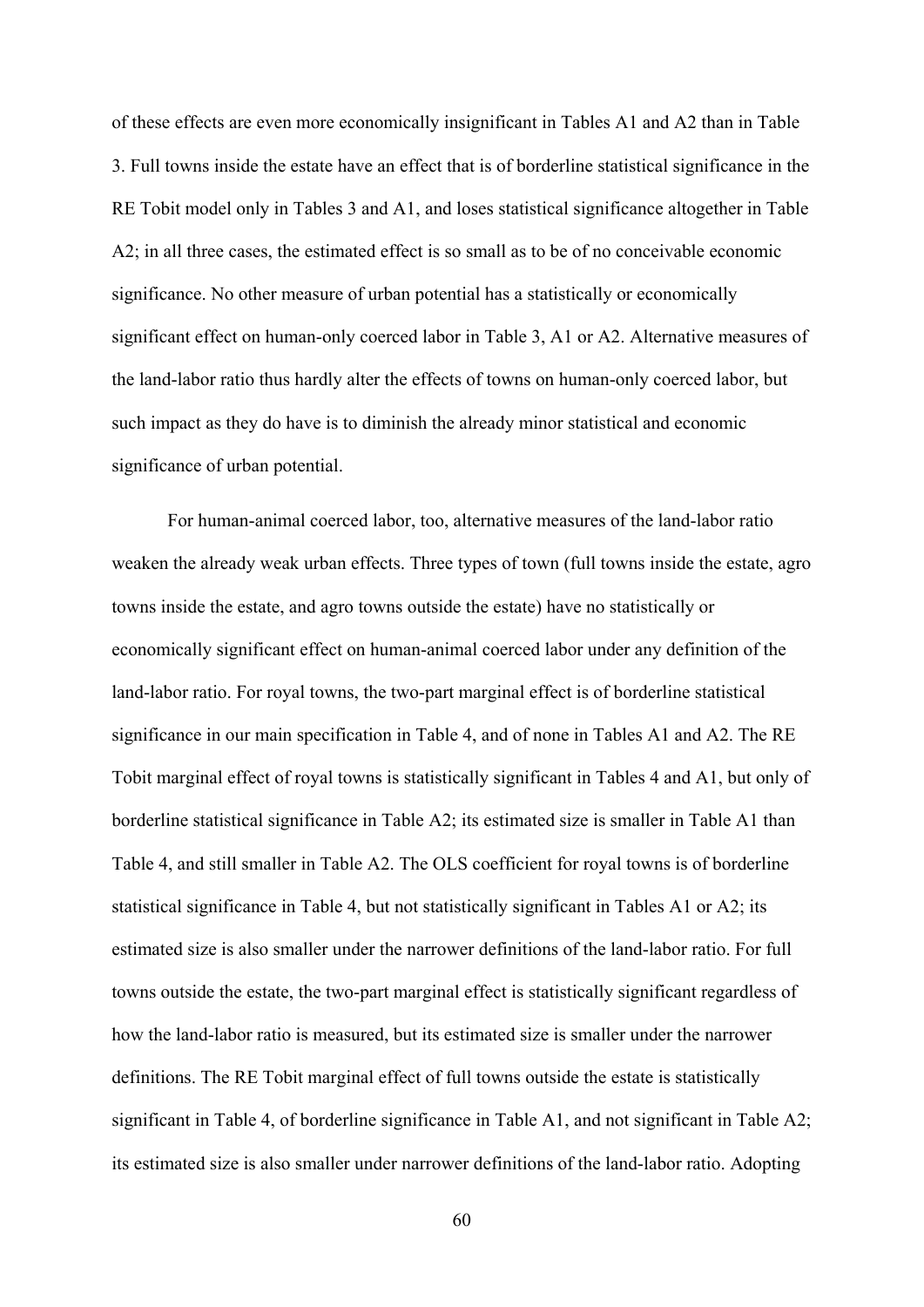more restrictive definitions of the land-labor ratio thus consistently reduces the weak (and in most cases non-existent) effects of towns on human-animal labor coercion.

Exploring alternative measures of the land-labor ratio thus confirms the robustness of the results in our main specification. Defining the land-labor ratio more narrowly, in terms of only agricultural or only arable land, slightly increases the positive effect of the land-labor ratio on both measures of labor coercion, indicating that our estimates of this effect in Tables 3 and 4 is a lower bound. Narrower definitions of the land-labor ratio leave the effect of village size unchanged and further reduce the economic and statistical significance of urban potential, confirming our finding that towns exercise virtually no effect on labor coercion.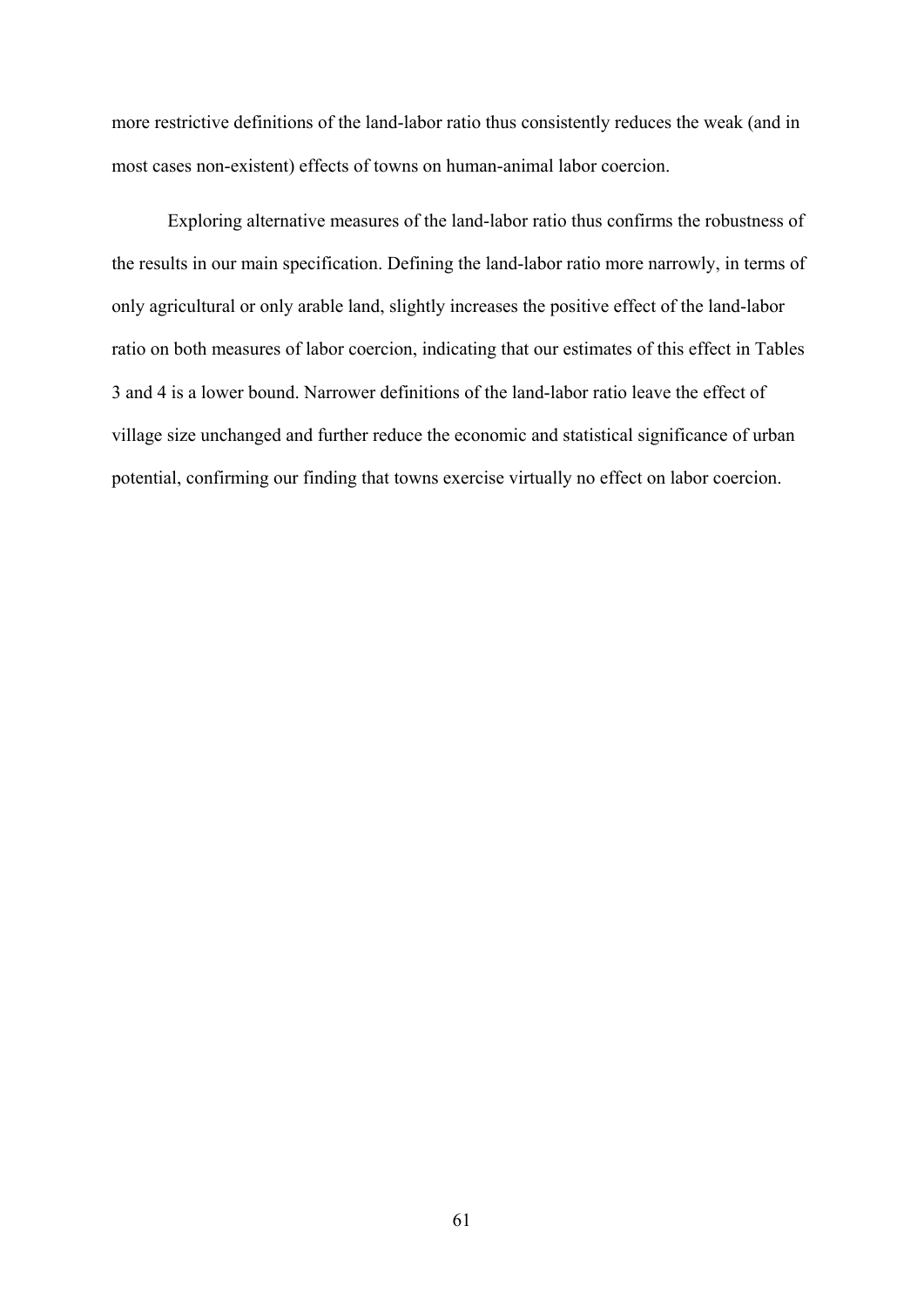#### Appendix 3:

#### Fragmented Lordship

As discussed in the main text, almost one-quarter (24.5 percent) of villages in our dataset lie in settlements subject to fragmented lordship. This means that different parts of the settlement or subsets of inhabitants were the serfs of different landlords, who extracted different amounts of coerced labor from them.

To check the robustness of our results with respect to this feature of Bohemian serfdom, we first create a dummy variable for villages in such feudally fragmented settlements. Table A3 reports the results obtained when this dummy variable is added to the regressions.

Simply including a dummy variable for villages under fragmented lordship in this way, which allows the intercept of the regression equation to change, shows that labor coercion is lower in such villages. The coefficient on the fragmented lordship dummy is negative for both types of coerced labor in all regressions in Table A3. It is statistically significantly different from zero at conventional levels in all regressions except for the OLS regression for human-only coerced labor where it is significant only at a borderline level. The effect of fragmented lordship is non-trivial, as shown by the fact that the two-part marginal effect is -1.688 for human-only coerced labor (equivalent to 6.2 percent of the sample mean) and -27.970 for human-animal coerced labor (equivalent to 8.7 percent of the sample mean).

Allowing fragmented lordship to shift the intercept in the regression equation induces almost no change in the effect of the land-labor ratio on labor coercion, as emerges from comparing Table A3 with our main specifications in Tables 3 and 4. As Figure A3 shows, the two-part elasticities of both human-only and human-animal coerced labor with respect to the land-labor ratio are virtually identical whether or not the fragmented lordship dummy is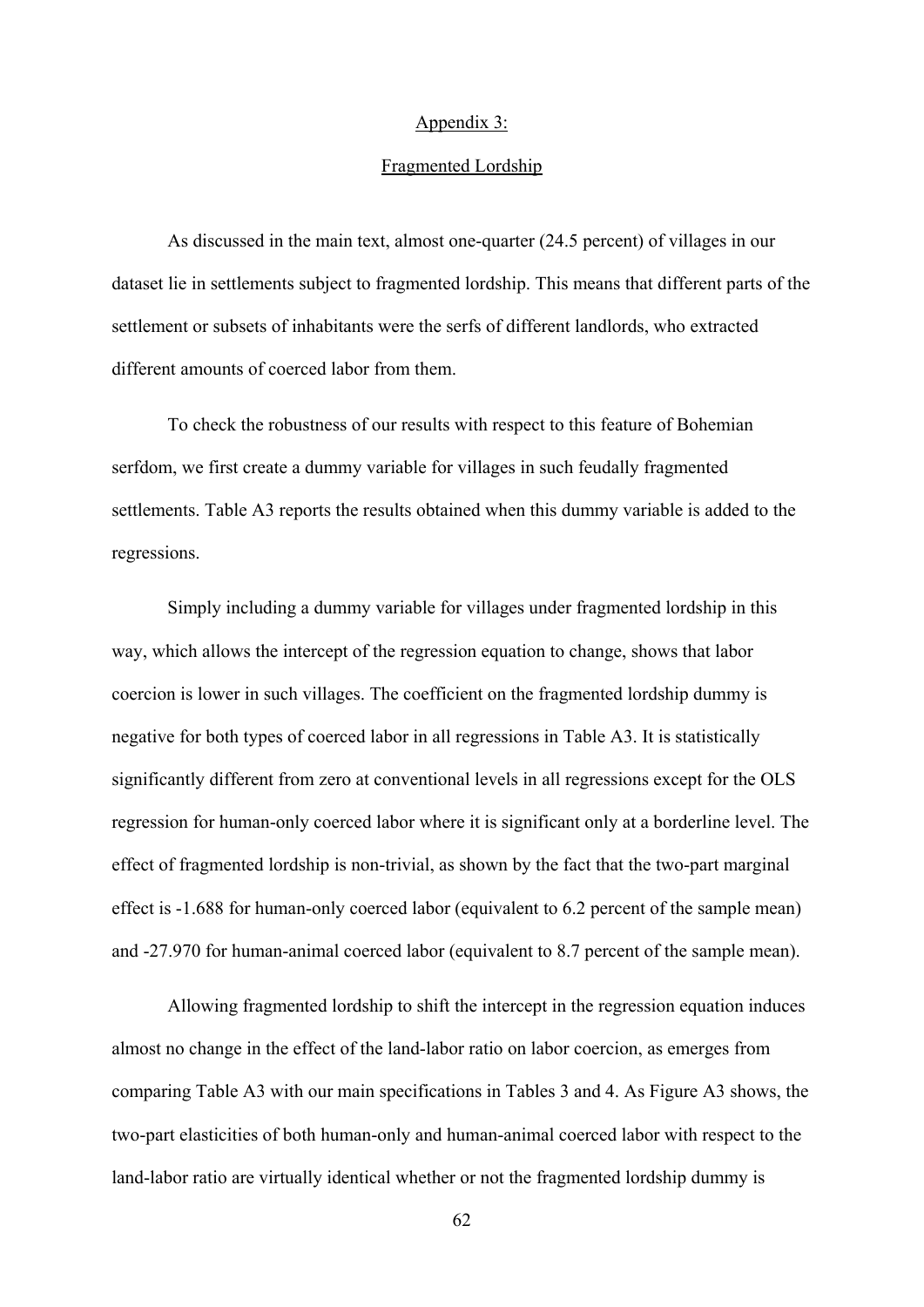| <b>Variables</b>                              |                  | <b>Human-Only Labor</b> |                   |                  | <b>Human-Animal Labor</b> |                   |  |  |
|-----------------------------------------------|------------------|-------------------------|-------------------|------------------|---------------------------|-------------------|--|--|
|                                               | Two-part         | <b>RE</b> Tobit         | <b>OLS</b> within | Two-part         | <b>RE</b> Tobit           | <b>OLS</b> within |  |  |
|                                               | marginal effects | marginal effects        | coefficients      | marginal effects | marginal effects          | coefficients      |  |  |
|                                               |                  |                         |                   |                  |                           |                   |  |  |
| Land-labor ratio                              | $0.298***$       | $0.2901***$             | $0.1418***$       | $10.70***$       | 8.935***                  | $5.405***$        |  |  |
|                                               | [0.0412]         | [0.043]                 | [0.019]           | [0.748]          | [0.802]                   | [0.537]           |  |  |
| Land-labor ratio squared                      | $-0.00147***$    | $-0.0016***$            | $-0.0002**$       | $-0.0467***$     | $-0.0420***$              | $-0.00695**$      |  |  |
|                                               | [0.000352]       | [0.0004]                | [0.0001]          | [0.00615]        | [0.00724]                 | [0.00294]         |  |  |
| Village size                                  | $2.260***$       | $1.9177***$             | 2.1808***         | 28.30***         | 23.44***                  | 26.88***          |  |  |
|                                               | [0.0834]         | [0.082]                 | [0.090]           | [1.076]          | [0.995]                   | [1.164]           |  |  |
| Village size squared                          | $-0.00876***$    | $-0.0079***$            | $-0.0087***$      | $-0.128***$      | $-0.109***$               | $-0.122***$       |  |  |
|                                               | [0.00178]        | $[0.002]$               | [0.001]           | [0.0156]         | [0.0140]                  | [0.0141]          |  |  |
| Urban potential of full towns inside estate   | 0.00459          | 0.0098                  | 0.0068            | 0.00388          | 0.0685                    | 0.0215            |  |  |
|                                               | [0.00751]        | [0.006]                 | [0.007]           | [0.103]          | [0.0890]                  | [0.0971]          |  |  |
| Urban potential of agro-towns inside estate   | $-0.0231$        | $-0.0204$               | $-0.0328$         | $-0.163$         | $-0.139$                  | $-0.280$          |  |  |
|                                               | [0.0249]         | $[0.020]$               | [0.026]           | [0.237]          | [0.200]                   | $[0.244]$         |  |  |
| Urban potential of full towns outside estate  | 0.00866          | 0.0061                  | 0.0052            | $0.219**$        | $0.174*$                  | 0.175             |  |  |
|                                               | [0.00753]        | [0.008]                 | [0.009]           | [0.0892]         | [0.0941]                  | [0.111]           |  |  |
| Urban potential of agro-towns outside estate  | $-0.0141$        | $-0.0074$               | $-0.0108$         | 0.0779           | 0.111                     | 0.0973            |  |  |
|                                               | [0.0161]         | [0.013]                 | [0.016]           | [0.208]          | [0.179]                   | [0.203]           |  |  |
| Urban potential of royal towns                | 0.00825          | $0.0095**$              | $0.0082**$        | 0.115            | $0.121**$                 | $0.0929*$         |  |  |
|                                               | [0.00547]        | [0.004]                 | [0.004]           | [0.0716]         | [0.0579]                  | [0.0533]          |  |  |
| Fragmented lordship dummy                     | $-1.688***$      | $-2.1613***$            | $-1.0719*$        | $-27.97***$      | $-32.97***$               | $-20.91***$       |  |  |
|                                               | [0.574]          | [0.491]                 | [0.583]           | [7.143]          | [6.085]                   | [6.945]           |  |  |
| Latitude                                      | 3.399            | 1.7868                  | 2.9108            | $-14.84$         | $-25.93$                  | $-25.29$          |  |  |
|                                               | [2.870]          | $[2.236]$               | [2.695]           | [31.62]          | [29.29]                   | [30.64]           |  |  |
| Longitude                                     | $-4.447$         | $-4.4658$               | $-3.178$          | 6.243            | $-2.592$                  | 30.55             |  |  |
|                                               | [3.925]          | [3.591]                 | [3.617]           | [61.15]          | [54.31]                   | [55.72]           |  |  |
| Region dummy variables                        | <b>YES</b>       | <b>YES</b>              | <b>NO</b>         | <b>YES</b>       | <b>YES</b>                | <b>NO</b>         |  |  |
| Lordship type dummy variables                 | <b>YES</b>       | <b>YES</b>              | <b>NO</b>         | <b>YES</b>       | <b>YES</b>                | <b>NO</b>         |  |  |
| Estate-level mean values of regressors        | <b>YES</b>       | <b>YES</b>              | <b>NO</b>         | <b>YES</b>       | <b>YES</b>                | NO.               |  |  |
| R squared                                     |                  |                         | 0.399             |                  |                           | 0.394             |  |  |
| Proportion correctly classified in first part | 0.868            |                         |                   | 0.868            |                           |                   |  |  |
| R squared in second part                      | 0.431            |                         |                   | 0.448            |                           |                   |  |  |
| Number of observations                        | 11,342           | 11,349                  | 10,886            | 11,342           | 11,349                    | 10,886            |  |  |
| Number of estates                             |                  | 1,357                   | 894               |                  | 1,357                     | 894               |  |  |
| Number of estates (first part)                | 1,355            |                         |                   | 1,355            |                           |                   |  |  |
| Number of estates (second part)               | 1,057            |                         |                   | 1.057            |                           |                   |  |  |

**Table A3: Regressions Including Dummy for Fragmented Lordship**

*Notes:* Figures in brackets are standard errors. For two-part and OLS within, standard errors are clustered at the estate level. For RE Tobit, standard errors are bootstrapped with resampling over estates. The two-part regression has only 11,342 observations because when it was estimated, the seven observations for one particular lordship type were dropped since these observations perfectly predicted zero coerced labor in the first-stage logit regression. The Tobit regression was estimated on 11,349 observations but marginal effects could only be calculated using 11,348 observations because for one observation a predicted value of the dependent variable required to calculate the marginal effects was missing. The OLS regression has just 10,886 observations because estates with only a single village cannot be included in the within transformation. \*\*\*  $p<0.01$ , \*\*  $p<0.05$ , \*  $p<0.1$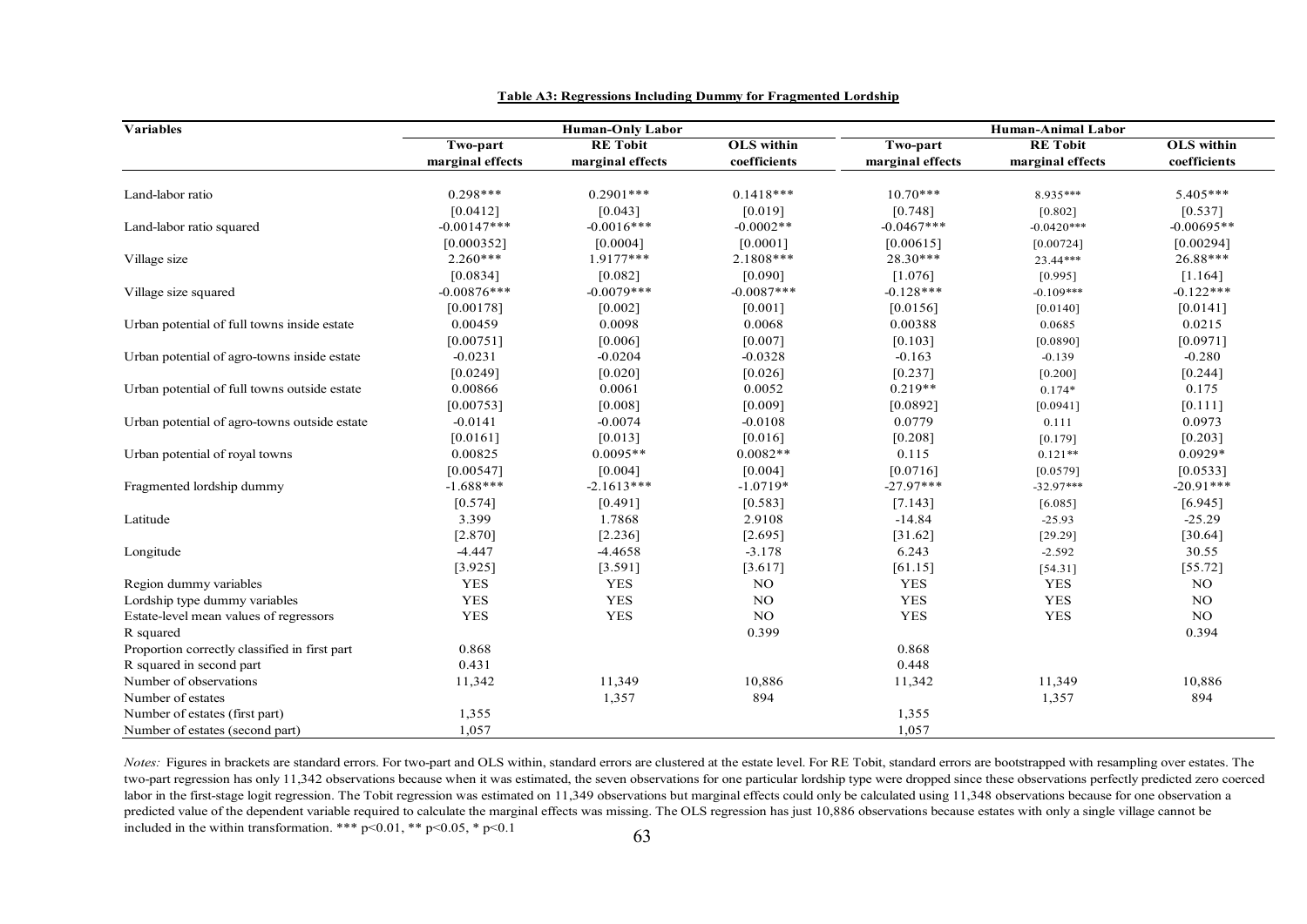

**Figure A3: Elasticity of Coerced Labor with Respect to the Land-Labor Ratio, With and Without Fragmented Lordship Dummy, Two-Part Estimates, Bohemia 1757**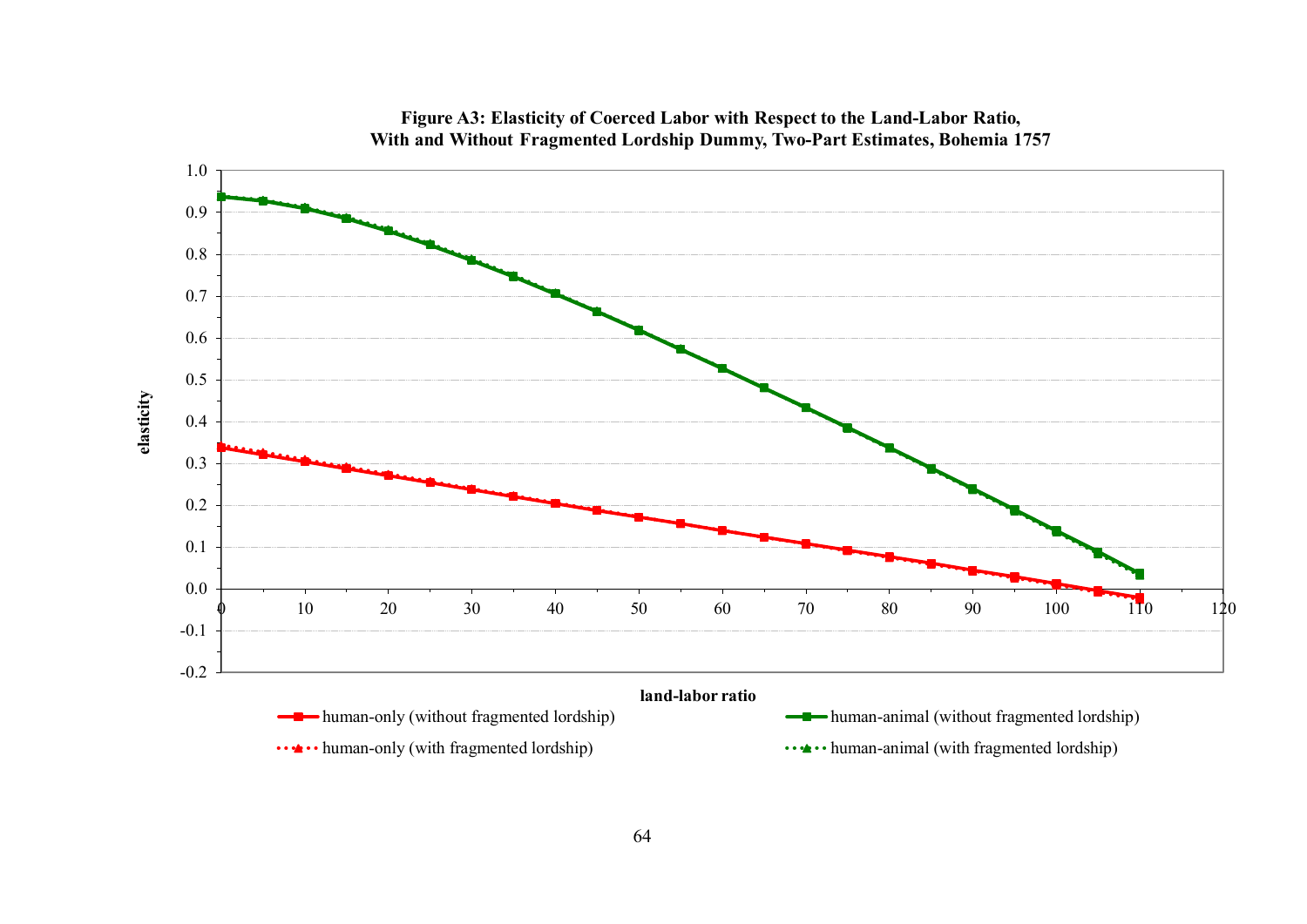

# **Figure A4: Elasticity of Coerced Labor with Respect to Village Size, With and Without Fragmented Lordship Dummy, Two-Part Estimates, Bohemia 1757**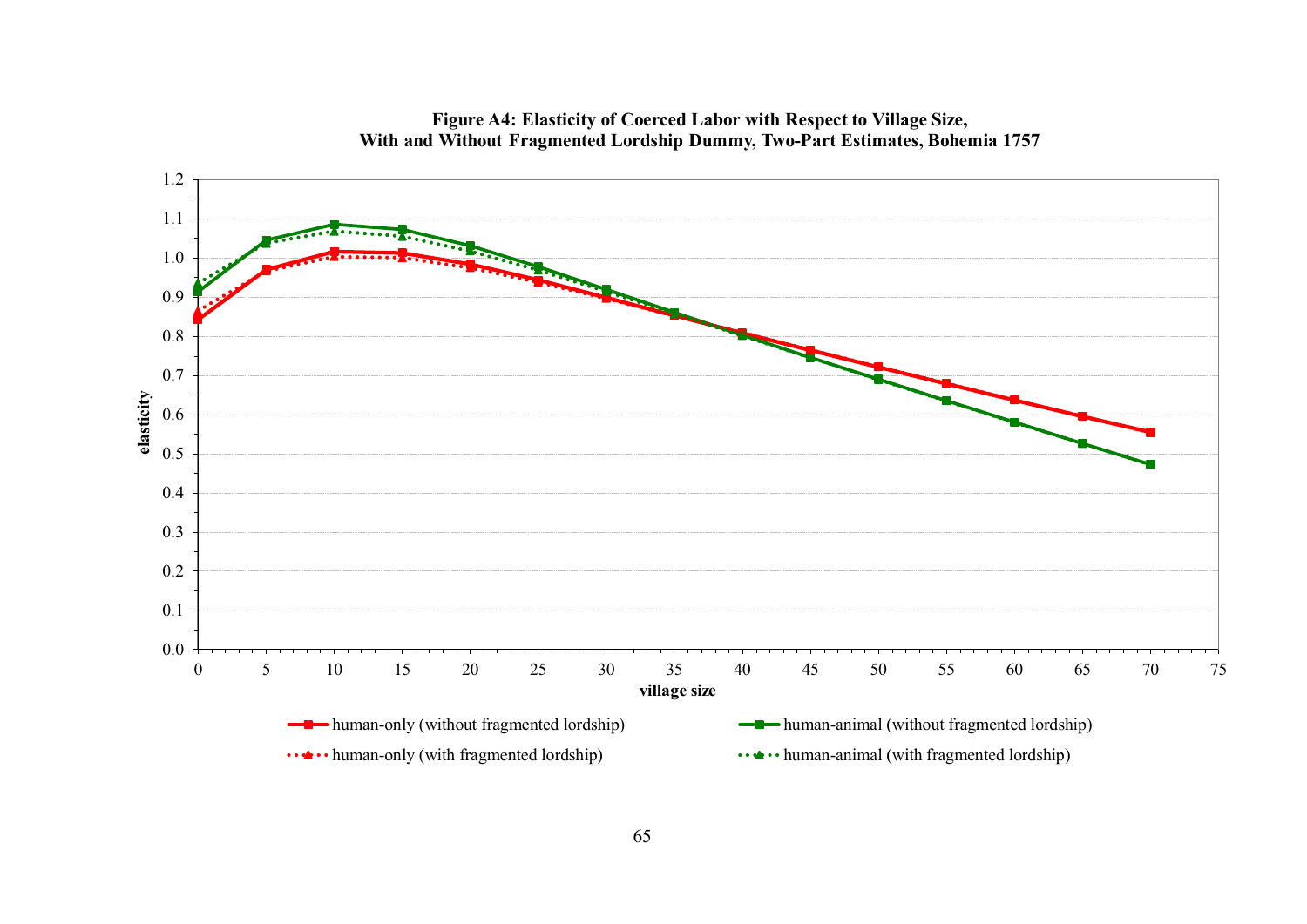included in the regressions. Likewise, as Figure A4 shows, controlling for fragmented lordship exercises a negligible impact on the effect of village size, with almost identical twopart elasticities across the whole range of values.

 Allowing fragmented lordship to shift the intercept exercises very slightly more impact on the effect of towns on coerced labor – mainly to weaken it. For human-only coerced labor, the two-part estimation shows no statistically significant effect of any type of town, whether or not fragmented lordship is controlled for. The RE Tobit marginal effect of full towns inside the estate is statistically significant at a borderline level in our main specification in Table 3, but is no longer significant in Table A3. We already noted that the effect of this variable is not statistically significant in Table A2, suggesting that little weight should be placed on its borderline statistical significance in Tables 3 and A1. For humananimal coerced labor, full towns outside the estate have statistically significant effects in the two-part regressions in both Table 4 and Table A3. But in the RE Tobit regression, the coefficient on this variable that is statistically significant at conventional levels in Table 4 is significant only at a borderline level in Table A3; it is also of borderline statistical significance in Table A1 and not statistically significant in Table A2, so its statistical significance in our main specification in Table 3 is not robust to these alternative specifications. All other urban effects on both types of coerced labor are nearly identical between Table 3 and Table A3; in all cases they are not economically significant.

To test whether fragmented lordship affected the coefficients of the regressors as well as the intercept of the regression equation, we estimate all regressions excluding villages in settlements under fragmented lordship. The results are reported in Table A4. Figures A5-A9 graph the elasticities implied by the results in Table A4 alongside those implied by our main specifications in Tables 3 and 4.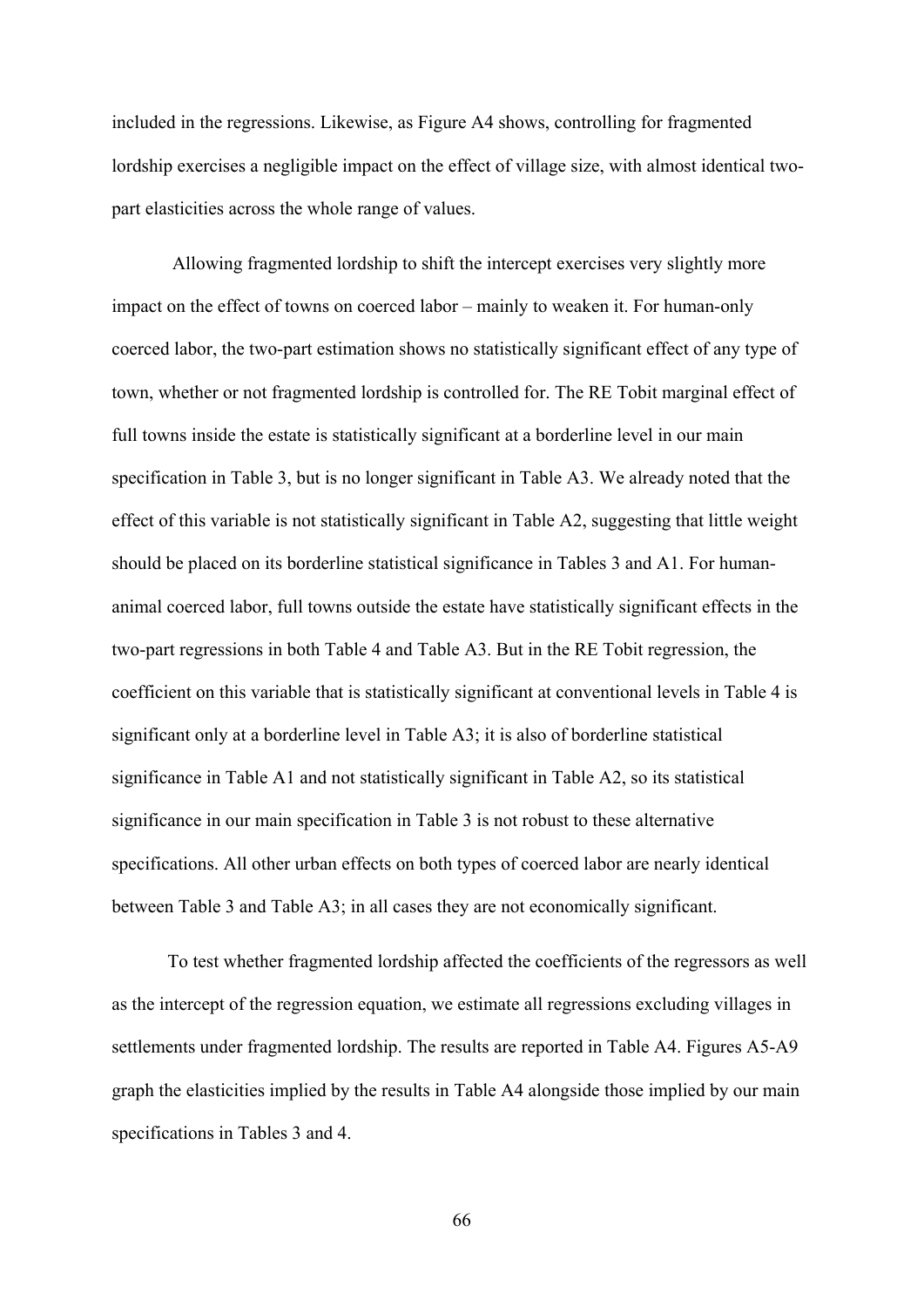| <b>Variables</b>                              |                              | <b>Human-Only Labor</b>             |                                   | <b>Human-Animal Labor</b>    |                                     |                                   |  |
|-----------------------------------------------|------------------------------|-------------------------------------|-----------------------------------|------------------------------|-------------------------------------|-----------------------------------|--|
|                                               | Two-part<br>marginal effects | <b>RE</b> Tobit<br>marginal effects | <b>OLS</b> within<br>coefficients | Two-part<br>marginal effects | <b>RE</b> Tobit<br>marginal effects | <b>OLS</b> within<br>coefficients |  |
|                                               |                              |                                     |                                   |                              |                                     |                                   |  |
| Land-labor ratio                              | $0.374***$                   | $0.389***$                          | $0.313***$                        | 13.24***                     | $11.80***$                          | $10.90***$                        |  |
|                                               | [0.0465]                     | [0.0472]                            | [0.0345]                          | [0.805]                      | [0.918]                             | [0.773]                           |  |
| Land-labor ratio squared                      | $-0.00202***$                | $-0.00231***$                       | $-0.00139***$                     | $-0.0638***$                 | $-0.0606***$                        | $-0.0433***$                      |  |
|                                               | [0.000389]                   | [0.000451]                          | [0.000236]                        | [0.00640]                    | [0.00894]                           | [0.00557]                         |  |
| Village size                                  | $2.261***$                   | $2.009***$                          | $2.215***$                        | 28.44***                     | 24.59***                            | $27.04***$                        |  |
|                                               | [0.0959]                     | [0.102]                             | [0.102]                           | [1.219]                      | [1.195]                             | [1.276]                           |  |
| Village size squared                          | $-0.00759***$                | $-0.00776***$                       | $-0.00846***$                     | $-0.117***$                  | $-0.108***$                         | $-0.116***$                       |  |
|                                               | [0.00247]                    | [0.00193]                           | [0.00160]                         | [0.0212]                     | [0.0180]                            | [0.0160]                          |  |
| Urban potential of full towns inside estate   | 0.00244                      | 0.00957                             | 0.00555                           | $-0.0301$                    | 0.0600                              | $-0.00506$                        |  |
|                                               | [0.00713]                    | [0.00757]                           | [0.00646]                         | [0.0991]                     | [0.0971]                            | [0.0952]                          |  |
| Urban potential of agro-towns inside estate   | $-0.0235$                    | $-0.0222$                           | $-0.0346$                         | $-0.114$                     | $-0.111$                            | $-0.228$                          |  |
|                                               | [0.0271]                     | [0.0229]                            | [0.0287]                          | [0.259]                      | [0.228]                             | [0.261]                           |  |
| Urban potential of full towns outside estate  | 0.00681                      | 0.00451                             | 0.00333                           | $0.208**$                    | 0.166                               | 0.170                             |  |
|                                               | [0.00806]                    | [0.00887]                           | [0.00978]                         | [0.0984]                     | [0.104]                             | [0.114]                           |  |
| Urban potential of agro-towns outside estate  | $-0.0180$                    | $-0.0114$                           | $-0.0163$                         | 0.0801                       | 0.115                               | 0.0829                            |  |
|                                               | [0.0197]                     | [0.0169]                            | [0.0209]                          | [0.253]                      | [0.232]                             | [0.259]                           |  |
| Urban potential of royal towns                | 0.0107                       | $0.0116**$                          | $0.0106*$                         | 0.106                        | $0.118*$                            | 0.0898                            |  |
|                                               | [0.00696]                    | [0.00585]                           | [0.00544]                         | [0.0898]                     | [0.0715]                            | [0.0698]                          |  |
| Latitude                                      | 3.555                        | 1.581                               | 2.635                             | $-2.982$                     | $-19.28$                            | $-15.94$                          |  |
|                                               | [3.699]                      | [3.080]                             | [3.734]                           | [34.78]                      | [34.72]                             | [37.10]                           |  |
| Longitude                                     | $-5.460$                     | -4.981                              | $-4.235$                          | $-30.99$                     | $-25.97$                            | $-7.983$                          |  |
|                                               | [4.332]                      | [4.162]                             | [4.317]                           | [68.17]                      | [66.21]                             | [66.47]                           |  |
| Region dummy variables                        | <b>YES</b>                   | <b>YES</b>                          | NO                                | <b>YES</b>                   | <b>YES</b>                          | N <sub>O</sub>                    |  |
| Lordship type dummy variables                 | <b>YES</b>                   | <b>YES</b>                          | NO                                | <b>YES</b>                   | <b>YES</b>                          | N <sub>O</sub>                    |  |
| Estate-level mean values of regressors        | <b>YES</b>                   | <b>YES</b>                          | NO.                               | <b>YES</b>                   | <b>YES</b>                          | NO                                |  |
| R squared                                     |                              |                                     | 0.385                             |                              |                                     | 0.406                             |  |
| Proportion correctly classified in first part | 0.893                        |                                     |                                   | 0.893                        |                                     |                                   |  |
| R squared in second part                      | 0.412                        |                                     |                                   | 0.442                        |                                     |                                   |  |
| Number of observations                        | 8,560                        | 8,560                               | 8,259                             | 8,560                        | 8,560                               | 8,259                             |  |
| Number of estates                             |                              | 1,075                               | 772                               |                              | 1,075                               | 772                               |  |
| Number of estates (first part)                | 1,075                        |                                     |                                   | 1,075                        |                                     |                                   |  |
| Number of estates (second part)               | 976                          |                                     |                                   | 976                          |                                     |                                   |  |

| Table A4: Regressions Excluding Villages in Settlements under Fragmented Lordship |  |
|-----------------------------------------------------------------------------------|--|
|-----------------------------------------------------------------------------------|--|

*Notes*: Figures in brackets are standard errors. For two-part and OLS within, standard errors are clustered at the estate level. For RE Tobit, standard errors are bootstrapped with resampling over estates. The OLS regression has just 8,259 observations because estates with only a single village cannot be included in the within transformation. \*\*\* p<0.01, \*\* p<0.05, \* p<0.1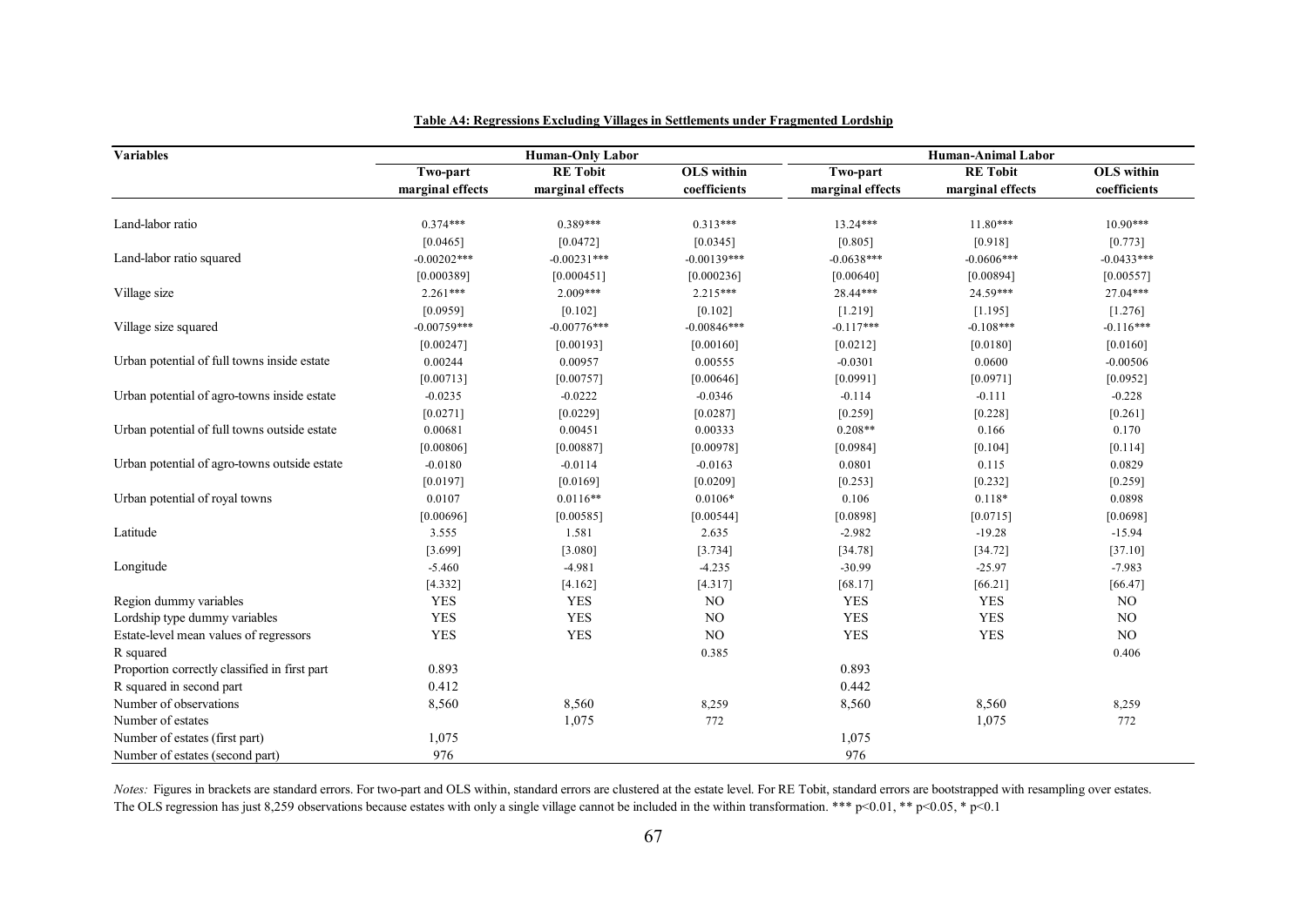The elasticities of coerced labor with respect to the land-labor ratio are hardly affected by dropping the villages under fragmented lordship in the two-part and RE Tobit regressions, as Figures A5 and A6 show. The only difference for these two non-linear models is that the curve excluding villages under fragmented lordship slopes downwards slightly more steeply as the land-labor ratio increases than does the curve including such villages. The inverted-U shape of the RE Tobit elasticities curve in Figure A6 appears both with and without the villages under fragmented lordship and is thus robust to the change in sample size. For the OLS regressions, the two curves follow a similar downward trajectory, but the curve excluding villages under fragmented lordship starts at a higher elasticity and falls more steeply. For the reasons discussed in the main text, the two-part model is our preferred one; the similarity of the two-part elasticity curves with and without the villages under fragmented lordship confirms that the results of our basic specification are robust to the fragmented lordship feature of Bohemian serfdom.

Dropping the villages under fragmented lordship has little impact on the effects of other regression variables. As Figures A7 and A8 show, the elasticities of coerced labor with respect to village size are virtually identical regardless of whether the regressions include or exclude the villages under fragmented lordship. Excluding those villages also has virtually no impact on the urban variables; if anything, it weakens their already feeble statistical and economic significance.

These results offer further reassurance that the results in our main specification are unaffected by the fact that one-quarter of our villages are located in settlements under fragmented lordship.

68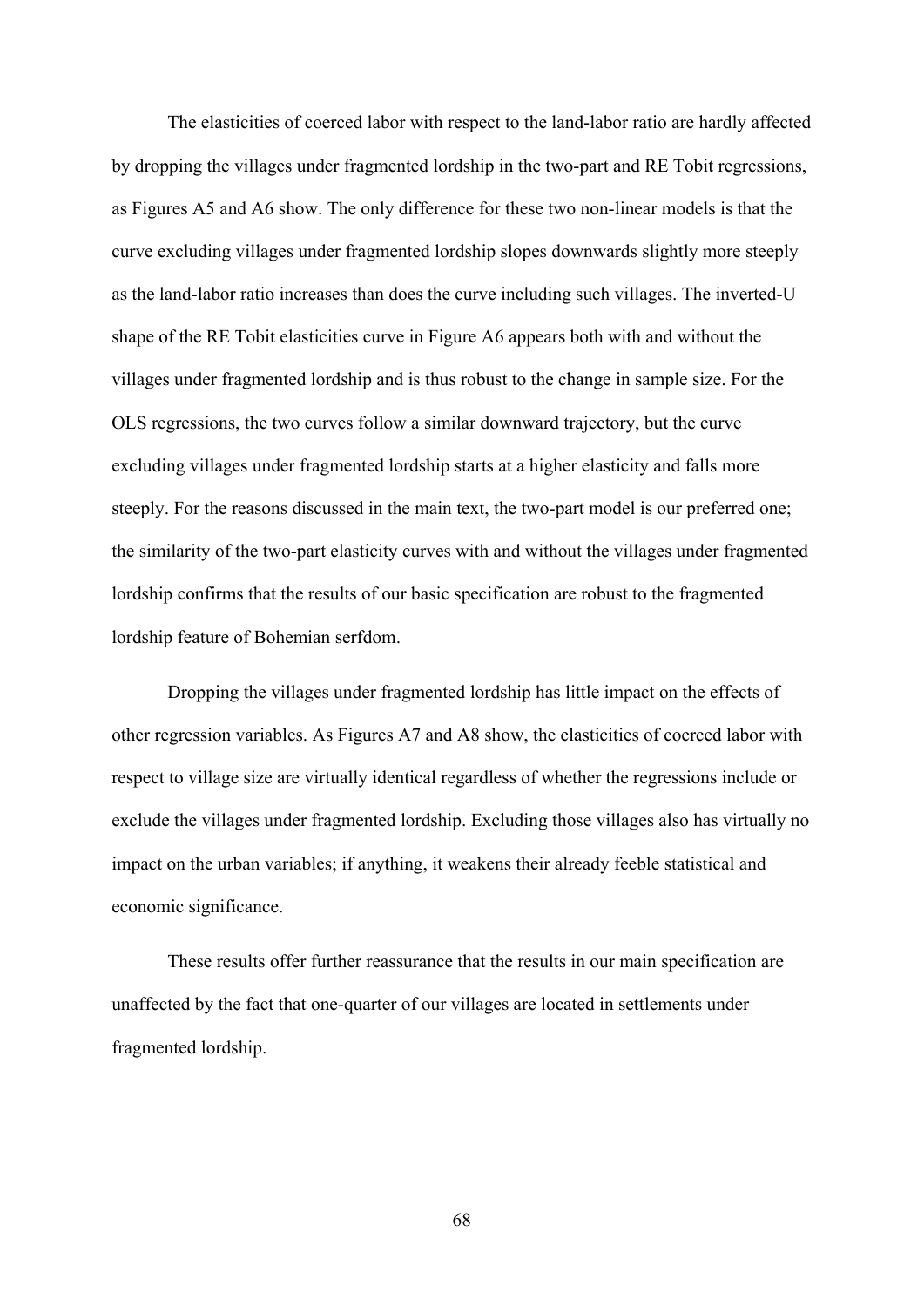

## **Figure A5: Human-Only Coerced Labor, Elasticitiy with Respect to Land-Labor Ratio, With and Without Villages Under Fragmented Lordship, Bohemia 1757**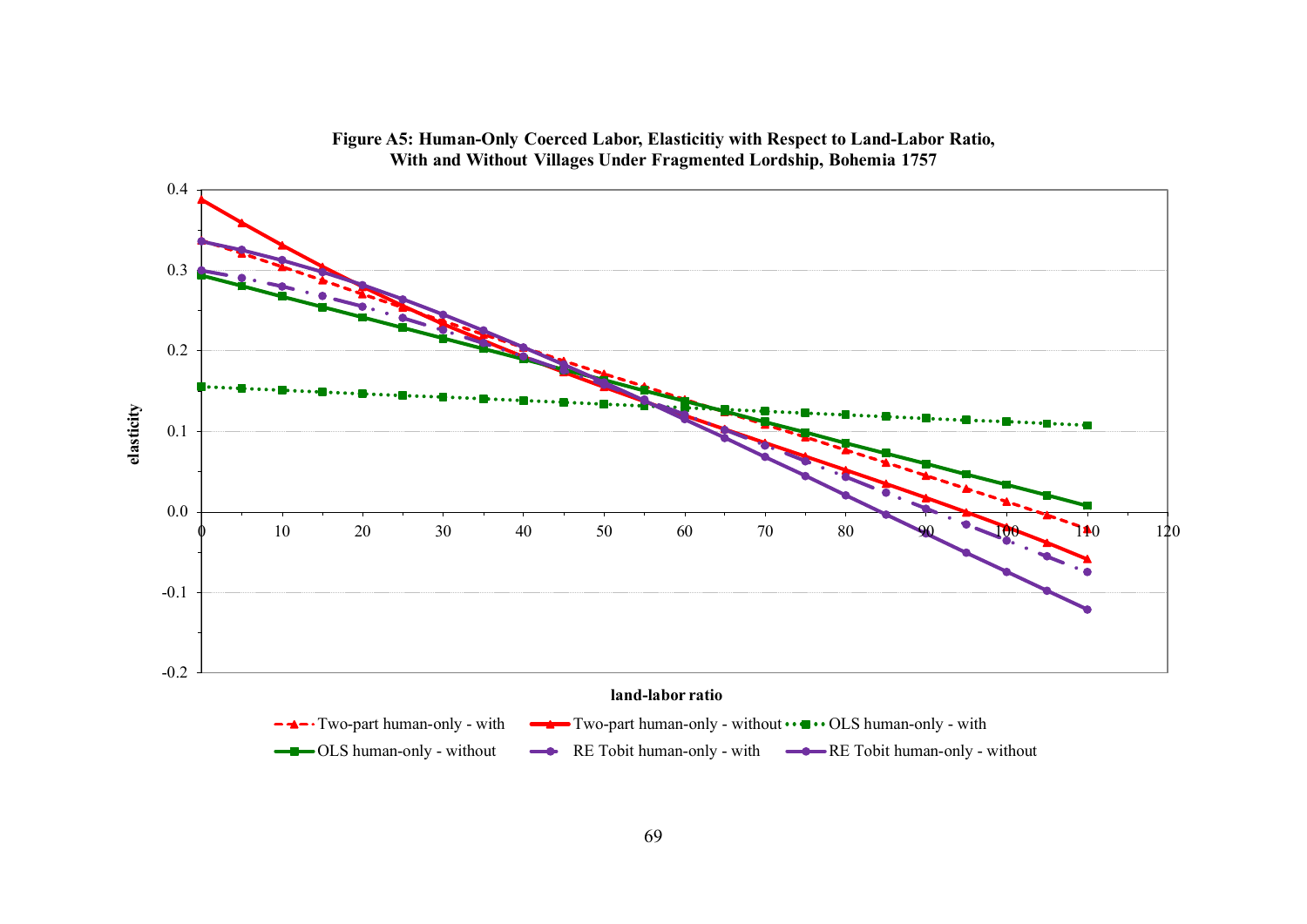

## **Figure A6: Human-Animal Coerced Labor, Elasticity with Respect to Land-Labor Ratio, With and Without Villages Under Fragmented Lordship, Bohemia 1757**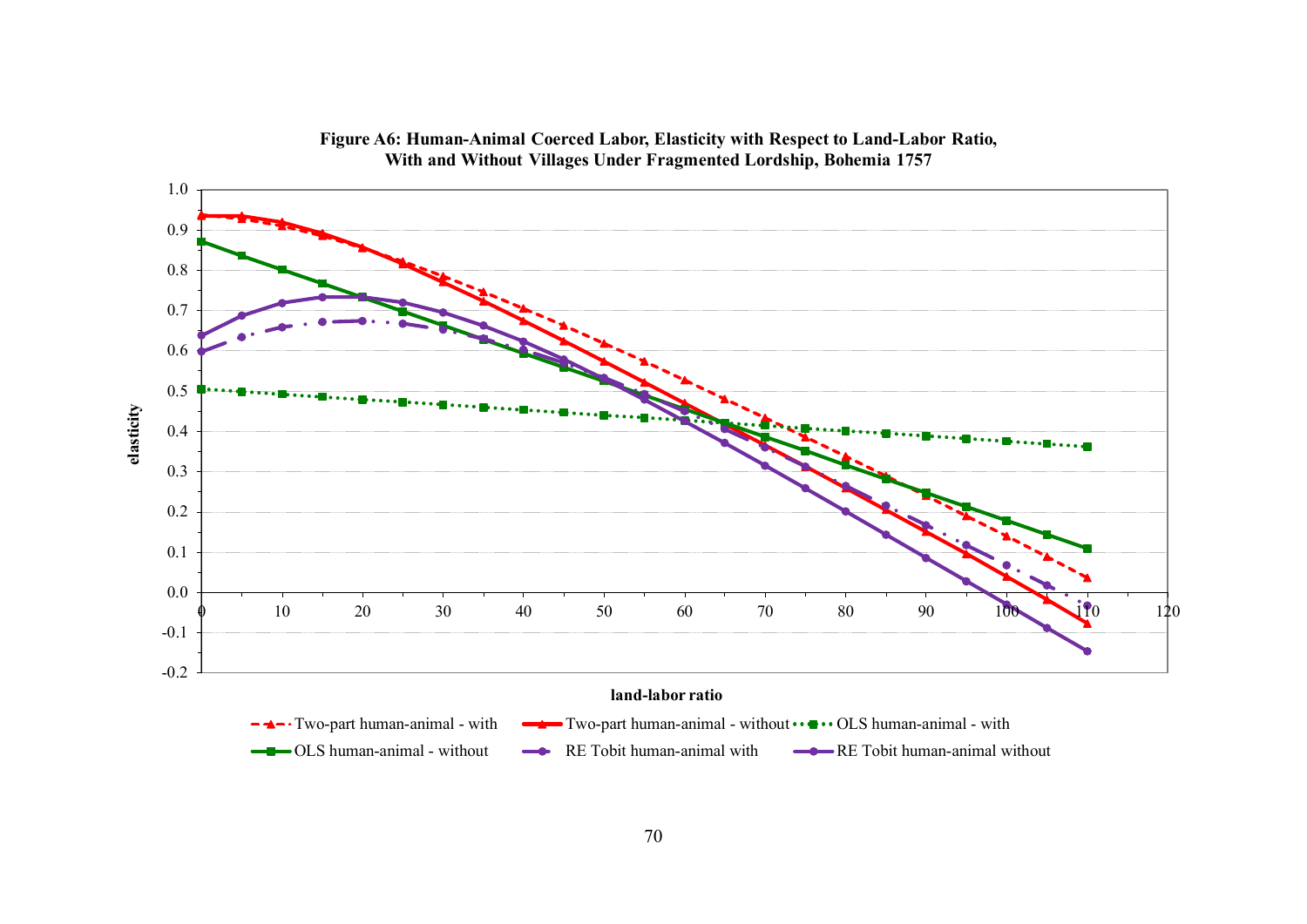

**Figure A7: Human-Only Coerced Labor, Elasticity with Respect to Village Size, With and Without Villages Under Fragmented Lordship, Bohemia 1757**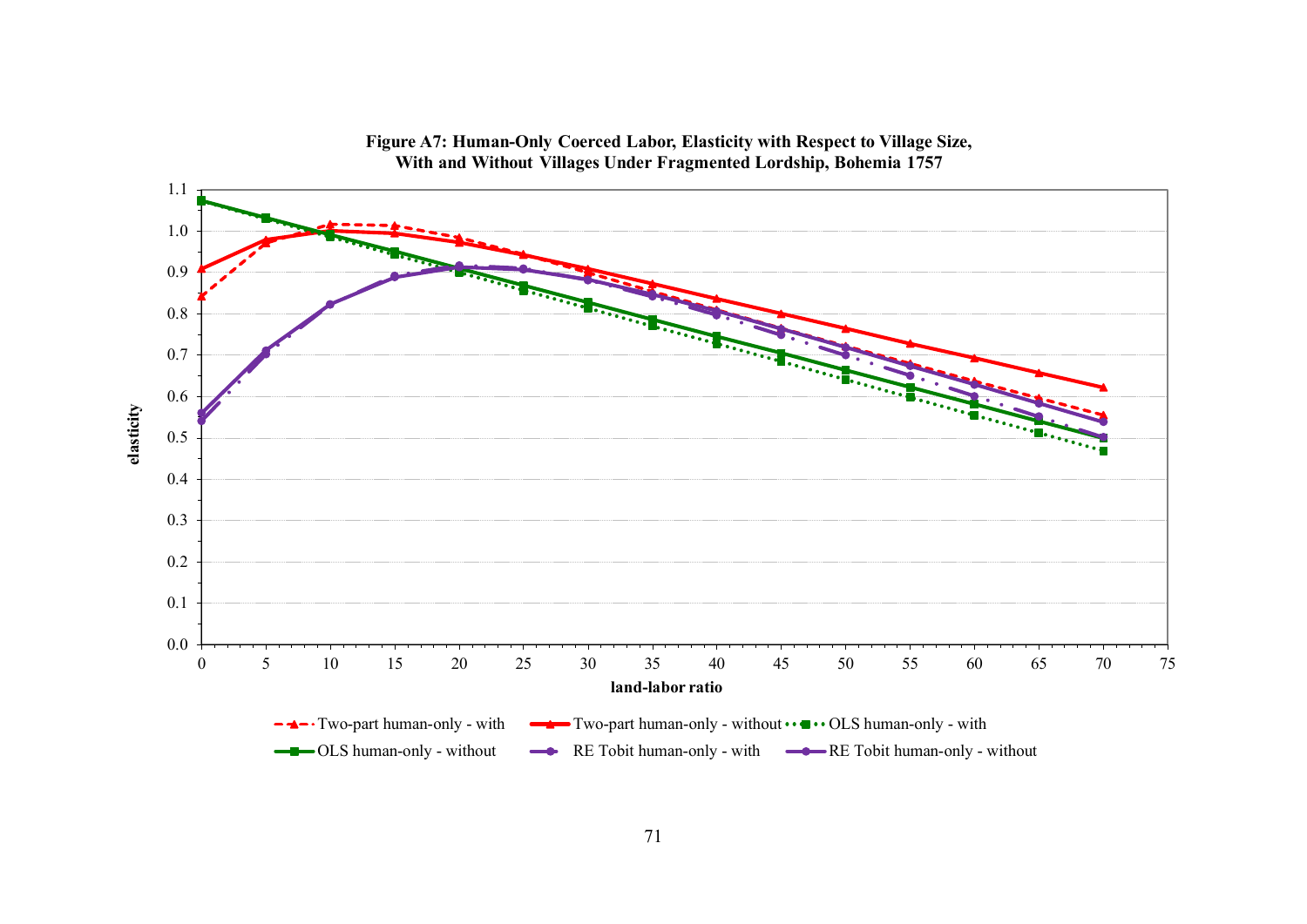

# **Figure A8: Human-Animal Coerced Labor, Elasticity with Respect to Village Size, With and Without Villages Under Fragmented Lordship, Bohemia 1757**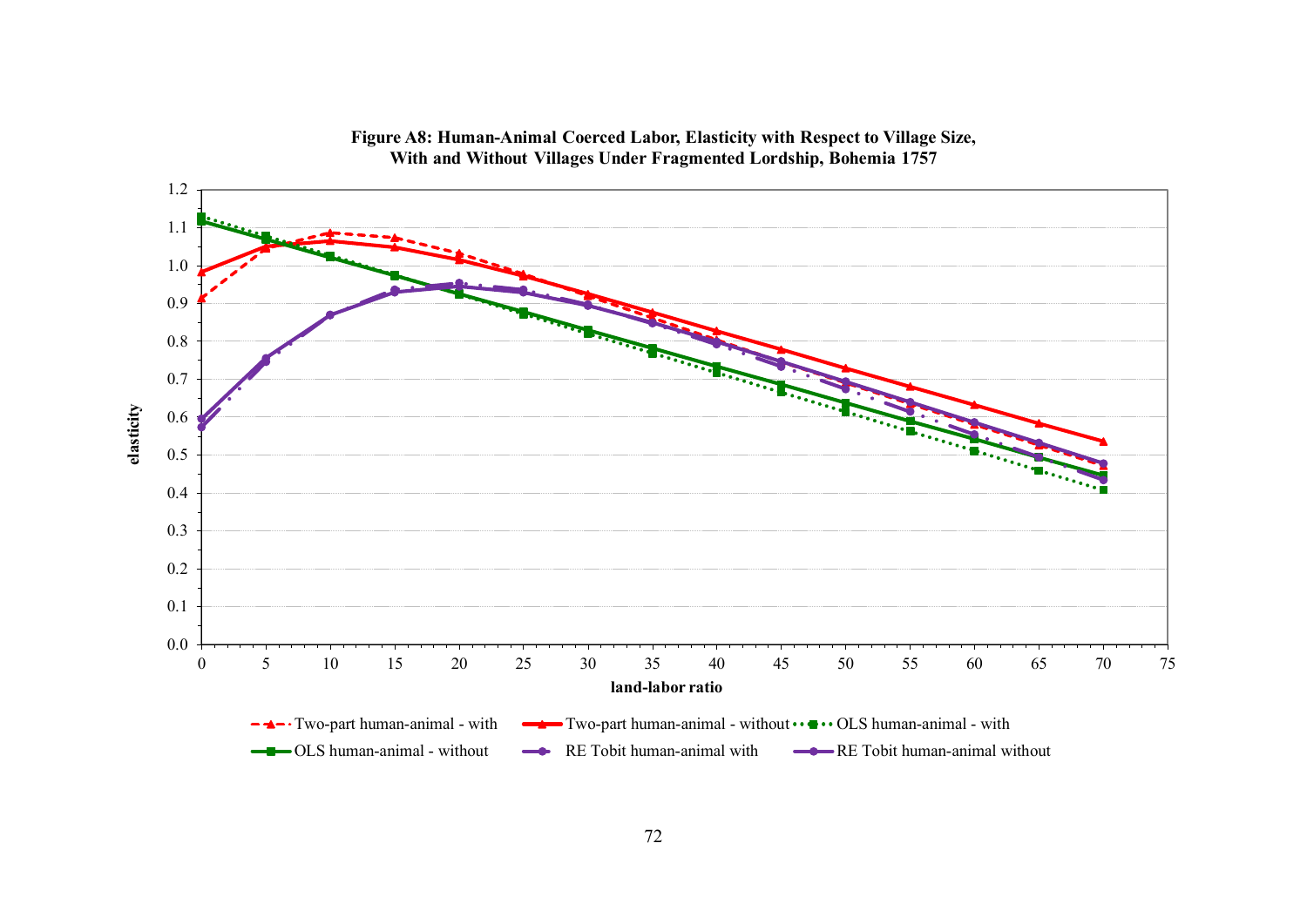#### Appendix 4:

#### Estimating the Two-Part and Tobit Regressions on the OLS Sample

The sample of villages that can be analyzed differs between the OLS regressions (which use only 10,886 observations) and the non-linear (two-part and RE Tobit) regressions (which use 11,342 and 11,349 observations respectively). The difference in sample size arises from the fact that the within transformation used in the OLS regressions cannot be applied to estates containing just a single village, resulting in the loss of 463 villages in single-village estates from the total of 11,349 villages whose coerced labor is recorded. When the two-part model is estimated, the 7 observations for one particular lordship type are dropped because these observations perfectly predict zero coerced labour in the first-stage logit regression, with the result that 11,342 observations are used in the two-part model.

To check for the effect of the difference in sample size on the difference between the non-linear and the OLS analyses, we estimate the two-part and the RE Tobit regressions on the sample of 10,886 observations used for the OLS regressions. Table A5 reports the results, and Figures A9 and A10 graph the elasticities with regard to the land-labor ratio and village size respectively.

When the two-part and RE Tobit regressions are estimated on the smaller OLS sample, they generate estimates of the elasticity of labor coercion with respect to the landlabor ratio which are even more different from the OLS estimates than when the non-linear regressions are estimated on the larger sample. As can be seen by comparing Figure 1 with Figure A9, this applies both to human-only and to human-animal coerced labor. That is, the difference between the non-linear and the OLS estimates is accentuated when the non-linear models are estimated on the OLS sample. Figure A9 also shows that the elasticities of human-animal coerced labor with the land-labor ratio follow an inverted-U shape according

73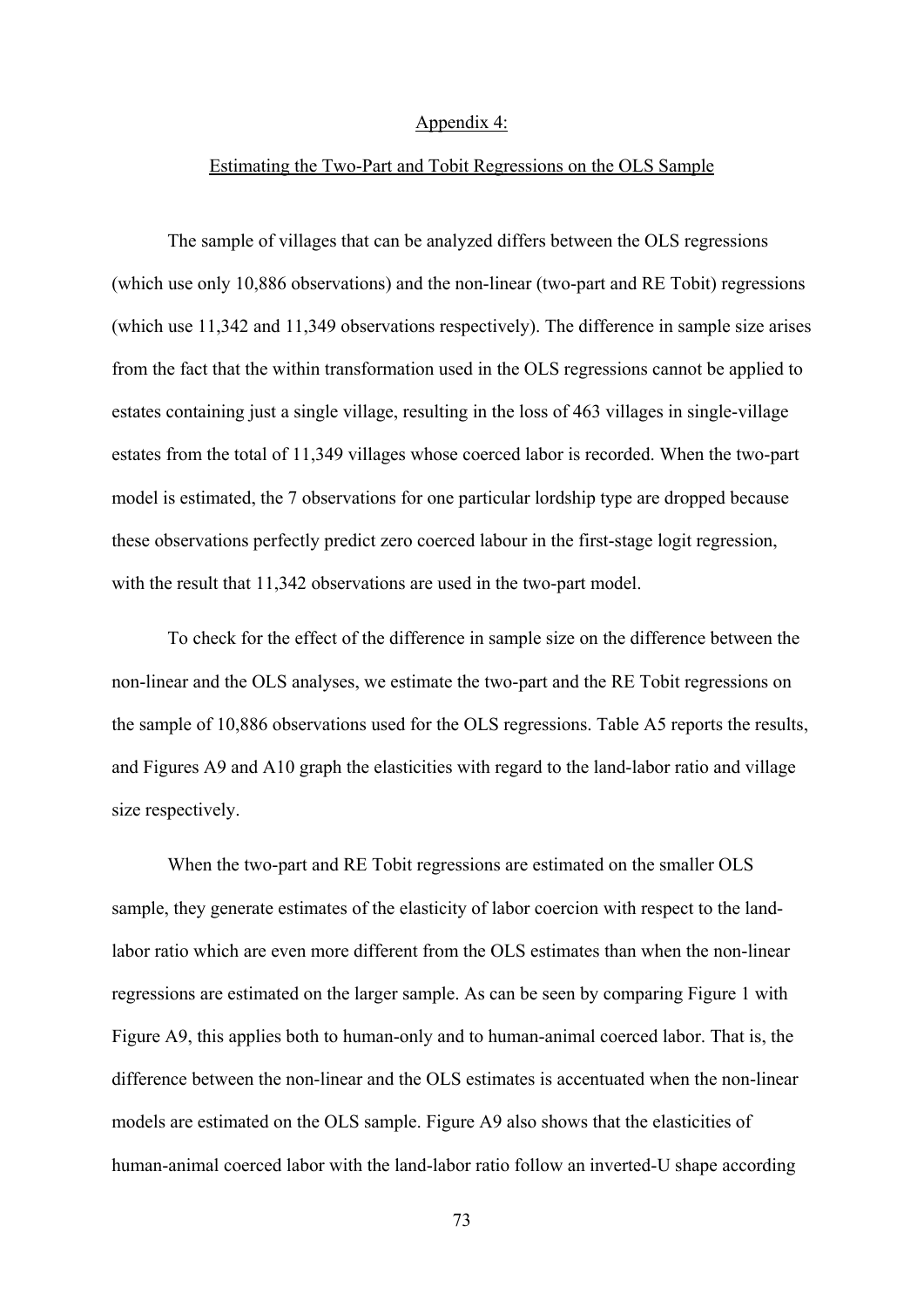to the RE Tobit analyses on both the larger and the smaller sample, confirming that the shape of this curve is not caused by the difference in the samples analyzed.

 For the other regression variables, by contrast, there is virtually no difference between the two-part and RE Tobit estimates generated on the full sample and those generated on the OLS sample. Analyzing the smaller sample does not accentuate the gap between the non-linear and the OLS estimates of the elasticity of coerced labor with respect to village size, as Figure A10 shows. Similarly, estimating the two-part and RE Tobit models on the smaller sample does not give rise to any differences worth noting in the estimates of any of the urban effects on coerced labor, as can be seen by comparing Table A5 with the main specification in Table 3. Most of the already feeble urban effects are even weaker when the non-linear models are estimated on the smaller OLS sample.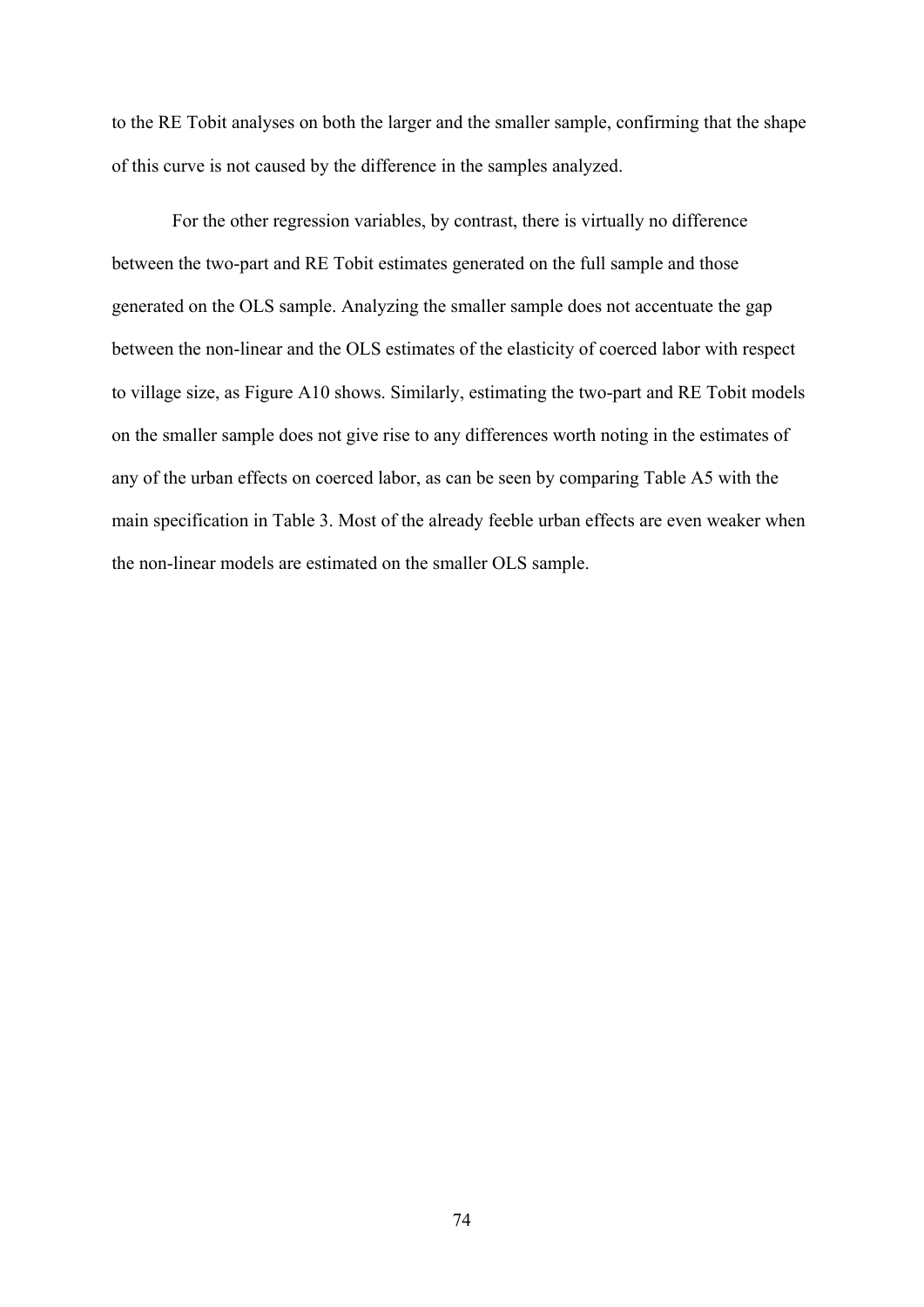| <b>Variables</b>                              | <b>Human-Only Labor</b> |                                     |                   | <b>Human-Animal Labor</b>    |                                     |                                   |
|-----------------------------------------------|-------------------------|-------------------------------------|-------------------|------------------------------|-------------------------------------|-----------------------------------|
|                                               | Two-part                | <b>RE</b> Tobit<br>marginal effects | <b>OLS</b> within | Two-part<br>marginal effects | <b>RE</b> Tobit<br>marginal effects | <b>OLS</b> within<br>coefficients |
|                                               | marginal effects        |                                     | coefficients      |                              |                                     |                                   |
|                                               |                         |                                     |                   |                              |                                     |                                   |
| Land-labor ratio                              | $0.365***$              | $0.3631***$                         | $0.1415***$       | $11.98***$                   | $10.49***$                          | 5.398***                          |
|                                               | [0.0395]                | [0.040]                             | [0.019]           | [0.738]                      | [0.772]                             | [0.536]                           |
| Land-labor ratio squared                      | $-0.00223***$           | $-0.0023***$                        | $-0.0002**$       | $-0.0606***$                 | $-0.0565***$                        | $-0.00694**$                      |
|                                               | [0.000344]              | [0.0004]                            | [0.0001]          | [0.00618]                    | [0.00698]                           | [0.00294]                         |
| Village size                                  | $2.315***$              | $2.0032***$                         | 2.1952***         | $29.05***$                   | 24.85***                            | 27.16***                          |
|                                               | [0.0825]                | [0.090]                             | [0.087]           | [1.075]                      | [1.094]                             | [1.148]                           |
| Village size squared                          | $-0.00902$ ***          | $-0.0084***$                        | $-0.0088***$      | $-0.132***$                  | $-0.119***$                         | $-0.124***$                       |
|                                               | [0.00182]               | [0.002]                             | [0.001]           | [0.0159]                     | [0.0150]                            | [0.0142]                          |
| Urban potential of full towns inside estate   | 0.00493                 | 0.0108                              | 0.0072            | 0.00994                      | 0.0823                              | 0.0306                            |
|                                               | [0.00746]               | [0.007]                             | [0.006]           | $[0.102]$                    | [0.108]                             | [0.0973]                          |
| Urban potential of agro-towns inside estate   | $-0.0199$               | $-0.0167$                           | $-0.031$          | $-0.102$                     | $-0.0751$                           | $-0.244$                          |
|                                               | [0.0254]                | [0.022]                             | [0.027]           | [0.238]                      | [0.207]                             | [0.246]                           |
| Urban potential of full towns outside estate  | 0.00838                 | 0.0064                              | 0.0053            | $0.216**$                    | $0.179**$                           | 0.178                             |
|                                               | [0.00746]               | [0.009]                             | [0.009]           | [0.0886]                     | [0.0874]                            | [0.112]                           |
| Urban potential of agro-towns outside estate  | $-0.0151$               | $-0.008$                            | $-0.0108$         | 0.0727                       | 0.111                               | 0.0982                            |
|                                               | [0.0163]                | [0.014]                             | [0.016]           | [0.209]                      | [0.188]                             | [0.203]                           |
| Urban potential of royal towns                | 0.00855                 | $0.0100**$                          | $0.0083**$        | $0.119*$                     | $0.129**$                           | $0.0945*$                         |
|                                               | [0.00552]               | [0.005]                             | [0.004]           | [0.0720]                     | [0.0550]                            | [0.0530]                          |
| Latitude                                      | 3.599                   | 1.8183                              | 2.9037            | $-13.37$                     | $-27.03$                            | $-25.43$                          |
|                                               | [2.890]                 | [2.186]                             | [2.686]           | [31.57]                      | [27.70]                             | [30.54]                           |
| Longitude                                     | $-4.146$                | $-4.4249$                           | $-3.1581$         | 11.52                        | 0.180                               | 30.93                             |
|                                               | [3.910]                 | [3.397]                             | [3.605]           | [61.93]                      | [52.31]                             | [55.76]                           |
| Region dummy variables                        | <b>YES</b>              | <b>YES</b>                          | NO.               | <b>YES</b>                   | <b>YES</b>                          | NO.                               |
| Lordship type dummy variables                 | <b>YES</b>              | <b>YES</b>                          | N <sub>O</sub>    | <b>YES</b>                   | <b>YES</b>                          | NO.                               |
| Estate-level mean values of regressors        | <b>YES</b>              | <b>YES</b>                          | N <sub>O</sub>    | <b>YES</b>                   | <b>YES</b>                          | N <sub>O</sub>                    |
| R squared                                     |                         |                                     | 0.399             |                              |                                     | 0.393                             |
| Proportion correctly classified in first part | 0.873                   |                                     |                   | 0.873                        |                                     |                                   |
| R squared in second part                      | 0.438                   |                                     |                   | 0.462                        |                                     |                                   |
| Number of observations                        | 10,840                  | 10,886                              | 10,886            | 10,840                       | 10,886                              | 10,886                            |
| Number of estates                             |                         | 894                                 | 894               |                              | 894                                 | 894                               |
| Number of estates (first part)                | 886                     |                                     |                   | 886                          |                                     |                                   |
| Number of estates (second part)               | 851                     |                                     |                   | 851                          |                                     |                                   |

| Table A5: The Two-Part and Tobit Regressions Estimated on the OLS Sample |  |  |
|--------------------------------------------------------------------------|--|--|
|                                                                          |  |  |

*Notes*: Figures in brackets are standard errors. For two-part and OLS within, standard errors are clustered at the estate level. For RE Tobit, standard errors are bootstrapped with resampling over estates. The two-part regression has only 10,840 observations because when it was estimated, 46 observations for several lordship types were dropped since they perfectly predicted the outcome in the first-stage logit regression. \*\*\* p<0.01, \*\* p<0.05, \* p<0.1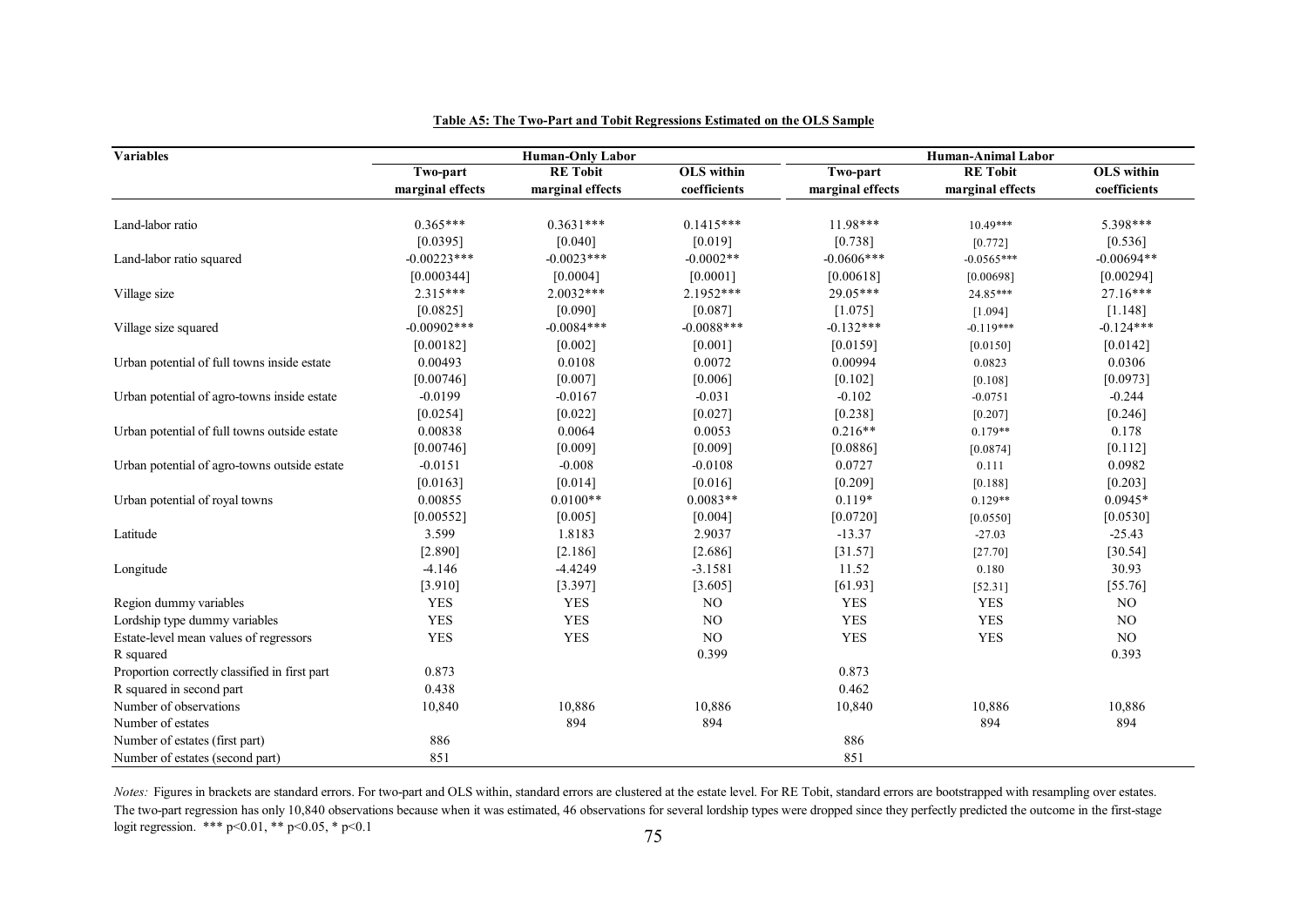

# **Figure A9: Elasticity of Coerced Labor with Respect to the Land-Labor Ratio for the OLS Sample, Bohemia 1757**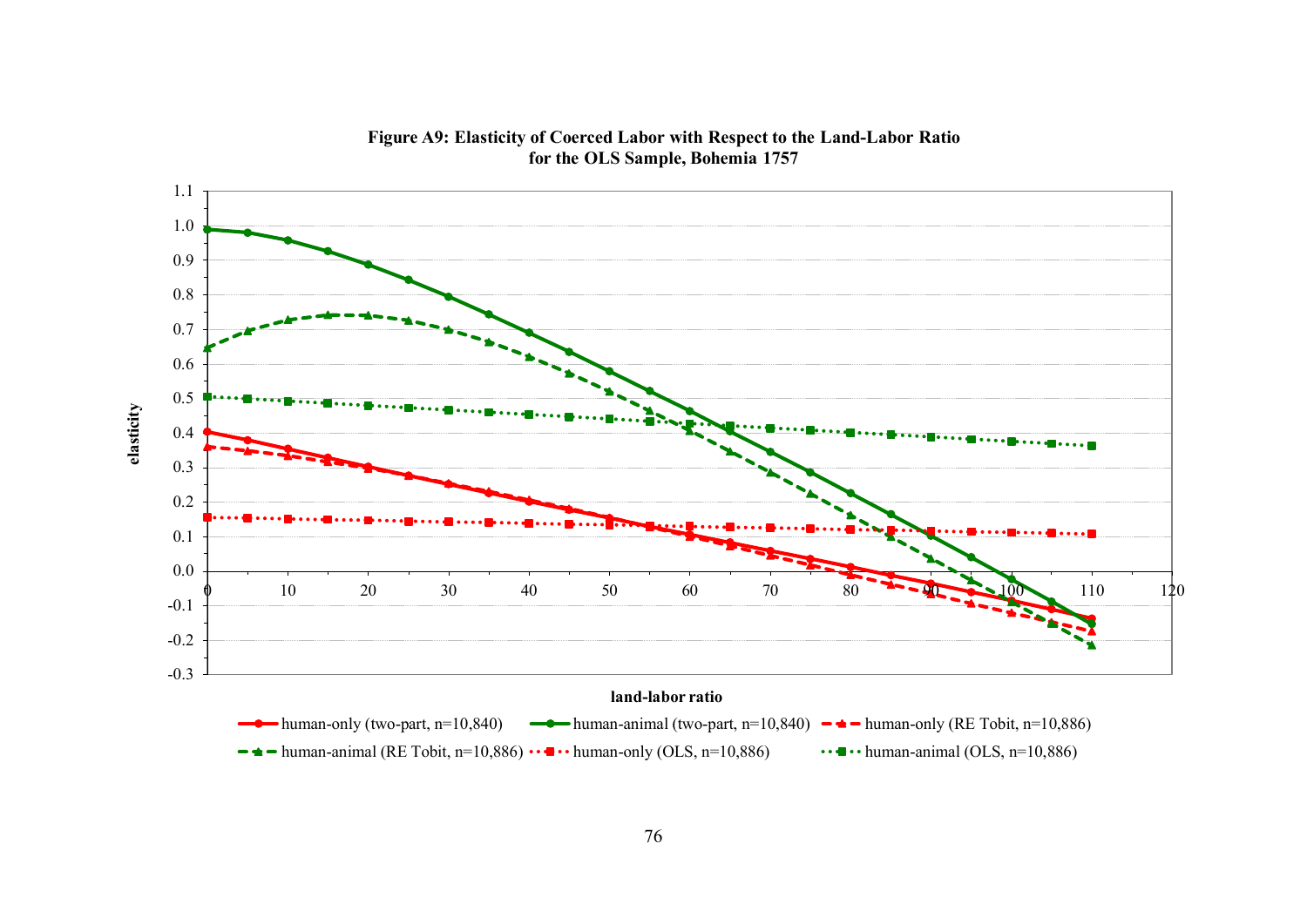

**Figure A10: Elasticity of Coerced Labor with Respect to Village Size for the OLS Sample, Bohemia 1757**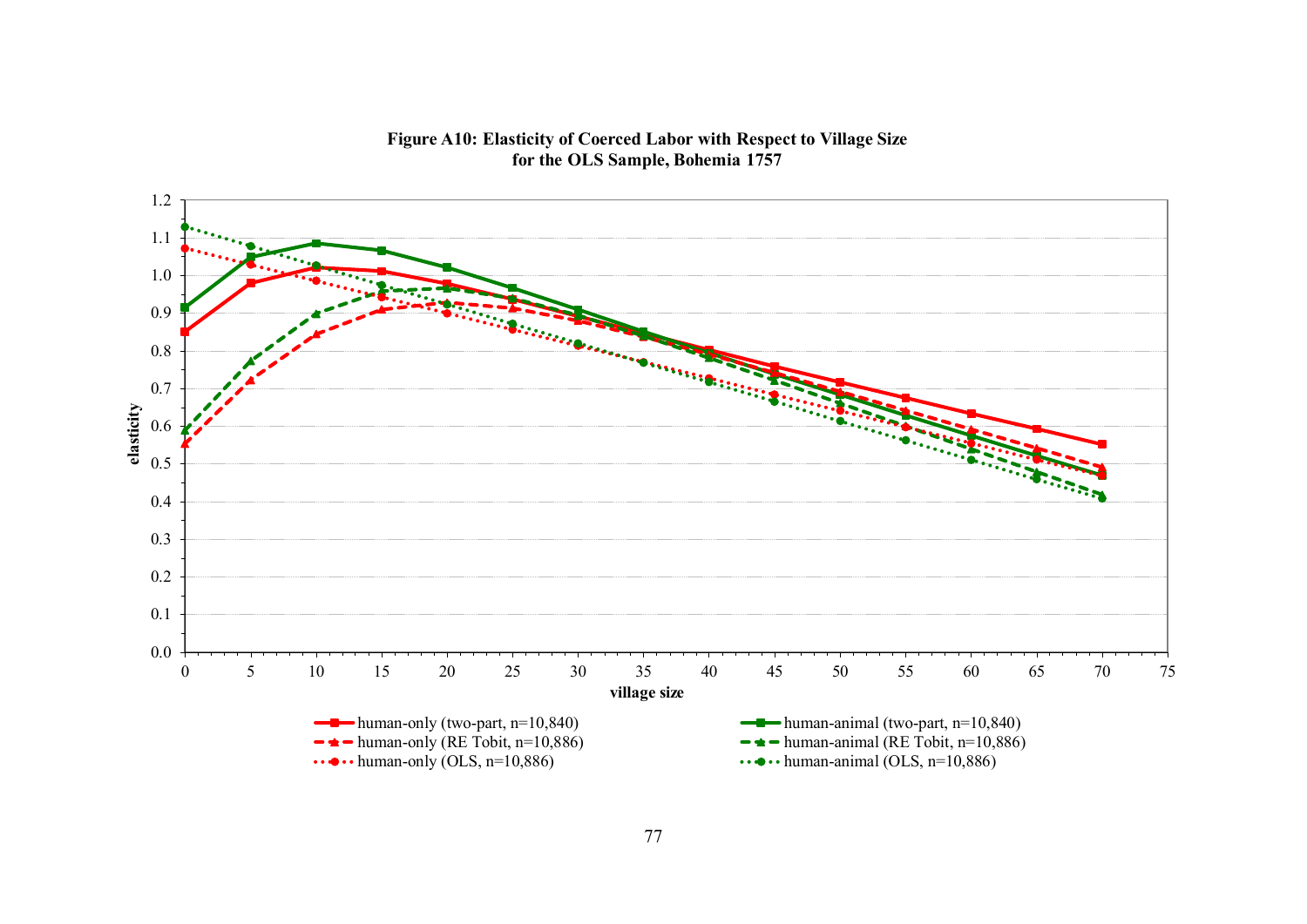#### Appendix 5:

#### Interactions between the Land-Labor Ratio and Urban Potential

As discussed in the main text, our initial regressions included interaction terms between the land-labor ratio and the urban potential variables, in order to explore whether the impact of urban potential on labor coercion depends on the land-labor ratio in the village or the impact of the land-labor ratio in the village depends on the urban potential available to serfs in that village.

For human-only coerced labor, none of the coefficients on the interaction terms is significantly different from zero at conventional levels. For human-animal coerced labor, however, two of the interaction terms are significantly different from zero in the two-part regressions and one in the RE Tobit regressions.

Table A6 reports these results alongside the regressions without the interaction terms from our main specification in Table 4. In the two-part regression (but not the RE Tobit one), the interaction term with full towns outside the estate is statistically significant; in both the two-part and the RE Tobit regressions, the interaction term with royal towns is statistically significant. However, in all cases the size of the marginal effects is very small. Furthermore, the inclusion of the interaction terms has virtually no impact on the elasticities of humananimal coerced labor with respect to the land-labor ratio in Figure A11 or with respect to village size in Figure A12. Even the interaction terms that are statistically significant, therefore, are not economically significant. Including the interaction terms does not give rise to any differences worth noting in the elasticity of coerced labor with respect to urban potential, except for the case of full towns outside the estate, where it increases the two-part elasticity from 0.2259 to 0.2825 and the RE Tobit elasticity from 0.1917 to 0.2216. As already noted, the effect of this variable is always very sensitive to alternative specifications,

78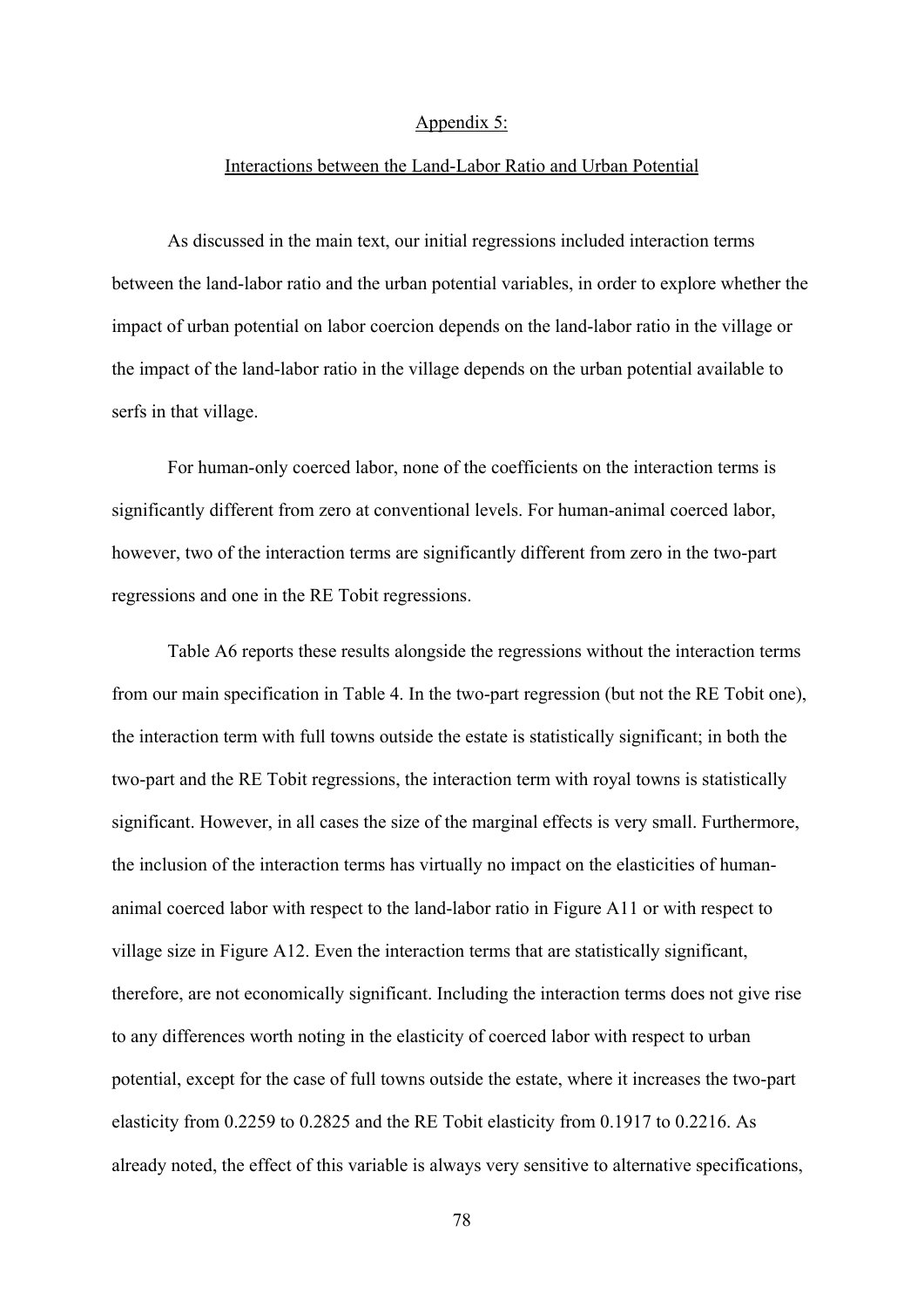so it is not surprising that it is also sensitive to inclusion of the interaction terms. In all other cases, alternative specifications weaken the statistical and economic significance of this urban variable, and this is the only specification which strengthens it slightly.

Overall, the effects of the interaction terms are very small and their inclusion exercises virtually no impact on the estimated effects of the other regression variables. The results in our main specification in Table 4 are thus robust to non-inclusion of the interaction terms.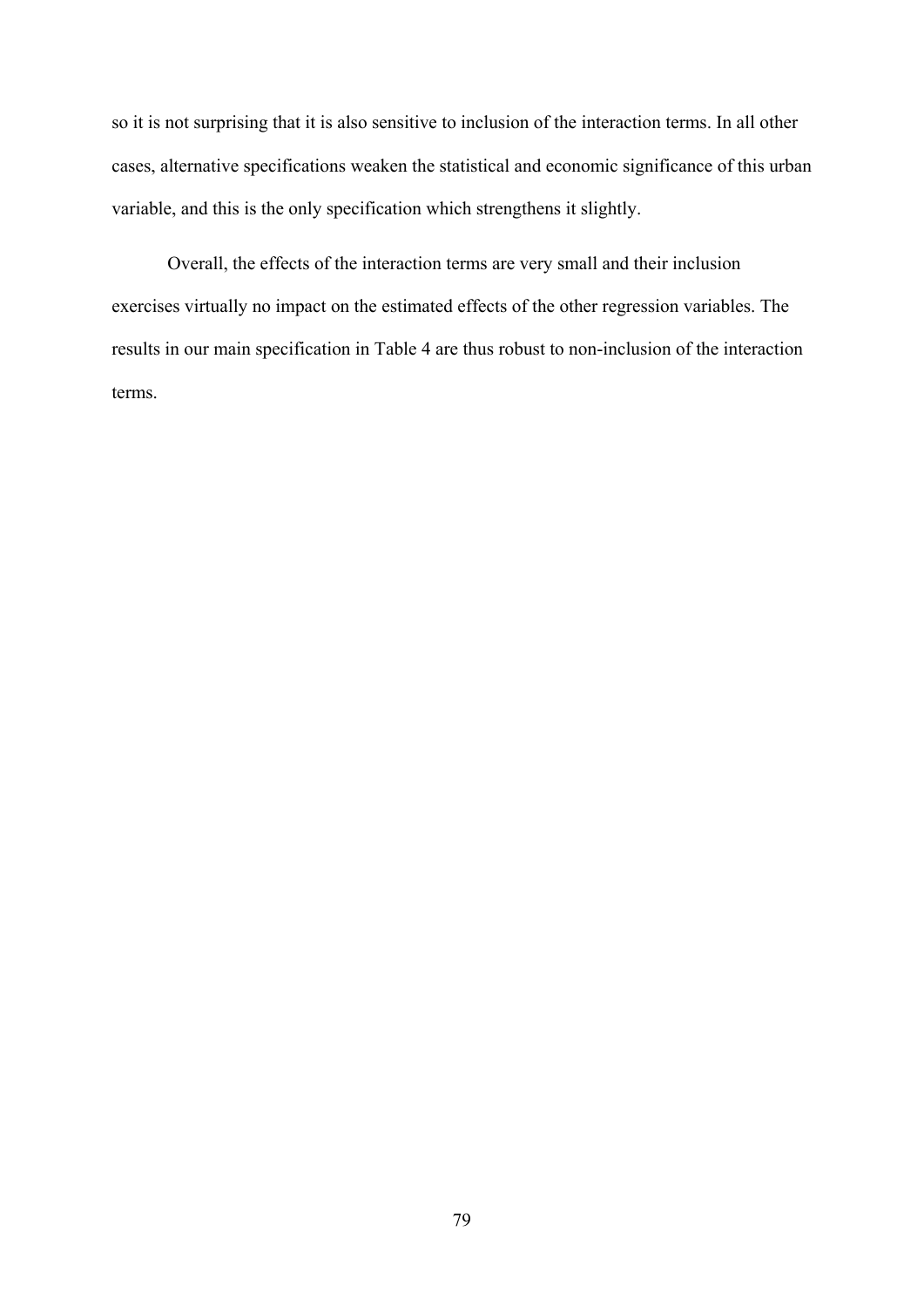| Without<br>With<br>Without<br>With<br>interaction<br>interaction<br>interaction<br>interaction<br>terms<br>terms<br>terms<br>terms<br>Land-labor ratio<br>$10.63***$<br>8.788***<br>$5.941***$<br>$6.248***$<br>$[0.761]$<br>[1.917]<br>[0.817]<br>[1.773]<br>$-0.0462***$<br>$-0.0493***$<br>$-0.0412***$<br>$-0.0446***$<br>Land-labor ratio squared<br>[0.00639]<br>[0.00737]<br>[0.00611]<br>[0.00746]<br>28.82***<br>28.72***<br>23.69***<br>23.66***<br>Village size<br>[1.185]<br>[1.189]<br>[1.009]<br>$[1.043]$<br>$-0.131***$<br>$-0.130***$<br>$-0.111***$<br>$-0.111***$<br>Village size squared<br>[0.0177]<br>[0.0177]<br>[0.0137]<br>[0.0138]<br>Urban potential of full towns inside estate<br>0.0192<br>0.0772<br>0.0811<br>0.145<br>[0.103]<br>[0.197]<br>[0.0835]<br>$[0.163]$<br>Urban potential of full towns inside estate * Land-labor ratio<br>$-0.00197$<br>$-0.00287$<br>[0.00609]<br>[0.00642]<br>Urban potential of agro-towns inside estate<br>$-0.102$<br>$-0.125$<br>$-0.0811$<br>$-0.0812$<br>[0.239]<br>[0.327]<br>[0.184]<br>$[0.264]$<br>0.00234<br>Urban potential of agro-towns inside estate * Land-labor ratio<br>0.000564<br>[0.00681]<br>[0.00663]<br>$0.223**$<br>Urban potential of full towns outside estate<br>$-0.0240$<br>$0.178**$<br>0.0341<br>[0.0893]<br>$[0.142]$<br>[0.0888]<br>[0.138]<br>Urban potential of full towns outside estate * Land-labor ratio<br>$0.00945**$<br>0.00546 | <b>Variables</b> | Two-part marginal effects |           |  | <b>RE</b> tobit marginal effects |  |
|-------------------------------------------------------------------------------------------------------------------------------------------------------------------------------------------------------------------------------------------------------------------------------------------------------------------------------------------------------------------------------------------------------------------------------------------------------------------------------------------------------------------------------------------------------------------------------------------------------------------------------------------------------------------------------------------------------------------------------------------------------------------------------------------------------------------------------------------------------------------------------------------------------------------------------------------------------------------------------------------------------------------------------------------------------------------------------------------------------------------------------------------------------------------------------------------------------------------------------------------------------------------------------------------------------------------------------------------------------------------------------------------------------------------------------------------|------------------|---------------------------|-----------|--|----------------------------------|--|
|                                                                                                                                                                                                                                                                                                                                                                                                                                                                                                                                                                                                                                                                                                                                                                                                                                                                                                                                                                                                                                                                                                                                                                                                                                                                                                                                                                                                                                           |                  |                           |           |  |                                  |  |
|                                                                                                                                                                                                                                                                                                                                                                                                                                                                                                                                                                                                                                                                                                                                                                                                                                                                                                                                                                                                                                                                                                                                                                                                                                                                                                                                                                                                                                           |                  |                           |           |  |                                  |  |
|                                                                                                                                                                                                                                                                                                                                                                                                                                                                                                                                                                                                                                                                                                                                                                                                                                                                                                                                                                                                                                                                                                                                                                                                                                                                                                                                                                                                                                           |                  |                           |           |  |                                  |  |
|                                                                                                                                                                                                                                                                                                                                                                                                                                                                                                                                                                                                                                                                                                                                                                                                                                                                                                                                                                                                                                                                                                                                                                                                                                                                                                                                                                                                                                           |                  |                           |           |  |                                  |  |
|                                                                                                                                                                                                                                                                                                                                                                                                                                                                                                                                                                                                                                                                                                                                                                                                                                                                                                                                                                                                                                                                                                                                                                                                                                                                                                                                                                                                                                           |                  |                           |           |  |                                  |  |
|                                                                                                                                                                                                                                                                                                                                                                                                                                                                                                                                                                                                                                                                                                                                                                                                                                                                                                                                                                                                                                                                                                                                                                                                                                                                                                                                                                                                                                           |                  |                           |           |  |                                  |  |
|                                                                                                                                                                                                                                                                                                                                                                                                                                                                                                                                                                                                                                                                                                                                                                                                                                                                                                                                                                                                                                                                                                                                                                                                                                                                                                                                                                                                                                           |                  |                           |           |  |                                  |  |
|                                                                                                                                                                                                                                                                                                                                                                                                                                                                                                                                                                                                                                                                                                                                                                                                                                                                                                                                                                                                                                                                                                                                                                                                                                                                                                                                                                                                                                           |                  |                           |           |  |                                  |  |
|                                                                                                                                                                                                                                                                                                                                                                                                                                                                                                                                                                                                                                                                                                                                                                                                                                                                                                                                                                                                                                                                                                                                                                                                                                                                                                                                                                                                                                           |                  |                           |           |  |                                  |  |
|                                                                                                                                                                                                                                                                                                                                                                                                                                                                                                                                                                                                                                                                                                                                                                                                                                                                                                                                                                                                                                                                                                                                                                                                                                                                                                                                                                                                                                           |                  |                           |           |  |                                  |  |
|                                                                                                                                                                                                                                                                                                                                                                                                                                                                                                                                                                                                                                                                                                                                                                                                                                                                                                                                                                                                                                                                                                                                                                                                                                                                                                                                                                                                                                           |                  |                           |           |  |                                  |  |
|                                                                                                                                                                                                                                                                                                                                                                                                                                                                                                                                                                                                                                                                                                                                                                                                                                                                                                                                                                                                                                                                                                                                                                                                                                                                                                                                                                                                                                           |                  |                           |           |  |                                  |  |
|                                                                                                                                                                                                                                                                                                                                                                                                                                                                                                                                                                                                                                                                                                                                                                                                                                                                                                                                                                                                                                                                                                                                                                                                                                                                                                                                                                                                                                           |                  |                           |           |  |                                  |  |
|                                                                                                                                                                                                                                                                                                                                                                                                                                                                                                                                                                                                                                                                                                                                                                                                                                                                                                                                                                                                                                                                                                                                                                                                                                                                                                                                                                                                                                           |                  |                           |           |  |                                  |  |
|                                                                                                                                                                                                                                                                                                                                                                                                                                                                                                                                                                                                                                                                                                                                                                                                                                                                                                                                                                                                                                                                                                                                                                                                                                                                                                                                                                                                                                           |                  |                           |           |  |                                  |  |
|                                                                                                                                                                                                                                                                                                                                                                                                                                                                                                                                                                                                                                                                                                                                                                                                                                                                                                                                                                                                                                                                                                                                                                                                                                                                                                                                                                                                                                           |                  |                           |           |  |                                  |  |
|                                                                                                                                                                                                                                                                                                                                                                                                                                                                                                                                                                                                                                                                                                                                                                                                                                                                                                                                                                                                                                                                                                                                                                                                                                                                                                                                                                                                                                           |                  |                           |           |  |                                  |  |
|                                                                                                                                                                                                                                                                                                                                                                                                                                                                                                                                                                                                                                                                                                                                                                                                                                                                                                                                                                                                                                                                                                                                                                                                                                                                                                                                                                                                                                           |                  |                           |           |  |                                  |  |
|                                                                                                                                                                                                                                                                                                                                                                                                                                                                                                                                                                                                                                                                                                                                                                                                                                                                                                                                                                                                                                                                                                                                                                                                                                                                                                                                                                                                                                           |                  |                           |           |  |                                  |  |
|                                                                                                                                                                                                                                                                                                                                                                                                                                                                                                                                                                                                                                                                                                                                                                                                                                                                                                                                                                                                                                                                                                                                                                                                                                                                                                                                                                                                                                           |                  |                           |           |  |                                  |  |
|                                                                                                                                                                                                                                                                                                                                                                                                                                                                                                                                                                                                                                                                                                                                                                                                                                                                                                                                                                                                                                                                                                                                                                                                                                                                                                                                                                                                                                           |                  |                           |           |  |                                  |  |
|                                                                                                                                                                                                                                                                                                                                                                                                                                                                                                                                                                                                                                                                                                                                                                                                                                                                                                                                                                                                                                                                                                                                                                                                                                                                                                                                                                                                                                           |                  |                           |           |  |                                  |  |
|                                                                                                                                                                                                                                                                                                                                                                                                                                                                                                                                                                                                                                                                                                                                                                                                                                                                                                                                                                                                                                                                                                                                                                                                                                                                                                                                                                                                                                           |                  |                           |           |  |                                  |  |
|                                                                                                                                                                                                                                                                                                                                                                                                                                                                                                                                                                                                                                                                                                                                                                                                                                                                                                                                                                                                                                                                                                                                                                                                                                                                                                                                                                                                                                           |                  |                           | [0.00390] |  | [0.00359]                        |  |
| 0.0781<br>0.00720<br>0.111<br>0.107<br>Urban potential of agro-towns outside estate                                                                                                                                                                                                                                                                                                                                                                                                                                                                                                                                                                                                                                                                                                                                                                                                                                                                                                                                                                                                                                                                                                                                                                                                                                                                                                                                                       |                  |                           |           |  |                                  |  |
| [0.208]<br>[0.355]<br>[0.183]<br>[0.308]                                                                                                                                                                                                                                                                                                                                                                                                                                                                                                                                                                                                                                                                                                                                                                                                                                                                                                                                                                                                                                                                                                                                                                                                                                                                                                                                                                                                  |                  |                           |           |  |                                  |  |
| 0.00223<br>0.000122<br>Urban potential of agro-towns outside estate * Land-labor ratio                                                                                                                                                                                                                                                                                                                                                                                                                                                                                                                                                                                                                                                                                                                                                                                                                                                                                                                                                                                                                                                                                                                                                                                                                                                                                                                                                    |                  |                           |           |  |                                  |  |
| [0.00602]<br>[0.00511]                                                                                                                                                                                                                                                                                                                                                                                                                                                                                                                                                                                                                                                                                                                                                                                                                                                                                                                                                                                                                                                                                                                                                                                                                                                                                                                                                                                                                    |                  |                           |           |  |                                  |  |
| $0.119*$<br>$-0.109$<br>$-0.0742$<br>Urban potential of royal towns<br>$0.121**$                                                                                                                                                                                                                                                                                                                                                                                                                                                                                                                                                                                                                                                                                                                                                                                                                                                                                                                                                                                                                                                                                                                                                                                                                                                                                                                                                          |                  |                           |           |  |                                  |  |
| [0.0717]<br>[0.0933]<br>$[0.124]$<br>[0.0549]                                                                                                                                                                                                                                                                                                                                                                                                                                                                                                                                                                                                                                                                                                                                                                                                                                                                                                                                                                                                                                                                                                                                                                                                                                                                                                                                                                                             |                  |                           |           |  |                                  |  |
| Urban potential of royal towns * Land-labor ratio<br>$0.00744**$<br>$0.00607***$                                                                                                                                                                                                                                                                                                                                                                                                                                                                                                                                                                                                                                                                                                                                                                                                                                                                                                                                                                                                                                                                                                                                                                                                                                                                                                                                                          |                  |                           |           |  |                                  |  |
| [0.00210]<br>[0.00295]                                                                                                                                                                                                                                                                                                                                                                                                                                                                                                                                                                                                                                                                                                                                                                                                                                                                                                                                                                                                                                                                                                                                                                                                                                                                                                                                                                                                                    |                  |                           |           |  |                                  |  |
| Latitude<br>$-15.34$<br>$-20.57$<br>$-25.94$<br>$-28.46$                                                                                                                                                                                                                                                                                                                                                                                                                                                                                                                                                                                                                                                                                                                                                                                                                                                                                                                                                                                                                                                                                                                                                                                                                                                                                                                                                                                  |                  |                           |           |  |                                  |  |
| [31.79]<br>[31.22]<br>$[26.13]$<br>[26.39]                                                                                                                                                                                                                                                                                                                                                                                                                                                                                                                                                                                                                                                                                                                                                                                                                                                                                                                                                                                                                                                                                                                                                                                                                                                                                                                                                                                                |                  |                           |           |  |                                  |  |
| Longitude<br>7.165<br>5.124<br>$-1.368$<br>$-3.590$                                                                                                                                                                                                                                                                                                                                                                                                                                                                                                                                                                                                                                                                                                                                                                                                                                                                                                                                                                                                                                                                                                                                                                                                                                                                                                                                                                                       |                  |                           |           |  |                                  |  |
| [61.08]<br>$[60.22]$<br>[51.12]<br>[51.14]                                                                                                                                                                                                                                                                                                                                                                                                                                                                                                                                                                                                                                                                                                                                                                                                                                                                                                                                                                                                                                                                                                                                                                                                                                                                                                                                                                                                |                  |                           |           |  |                                  |  |
| Region dummy variables<br><b>YES</b><br><b>YES</b><br><b>YES</b><br><b>YES</b>                                                                                                                                                                                                                                                                                                                                                                                                                                                                                                                                                                                                                                                                                                                                                                                                                                                                                                                                                                                                                                                                                                                                                                                                                                                                                                                                                            |                  |                           |           |  |                                  |  |
| Lordship type dummy variables<br><b>YES</b><br><b>YES</b><br><b>YES</b><br><b>YES</b>                                                                                                                                                                                                                                                                                                                                                                                                                                                                                                                                                                                                                                                                                                                                                                                                                                                                                                                                                                                                                                                                                                                                                                                                                                                                                                                                                     |                  |                           |           |  |                                  |  |
| Estate-level mean values of regressors<br><b>YES</b><br><b>YES</b><br><b>YES</b><br>YES                                                                                                                                                                                                                                                                                                                                                                                                                                                                                                                                                                                                                                                                                                                                                                                                                                                                                                                                                                                                                                                                                                                                                                                                                                                                                                                                                   |                  |                           |           |  |                                  |  |
| Proportion correctly classified in first part<br>0.865<br>0.866                                                                                                                                                                                                                                                                                                                                                                                                                                                                                                                                                                                                                                                                                                                                                                                                                                                                                                                                                                                                                                                                                                                                                                                                                                                                                                                                                                           |                  |                           |           |  |                                  |  |
| R squared in second part<br>0.445<br>0.451                                                                                                                                                                                                                                                                                                                                                                                                                                                                                                                                                                                                                                                                                                                                                                                                                                                                                                                                                                                                                                                                                                                                                                                                                                                                                                                                                                                                |                  |                           |           |  |                                  |  |
| Number of observations<br>11,349<br>11,349<br>11,342<br>11,342                                                                                                                                                                                                                                                                                                                                                                                                                                                                                                                                                                                                                                                                                                                                                                                                                                                                                                                                                                                                                                                                                                                                                                                                                                                                                                                                                                            |                  |                           |           |  |                                  |  |
| Number of estates<br>1,357<br>1,357                                                                                                                                                                                                                                                                                                                                                                                                                                                                                                                                                                                                                                                                                                                                                                                                                                                                                                                                                                                                                                                                                                                                                                                                                                                                                                                                                                                                       |                  |                           |           |  |                                  |  |
| Number of estates (first part)<br>1,355<br>1,355                                                                                                                                                                                                                                                                                                                                                                                                                                                                                                                                                                                                                                                                                                                                                                                                                                                                                                                                                                                                                                                                                                                                                                                                                                                                                                                                                                                          |                  |                           |           |  |                                  |  |
| Number of estates (second part)<br>1,057<br>1,057                                                                                                                                                                                                                                                                                                                                                                                                                                                                                                                                                                                                                                                                                                                                                                                                                                                                                                                                                                                                                                                                                                                                                                                                                                                                                                                                                                                         |                  |                           |           |  |                                  |  |

#### **Table A6: Regressions for Human-Animal Coerced Labor With and Without Interaction Terms between the Land-Labor Ratio and Urban Potential**

*Notes:* We report marginal effects for two-part and Tobit regressions for ease of comparison with OLS coefficients. Figures in brackets are standard errors. For two-part, standard errors are clustered at the estate level. For RE Tobit, standard errors are bootstrapped with resampling over estates. The two-part regression has only 11,342 observations because when it was estimated, the seven observations for one particular lordship type were dropped since these observations perfectly predicted zero coerced labour in the first-stage logit regression. The Tobit regression was estimated on 11,349 observations but marginal effects could only be calculated using 11,348 observations because for one observation a predicted value of the dependent variable required to calculate the marginal effects was missing. \*\*\* p<0.01, \*\* p<0.05, \* p<0.1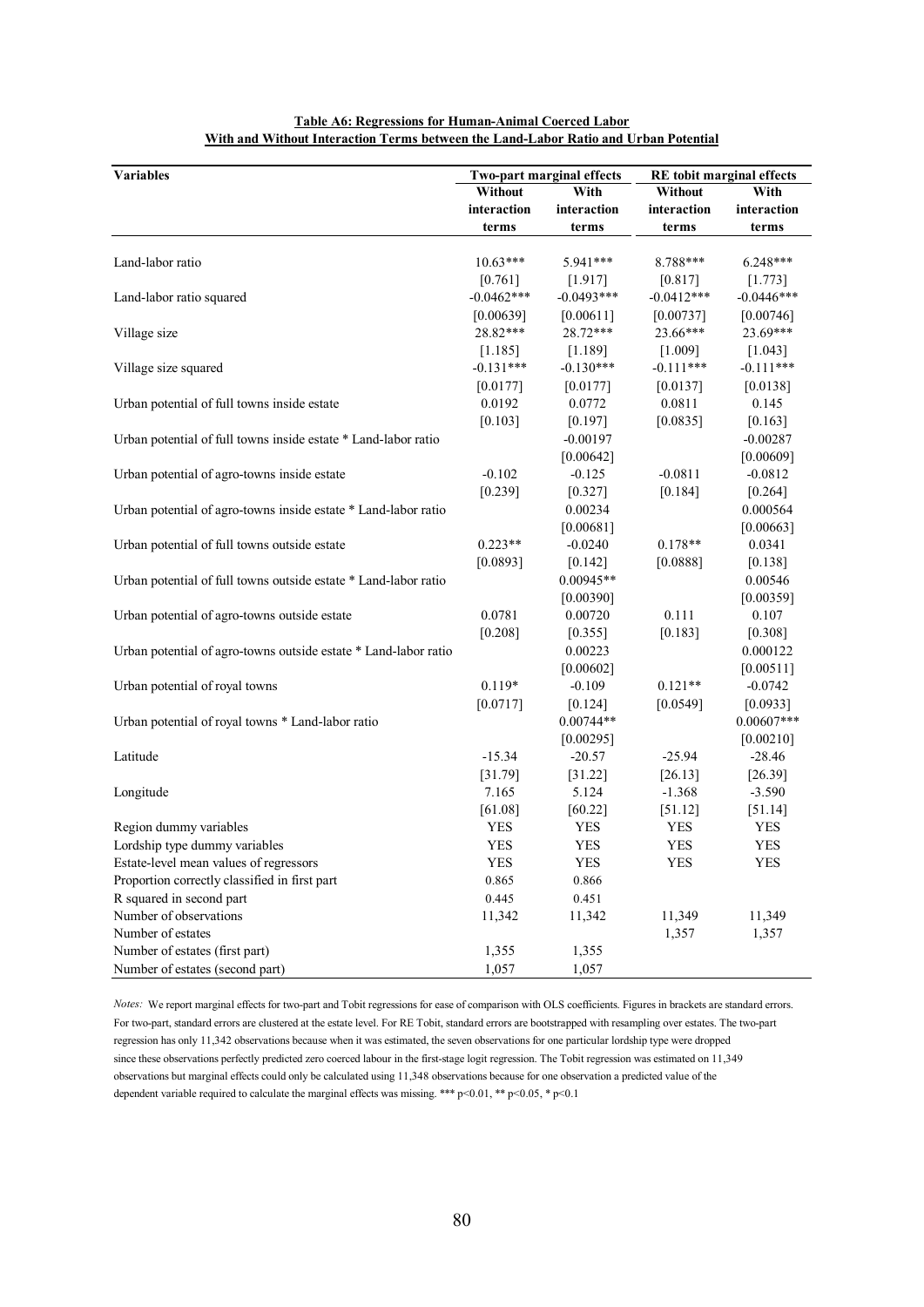

## **Figure A11: Elasticity of Human-Animal Coerced Labor with Respect to the Land-Labor Ratio, With and Without Land/Labor-Urban Interactions, Bohemia 1757**